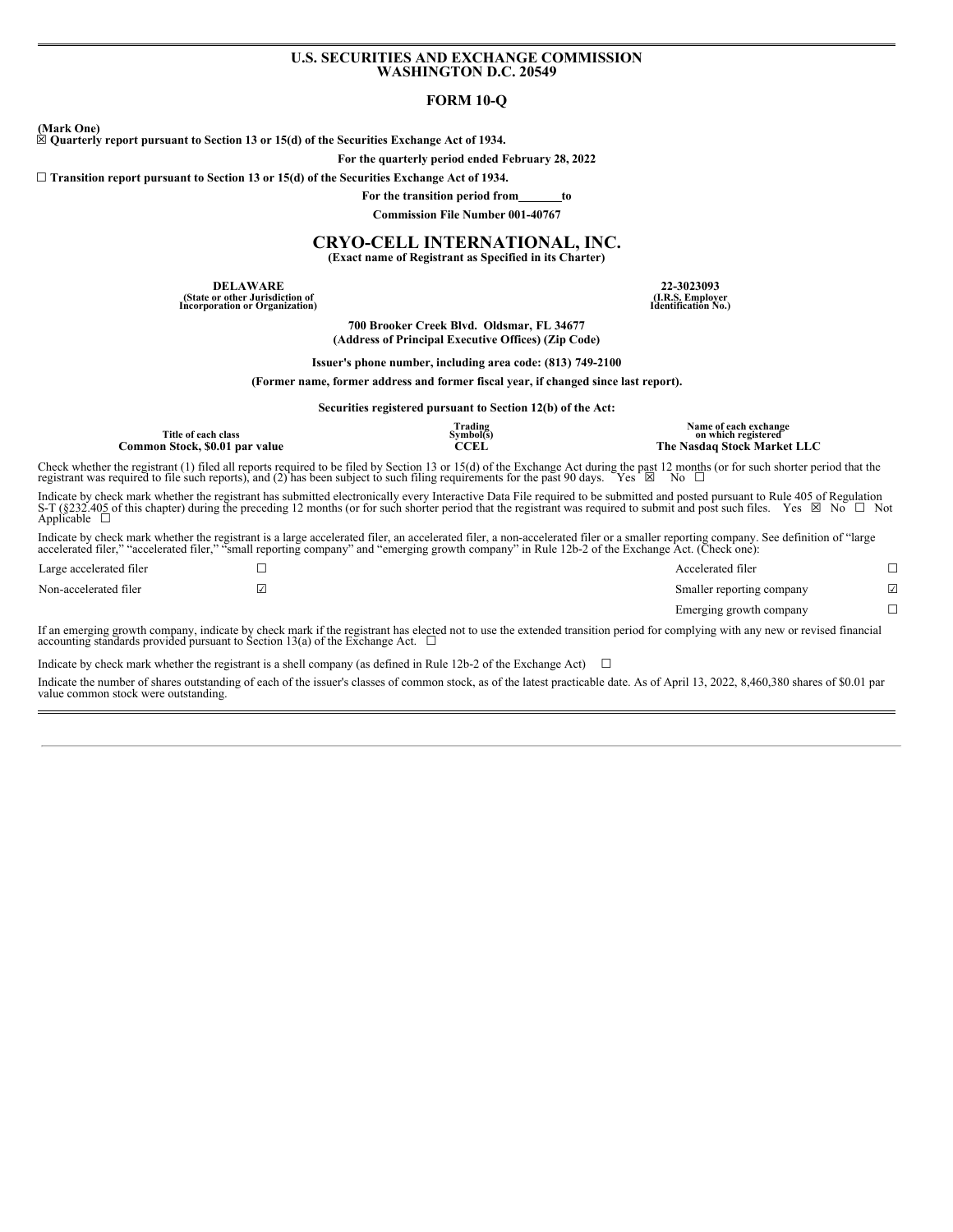# **CRYO-CELL INTERNATIONAL, INC. AND SUBSIDIARIES**

# **TABLE OF CONTENTS**

# **PAGE PART I - FINANCIAL INFORMATION (UNAUDITED) Item 1. Financial Statements [Consolidated](#page-2-0) Balance Sheets** 3 [Consolidated](#page-3-0) Statements of Income 4 [Consolidated](#page-4-0) Statements of Cash Flows 5 Consolidated Statements of [Stockholders'](#page-5-0) Equity 6 Notes to [Consolidated](#page-6-0) Financial Statements 7 **Item 2. [Management's](#page-25-0) Discussion and Analysis of Financial Condition and Results of Operations** 26 **Item 3. [Quantitative](#page-33-0) and Qualitative Disclosures about Market Risk** 34 **Item 4. Controls and [Procedures](#page-33-1)** 34 **PART II - OTHER [INFORMATION](#page-35-0)** 36 **Item 1. Legal [Proceedings](#page-35-1)** 36 **Item 1A. Risk [Factors](#page-35-2)** 36 **Item 2. [Unregistered](#page-47-0) Sales of Equity Securities and Use of Proceeds** 48 **Item 3. Defaults Upon Senior [Securities](#page-47-1)** 48 **Item 4. Mine Safety [Disclosures](#page-48-0)** 49 **Item 5. Other [Information](#page-48-1)** 49 **Item 6. [Exhibits](#page-49-0)** 50 **[SIGNATURES](#page-50-0)** 51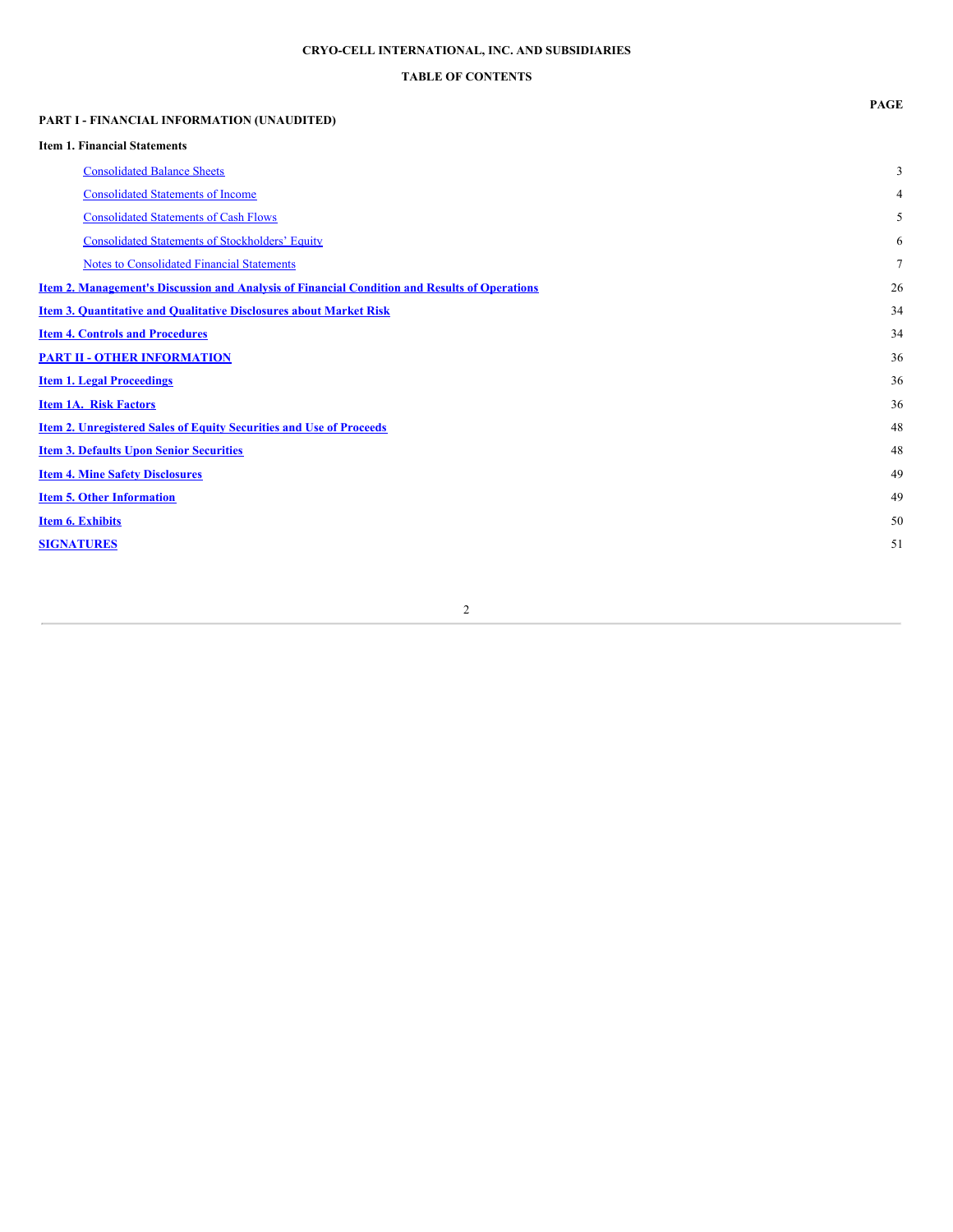### **CRYO-CELL INTERNATIONAL, INC. AND SUBSIDIARIES CONSOLIDATED BALANCE SHEETS**

<span id="page-2-0"></span>

|                                                                                                                                                                                                          |             | (Unaudited)<br>February 28, |              | November 30.   |
|----------------------------------------------------------------------------------------------------------------------------------------------------------------------------------------------------------|-------------|-----------------------------|--------------|----------------|
|                                                                                                                                                                                                          |             | 2022                        |              | 2021           |
| <b>ASSETS</b><br><b>Current Assets</b>                                                                                                                                                                   |             |                             |              |                |
| Cash and cash equivalents                                                                                                                                                                                | $\mathbf S$ | 2,144,631                   | S            | 8.263.088      |
| Marketable securities                                                                                                                                                                                    |             |                             |              |                |
|                                                                                                                                                                                                          |             | 472,369                     |              | 75,412         |
| Accounts receivable (net of allowance for                                                                                                                                                                |             |                             |              |                |
| doubtful accounts of \$3,126,474 and \$3,078,439, respectively)                                                                                                                                          |             | 5,151,565                   |              | 5,253,173      |
| Prepaid expenses                                                                                                                                                                                         |             | 537,726                     |              | 558,413        |
| Inventory, current portion                                                                                                                                                                               |             | 927,568                     |              | 921,213        |
| Other current assets                                                                                                                                                                                     |             | 483,542                     |              | 711,208        |
| Total current assets                                                                                                                                                                                     |             | 9,717,401                   |              | 15,782,507     |
| <b>Property and Equipment-net</b>                                                                                                                                                                        |             | 3,804,823                   |              | 3,230,204      |
| <b>Other Assets</b>                                                                                                                                                                                      |             |                             |              |                |
| Investment - Tianhe stock                                                                                                                                                                                |             | 308,000                     |              | 308,000        |
| Duke license agreement                                                                                                                                                                                   |             | 14,411,608                  |              | 14,651,802     |
| Intangible assets, net                                                                                                                                                                                   |             | 1,535,597                   |              | 1,559,693      |
| Inventory, net of current portion                                                                                                                                                                        |             | 9,655,372                   |              | 9,695,363      |
| Goodwill                                                                                                                                                                                                 |             | 1,941,411                   |              | 1,941,411      |
| Deferred tax assets                                                                                                                                                                                      |             | 12,010,133                  |              | 12,010,133     |
| Operating lease right-of-use asset                                                                                                                                                                       |             | 839,889                     |              | 916,493        |
| Deposits and other assets, net                                                                                                                                                                           |             | 584,064                     |              | 566,470        |
| Total other assets                                                                                                                                                                                       |             | 41,286,074                  |              | 41,649,365     |
| <b>Total</b> assets                                                                                                                                                                                      | $\mathbf S$ | 54,808,298                  | S            | 60,662,076     |
|                                                                                                                                                                                                          |             |                             |              |                |
| <b>LIABILITIES AND STOCKHOLDERS' EQUITY</b>                                                                                                                                                              |             |                             |              |                |
| <b>Current Liabilities</b>                                                                                                                                                                               |             |                             |              |                |
| Accounts payable                                                                                                                                                                                         | $\mathbf S$ | 1,847,733                   | $\mathbb{S}$ | 1,489,774      |
| Accrued expenses                                                                                                                                                                                         |             | 2,103,953                   |              | 3,057,386      |
| Note payable                                                                                                                                                                                             |             | 1,129,454                   |              | 1,898,065      |
| Current portion of operating lease liability                                                                                                                                                             |             | 315,860                     |              | 312,067        |
| Current portion of Duke license agreement liability                                                                                                                                                      |             | 1,933,004                   |              | 4,957,591      |
| Deferred revenue                                                                                                                                                                                         |             | 9,057,085                   |              | 9,358,696      |
| Total current liabilities                                                                                                                                                                                |             | 16,387,089                  |              | 21,073,579     |
| <b>Other Liabilities</b>                                                                                                                                                                                 |             |                             |              |                |
| Deferred revenue, net of current portion                                                                                                                                                                 |             | 32,153,053                  |              | 31,274,214     |
| Contingent consideration                                                                                                                                                                                 |             | 610,938                     |              | 727,371        |
| Operating lease long-term liability                                                                                                                                                                      |             | 530,941                     |              | 610,989        |
| Duke license agreement liability                                                                                                                                                                         |             |                             |              | 1,916,609      |
| Long-term liability - revenue sharing agreements                                                                                                                                                         |             | 875,000                     |              | 875,000        |
| Total other liabilities                                                                                                                                                                                  |             | 34,169,932                  |              | 35,404,183     |
| <b>Total liabilities</b>                                                                                                                                                                                 |             | 50,557,021                  |              | 56,477,762     |
|                                                                                                                                                                                                          |             |                             |              |                |
| Commitments and contingencies (Note 9)<br><b>Stockholders' Equity</b>                                                                                                                                    |             |                             |              |                |
| Preferred stock (\$.01 par value, 500,000 authorized and none issued and<br>outstanding)                                                                                                                 |             |                             |              |                |
| Series A Junior participating preferred stock (\$.01 par value, 20,000<br>authorized and none issued and outstanding)                                                                                    |             |                             |              |                |
| Common stock (\$.01 par value, 20,000,000 authorized; 14,675,772 issued<br>and 8,490,898 outstanding as of February 28, 2022 and 14,665,772<br>issued and 8,557,326 outstanding as of November 30, 2021) |             | 146,758                     |              | 146,658        |
| Additional paid-in capital                                                                                                                                                                               |             | 41,650,379                  |              | 41,586,583     |
| Treasury stock, at cost                                                                                                                                                                                  |             | (21, 641, 714)              |              | (20,812,734)   |
| Accumulated deficit                                                                                                                                                                                      |             | (15,904,146)                |              | (16, 736, 193) |
| Total stockholders' equity                                                                                                                                                                               |             | 4,251,277                   |              | 4,184,314      |
| Total liabilities and stockholders' equity                                                                                                                                                               | \$.         | 54,808,298                  | S            | 60.662.076     |

**The accompanying notes are an integral part of these consolidated financial statements.**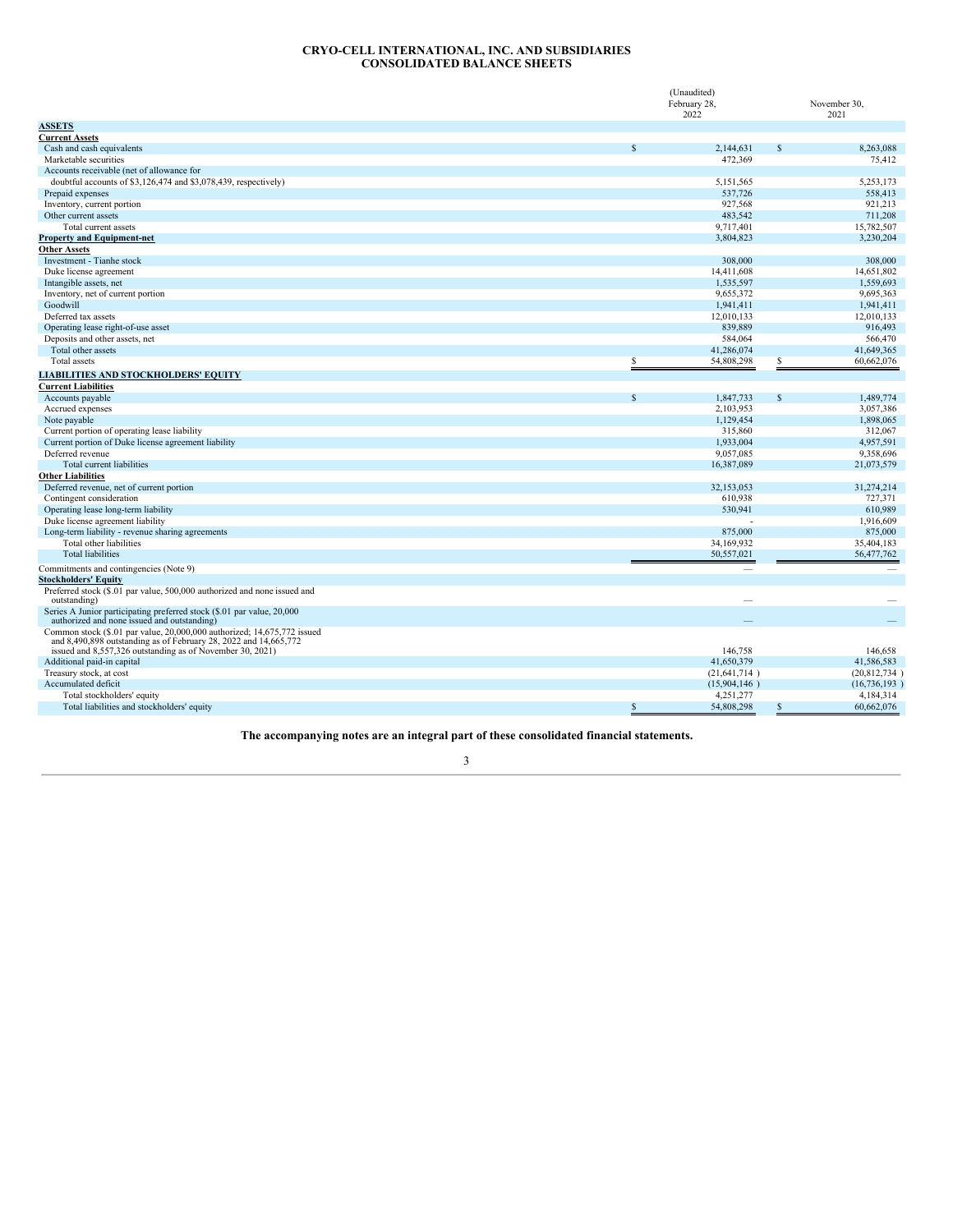#### **CRYO-CELL INTERNATIONAL, INC. AND SUBSIDIARIES CONSOLIDATED STATEMENTS OF INCOME (Unaudited)**

<span id="page-3-0"></span>

|                                                      |   | For the Three Months Ended |                      |  |  |
|------------------------------------------------------|---|----------------------------|----------------------|--|--|
|                                                      |   | February 28,<br>2022       | February 28,<br>2021 |  |  |
| <b>Revenue:</b>                                      |   |                            |                      |  |  |
| Processing and storage fees                          | S | 7,157,486                  | \$<br>6,738,631      |  |  |
| Public banking revenue                               |   | 82,845                     | 83,986               |  |  |
| Product revenue                                      |   | 18,200                     | 38,000               |  |  |
| Total revenue                                        |   | 7,258,531                  | 6,860,617            |  |  |
| <b>Costs and Expenses:</b>                           |   |                            |                      |  |  |
| Cost of sales                                        |   | 2,103,202                  | 2,012,197            |  |  |
| Selling, general and administrative expenses         |   | 3,375,954                  | 3,433,312            |  |  |
| Change in fair value of contingent consideration     |   | (116, 433)                 | 152,394              |  |  |
| Research, development and related engineering        |   | 147,220                    | 6,190                |  |  |
| Depreciation and amortization                        |   | 278,166                    | 21,263               |  |  |
| Total costs and expenses                             |   | 5,788,109                  | 5,625,356            |  |  |
| <b>Operating Income</b>                              |   | 1,470,422                  | 1,235,261            |  |  |
| <b>Other Expense:</b>                                |   |                            |                      |  |  |
| Losses on marketable securities                      |   | (8,642)                    | (2,576)              |  |  |
| Other income                                         |   | 9                          | 25                   |  |  |
| Interest expense                                     |   | (306,095)                  | (280, 219)           |  |  |
| Total other expense                                  |   | (314, 728)                 | (282,770)            |  |  |
| Income before income tax expense                     |   | 1,155,694                  | 952,491              |  |  |
| Income tax expense                                   |   | (323, 647)                 | (258,901)            |  |  |
| <b>Net Income</b>                                    |   | 832,047                    | \$<br>693,590        |  |  |
| Net income per common share - basic                  |   | 0.10                       | \$<br>0.09           |  |  |
| Weighted average common shares outstanding - basic   |   | 8,527,031                  | 7,570,913            |  |  |
| Net income per common share - diluted                |   | 0.10                       | \$<br>0.08           |  |  |
| Weighted average common shares outstanding - diluted |   | 8,748,183                  | 8,198,591            |  |  |

**The accompanying notes are an integral part of these consolidated financial statements.**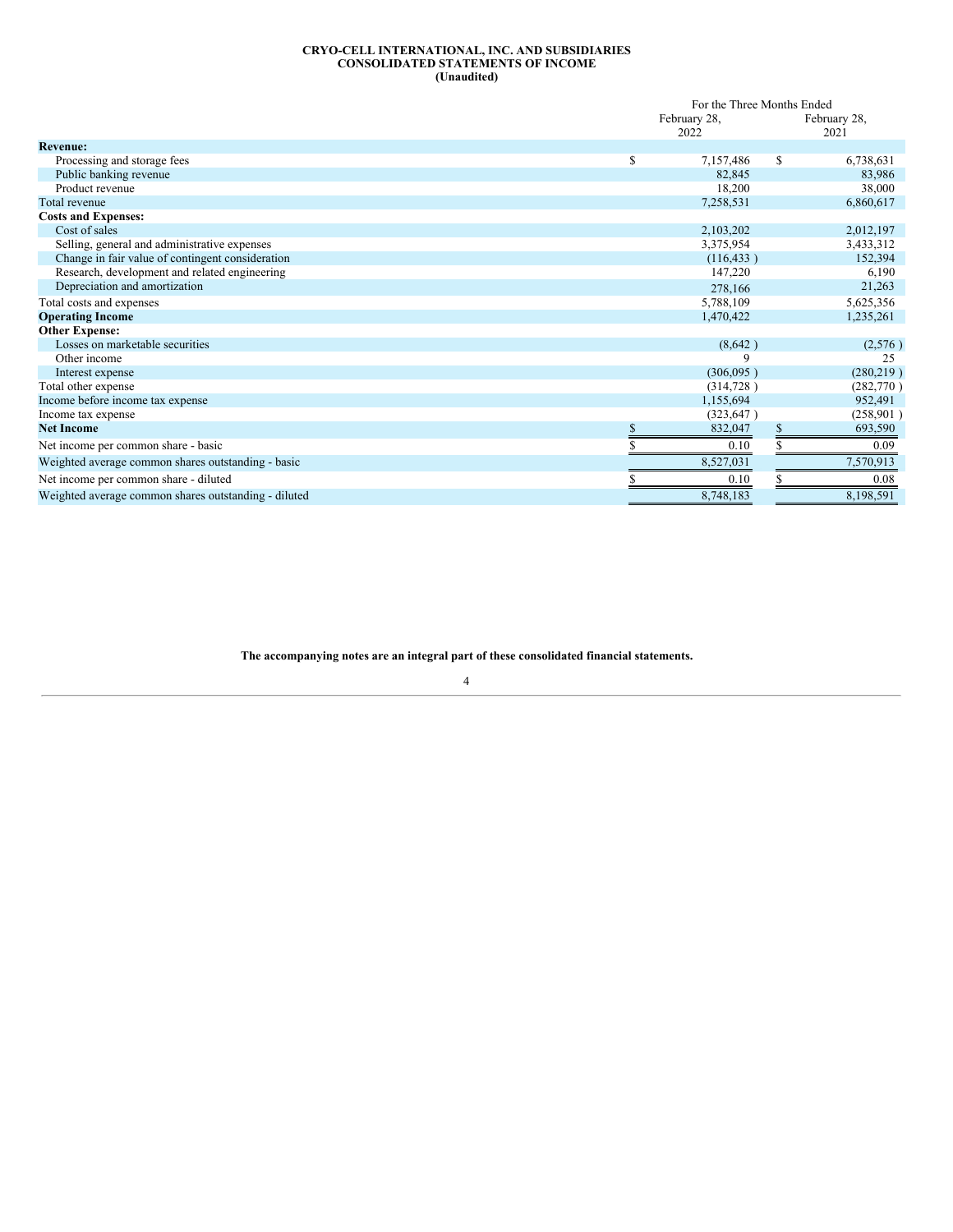#### **CRYO-CELL INTERNATIONAL, INC. AND SUBSIDIARIES CONSOLIDATED STATEMENTS OF CASH FLOWS (Unaudited)**

<span id="page-4-0"></span>

|                                                                                      |    | For the Three Months Ended |               |                      |  |  |
|--------------------------------------------------------------------------------------|----|----------------------------|---------------|----------------------|--|--|
|                                                                                      |    | February 28,<br>2022       |               | February 28,<br>2021 |  |  |
| Cash flows from operating activities:                                                |    |                            |               |                      |  |  |
| Net income                                                                           | \$ | 832,047                    | S             | 693,590              |  |  |
| Adjustments to reconcile net income to net cash provided by<br>operating activities: |    |                            |               |                      |  |  |
| Depreciation and amortization expense                                                |    | 396.112                    |               | 72,489               |  |  |
| Change in fair value of contingent consideration                                     |    | (116, 433)                 |               | 152,394              |  |  |
| Losses on marketable securities                                                      |    | 8,642                      |               | 2,576                |  |  |
| Compensatory element of stock options                                                |    | 31,896                     |               | 84,818               |  |  |
| Provision for doubtful accounts                                                      |    | 164,388                    |               | 90,854               |  |  |
| Amortization of debt issuance costs                                                  |    | 6,389                      |               | 19.682               |  |  |
| Amortization of operating lease right-of-use asset                                   |    | 76,604                     |               | 66,620               |  |  |
| Changes in assets and liabilities:                                                   |    |                            |               |                      |  |  |
| Accounts receivable                                                                  |    | (62,780)                   |               | 593,114              |  |  |
| Prepaid expenses                                                                     |    | 20,687                     |               | 100,975              |  |  |
| Inventory                                                                            |    | 33.636                     |               | 109,928              |  |  |
| Other current assets                                                                 |    | 227,666                    |               | (70,028)             |  |  |
| Deposits and other assets, net                                                       |    | (17, 594)                  |               | (98, 675)            |  |  |
| Accounts payable                                                                     |    | 357,959                    |               | (97,258)             |  |  |
| Accrued expenses                                                                     |    | (953, 433)                 |               | 559,087              |  |  |
| Operating lease liability                                                            |    | (76, 255)                  |               | (65, 504)            |  |  |
| Deferred revenue                                                                     |    | 577,228                    |               | 447,380              |  |  |
| Net cash provided by operating activities                                            |    | 1,506,759                  |               | 2,662,042            |  |  |
| Cash flows from investing activities:                                                |    |                            |               |                      |  |  |
| Purchases of property and equipment                                                  |    | (647, 637)                 |               | (11,978)             |  |  |
| Purchase of patent option agreement                                                  |    |                            |               | (150,000)            |  |  |
| Payment of Duke license agreement                                                    |    | (5,000,000)                |               |                      |  |  |
| Purchases of marketable securities                                                   |    | (405, 599)                 |               |                      |  |  |
| Net cash used in investing activities                                                |    | (6,053,236)                |               | (161,978)            |  |  |
| Cash flows from financing activities:                                                |    |                            |               |                      |  |  |
| Treasury stock purchases                                                             |    | (828,980)                  |               |                      |  |  |
| Repayments of note payable                                                           |    | (775,000)                  |               | (1,775,000)          |  |  |
| Proceeds from the exercise of stock options                                          |    | 32,000                     |               | 191,622              |  |  |
| Net cash used in financing activities                                                |    | (1,571,980)                |               | (1,583,378)          |  |  |
| (Decrease) increase in cash and cash equivalents                                     |    | (6,118,457)                |               | 916,686              |  |  |
| Cash and cash equivalents - beginning of period                                      |    | 8,263,088                  |               | 10,361,125           |  |  |
| Cash and cash equivalents - end of period                                            | \$ | 2,144,631                  | $\mathbb{S}$  | 11,277,811           |  |  |
| Supplemental non-cash operating activities:                                          |    |                            |               |                      |  |  |
| Lease liability arising from right-of-use asset                                      | \$ |                            | $\mathsf{\$}$ | 780,070              |  |  |
| Patent option agreement credit to purchase of patents and licenses                   | Ŝ  |                            | S             | 500,000              |  |  |
| Liabilities incurred for the purchase of patents and licenses                        | \$ |                            | $\mathbb{S}$  | 15,242,161           |  |  |

**The accompanying notes are an integral part of these consolidated financial statements.**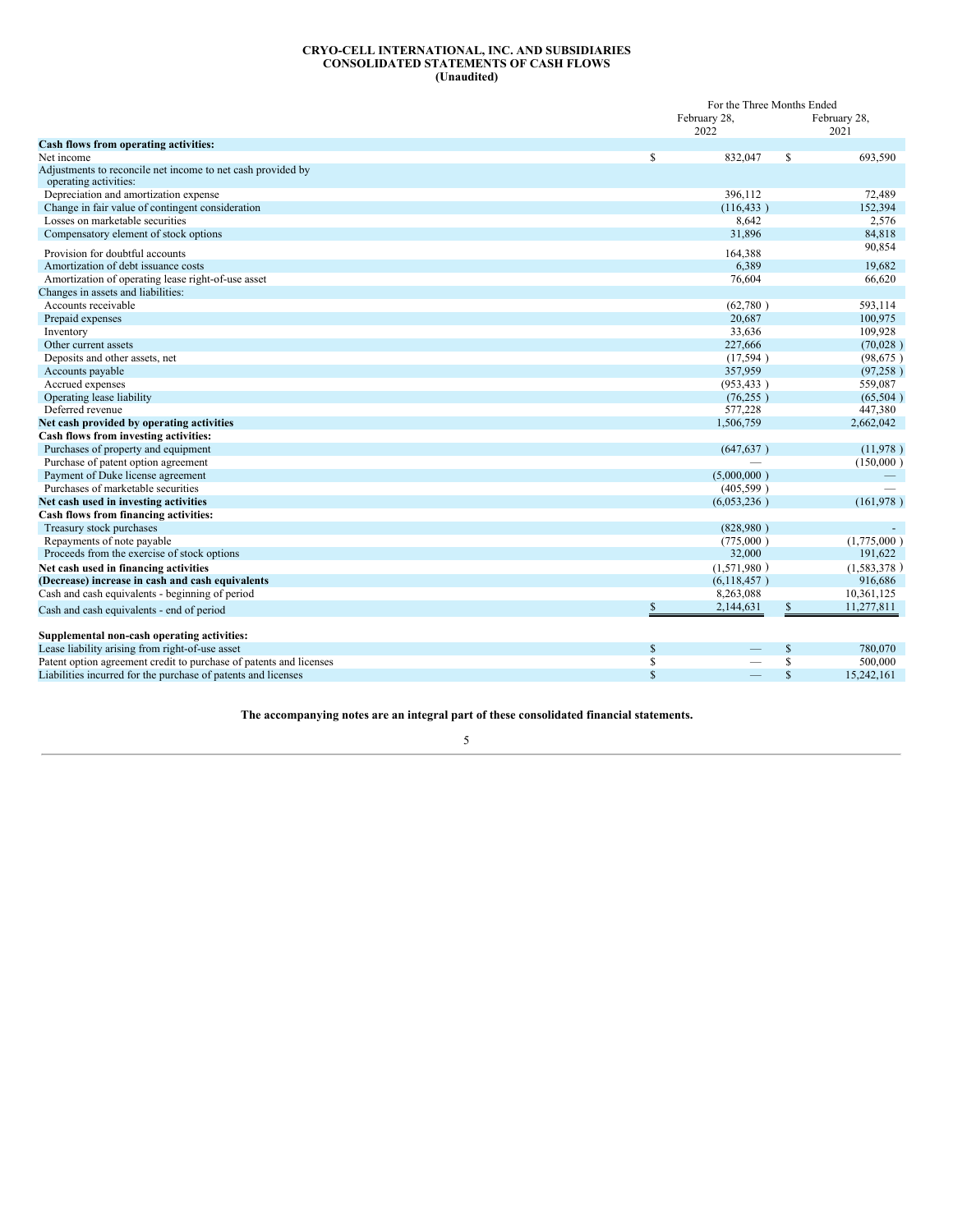#### **CRYO-CELL INTERNATIONAL, INC. AND SUBSIDIARIES CONSOLIDATED STATEMENTS OF STOCKHOLDERS' EQUITY (Unaudited)**

<span id="page-5-0"></span>

|                                       |               |            |         |         | For the Three Months Ended February 28, 2022 |          |                |             |                   |               |           |
|---------------------------------------|---------------|------------|---------|---------|----------------------------------------------|----------|----------------|-------------|-------------------|---------------|-----------|
|                                       |               | Additional |         |         |                                              |          |                |             |                   |               |           |
|                                       | Common Stock  |            |         | Paid-In |                                              | Treasury |                | Accumulated |                   | Stockholders' |           |
|                                       | <b>Shares</b> |            | Amount  |         | Capital                                      |          | <b>Stock</b>   |             | Deficit           |               | Equity    |
| Balance at November 30, 2021          | 14.665.772    |            | 146,658 |         | 41,586,583                                   |          | (20,812,734)   |             | $(16,736,193)$ \$ |               | 4,184,314 |
| Exercise of stock options             | 10,000        |            | 100     |         | 31,900                                       |          |                |             |                   |               | 32,000    |
| Compensatory element of stock options |               |            |         |         | 31,896                                       |          |                |             |                   |               | 31,896    |
| Treasury stock                        |               |            |         |         |                                              |          | (828,980)      |             |                   |               | (828,980) |
| Net income                            |               |            |         |         |                                              |          |                |             | 832,047           |               | 832.047   |
| Balance at February 28, 2022          | 14,675,772    |            | 146,758 |         | 41,650,379                                   |          | (21, 641, 714) |             | (15,904,146)      |               | 4,251,277 |

|                                       |               |                          |         |  | For the Three Months Ended February 28, 2021 |  |                |  |                |  |               |
|---------------------------------------|---------------|--------------------------|---------|--|----------------------------------------------|--|----------------|--|----------------|--|---------------|
|                                       |               | Additional               |         |  |                                              |  |                |  |                |  | Total         |
|                                       |               | Paid-In<br>Common Stock- |         |  |                                              |  | Treasury       |  | Accumulated    |  | Stockholders' |
|                                       | <b>Shares</b> |                          | Amount  |  | Capital                                      |  | <b>Stock</b>   |  | Deficit        |  | Equity        |
| Balance at November 30, 2020          | 13.633.638    |                          | 136,336 |  | 36,581,600                                   |  | (20, 563, 357) |  | (18, 819, 714) |  | (2,665,135)   |
| Exercise of stock options             | 25,300        |                          | 253     |  | 191.369                                      |  |                |  |                |  | 191.622       |
| Compensatory element of stock options |               |                          |         |  | 84,818                                       |  |                |  |                |  | 84.818        |
| Net income                            |               |                          |         |  |                                              |  |                |  | 693.590        |  | 693.590       |
| Balance at February 28, 2021          | 13,658,938    |                          | 136,589 |  | 36,857,787                                   |  | (20, 563, 357) |  | (18, 126, 124) |  | (1,695,105)   |

**The accompanying notes are an integral part of these consolidated financial statements.**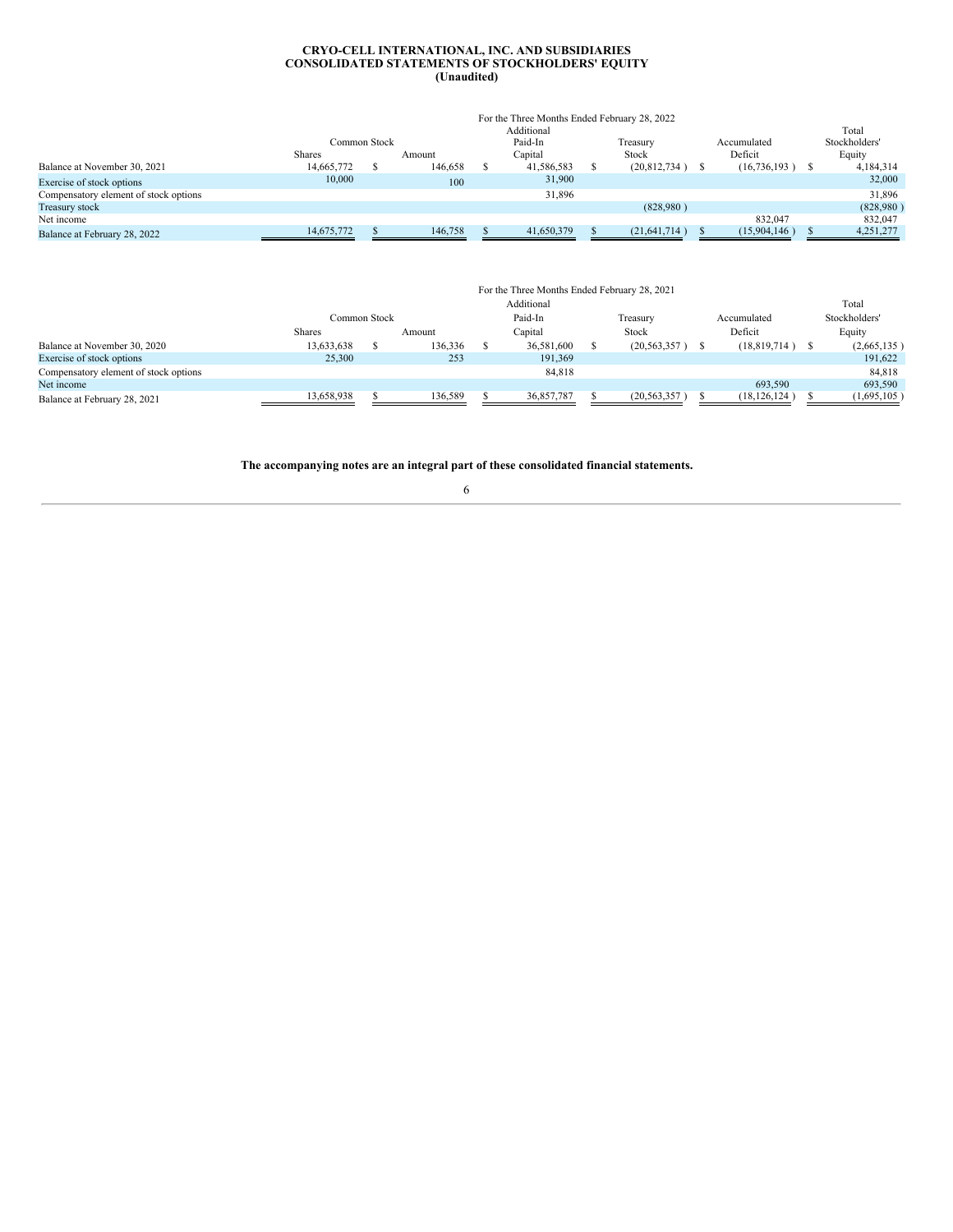### **CRYO-CELL INTERNATIONAL, INC. AND SUBSIDIARIES NOTES TO CONSOLIDATED FINANCIAL STATEMENTS February 28, 2022 (Unaudited)**

#### <span id="page-6-0"></span>**Note 1 - Description of Business, Basis of Presentation and Significant Accounting Policies**

Cryo-Cell International, Inc. ("the Company" or "Cryo-Cell") was incorporated in Delaware on September 11, 1989 and is headquartered in Oldsmar, Florida. The Company is organized in three reportable segments: (1) cellular processing and cryogenic cellular storage, with a current focus on the collection and preservation of umbilical cord blood stem cells for family use (2) the manufacture of PrepaCyte CB units, the processing technology used to process umbilical cord blood stem cells and (3) cryogenic storage of umbilical cord blood stem cells for public use. Revenues for the cellular processing and cryogenic cellular storage represent sales of the umbilical cord blood stem cells program to customers and income from licensees selling the umbilical cord blood stem cells program to customers outside the United States. Revenues for the manufacture of PrepaCyte CB units represent sales of the PrepaCyte CB units to customers. Revenue for the cryogenic storage of umbilical cord blood stem cells for public use, stored at Duke University (see below), is generated from the sale of the cord blood units to the National Marrow Donor Program ("NMDP"), which distributes the cord blood units to transplant centers located in the United States and around the world. The Company's headquarters facility in Oldsmar, Florida handles all aspects of its U.S.-based business operations including the processing and storage of specimens, including specimens obtained from certain of its licensees' customers. The specimens are stored in commercially available cryogenic storage equipment.

The unaudited consolidated financial statements including the Consolidated Balance Sheets as of February 28, 2022 and November 30, 2021, the related Consolidated Statements of Income for the three months ended February 28, 2022 and 2021, Cash Flows for the three months ended February 28, 2022 and 2021 and Stockholders' Equity for the three months ended February 28, 2022 and 2021 have been prepared by Cryo-Cell International, Inc. pursuant to the rules and regulations of the Securities and Exchange Commission for interim financial reporting. Certain financial information and note disclosures, which are normally included in annual financial statements prepared in accordance with accounting principles generally accepted in the United States of America, have been condensed or omitted pursuant to those rules and regulations. It is suggested that these consolidated financial statements be read in conjunction with the financial statements and notes thereto included in the Company's November 30, 2021 Annual Report on Form 10-K. In the opinion of management, all adjustments (which include only normal recurring adjustments) necessary to present fairly the financial position, results of operations, and changes in cash flows for all periods presented have been made. The results of operations for the three months ended February 28, 2022 are not necessarily indicative of the results expected for any interim period in the future or the entire year ending November 30, 2022.

#### **Revenue Recognition**

The Company recognizes revenue in accordance with Accounting Standards Codification ("ASC") Topic 606, Revenue from Contracts with Customers ("ASC 606"). ASC 606 applies to all contracts with customers, except for contracts that are within the scope of other standards, such as leases, insurance, collaboration arrangements and financial instruments. ASC 606 also impacts certain other areas, such as the accounting for costs to obtain or fulfill a contract. ASC 606 also requires disclosure of the nature, amount, timing, and uncertainty of revenue and cash flows arising from contracts with customers.

Under ASC 606, revenue is recognized when, or as, obligations under the terms of a contract are satisfied, which occurs when control of the promised services are transferred to the customers. Revenue is measured as the amount of consideration the Company expects to receive in exchange for transferring services to a customer ("transaction price").

At contract inception, if the contract is determined to be within the scope of ASC 606, the Company evaluates its contracts with customers using the five-step model: (1) identify the contract with the customer; (2) identify the performance obligations in the contract; (3) determine the transaction price; (4) allocate the transaction price to separate performance obligations; and (5) recognize revenue when (or as) each performance obligation is satisfied. The Company evaluates its contracts for legal enforceability at contract inception and subsequently throughout the Company's relationship with its customers. If legal enforceability with regards to the rights and obligations exist for both the Company and the customer, then the Company has an enforceable contract and revenue recognition is permitted subject to the satisfaction of the other criteria. If, at the outset of an arrangement, the Company determines that a contract with enforceable rights and obligations does not exist, revenues are deferred until all criteria for an enforceable contract are met. The Company only applies the five-step model to contracts when it is probable that collection of the consideration that the Company is entitled to in exchange for the goods or services being transferred to the customer, will occur.

Contract modifications exist when the modification either creates new or changes in the existing enforceable rights and obligations. The Company's contracts are occasionally modified to account for changes in contract terms and conditions, which the Company refers to as an upgrade or downgrade. An upgrade occurs when a customer wants to pay for additional years of storage. A downgrade occurs when a customer originally entered into a long-term contract (such as twenty-one year or lifetime plan) but would

| I |
|---|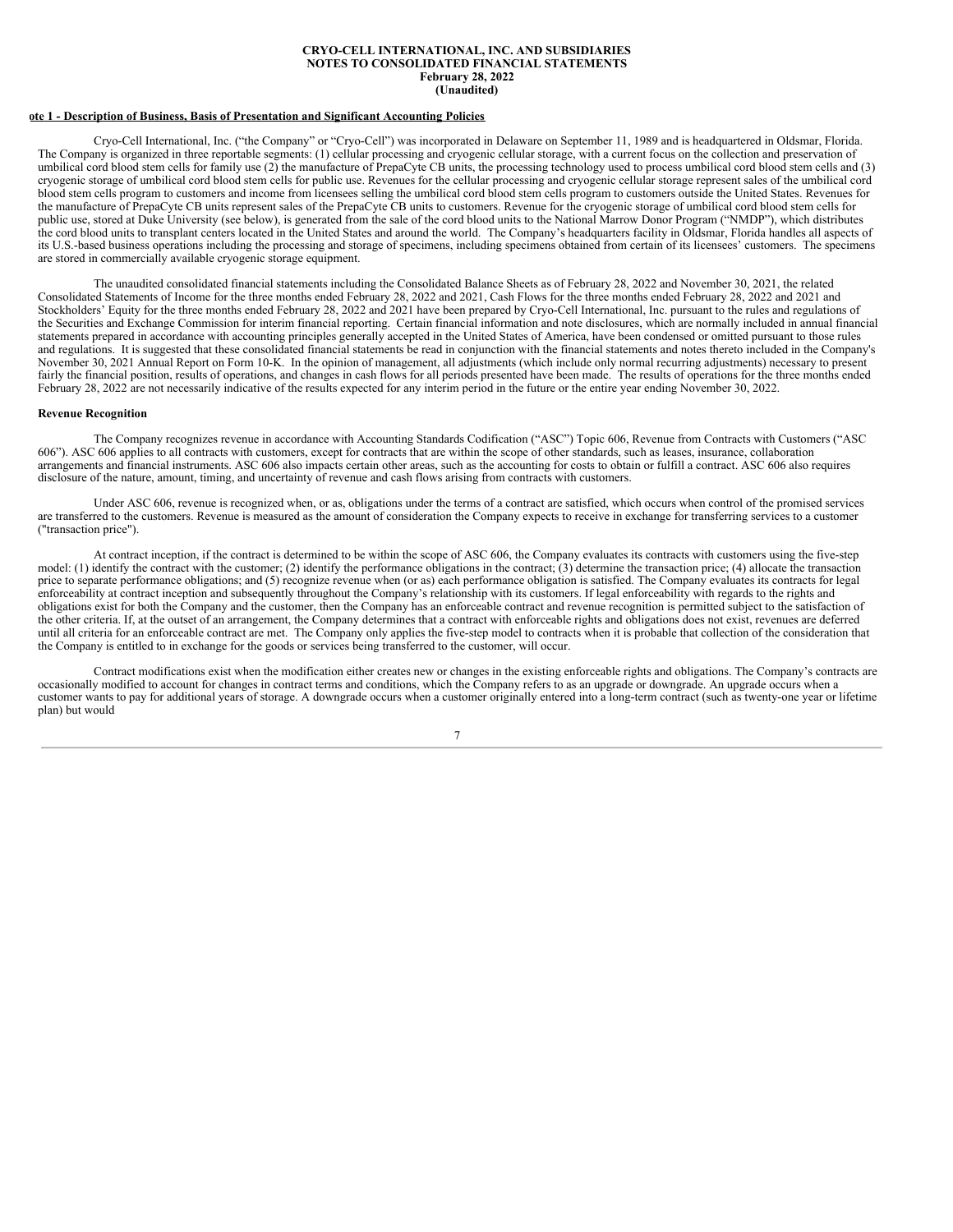like to change the term to a one-year contract. Upgrade modifications qualify for treatment as a separate contract as the additional services are distinct and the increase in contract price reflects the Company's stand-alone selling price for the additional services and will be accounted for on a prospective basis. Downgrade modifications do not qualify for treatment as a separate contract as there is no increase in price over the original contract, thus failing the separate contract criteria. As such, the Company separately considers downgrade modifications to determine if these should be accounted for as a termination of the existing contract and creation of a new contract (prospective method) or as part of the existing contract (cumulative catch-up adjustment). ASC 606 requires that an entity account for the contract modification as if it were a termination of the existing contract, and the creation of a new contract, if the remaining goods or services are distinct from the goods or services transferred on or before the date of the contract modification. As the services after the modification were previously determined to be distinct, the Company concluded that downgrade modifications qualify under this method and will be accounted for on a prospective basis. Although contract modifications do occur, they are infrequent.

#### **Performance Obligations**

At contract inception, the Company assesses the goods and services promised in the contracts with customers and identifies a performance obligation for each promise to transfer to the customer a good or service (or bundle of goods or services) that is distinct. The Company then recognizes as revenue the amount of the transaction price that is allocated to the respective performance obligation when (or as) the performance obligation is satisfied. To identify the performance obligations, the Company considers all of the goods or services promised in the contract regardless of whether they are explicitly stated or are implied by customary business practices. The Company determined that the following distinct goods and services represent separate performance obligations involving the sale of its umbilical cord blood product:

- •Collection and processing services
- •Storage services
- •Public cord blood banking
- •License and royalties
- •Sale of PrepaCyte CB product

# **a)Collection, Processing and Storage Fees**

Processing and storage fees include the Company providing umbilical cord blood and tissue cellular processing and cryogenic cellular storage for private use. Revenues recognized for the cellular processing and cryogenic cellular storage represent sales of the umbilical cord blood stem cells program to customers and income from licensees who are selling the umbilical cord blood stem cells program to customers outside the United States.

The Company recognizes revenue from processing fees at the point in time of the successful completion of processing and recognizes storage fees over time, which is ratably over the contractual storage period as well as other income from royalties paid by licensees related to long-term storage contracts which the Company has under license agreements. Contracted storage periods are annual, twenty-one years and life-time. The life-time storage plan is based on a life expectancy of 81 years, which is the current estimate by the Center for Disease Control for United States women's life expectancy and concluded that additional data analysis would result in an immaterial difference in revenue. Deferred revenue on the accompanying consolidated balance sheets includes the portion of the annual, the twenty-one-year and the lifetime storage fees that are being recognized over the contractual storage period as well as royalties received from foreign licensees relating to long-term storage contracts for which the Company has future obligations under the license agreement. The Company classifies deferred revenue as current if the Company expects to recognize the related revenue over the next 12 months from the balance sheet date.

#### *Significant financing component*

When determining the transaction price of a contract, an adjustment is made if payment from a customer occurs either significantly before or significantly after performance, resulting in a significant financing component. For all plans being annual, twenty-one years and lifetime, the storage fee is billed at the beginning of the storage period (prepaid plans). The Company also offers payment plans (including a stated service fee) for customers to pay over time for a period of one to twenty-four plus months. The one-time plan includes the collection kit, processing and testing, return medical courier service and twenty-one years of pre-paid storage fees. The life-time plan includes the collection kit, processing and testing, return medical courier service and pre-paid storage fees for the life of the customer. The Company concluded that a significant financing component is not present within either the prepaid or overtime payment plans. The Company has determined that the twenty-one year and life-time prepayment options do not include a significant

|   | I |  |
|---|---|--|
|   |   |  |
| × |   |  |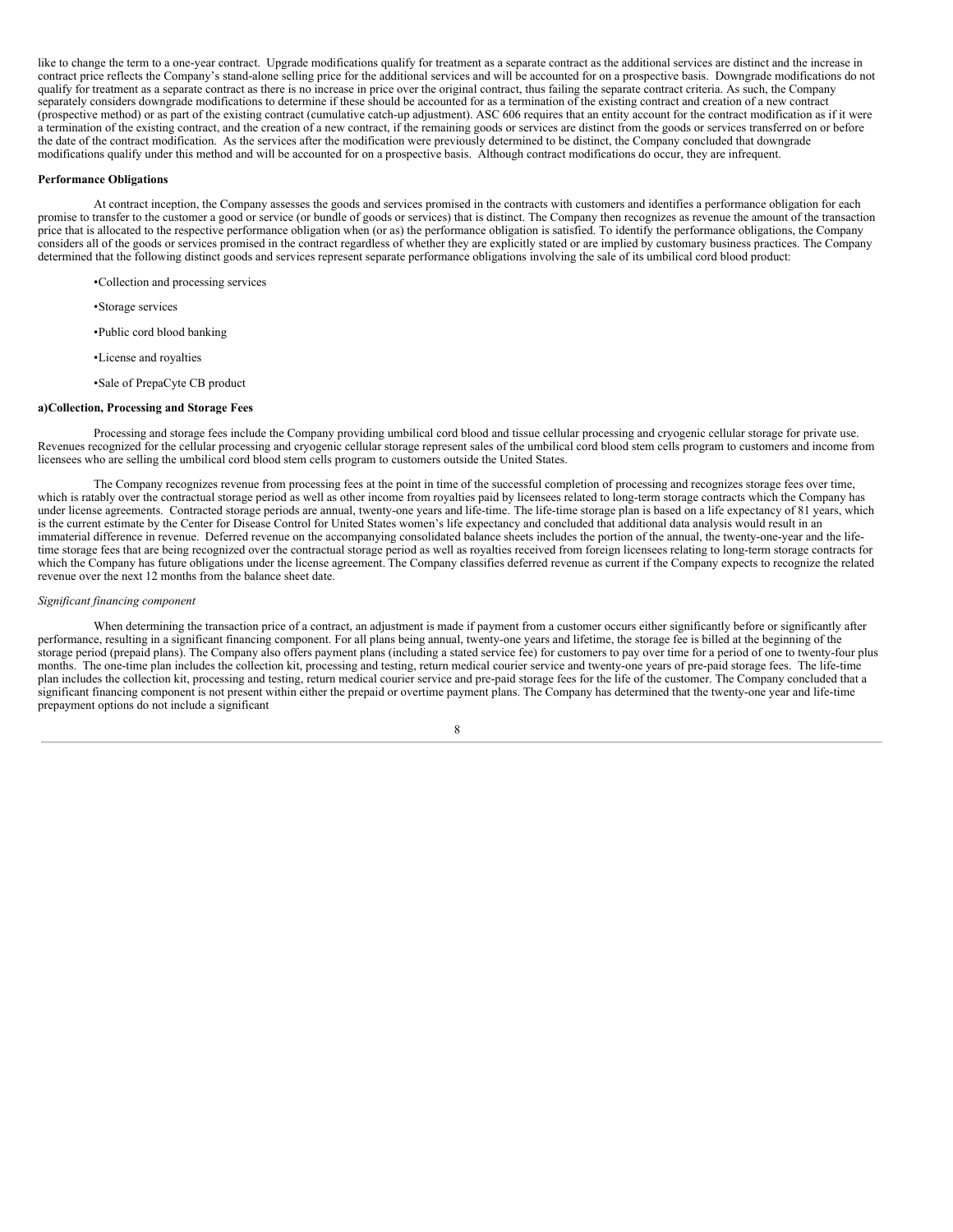financing component as the payment terms were structured primarily for reasons other than the provision of financing and to maximize profitability.

The Company has determined that the majority of plans that are paid over time are paid in less than a year. When considered over a twenty-four-month payment plan, the difference between the cash selling price and the consideration paid is nominal. As such, the Company believes that its payment plans do not include significant financing components as they are not significant in the aggregate when considered in the context of all contracts entered into nor significant at the individual contract level.

The Company elected to apply the practical expedient where the Company does not need to assess whether a significant financing component exists if the period between when it performs its obligations under the contract and when the customer pays is one year or less.

As of February 28, 2022, the total aggregate transaction price allocated to the unsatisfied performance obligations was recorded as deferred revenue amounting to \$41,210,138, which will be recognized ratably on a straight-line basis over the contractual period of which \$9,057,085, will be recognized over the next twelve months.

#### *Variable consideration*

In December 2005, the Company began providing its customers that enrolled after December 2005 a payment warranty under which the Company agrees to pay \$50,000 to its client if the umbilical cord blood product retrieved is used for a stem cell transplant for the donor or an immediate family member and fails to engraft, subject to various restrictions. Effective February 1, 2012, the Company increased the \$50,000 payment warranty to a \$75,000 payment warranty to all of its new clients. Effective June 1, 2017, the Company increased the payment warranty to \$100,000 to all new clients who choose the premium processing method, PrepaCyte CB. Additionally, under the Cryo-Cell Cares<sup>TM</sup> program, the Company will pay \$10,000 to the client to offset personal expenses if the umbilical cord blood product is used for bone marrow reconstitution in a myeloablative transplant procedure. The product warranty and the Cryo-Cell Cares program are available to clients who enroll under this structure for as long as the specimen is stored with the Company. In the processing and storage agreements, the Company provides limited rights which are offered to customers automatically upon contract execution. The Company has determined that the payment warranty represents variable consideration payable to the customer.

Based on the Company's historical experience to date, the Company has determined the payment warranty to be fully constrained under the most likely amount method. Consequently, the transaction price does not currently reflect any expectation of service level credits. At the end of each reporting period, the Company will update the estimated transaction price related to the payment warranty including updating its assessment of whether an estimate of variable consideration is constrained to represent faithfully the circumstances present at the end of the reporting period and the changes in circumstances during the reporting period.

#### *Allocation of transaction price*

As the Company's processing and storage agreements contain multiple performance obligations, ASC 606 requires an allocation of the transaction price based on the estimated relative standalone selling prices of the promised services underlying each performance obligation. The Company has selected an adjusted market assessment approach to estimate the stand-alone selling prices of the processing services and storage services and concluded that the published list price is the price that a customer in that market would be willing to pay for those goods or services. The Company also considered the fact that all customers are charged the list prices current at the time of their enrollment where the Company has separately stated list prices for processing and storage.

#### *Costs to Obtain a Contract*

The Company capitalizes commissions that are incremental in obtaining customer contracts and the costs incurred to fulfill a customer contract if those costs are not within the scope of another topic within the accounting literature and meet the specified criteria. These costs are deferred in other current or long-term assets and are expensed to selling, general and administrative expenses as the Company satisfies the performance obligations by transferring the service to the customer. These assets will be periodically assessed for impairment. As a practical expedient, the Company elected to recognize the incremental costs of obtaining its annual contracts as an expense when incurred, as the amortization period of the asset recognized would have been one year.

The Company has determined that payments under the Company's refer-a-friend program ("RAF program") are incremental costs of obtaining a contract as they provide an incentive for existing customers to refer new customers to the Company and is referred to as commission. The amount paid under the RAF program (either through issuance of credits to customers or check payments) which exceeds the typical commission payment to a sales representative is recorded as a reduction to revenue under ASC 606. During the three months ended February 28, 2022, the Company recorded \$15,152 in commission payments to customers under the RAF program as a reduction to revenue. During the three months ended February 28, 2021, the Company recorded \$13,507 in commission payments to customers under the RAF program as a reduction to revenue. For the three months ended February 28, 2022, the Company capitalized

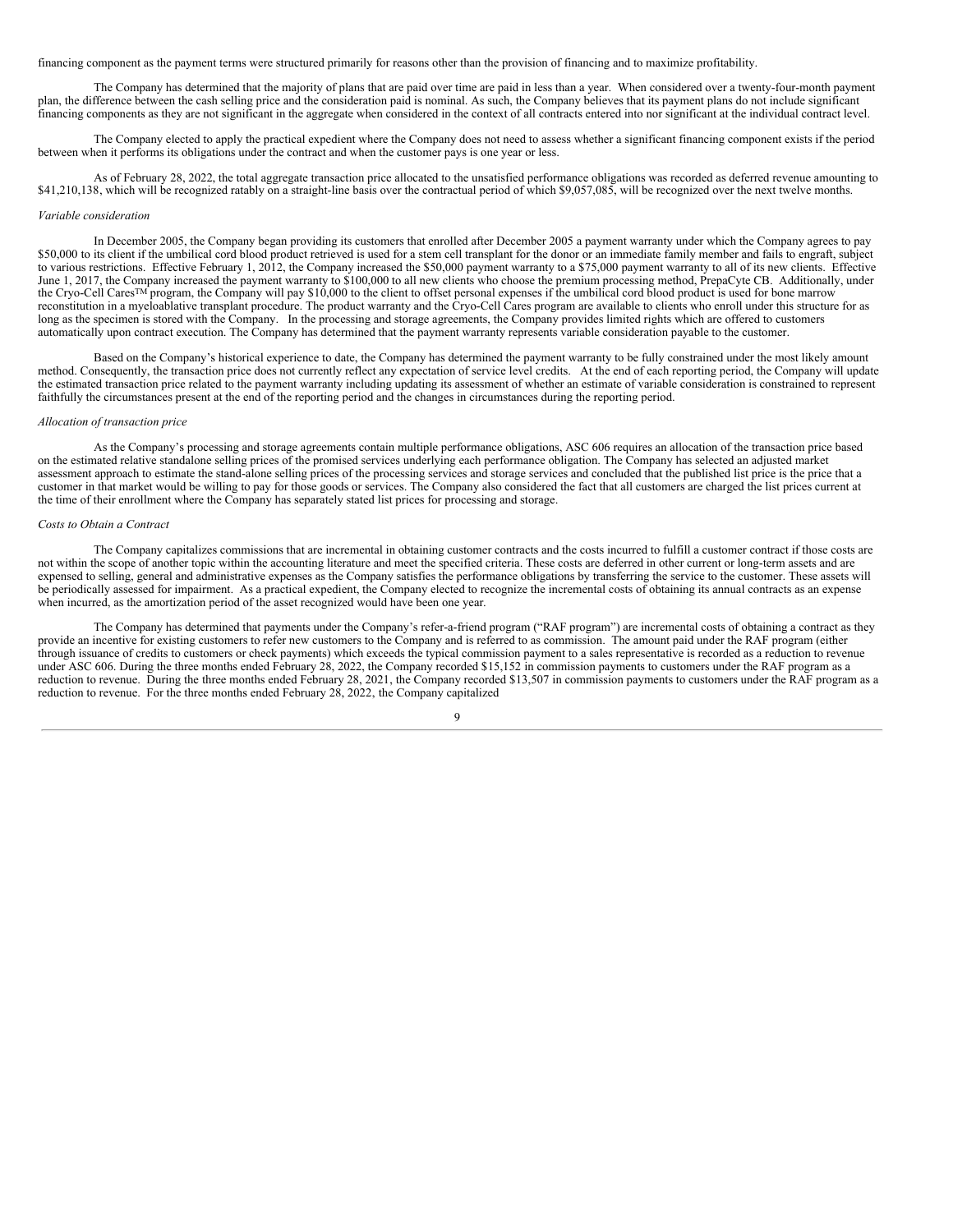additional contract acquisition costs of \$24,589, net of amortization. For the three months ended February 28, 2021, the Company capitalized additional contract acquisition costs of \$18,262, net of amortization expense.

# **b)Public banking revenue**

The Company sells and provides units not likely to be of therapeutic use for research to qualified organizations and companies operating under Institutional Review Board approval. Control is transferred at the point in time when the shipment has occurred, at which time, the Company records revenue.

#### **c)Licensee and royalty income**

Licensee and royalty income consist of royalty income earned on the processing and storage of cord blood stem cell specimens by an affiliate where the Company has a License and Royalty Agreement. The Company records revenue from processing and storage of specimens and pursuant to agreements with licensees. The Company records the royalty revenue in same period that the related processing and storage is being completed by the affiliate.

#### **d)Product Revenue**

The Company records revenue from the sale of the PrepaCyte CB product line upon shipment of the product to the Company's customers.

# **e)Shipping and handling**

The Company elected to apply the practical expedient to account for shipping and handling activities performed after the control of a good has been transferred to the customer as a fulfillment cost. Shipping and handling costs that the Company incurs are therefore expensed and included in cost of sales.

#### **Disaggregation of Revenue**

The revenue as reflected in the statements of income is disaggregated by products and services.

The following table provides information about assets and liabilities from contracts with customers:

|                                                    | February 28, 2022 | November 30, 2021 |
|----------------------------------------------------|-------------------|-------------------|
| Contract assets (sales commissions)                | 553,116           | 535.522           |
| Accounts receivables                               | 5.151.565         | 5.253.173         |
| Short-term contract liabilities (deferred revenue) | 9.057.085         | 9.358.696         |
| Long-term contract liabilities (deferred revenue)  | 32.153.053        | 31,274,214        |

The Company, in general, requires the customer to pay for processing and storage services at the time of processing. Contract assets include deferred contract acquisition costs, which will be amortized along with the associated revenue. Contract liabilities include payments received in advance of performance under the contract and are realized with the associated revenue recognized under the contract. Accounts receivable consists of amounts due from clients that have enrolled and processed in the umbilical cord blood stem cell processing and storage programs related to renewals of annual plans and amounts due from license affiliates, and sublicensee territories. The Company did not have asset impairment charges related to contract assets in the three months ended February 28, 2022 and 2021.

The following table presents changes in the Company's contract assets and liabilities during the three months ended February 28, 2022:

|                                         | Balance at<br>December 1,<br>2021 | Additions | Deductions  | Balance at<br>February 28,<br>2022 |
|-----------------------------------------|-----------------------------------|-----------|-------------|------------------------------------|
| Contract assets (sales commissions)     | 535.522                           | 24.589    | (6.995)     | 553,116                            |
| Accounts receivables                    | 5.253.173                         | 8.749.914 | (8,851,522) | 5, 151, 565                        |
| Contract liabilities (deferred revenue) | 40.632.910                        | 3.997.047 | (3.419.819) | 41,210,138                         |

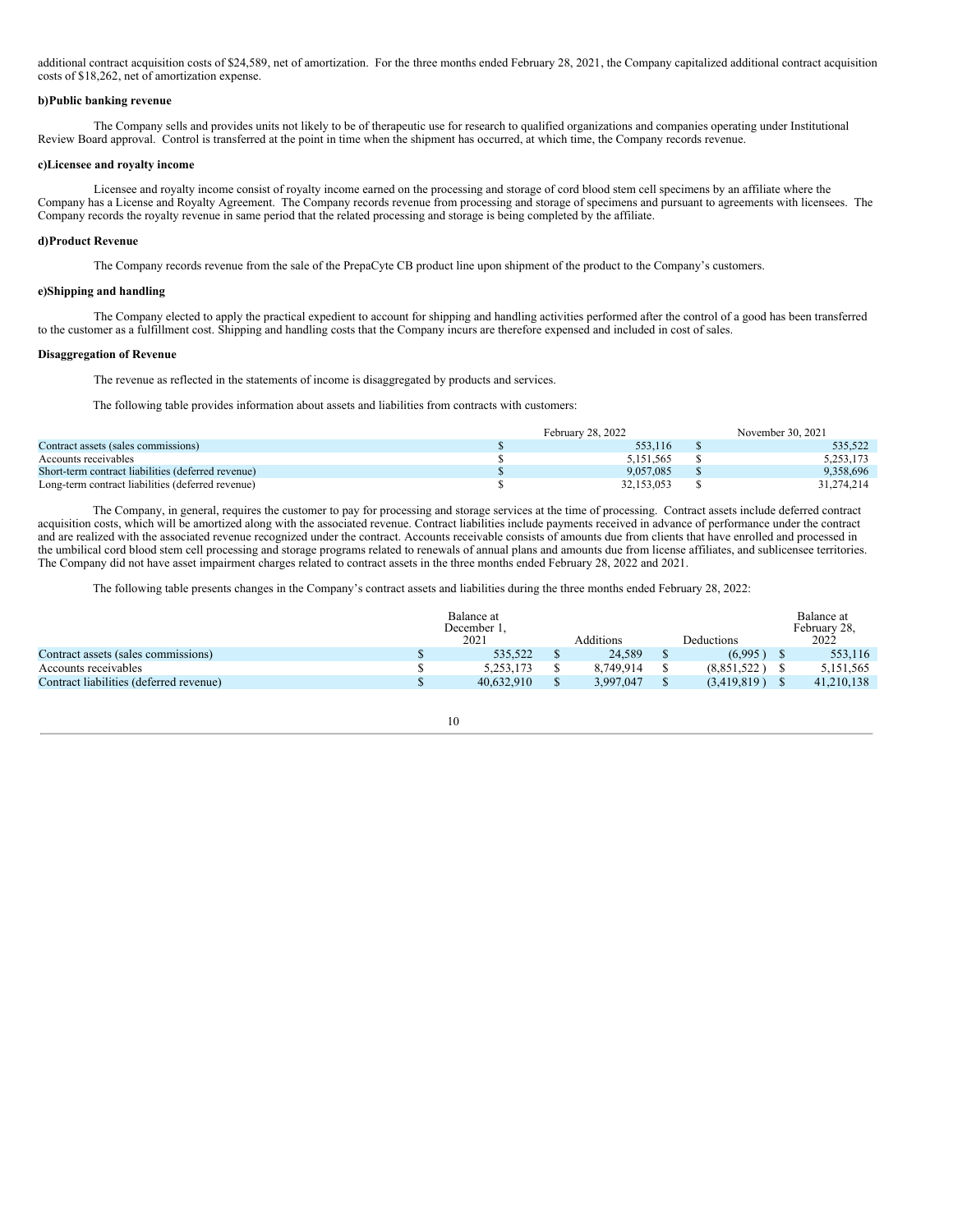The following table presents changes in the Company's contract assets and liabilities during the three months ended February 28, 2021:

|                                         | Balance at<br>December 1. |           |             | Balance at<br>February 28, |
|-----------------------------------------|---------------------------|-----------|-------------|----------------------------|
|                                         | 2020                      | Additions | Deductions  | 2021                       |
| Contract assets (sales commissions)     | 466,141                   | 18.262    | (6.033)     | 478,370                    |
| Accounts receivables                    | 6.322.960                 | 8.402.508 | (9.086.476) | 5.638.992                  |
| Contract liabilities (deferred revenue) | 36, 384, 360              | 3.711.251 | (3.263.871) | 36,831,740                 |

# **Accounts Receivable**

Accounts receivable consist of uncollateralized amounts due from clients that have enrolled and processed in the umbilical cord blood stem cell processing and storage programs and amounts due from license affiliates, and sublicensee territories. Accounts receivable are due within 30 days and are stated at amounts net of an allowance for doubtful accounts. Accounts outstanding longer than the contractual payment terms are considered past due. The Company determines its allowance by considering the length of time accounts receivable are past due, the Company's previous loss history, and the client's current ability to pay its obligations. Therefore, if the financial condition of the Company's clients were to deteriorate beyond the estimates, the Company may have to increase the allowance for doubtful accounts which could have a negative impact on earnings. The Company writes-off accounts receivable when they become uncollectible, and payments subsequently received on such receivables are credited to the allowance for doubtful accounts.

#### **Inventories**

On June 11, 2018, Cryo-Cell completed its acquisition of substantially all of the assets of Cord:Use Cord Blood Bank, Inc. a Florida corporation ("Cord:Use"), in accordance with the definitive Asset Purchase Agreement between Cryo-Cell and Cord:Use (the "Purchase Agreement"), including without limitation Cord:Use's cord blood operations and its inventory of public cord blood units existing as of the closing date (the "Public Cord Blood Inventory"). As part of the Cord:Use Purchase Agreement, the Company has an agreement with Duke University ("Duke") expiring on January 31, 2025 for Duke to receive, process, and store cord blood units for the Public Cord Blood Bank ("Duke Services"). As of February 28, 2022, the Company had approximately 6,000 cord blood units in inventory. These units are valued at the lower of cost or net realizable value. Costs include the cost of collecting, transporting, processing and storing the unit. Costs charged by Duke for their Duke Services are based on a monthly fixed fee for processing and storing 12 blood units per month. The Company computes the cost per unit for these Duke Services and capitalizes the unit cost on all blood units shipped and stored in a year at Duke. If the Company ships and stores less than 144 blood units with Duke in a one-year period, a portion of these fixed costs are expensed and included in facility operating costs. Certain costs of collection incurred, such as the cost of collection staff and transportation costs incurred to ship Public Bank units from hospitals to the stem cell laboratory are allocated to banked units based on an average cost method. The change in the number of expected units to be sold could have a significant impact on the estimated net realizable value of banked units which could have a material effect on the value of the inventory. Costs incurred related to cord blood units that cannot be sold are expensed in the period incurred and are included in facility operating costs in the accompanying statements of operations. The Company records a reserve against inventory for units which have been processed and frozen but may not ultimately become distributable (see Note 3). Due to changes in sales trends and estimated recoverability of cost capitalized into inventory, an impairment charge of \$1,164,499 was recognized during the fourth quarter of fiscal 2021 to reduce inventory from cost to net realizable value.

#### **Income Taxes**

Deferred income tax assets and liabilities are recognized for the estimated future tax consequences attributable to differences between financial statement carrying amounts of existing assets and liabilities and their respective tax bases. Deferred income tax assets and liabilities are measured using enacted tax rates expected to be recovered or settled. The Company records a valuation allowance when it is "more likely than not" that all of the future income tax benefits will not be realized. When the Company changes its determination as to the amount of deferred income tax assets that can be realized, the valuation allowance is adjusted with a corresponding impact to income tax expense in the period in which such determination is made. The ultimate realization of the Company's deferred income tax assets depends upon generating sufficient taxable income prior to the expiration of the tax attributes. In assessing the need for a valuation allowance, the Company projects future levels of taxable income. This assessment requires significant judgment. The Company examines the evidence related to the recent history of losses, the economic conditions in which the Company operates and forecasts and projections to make that determination.

The Company recognizes the financial statement benefit of a tax position only after determining that the relevant tax authority would more likely than not sustain the position following an audit. For tax positions meeting the more-likely-than-not threshold, the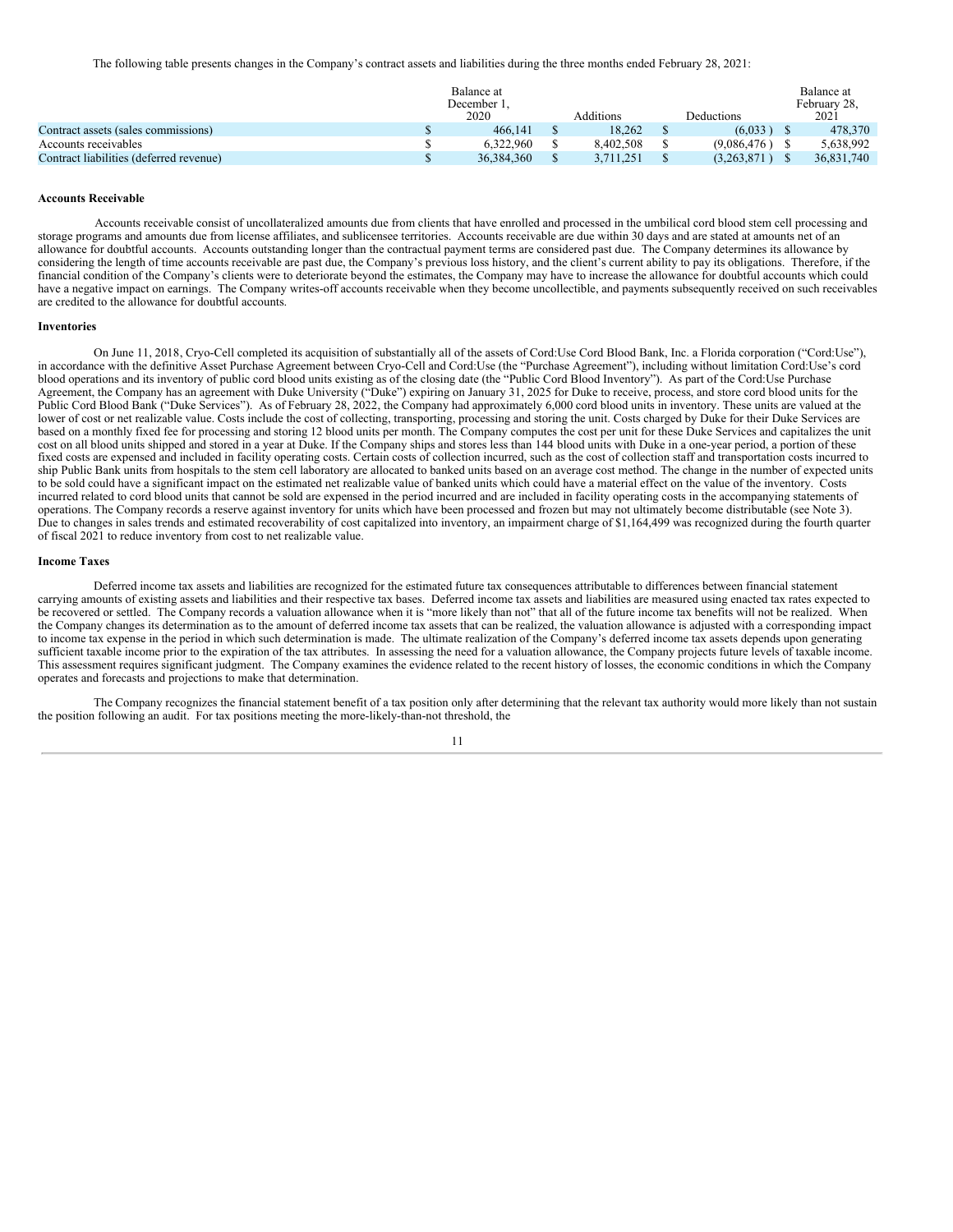amount recognized in the financial statements is the largest benefit that has a greater than 50 percent likelihood of being realized upon ultimate settlement with the relevant tax authority. Increases or decreases to the unrecognized tax benefits could result from management's belief that a position can or cannot be sustained upon examination based on subsequent information or potential lapse of the applicable statute of limitation for certain tax positions.

The Company recognizes interest and penalties related to uncertain tax positions in income tax expense. For the three months ended February 28, 2022 and 2021, the Company had no provisions for interest or penalties related to uncertain tax positions.

# **Long-Lived Assets**

The Company evaluates the realizability of its long-lived assets, which requires impairment losses to be recorded on long-lived assets used in operations when indicators of impairment, such as reductions in demand or when significant economic slowdowns are present. Reviews are performed to determine whether the carrying value of an asset is impaired, based on comparisons to undiscounted expected future cash flows. If this comparison indicates that there is impairment and carrying value is in excess of fair value, the impaired asset is written down to fair value, which is typically calculated using: (i) quoted market prices or (ii) discounted expected future cash flows utilizing a discount rate. The Company did not note any impairment for the three months ended February 28, 2022 and 2021.

### **Goodwill**

Goodwill represents the excess of the purchase price of the assets acquired from Cord:Use over the estimated fair value of the net tangible, intangible and identifiable assets acquired. The annual assessment of the reporting unit is performed as of September 1st, and an assessment is performed at other times if an event occurs or circumstances change that would more likely than not reduce the fair value of the asset below its carrying value. The Company first performs a qualitative assessment to test goodwill for impairment and concludes if it is more likely than not that the fair value of the reporting unit is less than its carrying value. If the qualitative assessment concludes that it is not more likely than not that the fair value is less than the carrying value, the two-step goodwill impairment test is not required. If the qualitative assessment concludes that it is more likely than not that the fair value of the reporting unit is less than the carrying value, then the two-step goodwill impairment test is required. Step one of the impairment assessment compares the fair value of the reporting unit to its carrying value and if the fair value exceeds its carrying value, goodwill is not impaired. If the carrying value exceeds the fair value, the implied fair value of goodwill is compared to the carrying value of goodwill. If the implied fair value exceeds the carrying value then goodwill is not impaired; otherwise, an impairment loss would be recorded by the amount the carrying value exceeds the implied fair value.

#### **Leases**

The Company recognizes leases in accordance with ASU 2016-02, Leases (Topic 842). At the inception of an arrangement, the Company determines whether the arrangement is or contains a lease based on the unique facts and circumstances present in the arrangement. Leases with a term greater than one year are recognized on the balance sheet as a right-of-use (ROU) assets and as short-term and long-term lease liabilities, as applicable. The Company does not have any financing leases.

Operating lease liabilities and their corresponding right-of-use assets are initially recorded based on the present value of lease payments over the expected remaining lease term. The interest rate implicit in lease contracts is typically not readily determinable. As a result, the Company utilizes its incremental borrowing rate to discount lease payments, which reflects the fixed rate at which the Company believes it could borrow on a collateralized basis the amount of the lease payments in the same currency, for a similar term, in a similar economic environment.

The Company has elected not to recognize leases with an original term of one year or less on the balance sheet. The Company typically only includes an initial lease term in its assessment of a lease arrangement. Options to renew a lease are not included in the Company's assessment unless there is reasonable certainty that the Company will renew.

### **Stock Compensation**

As of February 28, 2022, the Company has two stock-based compensation plans, which are described in Note 7 to the unaudited consolidated financial statements. The Company's stock-based employee compensation plan became effective December 1, 2011 as approved by the Board of Directors and approved by the stockholders at the 2012 Annual Meeting. The Company recognized approximately \$32,000 and \$85,000 for the three months ended February 28, 2022 and 2021 respectively, of stock compensation expense.

The Company recognizes stock-based compensation based on the fair value of the related awards. Under the fair value recognition guidance of stock-based compensation accounting rules, stock-based compensation expense is estimated at the grant date based on the fair value of the award and is recognized as expense over the requisite service period of the award. The fair value of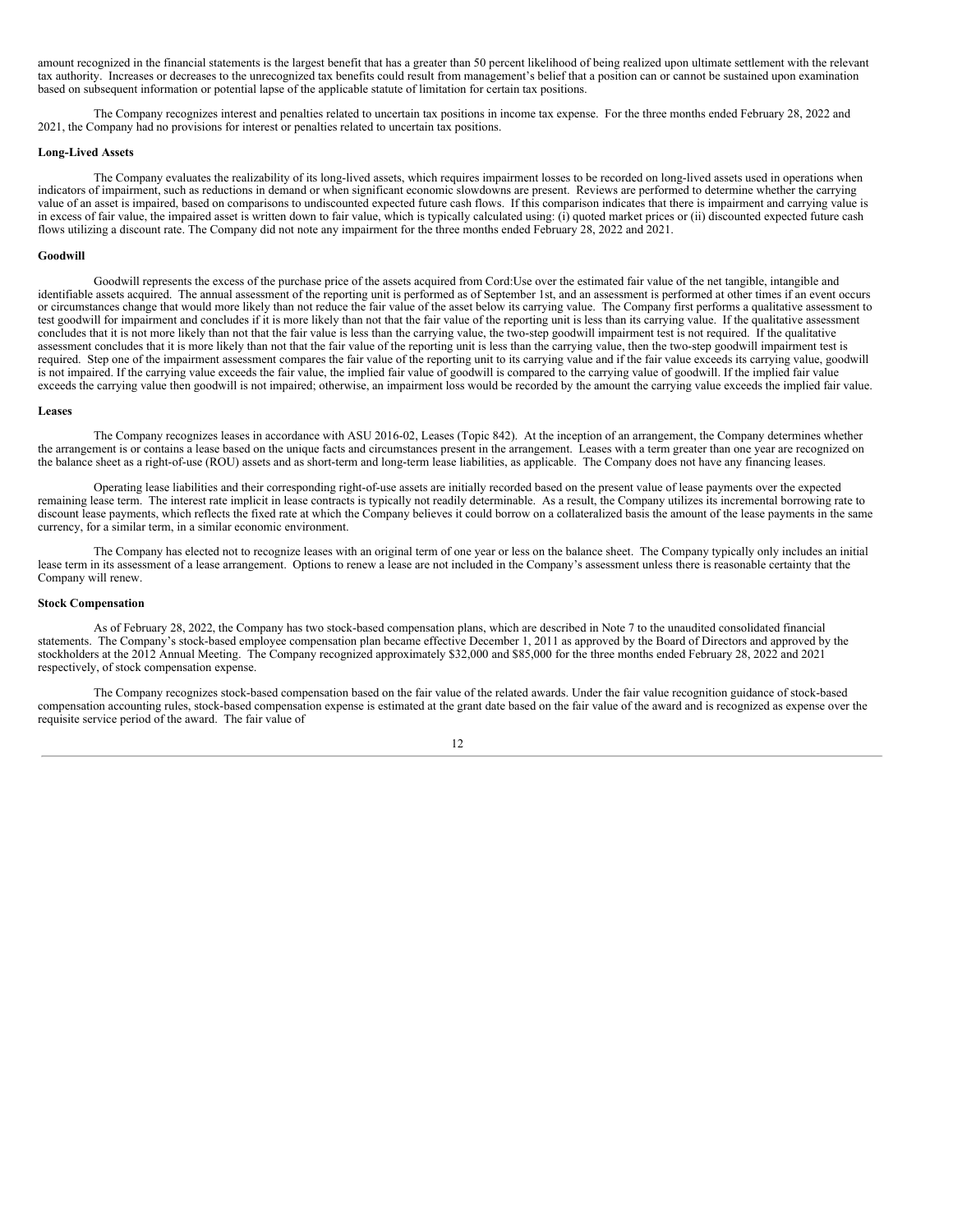service-based vesting condition and performance-based vesting condition stock option awards is determined using the Black-Scholes valuation model. For stock option awards with only service-based vesting conditions and graded vesting features, the Company recognizes stock compensation expense based on the graded-vesting method. To value awards with market-based vesting conditions the Company uses a binomial valuation model. The Company recognizes compensation cost for awards with marketbased vesting conditions on a graded-vesting basis over the derived service period calculated by the binomial valuation model. The use of these valuation models involves assumptions that are judgmental and highly sensitive in the determination of compensation expense and include the expected life of the option, stock price volatility, riskfree interest rate, dividend yield, exercise price, and forfeiture rate. Forfeitures are estimated at the time of valuation and reduce expense ratably over the vesting period.

The estimation of stock awards that will ultimately vest requires judgment and to the extent that actual results or updated estimates differ from current estimates, such amounts will be recorded as a cumulative adjustment in the period they become known. The Company considered many factors when estimating forfeitures, including the recipient groups and historical experience. Actual results and future changes in estimates may differ substantially from current estimates.

The Company issues performance-based equity awards which vest upon the achievement of certain financial performance goals, including revenue and income targets. Determining the appropriate amount to expense based on the anticipated achievement of the stated goals requires judgment, including forecasting future financial results. The estimate of the timing of the expense recognition is revised periodically based on the probability of achieving the required performance targets and adjustments are made as appropriate. The cumulative impact of any revision is reflected in the period of the change. If the financial performance goals are not met, the award does not vest, so no compensation cost is recognized and any previously stock-recognized stock-based compensation expense is reversed.

The Company issues equity awards with market-based vesting conditions which vest upon the achievement of certain stock price targets. If the awards are forfeited prior to the completion of the derived service period, any recognized compensation is reversed. If the awards are forfeited after the completion of the derived service period, the compensation cost is not reversed, even if the awards never vest.

# **Fair Value of Financial Instruments**

Management uses a fair value hierarchy, which gives the highest priority to quoted prices in active markets. The fair value of financial instruments is estimated based on market trading information, where available. Absent published market values for an instrument or other assets, management uses observable market data to arrive at its estimates of fair value. Management believes that the carrying amount of cash and cash equivalents, accounts receivable, accounts payable and accrued expenses approximate fair value due to the short-term nature of these instruments. The Company believes that the fair value of its Revenue Sharing Agreements ("RSAs") liability recorded on the balance sheet is between the recorded book value and up to the Company's previous settlement experience, due to the various terms and conditions associated with each RSA.

The Company uses an accounting standard that defines fair value as an exit price, representing the amount that would be received to sell an asset or paid to transfer a liability in an orderly transaction between market participants at the measurement date. As such, fair value is a market-based measurement that should be determined based on assumptions that market participants would use in pricing an asset or liability. As a basis for considering such assumptions, the standard establishes a three-level fair value hierarchy that prioritizes the inputs used to measure fair value. The three levels of inputs used to measure fair value are as follows:

- Level 1 Quoted prices in active markets for identical assets or liabilities.
- Level 2 Observable inputs other than quoted prices included in Level 1, such as quoted prices for similar assets and liabilities in active markets; quoted prices for identical or similar assets and liabilities in markets that are not active; or other inputs that are observable or can be corroborated by observable market data.
- Level 3 Unobservable inputs that are supported by little or no market activity and that are significant to the fair value of the assets or liabilities. This includes certain pricing models, discounted cash flow methodologies and similar techniques that use significant unobservable inputs.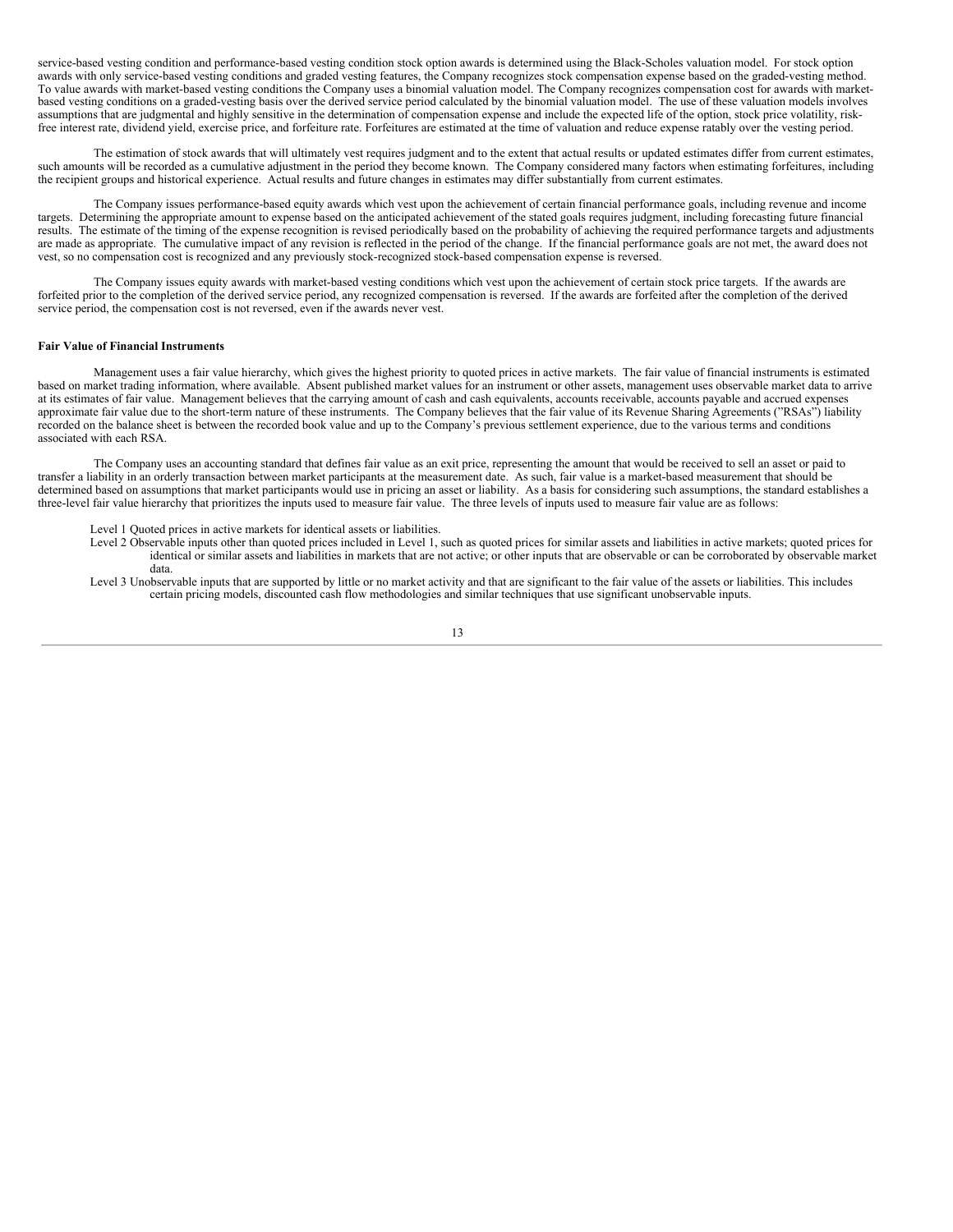The following table summarizes the financial assets and liabilities measured at fair value on a recurring basis as of February 28, 2022 and November 30, 2021, respectively, segregated among the appropriate levels within the fair value hierarchy:

|                                               |     | Fair Value at        |               | Fair Value Measurements at February 28, 2022 Using |         |                          |  |         |
|-----------------------------------------------|-----|----------------------|---------------|----------------------------------------------------|---------|--------------------------|--|---------|
| Description                                   |     | February 28,<br>2022 |               | Level 1                                            | Level 2 |                          |  | Level 3 |
| Assets:                                       |     |                      |               |                                                    |         |                          |  |         |
| Marketable securities                         |     | 472,369              |               | 472,369                                            | -S      | $\overline{\phantom{0}}$ |  |         |
| Total                                         |     | 472,369              |               | 472,369                                            |         |                          |  |         |
| Liabilities:                                  |     |                      |               |                                                    |         |                          |  |         |
| Contingent consideration                      |     | 610,938              | <sup>\$</sup> | $\sim$                                             |         | $\sim$                   |  | 610,938 |
| Total                                         |     | 610,938              |               |                                                    |         |                          |  | 610,938 |
| <b>Contingent Consideration:</b>              |     |                      |               |                                                    |         |                          |  |         |
| Beginning Balance as of November 30, 2021     | \$. | 727,371              |               |                                                    |         |                          |  |         |
| Subtractions – Cord: Use earnout payment      |     |                      |               |                                                    |         |                          |  |         |
| Fair value adjustment as of February 28, 2022 |     | (116, 433)           |               |                                                    |         |                          |  |         |
| Ending balance as of February 28, 2022        |     | 610,938              |               |                                                    |         |                          |  |         |

|                          | Fair Value at<br>November 30, |  | Fair Value Measurements at November 30, 2021 Using |                          |  |         |
|--------------------------|-------------------------------|--|----------------------------------------------------|--------------------------|--|---------|
| Description              | 2021                          |  | Level 1                                            | Level 2                  |  | Level 3 |
| Assets:                  |                               |  |                                                    |                          |  |         |
| Marketable securities    | 75,412                        |  | 75,412                                             | $\sim$                   |  |         |
| Total                    | 75.412                        |  | 75,412                                             | -                        |  |         |
| Liabilities:             |                               |  |                                                    |                          |  |         |
| Contingent consideration | 727.371                       |  | $\sim$                                             | $\overline{\phantom{0}}$ |  | 727,371 |
| Total                    | 727,371                       |  | $\overline{\phantom{0}}$                           | $\overline{\phantom{0}}$ |  | 727,371 |

The following is a description of the valuation techniques used for these items, as well as the general classification of such items pursuant to the fair value hierarchy:

*Marketable securities* - Equity securities with readily determinable fair values are measured at fair value with the changes in fair value recognized through net income. There was approximately (\$9,000) and (\$3,000) in unrealized holding loss, respectively, recorded in other income and expense on the accompanying consolidated statements of income for the three months ended February 28, 2022 and 2021, respectively.

*Contingent consideration -* The contingent consideration is the earnout that Cord:Use is entitled to from the Company's sale of the Public Cord Blood Inventory from and after closing. The estimated fair value of the contingent earnout was determined using a Monte Carlo analysis examining the frequency and mean value of the resulting earnout payments. The resulting value captures the risk associated with the form of the payout structure. The risk-neutral method is applied, resulting in a value that captures the risk associated with the form of the payout structure and the projection risk. The carrying amount of the liability may fluctuate significantly and actual amounts paid may be materially different from the estimated value of the liability.

# **Product Warranty and Cryo-Cell CaresTM Program**

In December 2005, the Company began providing its customers that enrolled after December 2005 a payment warranty under which the Company agrees to pay \$50,000 to its client if the umbilical cord blood product retrieved is used for a stem cell transplant for the donor or an immediate family member and fails to engraft, subject to various restrictions. Effective February 1, 2012, the Company increased the \$50,000 payment warranty to a \$75,000 payment warranty to all of its new clients. Effective June 1, 2017, the Company increased the payment warranty to \$100,000 to all new clients who choose the premium processing method, PrepaCyte CB. The product warranty is available to clients who enroll under this structure for as long as the specimen is stored with the Company. The Company has not experienced any claims under the warranty program nor has it incurred costs related to these warranties.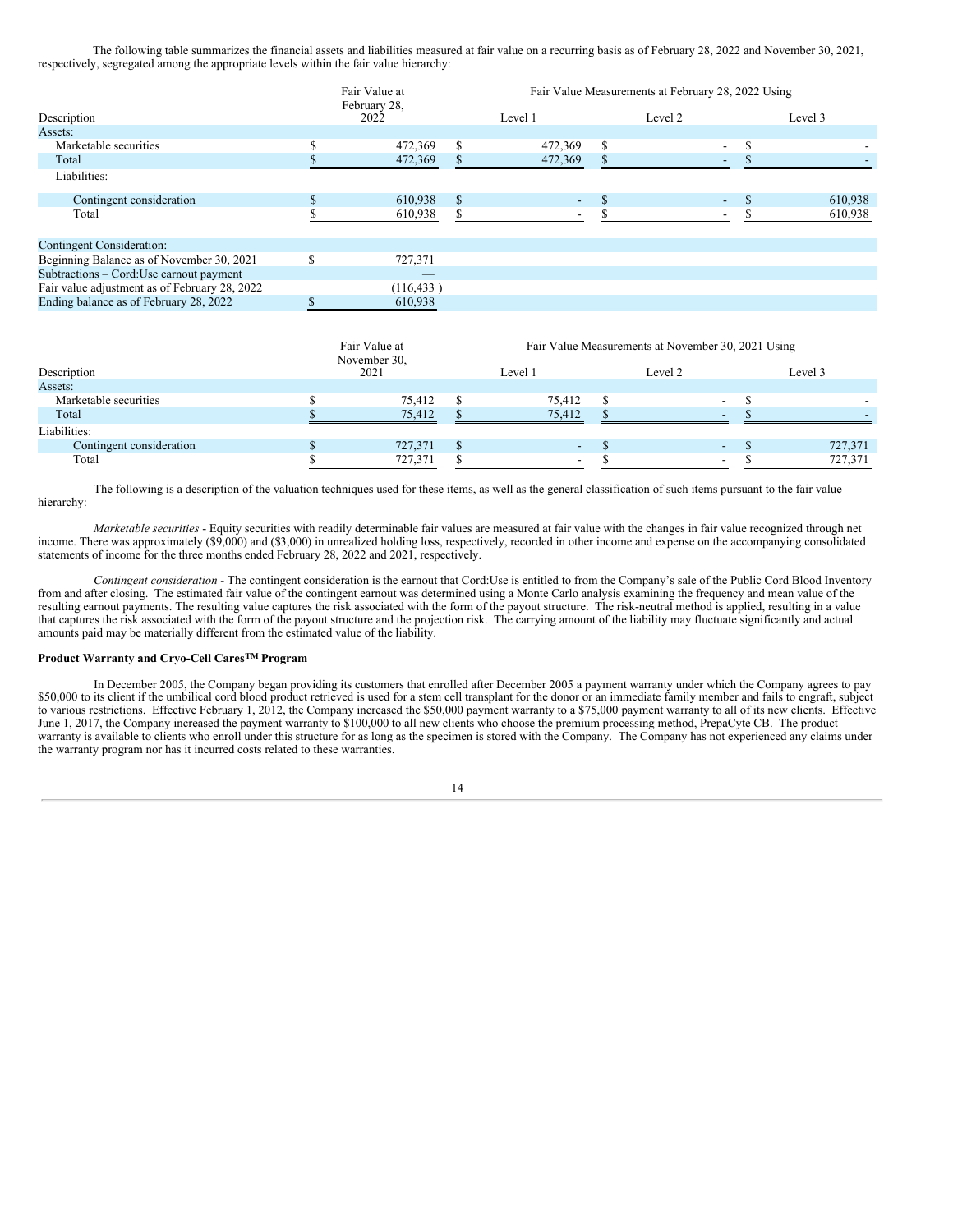As discussed above, the Company has determined that the payment warranty represents variable consideration payable to the customer. In accordance with ASC 606, the Company has concluded the payment warranty be fully constrained under the most likely amount method; therefore, the transaction price does not reflect any expectation of service level credits at February 28, 2022 and November 30, 2021. At the end of each reporting period, the Company shall update the estimated transaction price related to the payment guarantee including updating its assessment of whether an estimate of variable consideration is constrained to represent faithfully the circumstances present at the end of the reporting period and the changes in circumstances during the reporting period.

# **Recently Issued Accounting Pronouncements**

In June 2016, the FASB issued ASU No. 2016-13, Financial Instruments-Credit Losses (Topic 326): Measurement of Credit Losses on Financial Instruments. ASU 2016-13 provides guidance for estimating credit losses on certain types of financial instruments, including trade receivables, by introducing an approach based on expected losses. The expected loss approach will require entities to incorporate considerations of historical information, current information and reasonable and supportable forecasts. ASU 2016-13 also amends the accounting for credit losses on available-for-sale debt securities and purchased financial assets with credit deterioration. The guidance requires a modified retrospective transition method and early adoption is permitted. In November 2019, FASB issued ASU No. 2019-10, *Financial Instruments – Credit Losses, Derivatives and Hedging, and Leases* ("ASU 2019-10"), which defers the adoption of ASU 2016-13 for smaller reporting companies until periods beginning after December 15, 2022. The Company has not yet adopted ASU 2016-13 and will continue to evaluate the impact of ASU 2016-13 on its consolidated financial statements.

# **Note 2** – **Segment Reporting**

The Company is organized in three reportable segments:

1.The cellular processing and cryogenic storage of umbilical cord blood and cord tissue stem cells for family use. Revenue is generated from the initial processing and testing fees and the annual storage fees charged each year for storage (the "Umbilical cord blood and cord tissue stem cell service").

2.The manufacture of PrepaCyte® CB units, the processing technology used to process umbilical cord blood stem cells. Revenue is generated from the sales of the PrepaCyte® CB units (the "PrepaCyte®-CB").

3.The cellular processing and cryogenic storage of umbilical cord blood stem cells for public use. Revenue is generated from the sale of the cord blood units to the National Marrow Donor Program ("NMDP"), which distributes the cord blood units to transplant centers located in the United States, and around the world.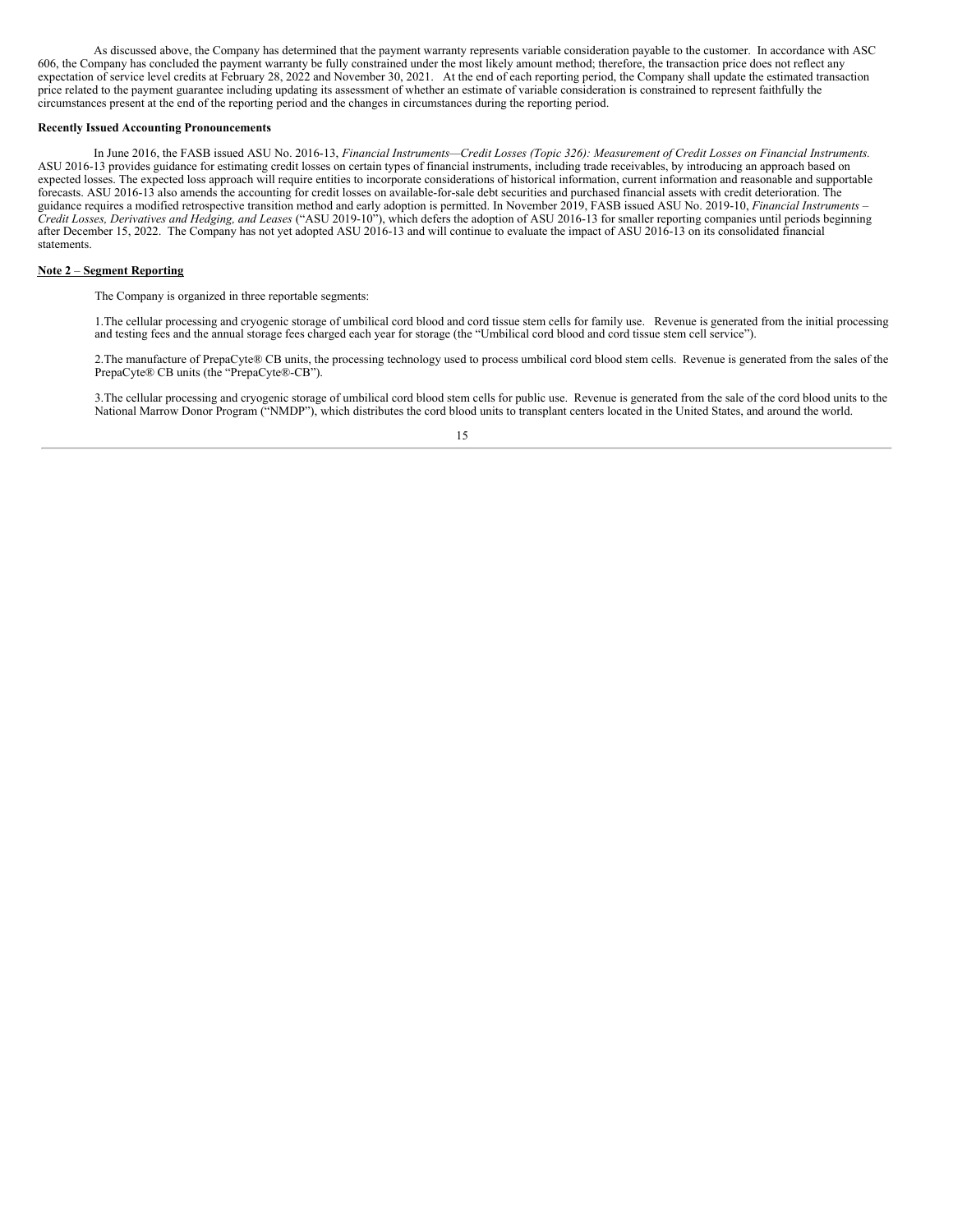The following table shows, by segment: net revenue, cost of sales, depreciation and amortization, operating profit, and interest expense for the three months ended February 28, 2022 and 2021:

|                                                        | For the three months ended February 28, |           |              |           |  |
|--------------------------------------------------------|-----------------------------------------|-----------|--------------|-----------|--|
|                                                        |                                         | 2022      |              | 2021      |  |
| Net revenue:                                           |                                         |           |              |           |  |
| Umbilical cord blood and cord tissue stem cell service | S                                       | 7,157,486 | \$           | 6,738,631 |  |
| PrepaCyte CB                                           |                                         | 18,200    |              | 38,000    |  |
| Public cord blood banking                              |                                         | 82,845    |              | 83,986    |  |
| Total net revenue                                      |                                         | 7,258,531 | \$           | 6,860,617 |  |
| Cost of sales:                                         |                                         |           |              |           |  |
| Umbilical cord blood and cord tissue stem cell service | \$                                      | 1,714,672 | \$           | 1,640,015 |  |
| PrepaCyte CB                                           |                                         | 30,658    |              | 34,880    |  |
| Public cord blood banking                              |                                         | 357,872   |              | 337,302   |  |
| Total cost of sales                                    |                                         | 2,103,202 | \$           | 2,012,197 |  |
| Operating profit:                                      |                                         |           |              |           |  |
| Umbilical cord blood and cord tissue stem cell service | \$                                      | 1,765,213 | \$           | 1,492,353 |  |
| PrepaCyte CB                                           |                                         | (19, 403) |              | (3,777)   |  |
| Public cord blood banking                              |                                         | (275,388) |              | (253,315) |  |
| Total operating profit                                 |                                         | 1,470,422 |              | 1,235,261 |  |
| Depreciation and amortization:                         |                                         |           |              |           |  |
| Umbilical cord blood and cord tissue stem cell service | \$.                                     | 270,862   | $\mathbb{S}$ | 14,368    |  |
| PrepaCyte CB                                           |                                         | 6,944     |              | 6,895     |  |
| Public cord blood banking                              |                                         | 360       |              |           |  |
| Total depreciation and amortization                    |                                         | 278,166   |              | 21,263    |  |
| Interest expense:                                      |                                         |           |              |           |  |
| Umbilical cord blood and cord tissue stem cell service | S                                       | 306,095   | \$           | 280,219   |  |
| PrepaCyte CB                                           |                                         |           |              |           |  |
| Public cord blood banking                              |                                         |           |              |           |  |
| Total interest expense                                 |                                         | 306,095   |              | 280,219   |  |

The following table shows the assets by segment as of February 28, 2022 and November 30, 2021:

|                                                           | As of<br>February 28, 2022 | As of<br>November 30, 2021 |
|-----------------------------------------------------------|----------------------------|----------------------------|
| Assets:                                                   |                            |                            |
| Umbilical cord blood and cord tissue stem cell<br>service | 44,302,449                 | 50,170,887                 |
| PrepaCyte CB                                              | 272,372                    | 250,591                    |
| Public cord blood banking                                 | 10,233,477                 | 10,240,598                 |
| Total assets                                              | 54,808,298                 | 60,662,076                 |

# **Note 3 – Inventory**

Inventory is comprised of public cord blood banking specimens, collection kits, finished goods, work-in-process and raw materials. Collection kits are used in the collection and processing of umbilical cord blood and cord tissue stem cells, finished goods include products purchased or assumed for resale and for the use in the Company's processing and storage service. Inventory in the Public Cord Blood Bank includes finished goods that are specimens that are available for resale. The Company considers Public Cord Blood Inventory in the Public Cord Blood Bank that has not completed all testing to determine viability to be work in process. Due to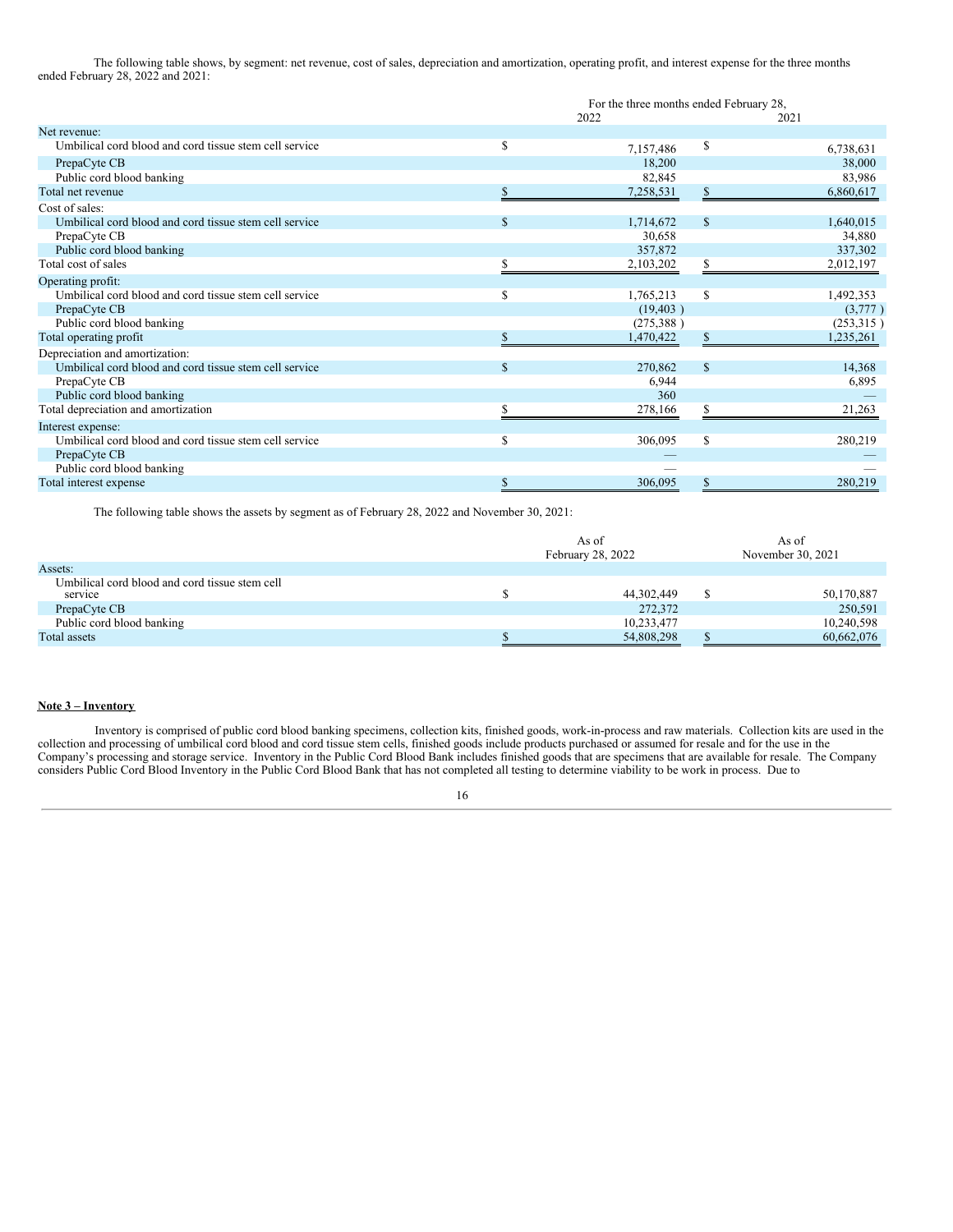changes in sales trends and estimated recoverability of cost capitalized into inventory, an impairment charge of \$1,164,499 was recognized during the fourth quarter of fiscal 2021 to reduce inventory from cost to net realizable value.

The components of inventory at February 28, 2022 and November 30, 2021 are as follows:

|                               | As of<br>February 28, 2022 | As of<br>November 30, 2021 |
|-------------------------------|----------------------------|----------------------------|
| Raw materials                 | $\overline{\phantom{a}}$   |                            |
| Work-in-process               | 366,416                    | 357,686                    |
| Work-in-process – Public Bank |                            |                            |
| Finished goods                | 40.347                     | 29.821                     |
| Finished goods – Public Bank  | 10,154,517                 | 10,193,789                 |
| Collection kits               | 29.378                     | 42,998                     |
| Inventory reserve             | (7,718)                    | (7,718)                    |
| Total inventory               | 10,582,940                 | 10,616,576                 |

# **Note 4 – Intangible Assets**

The Company incurs certain legal and related costs in connection with patent and trademark applications. If a future economic benefit is anticipated from the resulting patent or trademark or an alternate future use is available to the Company, such costs are capitalized and amortized over the expected life of the patent or trademark. The Company's assessment of future economic benefit involves considerable management judgment. A different conclusion could result in the reduction of the carrying value of these assets.

Intangible assets were as follows as of February 28, 2022 and November 30, 2021:

|                                       | Useful lives  |   | February 28, 2022 | November 30, 2021 |
|---------------------------------------|---------------|---|-------------------|-------------------|
| Patents                               | $10-20$ years | ъ | 697.744           | 697,744<br>S      |
| Less: Accumulated amortization        |               |   | (90, 193)         | (80, 159)         |
| License agreement                     | 10 years      |   | 474,000           | 474,000           |
| Less: Intangible asset impairment     |               |   | (185,000)         | (185,000)         |
| Less: Accumulated amortization        |               |   | (207, 571)        | (201,709)         |
| Customer relationships - PrepaCyte®CB | 15 years      |   | 41,000            | 41,000            |
| Less: Intangible asset impairment     |               |   | (26, 267)         | (26, 267)         |
| Less: Accumulated amortization        |               |   | (8,116)           | (7,916)           |
| <b>Brand</b>                          | 1 year        |   | 31,000            | 31,000            |
| Less: Accumulated amortization        |               |   | (31,000)          | (31,000)          |
| Customer relationships – Cord: Use    | 30 years      |   | 960,000           | 960,000           |
| Less: Accumulated amortization        |               |   | (120,000)         | (112,000)         |
| Net Intangible Assets                 |               |   | 1,535,597         | 1,559,693         |

Amortization expense of intangibles was approximately \$24,000 and \$17,000 for the three months ended February 28, 2022 and 2021, respectively.

### **Note 5 – Notes Payable**

On August 20, 2016, the Company entered into a Credit Agreement ("Credit Agreement") with Texas Capital Bank, National Association ("TCB") for a term loan of \$8.0 million in senior credit facilities. The proceeds of the term loan were used by the Company to fund repurchases of the Company's common stock. Subject to the terms of the Credit Agreement, on August 20, 2016, TCB advanced the Company \$100.00. On July 1, 2016, TCB advanced the remaining principal amount of \$7,999,900 per a promissory note dated August 20, 2016 between the Company and TCB, at a rate of 3.75% per annum plus LIBOR, payable monthly with a maturity date of July 2021 which was extended to June 2022 pursuant to the Second Amendment to Credit Agreement discussed below. On August 26, 2016, the Company entered into a First Amendment to Credit Agreement with TCB. Pursuant to terms of the First Amendment to Credit Agreement, on August 26, 2016, TCB made an additional advance to the Company in the principal amount of \$2,133,433 per an Amended and Restated Promissory Note dated August 26, 2016 between the Company and TCB. The additional proceeds of the term loan were used by the Company to fund the extinguishment of revenue sharing agreements. On June 11, 2018, the Company entered into a Second Amendment to Credit Agreement with TCB. Pursuant to the terms of the Second Amendment to Credit Agreement, TCB increased the current outstanding principal amount of the loan from TCB by \$9,000,000 to finance a portion of the purchase price of the Cord:Use Purchase. In connection therewith, Cryo-Cell executed and delivered to TCB a Second Amended and Restated Promissory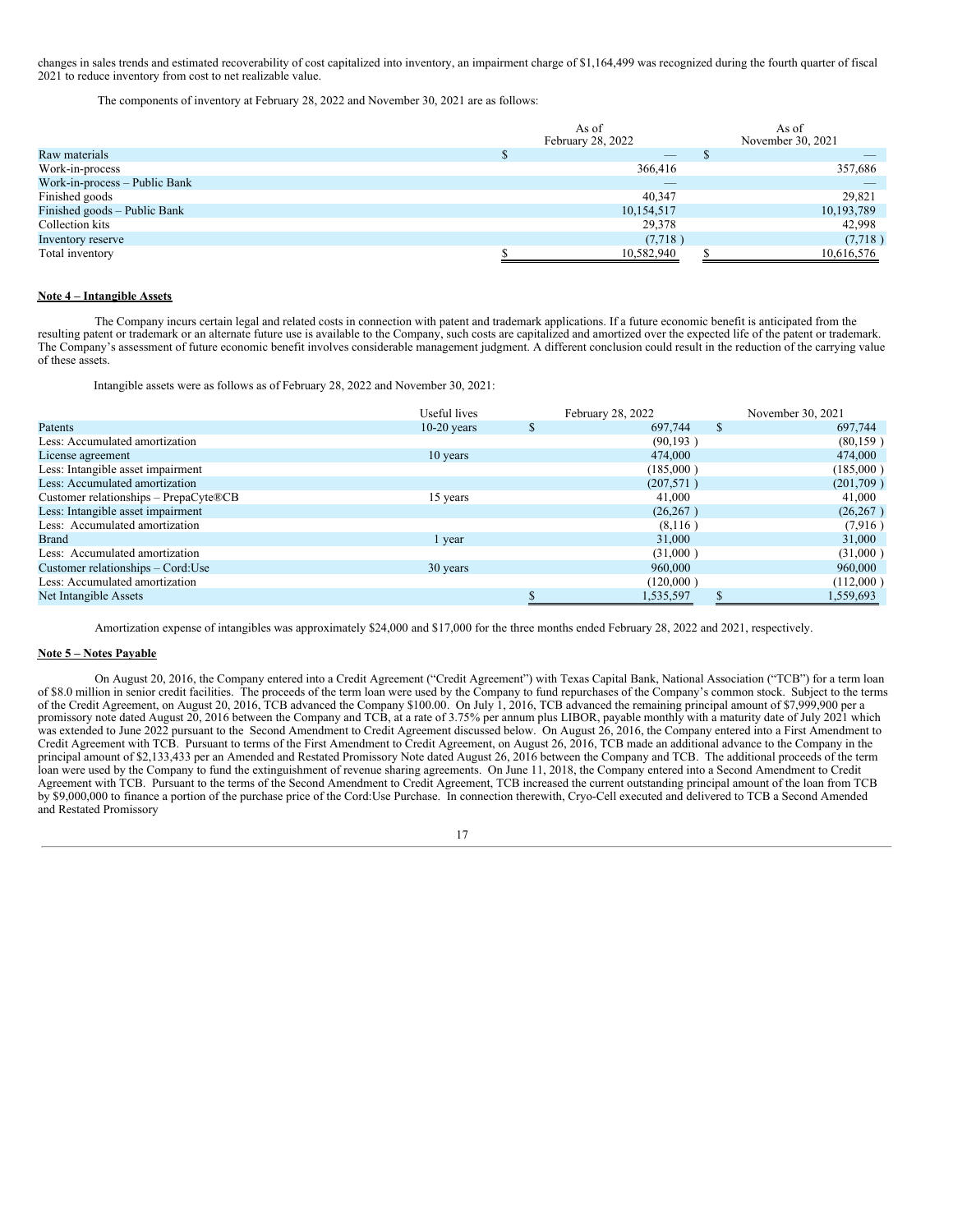Note, in the principal amount of \$15,500,000. As of the three months ended February 28, 2022 and 2021, the Company paid interest of \$12,146 and \$40,538, respectively, which is reflected in interest expense on the accompanying consolidated statements of income.

Collateral of the term and subordinated loans includes all money, securities and property of the Company.

The Company incurred debt issuance costs related to the term loan in the amount of \$548,085 which is recorded as a direct reduction of the carrying amount of the note payable and amortized over the life of the loan. As of the three months ended February 28, 2022 and 2021, \$6,389 and \$19,682, respectively, of the debt issuance costs were amortized and are reflected in interest expense on the accompanying consolidated statements of income.

As of February 28, 2022 and November 30, 2021, the note payable obligation was as follows:

|                                 | February 28, 2022 |           |  | November 30, 2021 |
|---------------------------------|-------------------|-----------|--|-------------------|
| Note payable                    |                   | 1.133.433 |  | .908.433          |
| Unamortized debt issuance costs |                   | (3,979)   |  | (10, 368)         |
| Net note payable                |                   | .129.454  |  | .898.065          |

Interest expense on the note payable for the three months ended February 28, 2022 and 2021 was as follows:

|                                   | February 28, 2022 | February 28, 2021 |
|-----------------------------------|-------------------|-------------------|
| Interest expense on notes payable | 12.146            | 40.538            |
| Debt issuance costs               | 0.389             | 19,682            |
| Total interest expense            | 18.535            | 60.220            |

# **Note 6 – Income per Common Share**

The following table sets forth the calculation of basic and diluted net income per common share:

|                                                                   | For the three months ended |                   |    |                   |  |
|-------------------------------------------------------------------|----------------------------|-------------------|----|-------------------|--|
|                                                                   |                            | February 28, 2022 |    | February 28, 2021 |  |
| Numerator:                                                        |                            |                   |    |                   |  |
| Net income                                                        |                            | 832,047           | £. | 693,590           |  |
| Denominator:                                                      |                            |                   |    |                   |  |
| Weighted-average shares outstanding-basic                         |                            | 8,527,031         |    | 7,570,913         |  |
| Dilutive common shares issuable upon exercise of<br>stock options |                            | 221,152           |    | 627,678           |  |
| Weighted-average shares-diluted                                   |                            | 8,748,183         |    | 8,198,591         |  |
| Income per share:                                                 |                            |                   |    |                   |  |
| Basic                                                             |                            | 0.10              |    | 0.09              |  |
| Diluted                                                           |                            | 0.10              |    | 0.08              |  |

For the three months ended February 28, 2022, the Company excluded the effect of 11,484 outstanding options from the computation of diluted earnings per share, as the effect of potentially dilutive shares from the outstanding stock options would be anti-dilutive. For the three months ended February 28, 2021, the Company excluded the effect of 39,000 outstanding options from the computation of diluted earnings per share, as the effect of potentially dilutive shares from the outstanding stock options would be anti-dilutive.

# **Note 7 – Stockholders' Equity**

# **Employee Stock Incentive Plan**

The Company maintains the 2006 Stock Incentive Plan (the "2006 Plan") under which it has reserved 1,000,000 shares of the Company's common stock for issuance pursuant to stock options, restricted stock, stock-appreciation rights (commonly referred to as "SARs") and stock awards (i.e., performance options to purchase shares and performance units). As of February 28, 2022, and November 30, 2021, there were 45,000 and 75,000 options issued, but not yet exercised, under the 2006 Plan, respectively. As of February 28, 2022, there were no shares available for future issuance under the 2006 Plan. The 2006 Plan will remain in effect as long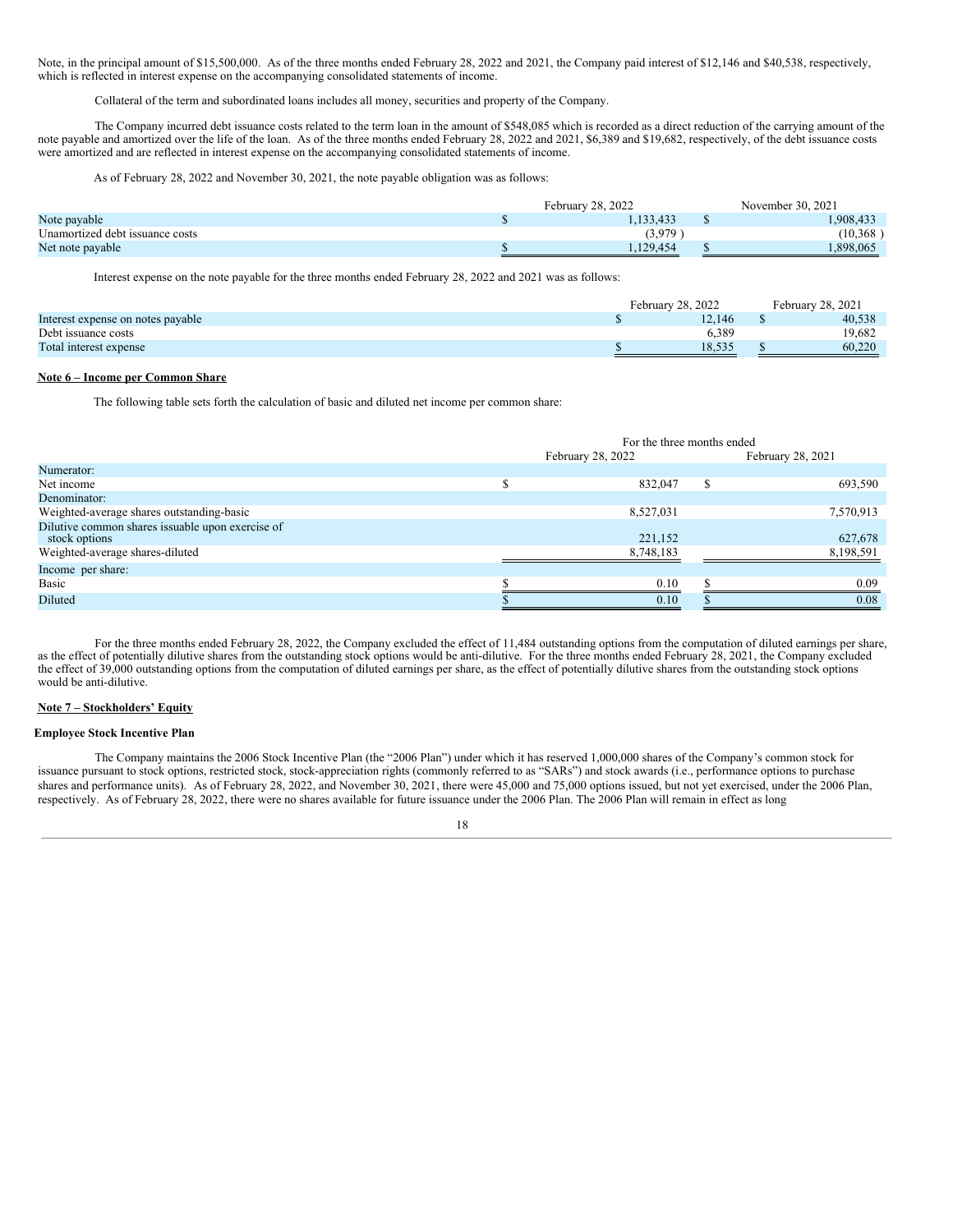as any awards under it are outstanding; however, no awards may be granted under the 2006 Plan on or after the 10-year anniversary of the effective date of the Plan.

The Company maintains the 2012 Equity Incentive Plan (the "2012 Plan") which became effective December 1, 2011 as approved by the Board of Directors and approved by the stockholders at the 2012 Annual Meeting on July 10, 2012. The 2012 Plan originally reserved 1,500,000 shares of the Company's common stock for issuance pursuant to stock options, restricted stock, SARs, and other stock awards (i.e., performance shares and performance units). In August 2012, the Board of Directors approved an amendment to the 2012 Plan to increase the number of shares of the Company's common stock reserved for issuance to 2,500,000 shares. In October 2019, the Board of Directors approved amendments to the plan, subject to ratification by the stockholders, which occurred at the Company's 2019 Annual Meeting of Stockholders on November 21, 2019. As of February 28, 2022, there were 428,427 service-based options issued, 129,729 service-based restricted common shares granted, 530,851 performance-based and 116,218 market-based restricted common shares granted under the 2012 Plan. As of November 30, 2021, there were 460,943 service-based options issued, 129,729 service-based restricted common shares granted, 530,851 performance-based and 116,218 market-based restricted common shares granted under the 2012 Plan. As of February 28, 2022, there were no shares available for future issuance under the 2012 Plan. The 2012 Plan will remain in effect as long as any awards under it are outstanding; however, no awards may be granted under the 2012 Plan on or after the 10-year anniversary of the effective date of the 2012 Plan, which is December 1, 2011.

# *Service-based vesting condition options*

The fair value of each option award is estimated on the date of the grant using the Black-Scholes valuation model that uses the assumptions noted in the following table. Expected volatility is based on the historical volatility of the Company's stock over the most recent period commensurate with the expected life of the Company's stock options. The Company uses historical data to estimate option exercise and employee termination within the valuation model. The risk-free rate for periods within the contractual life of the option is based on the U.S. Treasury yield curve in effect at the time of grant. The expected term of options granted to employees is based upon historical exercise data. Expected dividends are based on the historical trend of the Company not issuing dividends.

There were no options granted during the three months ended February 28, 2022 and 2021.

Stock option activity for options with only service-based vesting conditions for the three months ended February 28, 2022, was as follows:

|                                  | Options   |   | Weighted<br>Average<br>Exercise<br>Price | Weighted<br>Average<br>Remaining<br>Contractual<br>Term<br>(Years) |     | Aggregate<br>Intrinsic<br>Value |
|----------------------------------|-----------|---|------------------------------------------|--------------------------------------------------------------------|-----|---------------------------------|
| Outstanding at November 30, 2021 | 537,443   | S | 5.76                                     | 5.22                                                               |     | 3,564,067                       |
| Granted                          |           |   | $-$                                      |                                                                    |     |                                 |
| Exercised                        | (10,000)  |   | 3.20                                     |                                                                    |     | 87,000                          |
| Expired/forfeited                | (52, 516) |   | 5.06                                     |                                                                    |     | 180,926                         |
| Outstanding at February 28, 2022 | 474,927   | S | 5.89                                     | 4.58                                                               | - S | 1,151,473                       |
| Exercisable at February 28, 2022 | 420,911   |   | 5.46                                     | 4.37                                                               |     | 1,148,491                       |

The aggregate intrinsic value represents the total value of the difference between the Company's closing stock price on the last trading day of the period and the exercise price of the options, multiplied by the number of in-the-money stock options that would have been received by the option holders had all option holders exercised their options on either February 28, 2022 or November 30, 2021 as applicable. The intrinsic value of the Company's stock options changes based on the closing price of the Company's stock.

During the three months ended February 28, 2022, the Company issued 10,000 common shares to option holders who exercised options for \$32,000.

During the three months ended February 28, 2021, the Company issued 25,300 common shares to option holders who exercised options for \$191,622.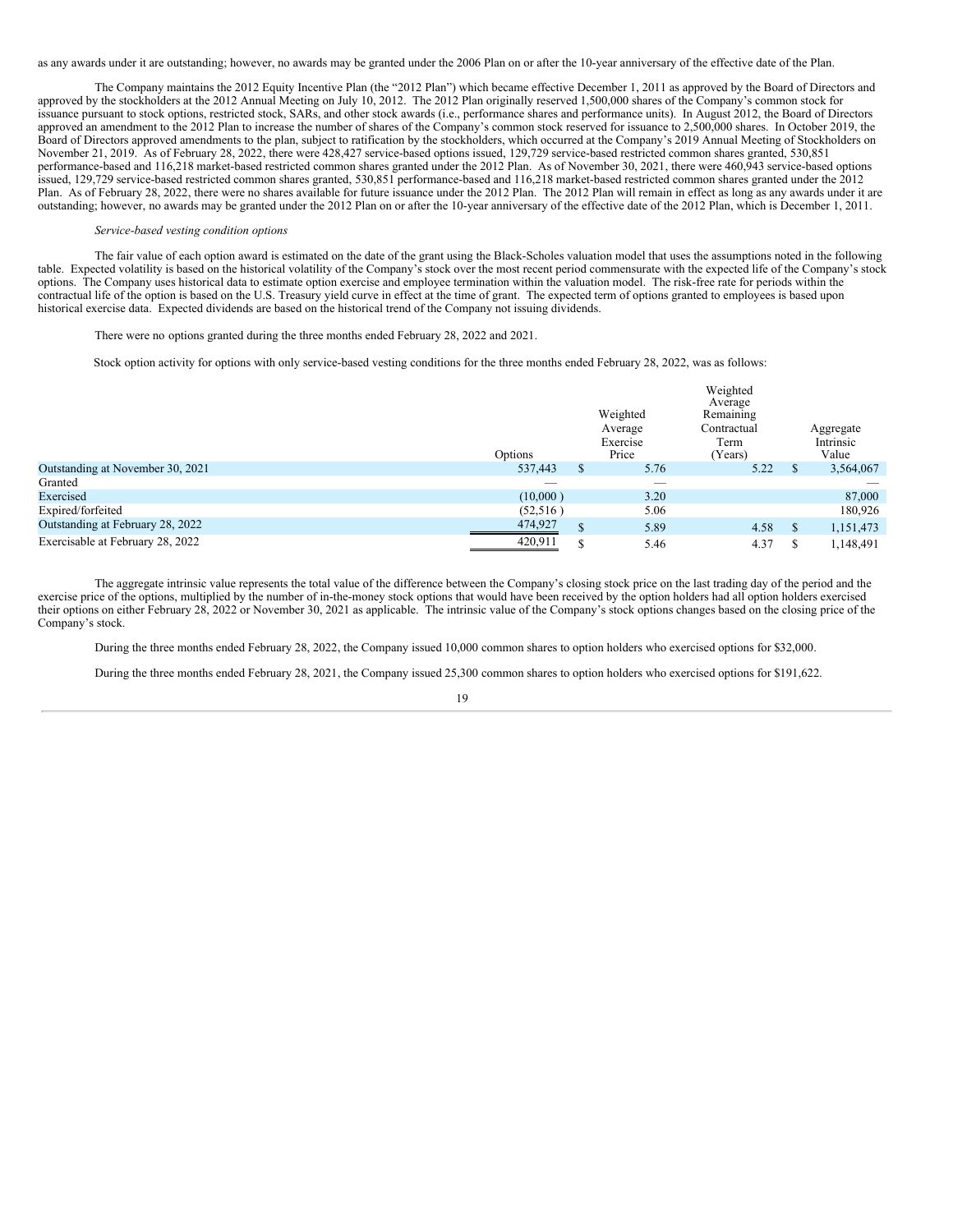Significant option groups outstanding and exercisable at February 28, 2022 and related price and contractual life information are as follows:

|                          |             | Outstanding<br>Weighted<br>Average         |     |                                          | Exercisable |   |                                          |
|--------------------------|-------------|--------------------------------------------|-----|------------------------------------------|-------------|---|------------------------------------------|
| Range of Exercise Prices | Outstanding | Remaining<br>Contractual<br>Life<br>Years) |     | Weighted<br>Average<br>Exercise<br>Price | Outstanding |   | Weighted<br>Average<br>Exercise<br>Price |
| \$1.01 to \$2.00         | 7,500       | 1.39                                       | \$. | 1.95                                     | 7,500       | S | 1.95                                     |
| \$2.01 to \$3.00         | 15,000      | 1.38                                       | S   | 2.22                                     | 15,000      | S | 2.22                                     |
| \$3.01 to \$4.00         | 179,729     | 4.02                                       | \$. | 3.14                                     | 179,729     | S | 3.14                                     |
| \$6.01 to \$7.00         | 3,833       | 4.35                                       | S   | 6.52                                     | 3,833       | S | 6.52                                     |
| \$7.01 to \$8.00         | 230,381     | 4.96                                       | \$. | 7.63                                     | 207,445     | S | 7.59                                     |
| \$9.01 to \$10.00        | 27,000      | 5.95                                       | S   | 9.40                                     | 2,100       | S | 9.10                                     |
| \$12.01 to \$13.00       | 11.484      | 8.90                                       | \$. | 12.63                                    | 5,304       | S | 12.63                                    |
|                          | 474,927     | 4.58                                       | S   | 5.89                                     | 420,911     | S | 5.46                                     |

A summary of the status of the Company's non-vested options as of February 28, 2022, and changes during the three months ended February 28, 2022, is presented below:

|                                 | Options                  | Weighted<br>Average<br>Grant-Date<br>Fair Value |
|---------------------------------|--------------------------|-------------------------------------------------|
| Non-vested at November 30, 2021 | 63,034                   | 4.99                                            |
| Granted                         | $\overline{\phantom{a}}$ | $\hspace{0.1mm}-\hspace{0.1mm}$                 |
| Vested                          | (4,602)                  | 6.27                                            |
| Forfeited                       | (4, 416)                 | 7.98                                            |
| Non-vested at February 28, 2022 | 54,016                   | 4.63                                            |

As of February 28, 2022, there was approximately \$171,000 of total unrecognized compensation cost related to non-vested share-based compensation arrangements granted under the 2006 Plan and the 2012 Plan. The cost is expected to be recognized over a weighted-average period of 2.59 years as of February 28, 2022. The total fair value of shares vested during the three months ended February 28, 2022 was approximately \$29,000.

During the second fiscal quarter of 2018, the Company entered into Amended and Restated Employment Agreements ("2018 Employment Agreements") with each of the Company's Co-CEOs. Per the Employment Agreements, each of the Co-CEOs is to receive base grant equity awards in the form of qualified stock options of the Company's common stock. As of December 20, 2019, David Portnoy and Mark Portnoy were granted 23,636 and 20,000 stock options of the Company's common stock, respectively. The options were issued under the Company's 2012 Stock Plan and vested 1/3 upon grant, 1/3 on December 1, 2020 and the remaining 1/3 on November 30, 2021. The fair value of the options that vested through the three months ended February 28, 2022 and 2021 was approximately \$0 and \$40,000, respectively, and is reflected as selling, general and administrative expenses in the accompanying consolidated statement of income. As of February 28, 2022, there was no unrecognized compensation cost related to the non-vested options of common stock.

# *Performance and market-based vesting condition options*

There were no market-based vesting condition options for the three months ended February 28, 2022 and 2021.

On May 18, 2018, the Company entered into an Amendment Agreement (the "Amendment Agreement"), effective December 1, 2017, amending certain terms of Oleg Mikulinsky's Employment Agreement dated March 5, 2012, as previously amended. Per the Amendment Agreement, based upon certain performance criteria, the Company is required to grant Oleg Mikulinsky a percentage of up to 8,000 of qualified stock options of the Company's common stock. For performance-based vesting condition options, the Company estimated the fair value of the qualified stock options that met certain performance targets by the end of the requisite service period using a Black-Scholes valuation model. As of September 4, 2019, the Company granted Oleg Mikulinsky 4,444 of qualified stock options of the Company's common stock based upon certain performance criteria met by the end of the fiscal 2018 service period and per the Amendment Agreement. These options were issued under the Company's 2012 Stock Plan and vested 1/3 upon date of grant, 1/3 on December 1, 2019 and 1/3 on November 30, 2020. The fair of these options that vested through the three months ended February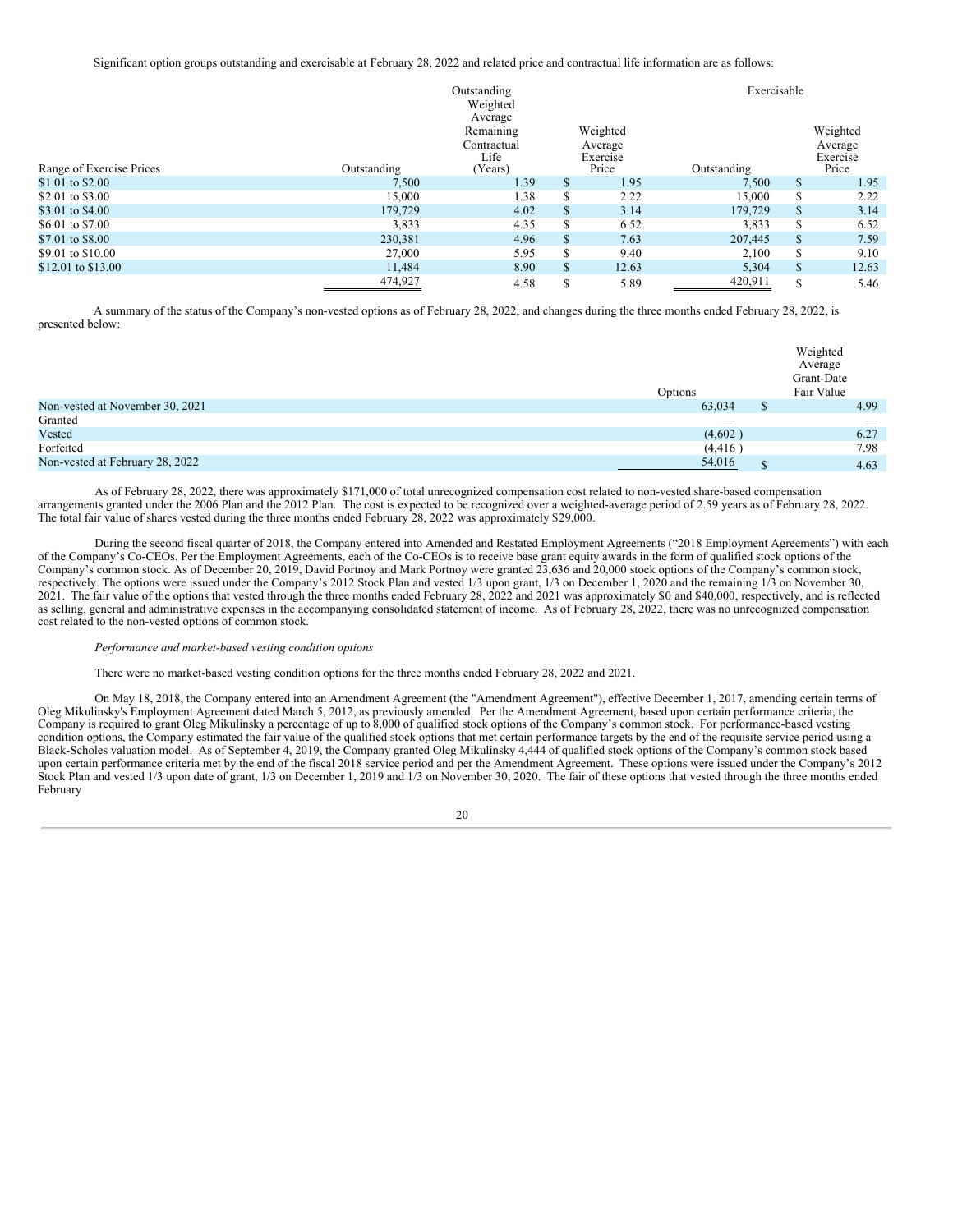28, 2022 and February 28, 2021 was approximately \$0 and \$200 and is reflected as selling, general and administrative expenses in the accompanying consolidated statement of income. As of February 27, 2020, the Company granted Oleg Mikulinsky 1,333 of qualified stock options of the Company's common stock based upon certain performance criteria met by the end of the fiscal 2019 service period and per the Amendment Agreement. These options were issued under the Company's 2012 Stock Plan and vested 1/3 upon date of grant, 1/3 on December 1, 2020 and 1/3 on November 30, 2021. The fair value of these options that vested through three months ended February 28, 2022 and February 28, 2021 was approximately \$0 and \$1,000, respectively, and is reflected as selling, general and administrative expenses in the accompanying consolidated statement of income. As of February 28, 2022, there was no unrecognized compensation cost related to the non-vested options of common stock.

### **Note 8 – License Agreements**

The Company enters into two types of licensing agreements and in both types, the Company earns revenue on the initial license fees. Under the technology agreements, the Company earns processing and storage royalties from the affiliates that process in their own facility. Under the marketing agreements, the Company earns processing and storage revenues from affiliates that store specimens in the Company's facility in Oldsmar, Florida.

#### **Technology Agreements**

The Company has entered into a definitive License and Royalty Agreement with LifeCell International Private Limited, formerly Asia Cryo-Cell Private Limited, ("LifeCell") to establish and market its umbilical cord blood and menstrual stem cell programs in India.

Per the License and Royalty Agreement with LifeCell, there is a \$1,000,000 cap on the amount of royalty due to the Company per year and a \$10,000,000 cap on the amount of royalties due to the Company for the term of the License and Royalty Agreement. Since inception of the License and Royalty Agreement, the Company has recorded approximately \$10,000,000 in royalty income due under the terms of the License and Royalty Agreement, of which, LifeCell has paid the Company approximately \$9,900,000 as of February 22, 2022. The balance of approximately \$100,000 is reflected as Accounts Receivable on the accompanying consolidated balance sheets. As of November 30, 2020, the Company has recognized all of the licensee income due under the License and Royalty Agreement with LifeCell.

#### **Marketing Agreements**

The Company has definitive license agreements to market the Company's umbilical cord blood stem cell programs in Costa Rica, El Salvador, Guatemala, Honduras, Nicaragua and Panama.

# **Note 9 – Commitments and Contingencies**

### **Employment Agreements**

The Company has employment agreements in place for certain members of management. These employment agreements are for periods ranging from one to two years and contain certain provisions for severance payments in the event of certain events, including termination or change of control.

#### **Legal Proceedings**

The Company is not currently a party to any legal proceedings. However, from time to time, the Company may be subject to proceedings, lawsuits, contract disputes and other claims in the normal course of its business. It is possible, if the Company becomes subject to any such proceeding, that there could be an unfavorable ultimate outcome for or resolution of any such claim, which could be material to the Company's results of operations for a particular quarterly reporting period. Litigation is inherently uncertain and there can be no assurance that the Company will prevail. The Company does not include an estimate of legal fees and other related defense costs in its estimate of loss contingencies.

### **Note 10 – Share Repurchase Plan**

In December 2011, the Company's Board of Directors authorized management at its discretion to repurchase up to one million (1,000,000) shares of the Company's outstanding common stock. On June 6, 2012, the Board of Directors of the Company increased the number of shares of the Company's outstanding common stock that management is authorized to repurchase to up to three million (3,000,000). On April 8, 2015, the Board of Directors of the Company increased the number of shares of the Company's outstanding common stock that management is authorized to repurchase to up to nine million (6,000,000) shares. On October 6, 2016, the Board of Directors of the Company increased the number of shares of the Company's outstanding common stock that management is authorized to repurchase to up to eight million (8,000,000) shares. The repurchases must be effectuated through open market purchases, privately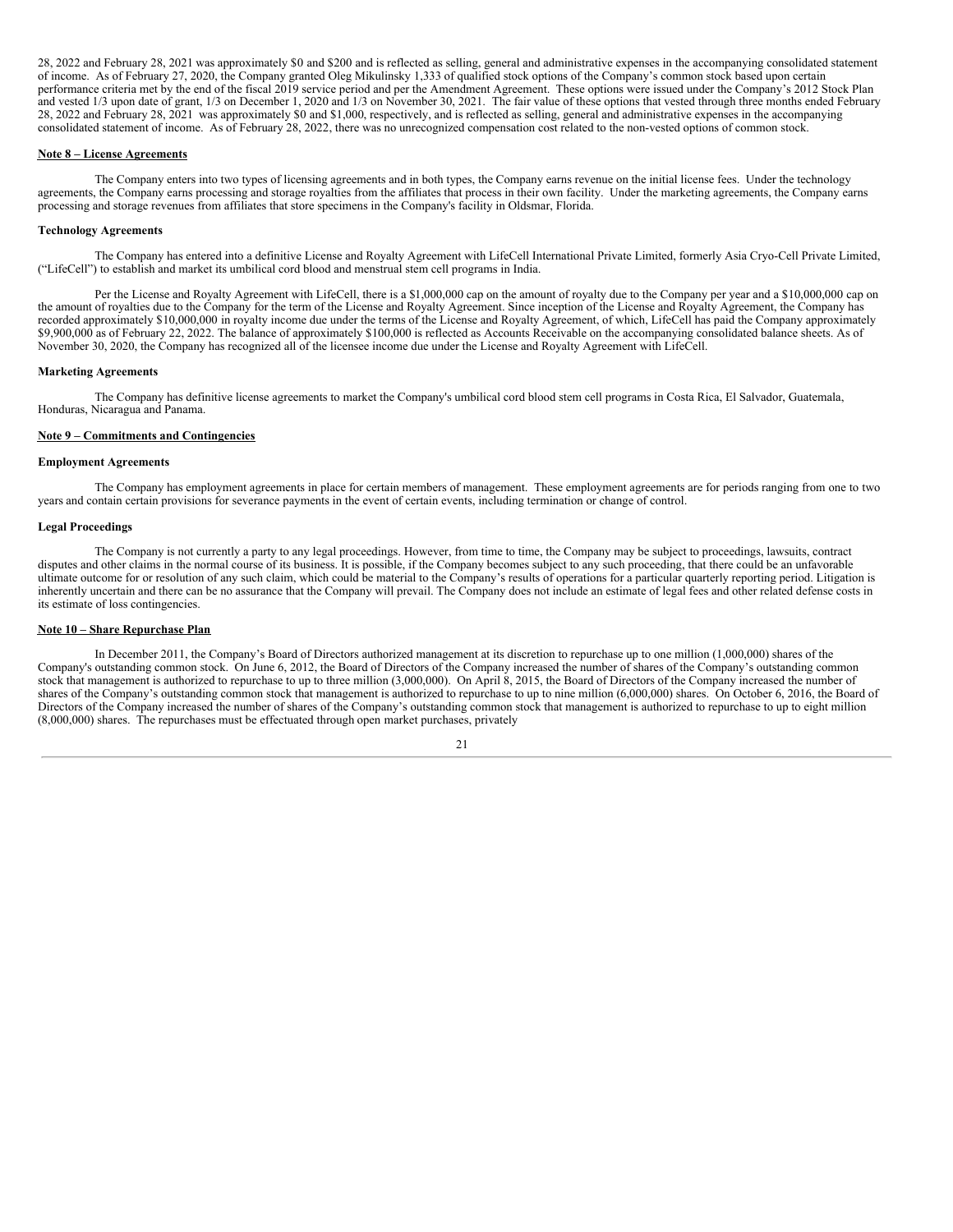negotiated block trades, unsolicited negotiated transactions, and/or pursuant to any trading plan that may be adopted in accordance with Rule 10b5-1 of the Securities and Exchange Commission or in such other manner as will comply with the provisions of the Securities Exchange Act of 1934.

As of February 28, 2022, the Company had repurchased an aggregate of 6,190,384 shares of the Company's common stock at an average price of \$3.50 per share through open market and privately negotiated transactions under the Company's share repurchase plan. The Company purchased 76,428 (at an average price of \$10.85 per share) and no shares of the Company's common stock during the three months ended February 28, 2022 and 2021, respectively.

The repurchased shares will be held as treasury stock at cost and have been removed from common shares outstanding as of February 28, 2022 and November 30, 2021. As of February 28, 2022 and November 30, 2021, 6,190,384 and 6,113,956 shares, respectively, were held as treasury stock.

Subsequent to the balance sheet date, February 28, 2022, the Company repurchased 33,518 of additional shares of the Company's common stock, at an average price of \$7.71 per share.

# **Note 11 – Leases**

The following table presents the right-of-use asset and short-term and long-term lease liabilities amounts recorded on the consolidated balance sheets as of February 28, 2022 and November 30, 2021:

|                                                | February 28,<br>2022 | November 30,<br>2021 |
|------------------------------------------------|----------------------|----------------------|
| Assets                                         |                      |                      |
| Operating lease right-of-use asset             | 839.889              | 916,493              |
| Liabilities                                    |                      |                      |
| Current portion of operating lease liabilities | 315,860              | 312,067              |
| Operating lease long-term liabilities          | 530,941              | 610,989              |
| Total lease liability                          | 846,801              | 923,056              |

The maturity of the Company's lease liabilities at February 28, 2022 were as follows:

|                                    |                | <b>Future Operating</b> |
|------------------------------------|----------------|-------------------------|
| Fiscal Year Ending November 30,    | Lease Payments |                         |
| 2022 (remaining 9 months)          |                | 255,137                 |
| 2023                               |                | 313,996                 |
|                                    |                |                         |
| 2024                               |                | 295,086                 |
| 2025                               |                | 24,591                  |
| Less: Imputed interest             |                | (42,009)                |
| Present value of lease liabilities |                | 846,801                 |

The remaining lease term and discount rates are as follows:

|                              | February 28,<br>2022 | November 30,<br>2021 |
|------------------------------|----------------------|----------------------|
| Lease Term and Discount Rate |                      |                      |
| Remaining lease term (years) |                      |                      |
| Operating lease              | 2.83                 | 3.08                 |
| Discount rate (percentage)   |                      |                      |
| Operating lease              | $3.5\%$              | $3.5\%$              |
|                              |                      |                      |

Supplemental cash flow information related to leases is as follows:

|                                               | Three months ended   |  |                      |
|-----------------------------------------------|----------------------|--|----------------------|
|                                               | February 28,<br>2022 |  | February 28,<br>2021 |
| Operating cash outflows from operating leases | 85.964               |  | 71.566               |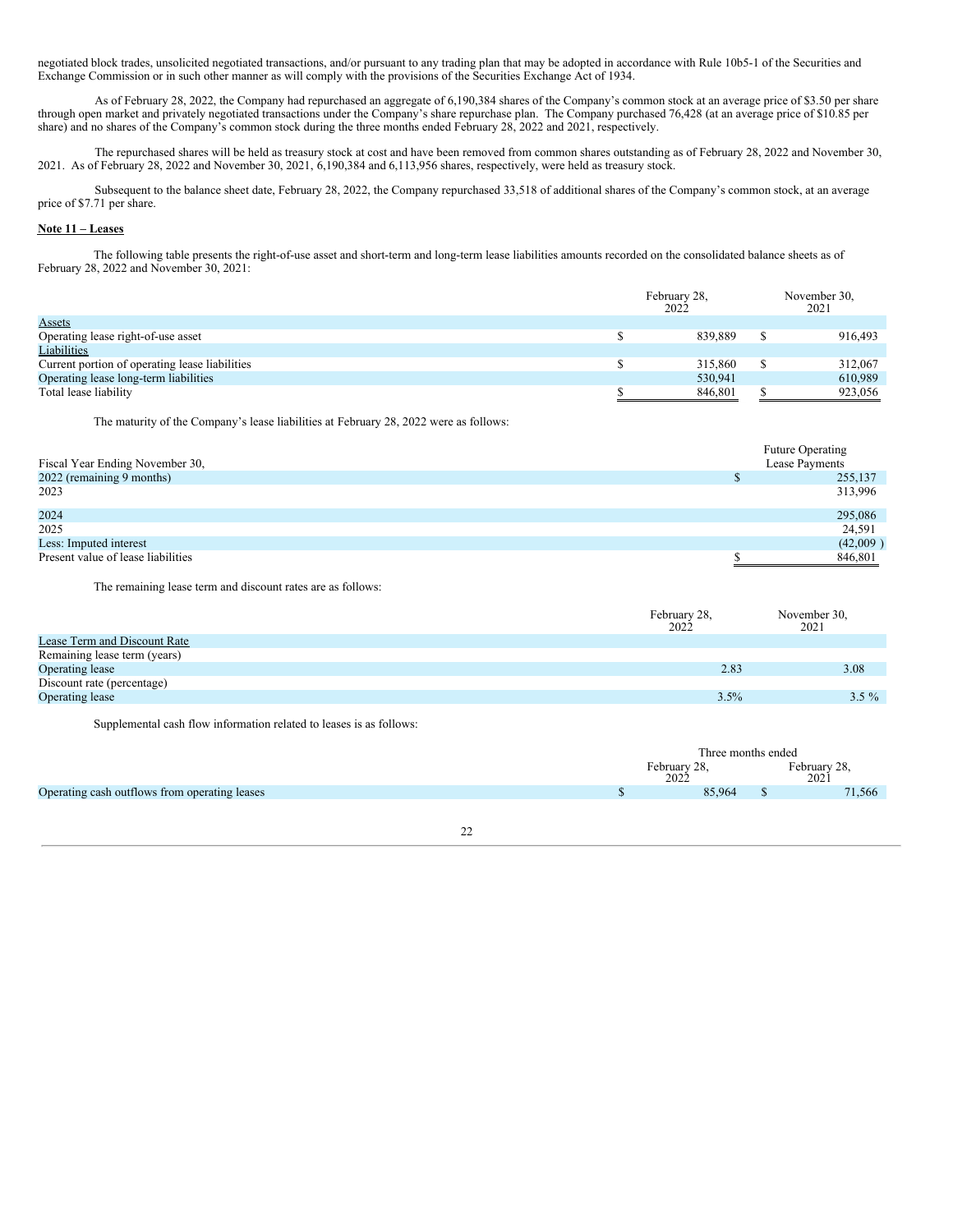# **Note 12 – COVID-19**

In March 2020, the World Health Organization declared a pandemic related to the rapidly spreading coronavirus ("COVID-19") outbreak. The pandemic and government measures taken in response have had a significant adverse impact, both direct and indirect, on our business and the economy. The Company faces various risks related to health epidemics, pandemics and similar outbreaks, including the global outbreak of COVID-19. The Company believes it has taken appropriate steps to minimize the risk to our employees and to maintain normal business operations and continues to actively monitor the global outbreak and spread of COVID-19 and continues to take steps to matic our process and related circumstances and impacts. While the ultimate health and economic impact of COVID-19 remains highly<br>mitigate the potential risks to us posed by its spread and related circumstances and impacts uncertain, we expect that our business operations and results of operations, including our net sales, earnings and cash flows, may continue to be impacted by decreases in new client sales. We cannot predict the timing and speed of the recovery, and any delay in the recovery could significantly impact our future results.

# **Note 13 – Patent Option and Technology License Agreement**

Effective June 9, 2020, the Company entered into a Patent Option Agreement (the "Option") with Duke University ("Duke"). The Option grants Cryo-Cell the exclusive option to obtain an exclusive license to certain of Duke's patent rights to make, have made, use, import, offer for sale, sell and otherwise commercially exploit (with the right to sublicense) certain licensed products and to practice certain licensed processes, and the exclusive right to use certain regulatory data and technical information in connection with such licensed patent rights, in the treatment, prevention, cure, reduction, mitigation or other management of diseases in humans, except, with regard to certain patent rights, in certain excluded fields of use and in certain territories, as well as a limited license to make, have made or use certain products, processes, data and information for the purpose of evaluating the market potential for such products and processes in the designated field of use, subject to Duke's reserved rights to practice the licensed rights for all research, public service, internal (including clinical) and/or educational purposes. This exclusive Option is for a period of six months from the effective date of the Option. As consideration for the Option, the Company paid Duke a non-refundable, option fee of \$350,000 during June 2020. The Option was subject to extension by the Company for an additional six months by payment of \$150,000 on or before the expiration of the initial six-month option period. On December 1, 2020, the Company made the extension payment of \$150,000. Such option fee, plus the extension fee, will be fully credited against the license fee under the future license agreement.

On February 23, 2021, pursuant to the Option, the Company entered into a Patent and Technology License Agreement (the "Duke Agreement") with Duke, pursuant to which Duke has granted to the Company an exclusive license to make, have made, use, import, offer for sale, sell and otherwise commercially exploit (with the right to sublicense) certain licensed products and to practice certain licensed processes, and the exclusive right to use certain regulatory data and technical information in connection with such licensed patent rights, in the treatment, prevention, cure, reduction, mitigation or other management of certain diseases in humans, except, with regard to certain patent rights, in certain excluded fields of use and in certain territories, subject to Duke's reserved rights to practice the licensed rights for all research, public service, internal (including clinical) and/or educational purposes.

Duke has completed or in progress a total of 19 FDA approved clinical trials related to the Duke License Agreement. The Company intends to fund additional clinical trials, as necessary, to provide the proof of efficacy that is required by the FDA to issue BLAs for some or all of the indications mentioned above.

In addition, Duke has provided its manufactured MSCs for one arm of a four arm, placebo controlled, multi-site, double blinded Phase 3 clinical trial, run by Emory University to treat osteoarthritis of the knee, in which cells from three different sources are compared to the current standard of care. If the Duke MSCs prove to be the most efficacious, the Company intends to design and fund a Phase 3 registration trial for that indication. The readout from the Emory trial is expected in the summer of 2022.

The Company has purchased 8,800 square feet in a medical condominium building in Durham in which it plans to open the Cryo-Cell Institute for Cellular Therapies. Previously, the FDA has granted Duke the right to treat certain patients with infusions of cord blood under its Expanded Access Program. The Company intends to file an IND to conduct a clinical trial for either cerebral palsy or autism and will ask for similar rights to treat pediatric patients with certain neurological disorders (such as CP or autism) at its clinic. There can be no assurance that the FDA will approve of this or any IND filed by the Company.

The Agreement extends until expiration of the last Royalty Term, unless sooner terminated as provided in the Agreement. Royalty Term generally means the period beginning on the first commercial sale of each licensed product or licensed process and ending fifteen (15) years thereafter. Upon expiration of the applicable Royalty Term with respect to a particular licensed product or licensed processes, the licenses and rights granted by Duke to the Company under the Agreement with respect to such product or process become fully paid-up, royalty-free, perpetual and irrevocable.

The Company is required to pay Duke a license fee equal to \$12,000,000, of which \$10,000,000 has been paid to date and an additional \$2,000,000 is due on February 23, 2023. In addition, during the Royalty Term, subject to certain minimum royalties, the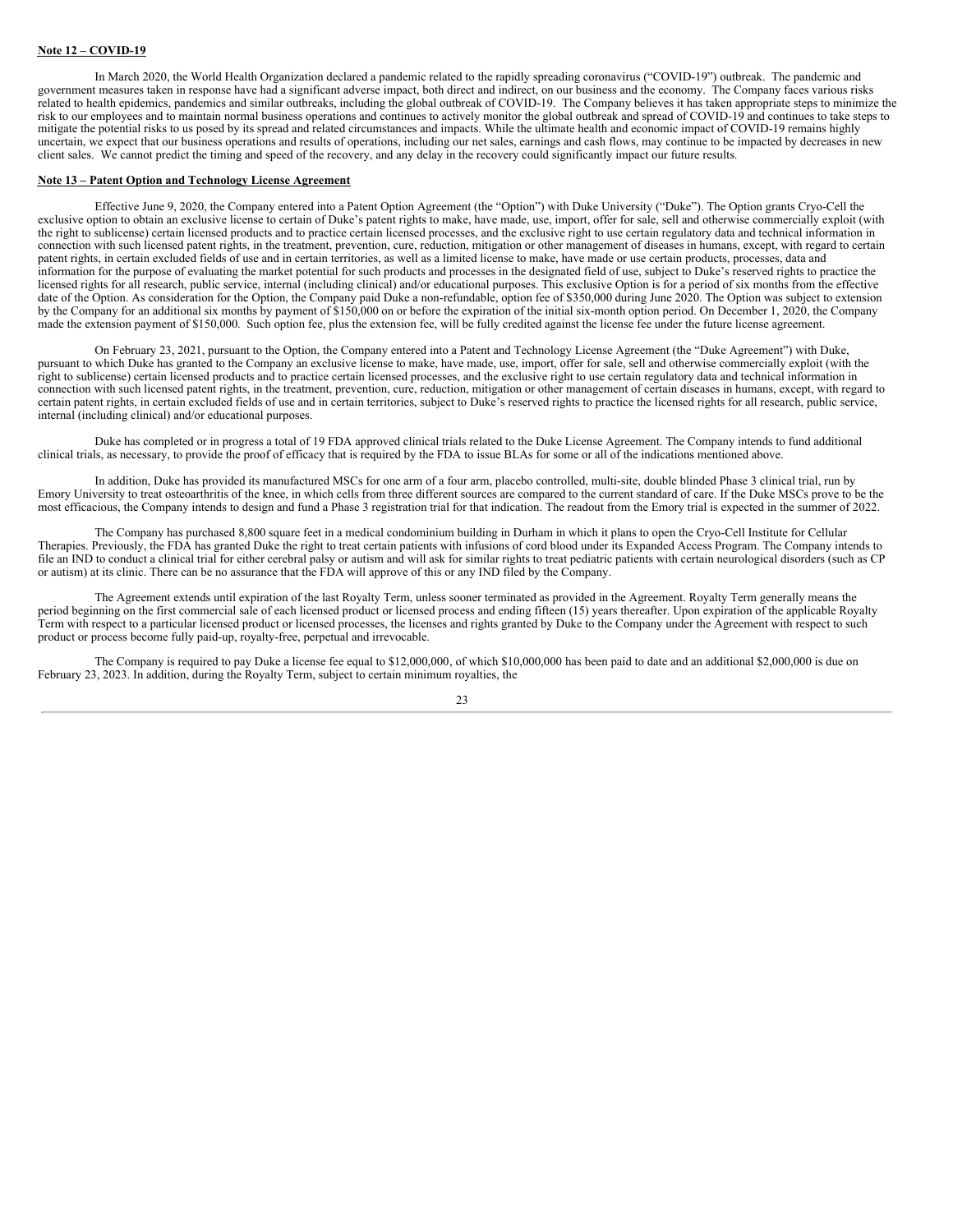Company is required to pay Duke royalties based on a portion of the net sales varying from 7%—12.5% based on volume. The Company is also obligated to pay certain legal fees and expenses associated with related patents.

Unless the Agreement is terminated or renegotiated as permitted per the Agreement, the Company is also required to pay Duke minimum annual royalties beginning on the second anniversary of the effective date as follows:

- •Year 2: \$500,000
- •Year 3: \$1,000,000
- •Year 4: \$2,500,000
- •Year 5 and each year thereafter during the term of this Agreement: \$5,000,000

In addition, the Company is required to pay Duke certain milestone payments, as follows:

•\$2,000,000 upon initiation of the first Phase III clinical trial for an indication other than Autism Spectrum Disorder, for a licensed product comprising cord tissue; and

•A number of shares of the Company's common stock equal to the corresponding percentage of the Company's fully-diluted equity ownership outstanding as of February 23, 2021 as follows:

(1)5.0% upon execution of the Agreement;

(2)2.5% upon cumulative net sales of licensed product and licensed process of \$10,000,000;

(3)2.5% upon cumulative net sales of licensed product and licensed process of \$75,000,000;

(4)2.5% at each of the following market cap of the Company (based on a rolling 30-day average closing market cap) triggers:

oEqual to or greater than \$300,000,000, provided such trigger occurs within 18 months of February 23, 2021; and

oEqual to or greater than \$500,000,000, provided such trigger occurs within 24 months of February 23, 2021.

On February 4, 2022, the Company entered into a First Amendment to License Agreement ( the "Amendment") with Duke. The Amendment changes the requirements of the Company with regard to the minimum annual royalties payable to Duke. As amended, the minimum annual royalties are as follows:

- •Year 3: \$500,000
- •Year 4: \$1,000,000
- •Year 5: \$2,500,000

•Year 6 and each year thereafter during the term of this Agreement: \$5,000,000

The Amendment also changed the requirements of the Company to pay Duke certain milestone payments, as follows:

•\$2,000,000 two years after the first patient or subject is treated in the first Phase III clinical trial of a licensed product comprising cord tissue derived MSC for an indication other than Autism Spectrum Disorder.

During the first quarter of fiscal 2021, the Company capitalized \$15,372,382 as a Duke Agreement which was considered to be an asset acquisition and which represented the costs to obtain the Duke Agreement, and also recorded a corresponding liability to Duke for the Duke Agreement. The costs that were capitalized as a Duke license agreement includes the present value of the \$12,000,000 license fee, \$3,585,172, or 409,734 shares, of the Company's common stock transferred to Duke and certain acquisition costs. The Company is amortizing these costs over 16 years. As of the three months ended February 28, 2022 and 2021, the Company recorded \$240,193 and \$0, accuracy of the three months ended February 28, 2022 a respectively, in amortization expense which is reflected in amortization expense on the accompanying consolidated statements of income.

Through this Agreement, the Company intends to expand to a triad of core business units to include: (1) its cord blood bank and other storage services; (2) cord blood and cord tissue infusion clinic services initially under the FDA's Expanded Access Program and in conjunction with the undertaking of cord blood and cord tissue clinical trials to obtain BLA approvals for new indications, and

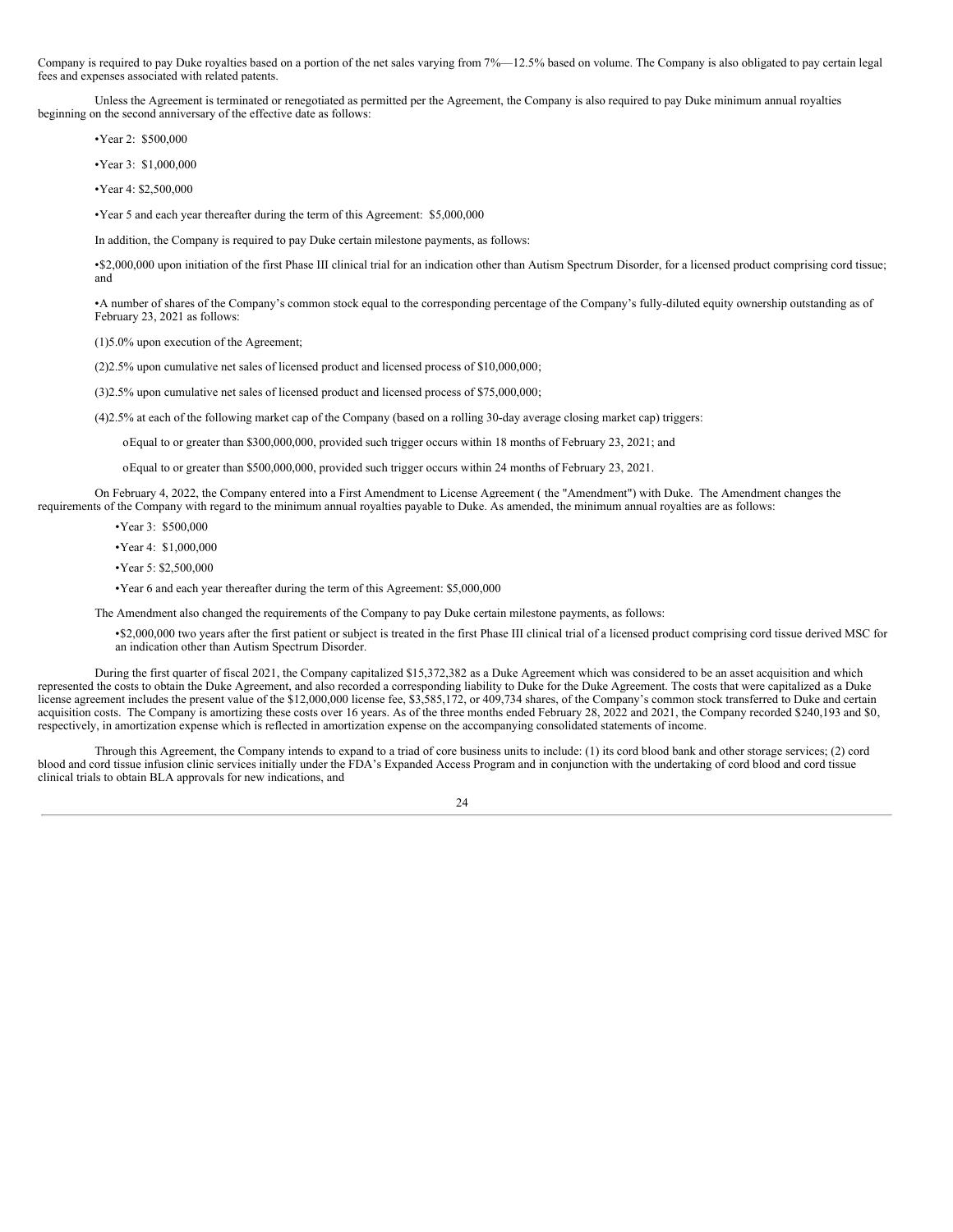(3) biopharmaceutical manufacturing if BLA(s) are approved by the FDA. The Company is projecting to open the Cryo-Cell Institute for Cellular Therapies and begin infusing patients with autologous cord blood units during the fourth quarter of 2022.

### **Note 14 – Subsequent Event**

On March 14, 2022, the Company entered into a \$11.2 million purchase contract with Scannell Properties #502, LLC ("Scannell") for a 56,000 square foot facility under construction located near the Research Triangle Park in the Regional Commerce Center in Durham, North Carolina (the "New Facility"). Scannell is constructing certain improvements upon the land, including but not limited to an approximately 56,000 square foot building to be utilized by Cryo-Cell. Pursuant to the Agreement, on March 16, 2022, the Company transferred an initial earnest deposit of \$200,000. The Company intends to fund the purchase price with cash on hand, cash flow from operations and with future additional financing. Construction is expected to be completed by the time the Company acquires the New Facility in approximately 90 days. The consummation of the purchase is subject to the Company's completion of due diligence and various closing conditions to be met by the parties. Although the Company believes that the acquisition is probable, there can be no assurance that the acquisition of this property will be consummated. If the New Facility is purchased, the Company believes it will have space for not only its existing and future internal storage needs, but also will have the capacity to offer third party pharmaceutical companies and medical institutions cold storage services ("ExtraVault" – see www.extravault.com), to set up a cellular therapy laboratory to manufacture mesenchymal stromal cells from cord tissue ("MSCs) and possibly the space to consolidate the Cryo-Cell Institute for Cellular Therapies under the same roof in the future.

The Company anticipates this New Facility will expand the Company's cryopreservation and cold storage business by introducing a new service, ExtraVault (www.extravault.com). With over 30 years of experience in handling biological specimens for both research and clinical use, Cryo-Cell intends to leverage this expertise and offer these biorepository services to biopharmaceutical companies and healthcare institutions. The new facility is being constructed to offer state-of-the-art biologic, reagent and vaccine storage at cost effective prices. A robust inventory management system is planned to be implemented that Cryo-Cell believes will allow customers to view their own inventory through a customer portal and place distribution orders online. As a result, it is anticipated ExtraVault will provide expertise, experience, customer electronic access and cost sensitive solutions to the Company's partners in the biopharma and healthcare industries.

On April 4, 2022, the Company filed a Registration Statement on Form S-1 with the Securities and Exchange Commission for a public offering of its common stock. The proposed maximum aggregate offering is \$20,000,000 (exclusive of the underwriter's overallotment option). The Form S-1 has not yet been declared effective by the Securities and Exchange Commission. The Company can provide no assurance that it will consummate an offering under the Form S-1. The foregoing does not constitute an offer of any securities for sale.

On April 8, 2022, the Board of Directors of the Company adopted the 2022 Equity Incentive Plan (the "2022 Plan") to provide incentive compensation to the Company's employees, independent directors and independent contractors. The plan is subject to stockholder approval, which vote is expected to occur at the Company's 2022 Annual Meeting. The 2022 Plan will reserve 1,500,000 shares of the Company's common stock for issuance pursuant to stock options, restricted stock, SARs, and other stock awards (i.e. performance shares and performance units).

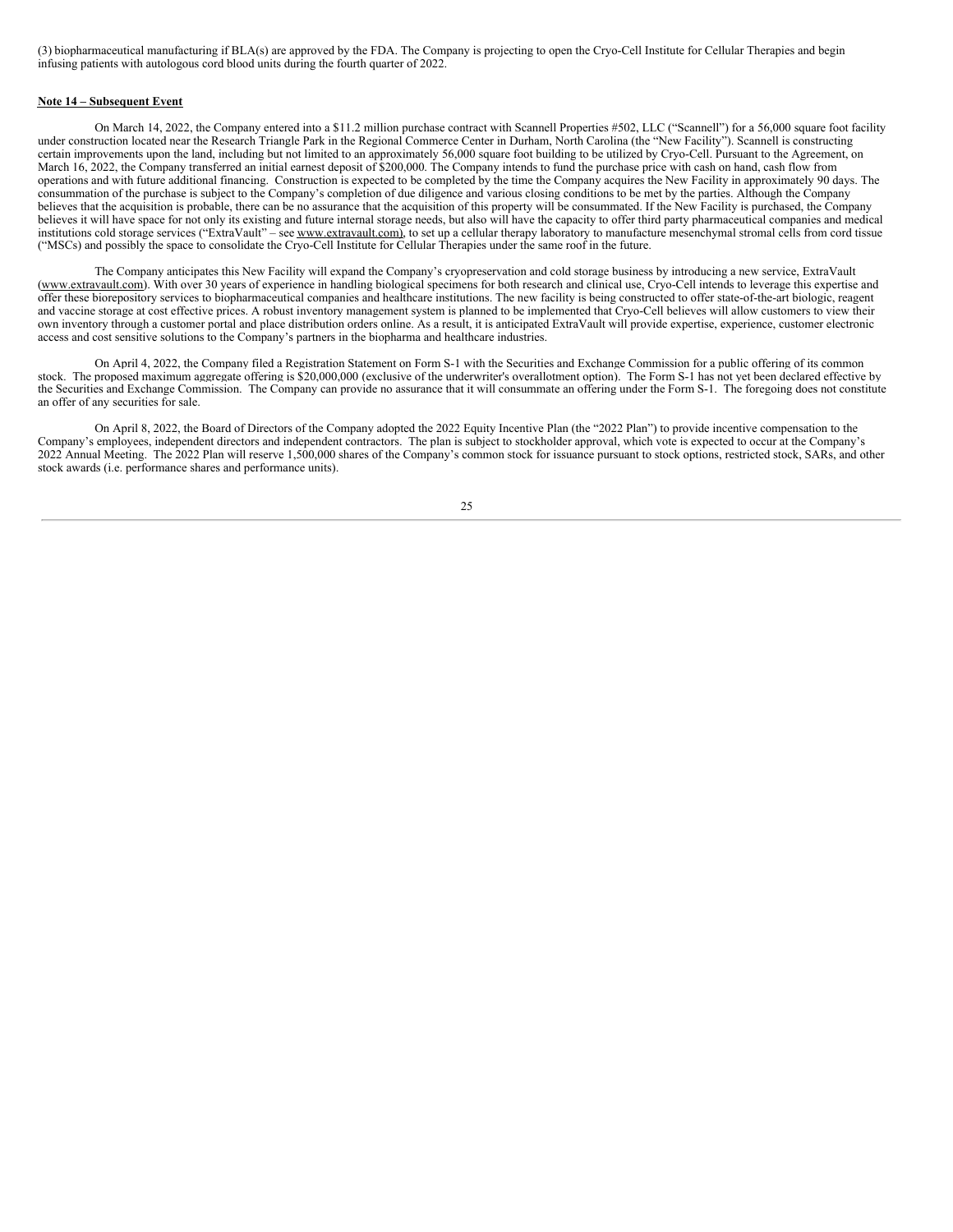### <span id="page-25-0"></span>**Item 2. Management's Discussion and Analysis of Financial Condition and Results of Operations.**

### **Forward Looking Statements**

This Form 10‑Q, press releases and certain information provided periodically in writing or orally by the Company's officers or its agents may contain statements which constitute "forward-looking statements". The terms "Cryo-Cell International, Inc.," "Cryo-Cell," "Company," "we," "our" and "us" refer to Cryo-Cell International, Inc. The words "expect," "anticipate," "believe," "goal," "strategy," "plan," "intend," "estimate" and similar expressions and variations thereof, if used, are intended to specifically identify forward-looking statements. Those statements appear in a number of places in this Form 10-Q and in other places, and include statements regarding the intent, belief or current expectations of the Company, its directors or its officers with respect to, among other things:

(i)our future performance and operating results;

(ii)our future operating plans;

(iii)our liquidity and capital resources; and

(iv)our financial condition, accounting policies and management judgments.

We have based these forward-looking statements on our current expectations, assumptions, estimates and projections. These forward-looking statements involve risks and uncertainties and reflect only our current views, expectations and assumptions with respect to future events and our future performance. If risks or uncertainties materialize or assumptions prove incorrect, actual results or events could differ materially from those expressed or implied by such forward-looking statements. The factors that might cause such differences include, among others:

(i)any adverse effect or limitations caused by recent increases in government regulation of stem cell storage facilities;

(ii)any increased competition in our business including increasing competition from public cord blood banks particularly in overseas markets but also in the U.S.;

(iii)any decrease or slowdown in the number of people seeking to store umbilical cord blood stem cells or decrease in the number of people paying annual storage fees;

(iv)any adverse impacts on revenue or operating margins due to the costs associated with increased growth in our business, including the possibility of unanticipated costs relating to the operation of our facility and costs relating to the commercial launch of new types of stem cells;

(v)any unique risks posed by our international activities, including but not limited to local business laws or practices that diminish our affiliates' ability to effectively compete in their local markets;

(vi)any technological or medical breakthroughs that would render our business of stem cell preservation obsolete;

(vii)any material failure or malfunction in our storage facilities; or any natural disaster or act of terrorism that adversely affects stored specimens;

(viii)any adverse results to our prospects, financial condition or reputation arising from any material failure or compromise of our information systems;

(ix)the costs associated with defending or prosecuting litigation matters, particularly including litigation related to intellectual property, and any material adverse result from such matters;

(x)the success of our licensing agreements and their ability to provide us with royalty fees;

(xi)any difficulties and increased expense in enforcing our international licensing agreements;

(xii)any adverse performance by or relations with any of our licensees;

(xiii)any inability to enter into new licensing arrangements including arrangements with non-refundable upfront fees;

(xiv)any inability to realize cost savings as a result of recent acquisitions;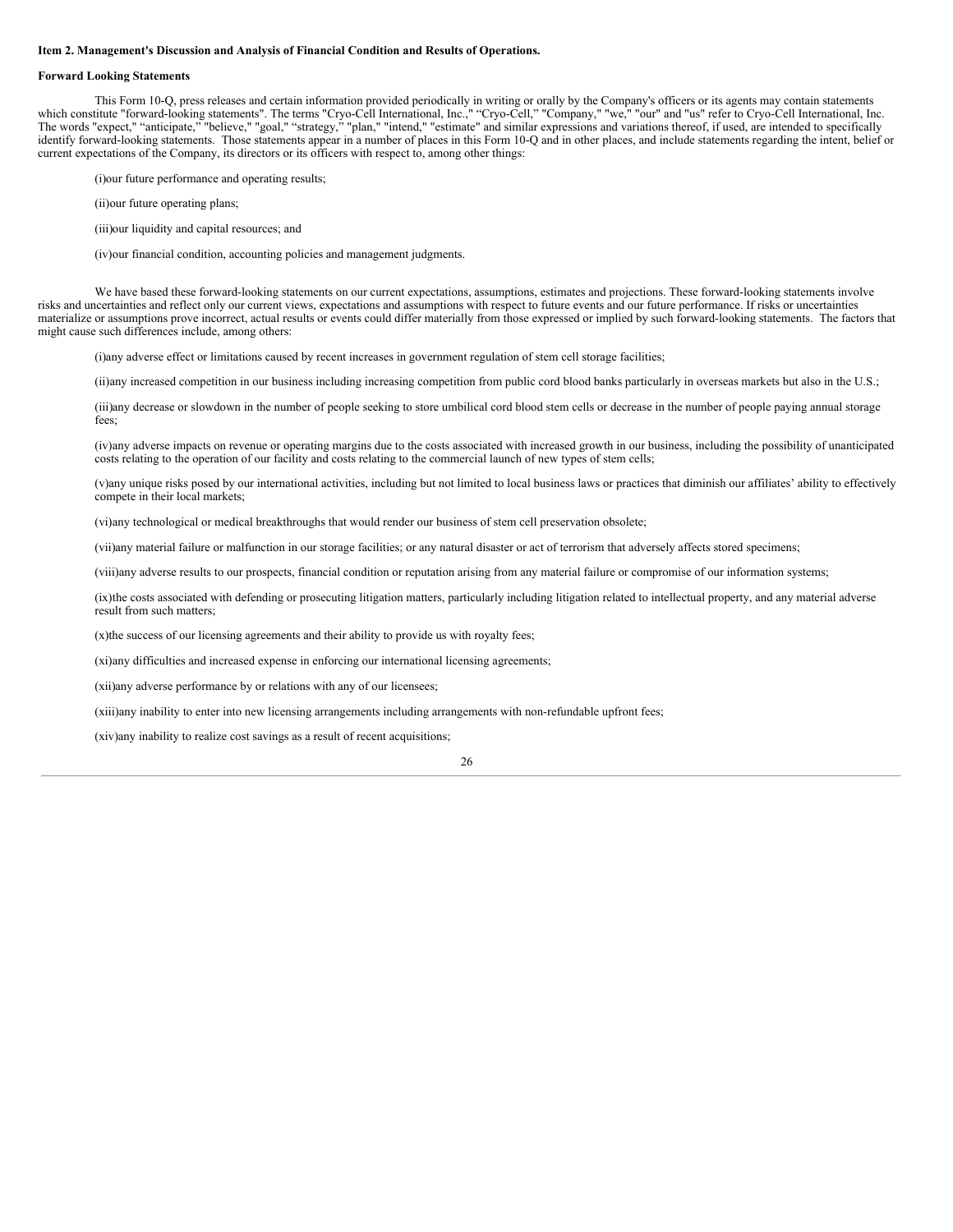(xv)any inability to realize a return on an investment;

(xvi)any adverse impact on our revenues and operating margins as a result of discounting of our services in order to generate new business in tough economic times where consumers are selective with discretionary spending;

(xvii)the success of our global expansion initiatives and product diversification;

(xviii)our actual future ownership stake in future therapies emerging from our collaborative research partnerships;

(xix)our ability to minimize our future costs related to R&D initiatives and collaborations and the success of such initiatives and collaborations;

(xx)any inability to successfully identify and consummate strategic acquisitions;

(xxi)any inability to realize benefits from any strategic acquisitions;

(xxii)the Company's ability to realize a profit on the acquisition of PrepaCyte-CB;

(xxiii)the Company's ability to realize a profit on the acquisition of Cord:Use;

(xxiv)the impact of the COVID-19 pandemic on our sales, operations and supply chain;

(xxv)the Company's actual future competitive position in stem cell innovation;

(xxvi)future success of its core business and the competitive impact of public cord blood banking on the Company's business;

(xxvii)the success of the Company's initiative to expand its core business units to include biopharmaceutical manufacturing and operating clinics, the uncertainty of profitability from its biopharmaceutical manufacturing and operating clinics, the Company's ability to minimize future costs to the Company related to R&D initiatives and collaborations and the success of such initiatives and collaborations and

(xxviii)the other risk factors set forth in this Report under the heading "Risk Factors."

Readers are cautioned not to place undue reliance on these forward-looking statements, which reflect management's analysis only as of the date hereof. Cryo-Cell International, Inc. undertakes no obligation to publicly revise these forward-looking statements to reflect events or circumstances that arise after the date hereof. Readers should carefully review the risk factors described in other documents the Company files from time to time with the Securities and Exchange Commission.

#### **Overview**

The Company currently stores nearly 225,000 cord blood and cord tissue specimens for the exclusive benefit of newborn babies and possibly other members of their families. Founded in 1989, the Company was the world's first private cord blood bank to separate and store stem cells in 1992. The Company's U.S.-based business operations, including the processing and storage of specimens, are handled from its headquarters facility in Oldsmar, Florida.

Utilizing its infrastructure, experience and resources derived from its umbilical cord blood stem cell business, the Company has expanded its research and development activities to develop technologies related to stem cells harvested from sources beyond umbilical cord blood stem cells. In 2011, the Company introduced its new cord tissue service, which stores a section of the umbilical cord tissue. The Company offers the cord tissue service in combination with the umbilical cord blood service.

On February 23, 2021, the Company entered into a Patent and Technology License Agreement (the "Duke Agreement") with Duke University ("Duke"). The Duke Agreement grants the Company the rights to proprietary processes and regulatory data related to cord blood and cord tissue developed at Duke. The Company plans to explore, test, and/or administer these treatments to patients with osteoarthritis and with conditions for which there are limited U.S. Federal Drug Administration ("FDA") approved therapies, including cerebral palsy, autism, and multiple sclerosis. These treatments utilize the unique immunomodulatory and potential regenerative properties derived from cord blood and cord tissue. Pursuant to the Duke Agreement, the Company has been granted exclusive commercial rights to Duke's granted exclusive commercial rights to Duke's intellectual property assets, FDA regulatory data, clinical expertise and manufacturing protocols associated with various applications of cord blood and cord tissue stem cells. Through this Agreement, the Company intends to expand to a triad of core business units to include: (1) its cord blood bank and other storage services; (2) cord blood and cord tissue infusion clinic services initially under the FDA's Expanded Access Program and in conjunction with the undertaking of cord blood and cord tissue clinical trials to obtain biologics license application ("BLA") approvals for new indications, and (3) biopharmaceutical manufacturing if BLA(s) are approved by the FDA. The Company is projecting to open the Cryo-Cell Institute

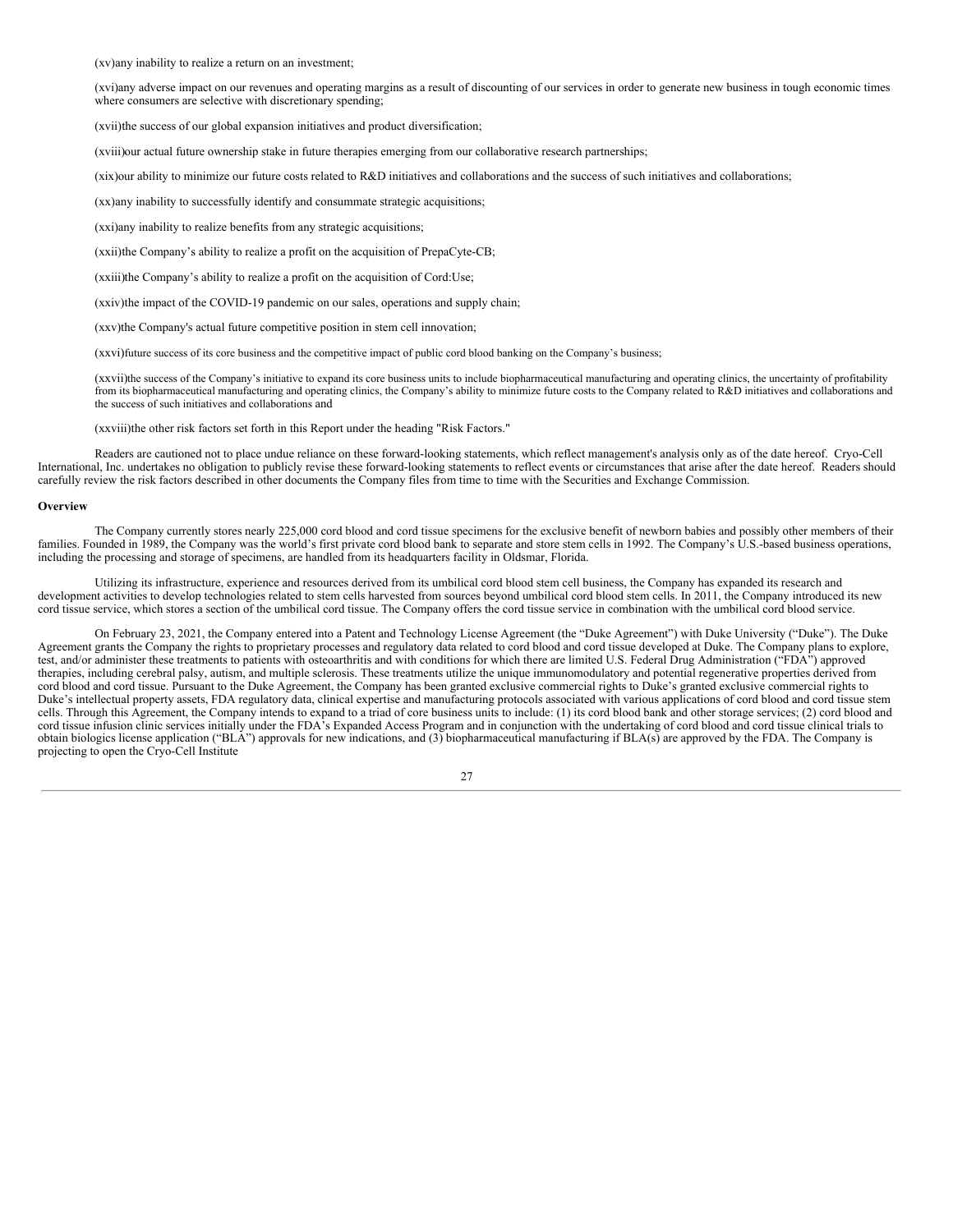for Cellular Therapies and begin infusing patients with autologous cord blood units during the first quarter of 2023.

#### **Cord Blood Stem Cell Processing and Storage Business**

### *Background of Business*

Nearly fifty years ago researchers discovered that cells could be cryopreserved at extremely low temperatures and all cellular activity would cease until the specimens were thawed. Historically, cryopreservation was required for organ transplants, blood banking and medical research. Today, cryopreservation of umbilical cord blood stem cells gives individuals the opportunity to potentially take advantage of evolving cellular therapies and other medical technologies.

Hematopoietic stem cells are the building blocks of our blood and immune systems. They form the white blood cells that fight infection, red blood cells that carry oxygen throughout the body and platelets that promote healing. These cells are found in bone marrow where they continue to generate cells throughout our lives. Stem cells can be stored in a cryogenic environment, and upon thawing, infused into a patient. They can be returned to the individual from whom they were taken (autologous) or donated to someone else (allogeneic). An individual's own bone marrow may be used for a transplant if the cancer has not entered the marrow system (metastasized). Otherwise, a marrow donor needs to be identified to provide the needed bone marrow. The availability of a marrow donor or matched stem cell specimen allows physicians to administer larger doses of chemotherapy or radiation in an effort to eradicate the disease. Stem cell therapies and transplants are used for both cancerous and non-cancerous diseases.

Stem cells are found in umbilical cord blood ("cord blood stem cells") and can be collected and stored after a baby is born. Over 40,000 cord blood stem cell transplants have been performed to date. The Company believes that many parents will want to save and store these cells for potential future use by their family, either for the donor or for another family member. Today, stem cell transplants are known and accepted treatments for at least 78 diseases, we believe, a number of them life-threatening. With continued research in this area of medical technology, other therapeutic uses for cord blood stem cells are being explored. Moreover, researchers believe they may be utilized in the future for treating diseases that currently have no cure.

It is the Company's mission to inform expectant parents and their prenatal care providers of the potential medical benefits from preserving stem cells and to provide them the means and processes for collection and storage of these cells. A vast majority of expectant parents are simply unaware that umbilical cord blood contains a rich supply of non-controversial stem cells and that they can be collected, processed and stored for the potential future use of the newborn and possibly related family members. A baby's stem cells are a perfect match for the baby throughout its life and have a 1-in-4 chance of being a perfect match and a 3-in-4 chance of being an acceptable match for a sibling. There is no assurance, however, that a perfect match means the cells could be used to treat certain diseases of the newborn or a relative. Today, it is still common for the cord blood (the blood remaining in the umbilical cord and placenta) to be discarded at the time of birth as medical waste.

Despite the potential benefits of umbilical cord blood stem cell preservation, the number of parents of newborns participating in stem cell preservation is still relatively small compared to the number of births (four million per annum) in the United States. Some reasons for this low level of market penetration are the misperception of the high cost of stem cell storage and a general lack of awareness of the benefits of stem cell preservation programs. However, evolving medical technology could significantly increase the utilization of the umbilical cord blood for transplantation and/or other types of treatments. The Company believes it offers the highest quality, highest value service targeted to a broad base of the market. We intend to maximize our growth potential through our superior quality, value-driven competitive leadership position, product differentiation, an embedded client base, increased public awareness and accelerated market penetration.

The Company believes that the market for cord blood stem cell preservation is enhanced by global discussion on stem cell research developments and the current focus on reducing prohibitive health care costs. With the increasing costs of bone marrow matches and transplants, a newborn's umbilical cord blood cells can be stored as a precautionary measure. Medical technology is constantly evolving which may provide new uses for cryopreserved cord blood stem cells.

#### *Our Cord Blood Stem Cell Storage Services*

The Company enters into storage agreements with its clients under which the Company charges a fee for the processing and testing and first year of storage of the umbilical cord blood. Thereafter, the client is charged an annual fee to store the specimen, unless the client entered into an 18-year pre-paid storage plan or a lifetime pre-paid storage plan.

The Company's corporate headquarters are located in a nearly 18,000 square-foot state-of-the-art current Good Manufacturing Practice and Good Tissue Practice (cGMP/cGTP)-compliant facility. Food and Drug Administration ("FDA") 21 CFR Part 1271, effective in May 2005, requires human cellular and tissue-based products to be manufactured in compliance with good tissue practices (cGTPs). In addition, the cellular products cryogenic storage area has been designed as a "bunker," with enhanced provisions for security,

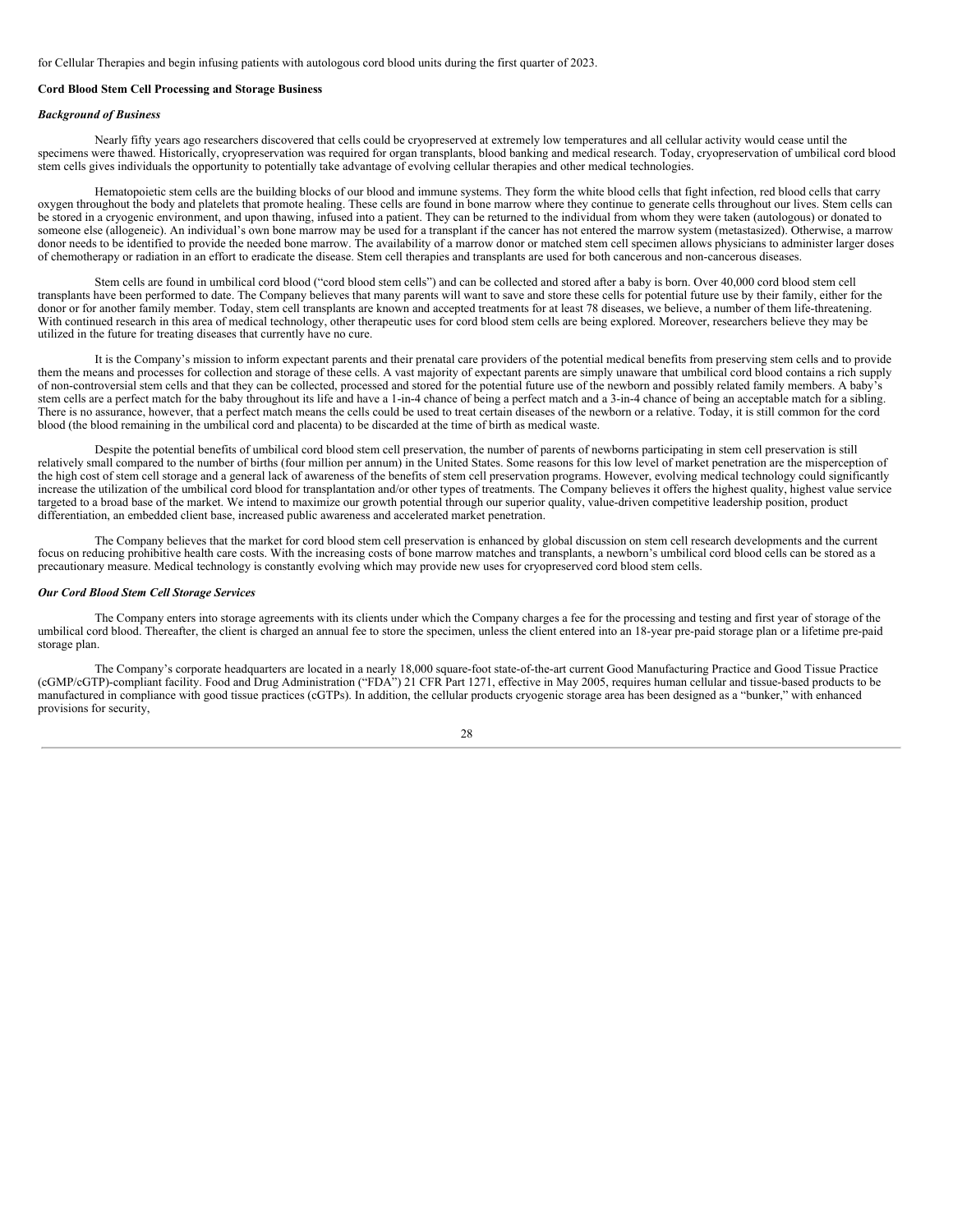building fortification for environmental element protection and back-up systems for operational redundancies. The Company believes that it was the first private bank to process cord blood in a technologically and operationally advanced cGMP/cGTP-compliant facility. The Company's facility, which also currently houses the Company's client services, marketing and administrative operations, is designed to accommodate a broad range of events such as client tours and open houses, as well as educational workshops for clinicians and expectant parents.

Due to the limited storage capacity of its existing facility in Oldsmar, FL, the Company is currently seeking a new building to house its stored specimens. If this facility is purchased, the Company believes it will have space for not only its existing and future internal storage needs, but also will have the capacity to offer third party pharmaceutical companies and medical institutions storage services, to set up a cellular therapy laboratory to manufacture MSCs and possibly the space to consolidate the Cryo-Cell Institute for Cellular Therapies under the same roof in the future.

#### *Competitive Advantages*

The Company believes that it provides several key advantages over its competitors, including:

- The world's first private cord blood bank, that in combination with its global affiliates, currently stores nearly 225,000 cord blood and cord tissue specimens,
- Our facility's status as a cGMP- and cGTP-compliant private cord blood bank with AABB accreditation and FACT (the Foundation for the Accreditation for Cellular Therapy) accreditation,
- a state-of-the-art laboratory processing facility,
- utilization of a processing method using superior technology that yields the maximum recovery of healthy stem cells and provides superior red blood depletion over all other methods,
- a five-compartment cord blood freezer bag that allows for multiple uses of the baby's cord blood stem cells,
- a safe, secure and monitored storage environment,
- since inception, 100% viability rate of the Company's specimens upon thaw for therapeutic use,
- a state-of the-art, insulated collection kits,
- 7-day per week processing capability, and
- a payment warranty under which the Company agrees to pay \$50,000 (effective February 1, 2012 this payment was increased to \$75,000 for new clients, effective June 1, 2017 this payment was increased to \$100,000 for new cl Processing System ("PrepaCyte CB")) to its client if the umbilical cord blood product retrieved is used for a stem cell transplant for the donor or an immediate family member and fails to engraft, subject to various restrictions.

# **Cord Tissue**

In August 2011, the Company introduced its advanced new cord tissue service, which stores a section of the umbilical cord tissue. Approximately six inches of the cord tissue is procured and transported to the Company's laboratory for processing, testing and cryopreservation for future potential use. Umbilical cord tissue is a rich source of MSCs, which have many unique functions including the ability to inhibit inflammation following tissue damage, to secrete growth factors that aid in tissue repair, and to differentiate into many cell types including neural cells, bone cells, fat cells and cartilage. MSCs are increasingly being researched in regenerative medicine for a wide range of conditions.

In June 2018, the Company acquired substantially all of the assets of Cord:Use Cord Blood Bank, Inc., a Florida corporation ("Cord:Use"), in accordance with the definitive Asset Purchase Agreement between Cryo-Cell and Cord:Use(the "Purchase Agreement"), including without limitation Cord:Use's cord blood operations and its inventory of public cord blood units existing as of the closing date (the "Public Cord Blood Inventory"), which included both public (PHS 351) and private (PHS 361) banks. The Company closed the Cord:Use location and maintains its operations in Oldsmar, Florida. The new PHS 351 product is distributed under an IND (10-CBA) maintained by the National Marrow Donor Program ("NMDP"). The Company has continued the contract with Duke initiated by Cord:Use to manufacture, test, cryopreserve, store and distribute the public cord blood units. As part of the Cord:Use Purchase Agreement, the Company has an agreement with Duke, expiring on January 31, 2025, for Duke to receive, process, and store cord blood units for the Public Cord Blood Bank ("Duke Services"). As of November 30, 2021, the Company had approximately 6,000 cord blood units in inventory. Costs charged by Duke for their Duke Services are based on a monthly fixed fee for processing and storing 12 blood units per month. The public units are listed on the NMDP Single Point of Access Registry and are available to transplant centers worldwide. The Company is reimbursed via cost recovery for public cord blood units distributed for transplant through the NMDP.

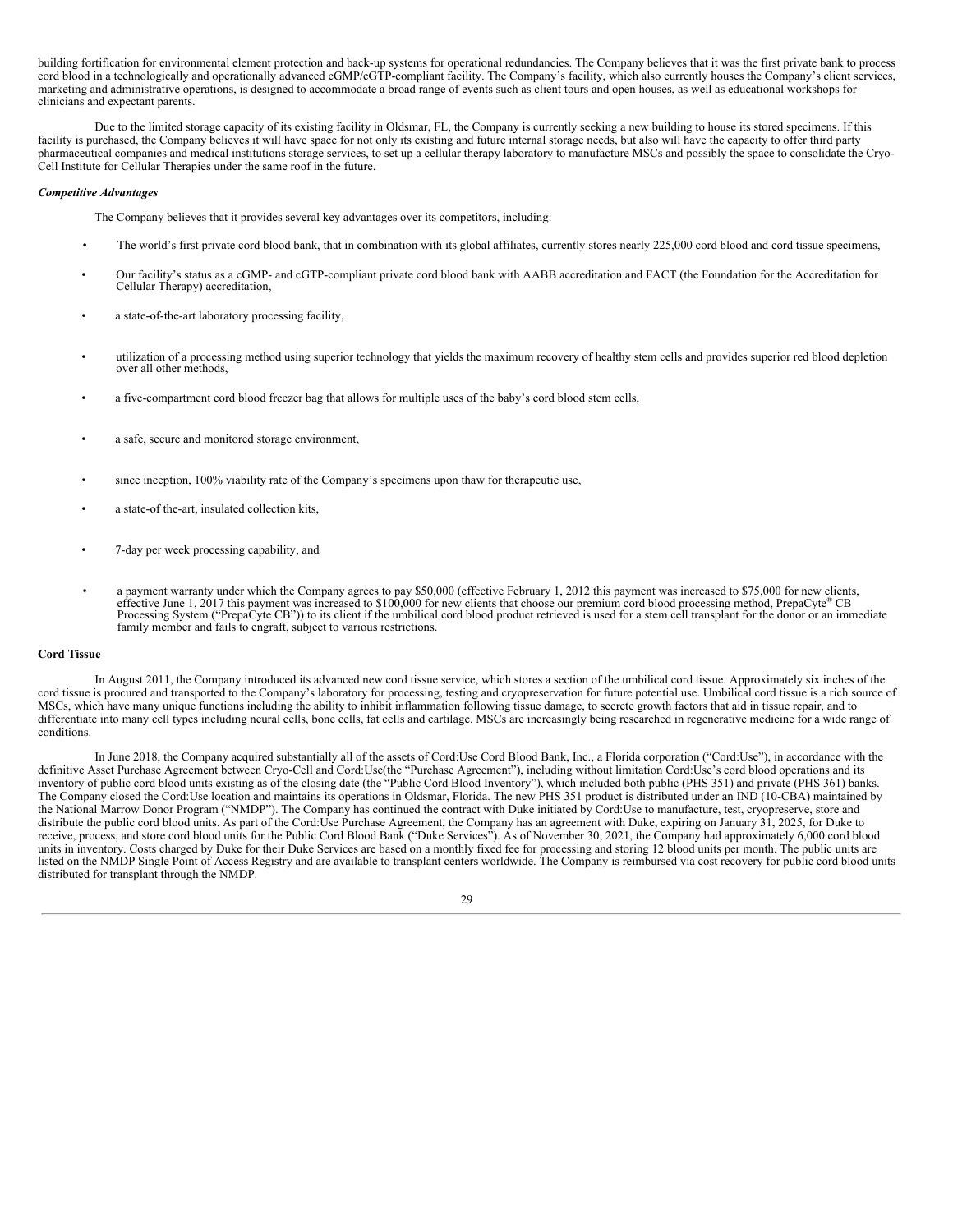Pursuant to the Purchase Agreement, Cord:Use is entitled to an earn out from the Company's sale of the Public Cord Blood Inventory from and after closing. Each calendar year after the closing, the Company is required to pay to Cord:Use 75% of all gross revenues, net of any returns, received from the sale of public cord blood inventory in excess of \$500,000 up to an aggregate amount of \$200,000,000. Such payments are to be made quarterly, within 30 days of the end of the last month of each calendar quarter, until the public cord blood inventory is exhausted. In addition, each calendar year after closing, until the public cord blood inventory is exhausted, for every \$500,000 of retained gross revenues, net of any returns, received and retained by the Company in excess of the initial \$500,000 retained by the Company during such year, the Company is also required to deliver its common stock to Cord:Use, up to an aggregate total value of \$5,000,000. As of November 30, 2021, the Company has delivered 465,426 shares at \$7.52 per share of its common stock to Cord:Use.

The Public Cord Blood Inventory creates a large, ethnically diverse, high-quality inventory of available cord blood stem cell units for those in need of life saving therapy. The Company collects cord blood units at hospitals in Florida, Arizona, California, Michigan and Washington. The Company's public inventory is stored at Duke in North Carolina, and the cord blood units are sold through the NMDP located in Minnesota, who ultimately distributes the cord blood units to transplant centers located in the United States, and around the world.

In connection with its acquisition of Cord:Use, the Company acquired 665,287 shares of Tianhe Stem Cell Biotechnologies, Inc., an Illinois corporation ("Tianhe"). We believe these shares represent approximately 5% of the Tianhe capital stock. In addition to the other amounts payable to Cord:Use, pursuant to the Cord:Use Asset Purchase Agreement, the Company agreed to pay Cord:Use (1) the Tianhe Sales Earnout; (2) the Tianhe Valuation Earnout; and (3) the Tianhe Recap Earnout (collectively hereinafter referred to as the "Earnout Payments"), which are further discussed below.

If the Company generates more than \$500,000 in gross profits from the sale of the Tianhe capital stock (whether in a single transaction or series of transactions) (each, a "Tianhe Sale Event"), the Company is obligated to pay Cord:Use 7% of the gross profits derived from such sale in excess of \$500,000 in gross profits (collectively, the "Eligible Profits"), payable in a number of shares of common stock of the Company (the "Tianhe Sales Earnout") equal to the quotient of the dollar amount of the Eligible Profits divided by the average of the closing sale prices of common stock during the 30 consecutive full trading days ending at the closing of trading on the trading day immediately prior to the date the Tianhe Sale Event. "Gross profit", for these purposes, means the gross sale price of each share of Tianhe Stock sold pursuant to the Tianhe Sales Event minus (x) 0.43 per share and (y) all reasonable and documented transaction expenses (paid to third parties) directly related to the sale of the Tianhe Stock.

In the event a Tianhe Sale Event has not occurred on or before the five year anniversary of the Closing Date of the Cord:Use Asset Purchase Agreement, then the Company and Cord:Use will select an independent valuator to determine the fair market value of the Tianhe Stock owned by the Company and the Company will pay Cord:Use the Tianhe Valuation Earnout, which is 7% of the gross profits that would have been derived from a hypothetical sale of Tainhe capital stock, provided, that, notwithstanding the foregoing, in the Company's sole discretion, the Company may, instead of issuing shares of its common stock, transfer 7% of its Tianhe Stock to Cord:Use in full payment of the Tianhe Valuation Earnout.

Additionally, if the Company, at any time after the Closing Date of the Cord:Use Asset Purchase Agreement, purchases additional shares of Tianhe Stock so that its aggregate holdings exceeds a majority percentage interest of the capital stock of Tianhe (the "Tianhe Recap Event"), the Company is required to pay to Cord:Use an additional amount equal to  $10\%$  of the value (based on the purchase price paid by the Company) of such additional shares of Tianhe Stock equal to the difference between the price paid for the shares as of the Closing Date and the additional shares of Tianhe Stock acquired thereafter, payable in shares of common stock of the Company.

### *ExtraVault*

Due to the limited storage capacity of its existing facility in Oldsmar, FL, the Company has been evaluating new sites to house its stored specimens. On March 14, 2022, the Company entered into a \$11.2 million purchase contract with Scannell Properties #502, LLC ("Scannell") for a 56,000 square foot facility under construction located near the Research Triangle Park in the Regional Commerce Center in Durham, North Carolina (the "New Facility"). Scannell is constructing certain improvements upon the land, including but not limited to an approximately 56,000 square foot building to be utilized by Cryo-Cell. Construction is expected to be completed by the time the Company acquires the New Facility in approximately 90 days. The consummation of the purchase is subject to the Company's completion of due diligence and various closing conditions to be met by the parties. Although the Company believes that the acquisition is probable, there can be no assurance that the acquisition of this property will be consummated. If the New Facility is purchased, the Company believes it will have space for not only its existing and future internal storage needs, but also will have the capacity to offer third party pharmaceutical companies and medical institutions cold storage services ("ExtraVault" – see www.extravault.com), to set up a cellular therapy laboratory to manufacture mesenchymal stromal cells from cord tissue ("MSCs) and possibly the space to consolidate the Cryo-Cell Institute for Cellular Therapies under the same roof in the future.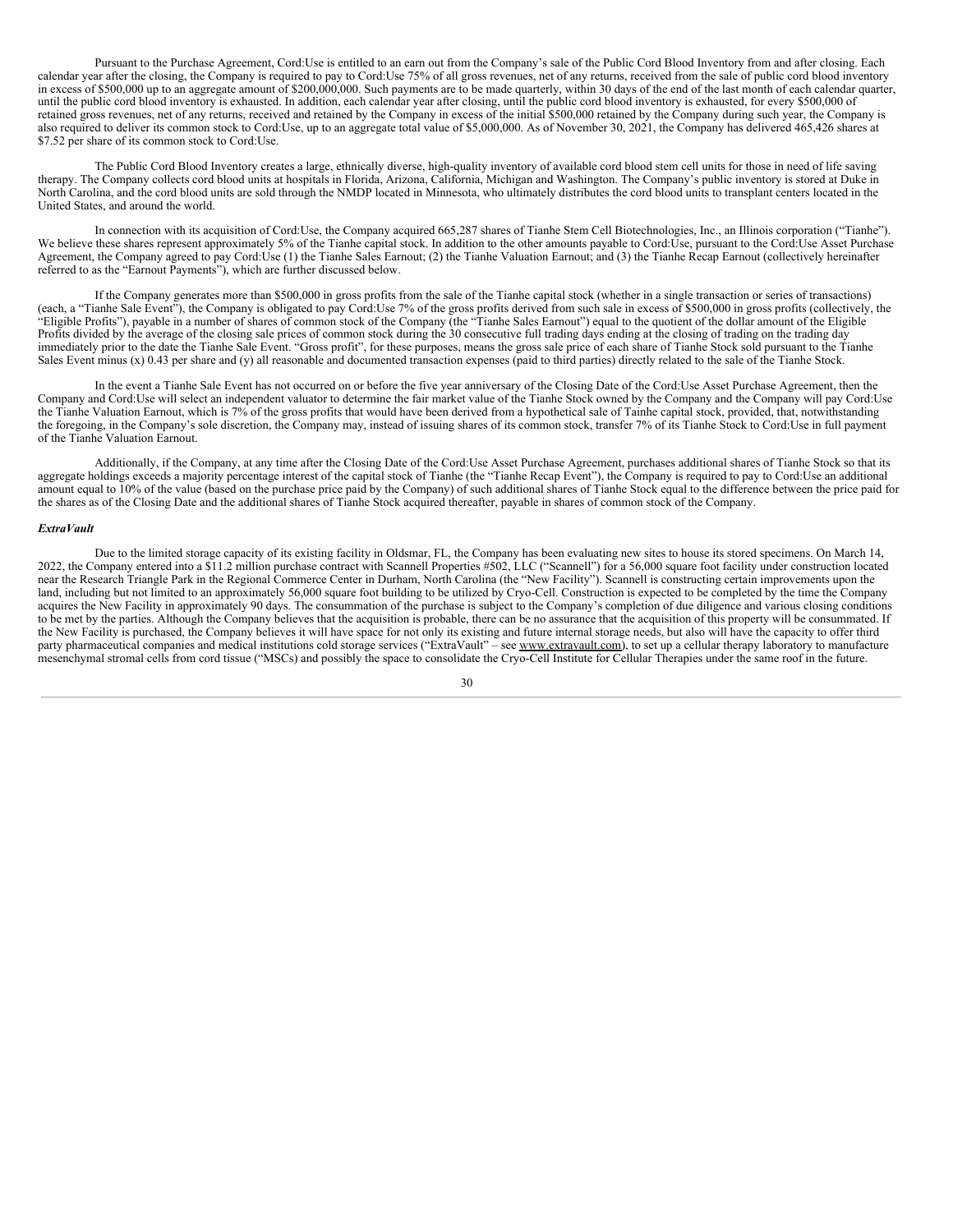The Company anticipates this New Facility will expand the Company's cryopreservation and cold storage business by introducing a new service, ExtraVault (www.extravault.com). With over 30 years of experience in handling biological specimens for both research and clinical use, Cryo-Cell intends to leverage this expertise and offer these biorepository services to biopharmaceutical companies and healthcare institutions. The new facility is being constructed to offer state-of-the-art biologic, reagent and vaccine storage at cost effective prices. A robust inventory management system is planned to be implemented that Cryo-Cell believes will allow customers to view their own inventory through a customer portal and place distribution orders online. As a result, it is anticipated ExtraVault will provide expertise, experience, customer electronic access and cost sensitive solutions to the Company's partners in the biopharma and healthcare industries.

### **Marketing**

The Company markets its cord blood stem cell preservation services directly to expectant parents and by distributing information through obstetricians, pediatricians, childbirth educators, certified nurse-midwives and other related healthcare professionals. The Company believes that its revenues have been facilitated by a variety of referral sources, resulting from high levels of customer satisfaction. New expectant parent referrals during fiscal 2021 were provided by physicians, midwives and childbirth educators, and by client-to-client referrals and repeat clients storing the stem cells of their additional children.

The Company has a national team of field cord blood educators who increase awareness of the benefits of storing cord blood and cord tissue to the Company's clinical referral sources, including physicians, midwives and hospitals and to expectant parents. Other promotional activities include internet advertisements and telemarketing activities. In addition, the Company exhibits at conferences, trade shows and other meetings attended by pregnant women and/or medical professionals. Significant portions of client referrals to the Company are from medical caregiver professionals.

The Company's client support team advisors are available by telephone to enroll clients and educate both expectant parents and the medical community on the lifesaving potential of cord blood stem cell preservation.

The Company continues to use its website, www.cryo-cell.com, to market its services and to provide resource information to expectant parents. The site, which is frequently updated and improved, is divided into areas of interest, including sections for expectant parents, medical caregivers and investors. Expectant parents may request and receive information about the umbilical cord blood and cord tissue service and enroll online.

The Company intends to continue offering cord blood and cord tissue banking services to expectant parents and relying on both online advertising and its national team of field cord blood educators to enroll new clients. A significant portion of its new enrollments are generated from returning customers and referrals. Many of the Company's clients choose to enter into either multiyear storage contracts, which results in deferred revenues that are recognized over the life the storage contracts.

Our public units are listed on the NMDP registry, which is connected to all other major international registries. NMDP has a contract with the Health Resources  $\&$ Services Administration (HRSA), part of the Human Health Services Department of the US government, to be the single point of access for bone marrow, peripheral blood and cord blood for transplant centers needing stem cells for transplant.

Additionally, the Company has definitive license agreements to market the Company's umbilical cord blood stem cell programs in Costa Rica, El Salvador, Guatemala, Honduras, Nicaragua and Panama.

# **Corporate Information**

We are a Delaware corporation that was incorporated in 1989. Our executive offices are located at 700 Brooker Creek Blvd, Suite 1800, Oldsmar, Florida 34677 and our telephone number at such office is (813) 749-2100. Our website address is https://www.cryo-cell.com. Information contained on our website is not deemed part of this prospectus.

# Results of Operations - Three-Month Period Ended February 28, 2022 Compared to the Three-Month Period Ended February 28, 2021

*Revenue.* Revenue for the three months ended February 28, 2022 was \$7,258,531 as compared to \$6,860,617 for the same period in 2021. The increase in revenue was in part due to a 6% increase in processing and storage fees.

*Processing and Storage Fees.* Processing and storage fee revenue is attributable to a 6% increase in recurring annual storage fee revenue and a 4% increase in the number of new domestic cord blood specimens processed in the first three months of fiscal 2022 versus the same period in 2021.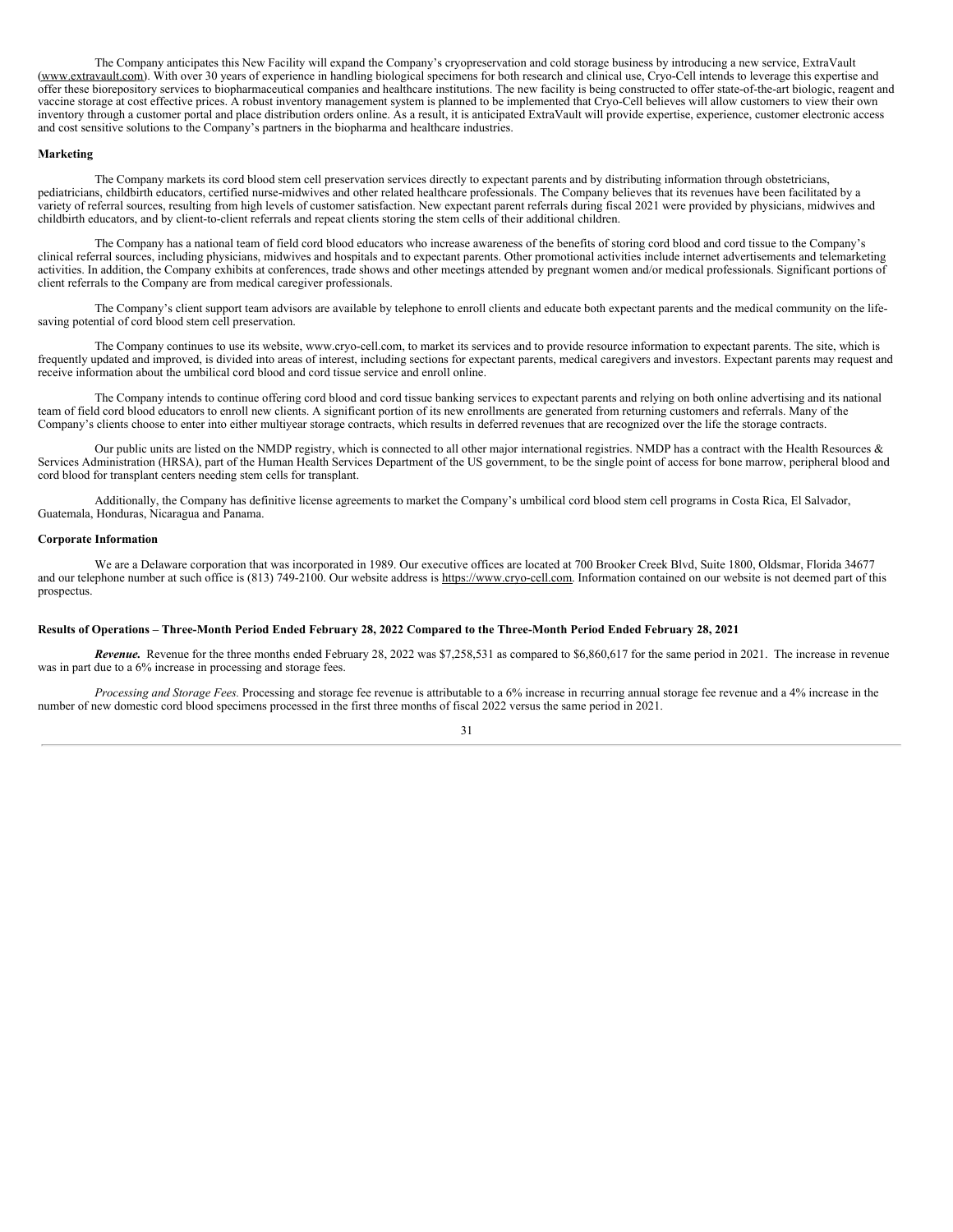*Product Revenue*. For the three months ended February 28, 2022, revenue from the product sales was \$18,200 compared to \$38,000 for the three months ended February 28, 2021. The decrease in revenue is due to what the Company believes is a temporary change in customer demand.

*Public Cord Blood Banking Revenue*. For the three months ended February 28, 2022, revenue from the public cord blood banking sales was \$82,845 compared to \$83,986 for the three months ended February 28, 2021. The decrease in revenue is due to the volatility of customer demand.

Cost of Sales. Cost of sales for the three months ended February 28, 2022 was \$2,103,202 as compared to \$2,012,197 for the same period in 2021, representing a 5% increase. Cost of sales includes wages and supplies associated with process enhancements to the existing production procedures and quality systems in the processing of cord blood specimens at the Company's facility in Oldsmar, Florida and depreciation expense of approximately \$51,000 and \$51,000 for the three months ended February 28, 2022 and 2021, respectively. Cost of Sales also includes \$30,658 and \$34,880 for the three months ended February 28, 2022 and 2021, respectively, related to the costs associated with production of the PrepaCyte®-CB processing and storage system. Also included in Cost of Sales is \$357,872 and \$337,302 for the three months ended February 28, 2022 and 2021, respectively, related to the public banks. The increase in cost of sales for the three months ended February 28, 2022 versus February 28, 2021 is due to the increase in the number of new domestic cord blood specimens processed during the three months ended February 28, 2022 versus February 28, 2021.

*Selling, General and Administrative Expenses.* Selling, general and administrative expenses for the three months ended February 28, 2022 were \$3,375,954 as compared to \$3,433,312 for the 2021 period representing a 2% decrease. These expenses are primarily comprised of selling and marketing expenses, salaries and wages for personnel and professional fees.

*Research, Development and Related Engineering Expenses.* Research, development and related engineering expenses for the three months ended February 28, 2022 were \$147,220 as compared to \$6,190 for the 2020 period. The increase for the three months ended February 28, 2022 is due to the expenses related to the development of a manufacturing laboratory related to the Duke License Agreement (See Note 13).

*Depreciation and Amortization*. Depreciation and amortization (not included in Cost of Sales) for the three months ended February 28, 2022 was \$278,166 compared to \$21,263 for the 2021 period. The increase in depreciation and amortization is the result of the Duke License Agreement as described above (see Note 13).

*Change in the Fair Value of Contingent Consideration.* Change in the fair value of the contingent consideration for the three months ended February 28, 2022 was a decrease of \$116,433 compared to an increase of \$152,394 for the 2021 period. The contingent consideration is the earnout that Cord:Use is entitled to from the Company's sale of the public cord blood inventory from and after closing, described above. The contingent consideration was remeasured to fair value as of February 28, 2022. The estimated fair value of the contingent earnout was determined using a Monte Carlo analysis examining the frequency and mean value of the resulting earnout payments. The resulting value captures the risk associated with the form of the payout structure. The risk-neutral method is applied, resulting in a value that captures the risk associated with the form of the payout structure and the projection risk. The carrying amount of the liability may fluctuate significantly and actual amounts paid may be materially different from the estimated value of the liability.

*Interest Expense.* Interest expense during the three months ended February 28, 2022, was \$306,095 compared to \$280,219 during the comparable period in 2021, of which, \$18,535 and \$60,220, respectively, related to the credit and subordination agreements with Texas Capital Bank, National Association as described in Note 5. Interest expense also includes of \$228,756 and \$219,999 as of the three months ended February 28, 2022 and 2021, respectively, for amounts due to the parties to the Company's revenue sharing agreements based on the Company's storage revenue collected. The remaining interest expense for the three months ended February 28, 2022 is due to the accretion of the outstanding liability due to Duke per the Agreement, see Note 13.

*Income Taxes*. U.S. income tax expense for the three months ended February 28, 2022 was \$323,647 compared to \$258,901 for the three months ended February 28, 2021.

Deferred tax assets and liabilities are measured using enacted tax rates expected to be recovered or settled. The ultimate realization of our deferred tax assets depends upon generating sufficient future taxable income prior to the expiration of the tax attributes. In assessing the need for a valuation allowance, we must project future levels of taxable income. This assessment requires significant judgment. We examine the evidence related to the recent history of tax losses, the economic conditions in which we operate and our forecasts and projections to make that determination.

# **Liquidity and Capital Resources**

On May 20, 2016, the Company entered into a Credit Agreement ("Credit Agreement") with Texas Capital Bank, National Association ("TCB") for a term loan of \$8.0 million in senior credit facilities. The proceeds of the term loan were used by the Company to fund repurchases of the Company's common stock. Subject to the terms of the Credit Agreement, on May 20, 2016, TCB advanced

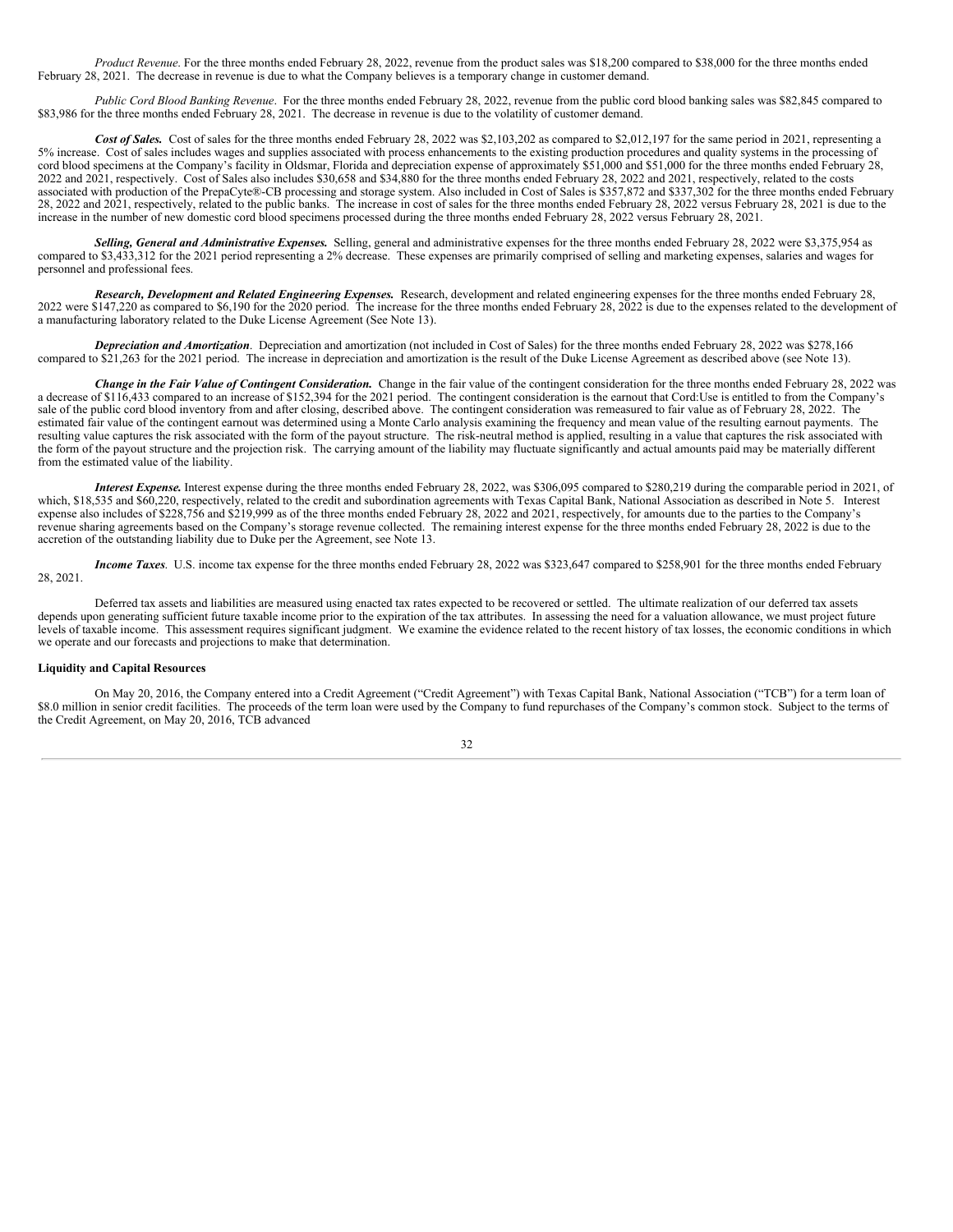the Company \$100.00. On July 1, 2016, TCB advanced the remaining principal amount of \$7,999,900 per a promissory note dated May 20, 2016 between the Company and TCB.

On August 26, 2016, the Company entered into a First Amendment to Credit Agreement with TCB. Pursuant to terms of the First Amendment to Credit Agreement, on August 26, 2016, TCB made an additional advance to the Company in principal amount of \$2,133,433 per an Amended and Restated Promissory Note dated August 26, 2016 between the Company and TCB. The additional proceeds of the term loan were used by the Company to fund the extinguishment of revenue sharing agreements.

On June 11, 2018, the Company entered into a Second Amendment to Credit Agreement with TCB. Pursuant to the terms of the Second Amendment to Credit Agreement, TCB made an additional advance to the Company in principal amount of \$9,000,000 per an Amended and Restated Promissory Note dated June 11, 2018 between the Company and TCB in the principal amount of \$15,500,000. The proceeds were used to finance a portion of the purchase price of the Cord:Use Purchase.

The TCB loan bears interest at a rate of 3.75% per annum plus LIBOR, payable monthly, and matures on June 2022. See Note 5.

Prior to the loans, the Company's principal source of cash has been from sales of its umbilical cord blood program to customers and royalties from licensees.

At February 28, 2022, the Company had cash and cash equivalents of \$2,144,631 as compared to \$8,263,088 at November 30, 2021. The decrease in cash and cash equivalents during the three months ended February 28, 2022 was primarily attributable to the following:

•Net cash provided by operating activities for the three months ended February 28, 2022 was \$1,506,759, which was attributable to the Company's operating activities.

•Net cash provided by operating activities for the three months ended February 28, 2021 was \$2,662,042, which was attributable to the Company's operating activities.

•Net cash used in investing activities for the three months ended February 28, 2022 was \$6,053,236 which was primarily attributable to \$647,637 used to purchase equipment, \$405,599 used to purchase marketable securities and \$5,000,000 used as part of the Patent Option and Technology License Agreement with Duke (See Note 13).

•Net cash used in investing activities for the three months ended February 28, 2021 was \$161,978 which was primarily attributable \$11,978 used to purchase property, equipment and software and \$150,000 used as part of the Patent Option and Technology License Agreement with Duke (See Note 13).

•Net cash used in financing activities for the three months ended February 28, 2022 was \$1,571,980 which was primarily attributable to the payments of \$775,000 to partially repay the TCB note payable described above and \$828,980 used to repurchase the Company's common stock which was offset by the receipt of \$32,000 from the exercise of stock options.

•Net cash used in financing activities for the three months ended February 28, 2021 was \$1,583,378 which was primarily attributable to the payments of \$1,775,000 to repay the TCB note payable described above offset by the receipt of \$191,622 from the exercise of stock options.

The Company does not have a line of credit.

The Company anticipates making discretionary capital expenditures of approximately \$14,000,000 over the next twelve months for software enhancements, purchases of property and equipment and obligations under the Patent and Technology License Agreement with Duke University. The Company anticipates funding future property and equipment purchases with cash-on-hand, cash flows from future operations and, potentially, with future additional financing However, there can be no assurances the Company will be able to obtain additional financing on favorable terms or at all.

The Company anticipates that its cash and cash equivalents, marketable securities and cash flows from future operations, together with external sources of capital, will be sufficient to fund its known cash needs for at least the next 12 months. Cash flows from operations will depend primarily upon increasing revenues from sales of its umbilical cord blood and cord tissue cellular storage services, developing its infusion services at the Cryo-Cell Institute for Cellular Therapies and managing discretionary expenses. If expected increases in revenues are not realized, or if expenses are higher than anticipated, or if the Company is unable to obtain additional financing, the Company will be required to reduce or defer cash expenditures or otherwise manage its cash resources during the next 12 months so that they are sufficient to meet the Company's cash needs for that period. The Company is considering the possibility of seeking additional equity or debt financing. However, there can be no assurances the Company will be able to obtain additional financing on favorable terms or at all. Any reductions in expenditures, if necessary, may have an adverse effect on the Company's business operations, including sales activities and the development of new services and technology. In the future, the Company anticipates using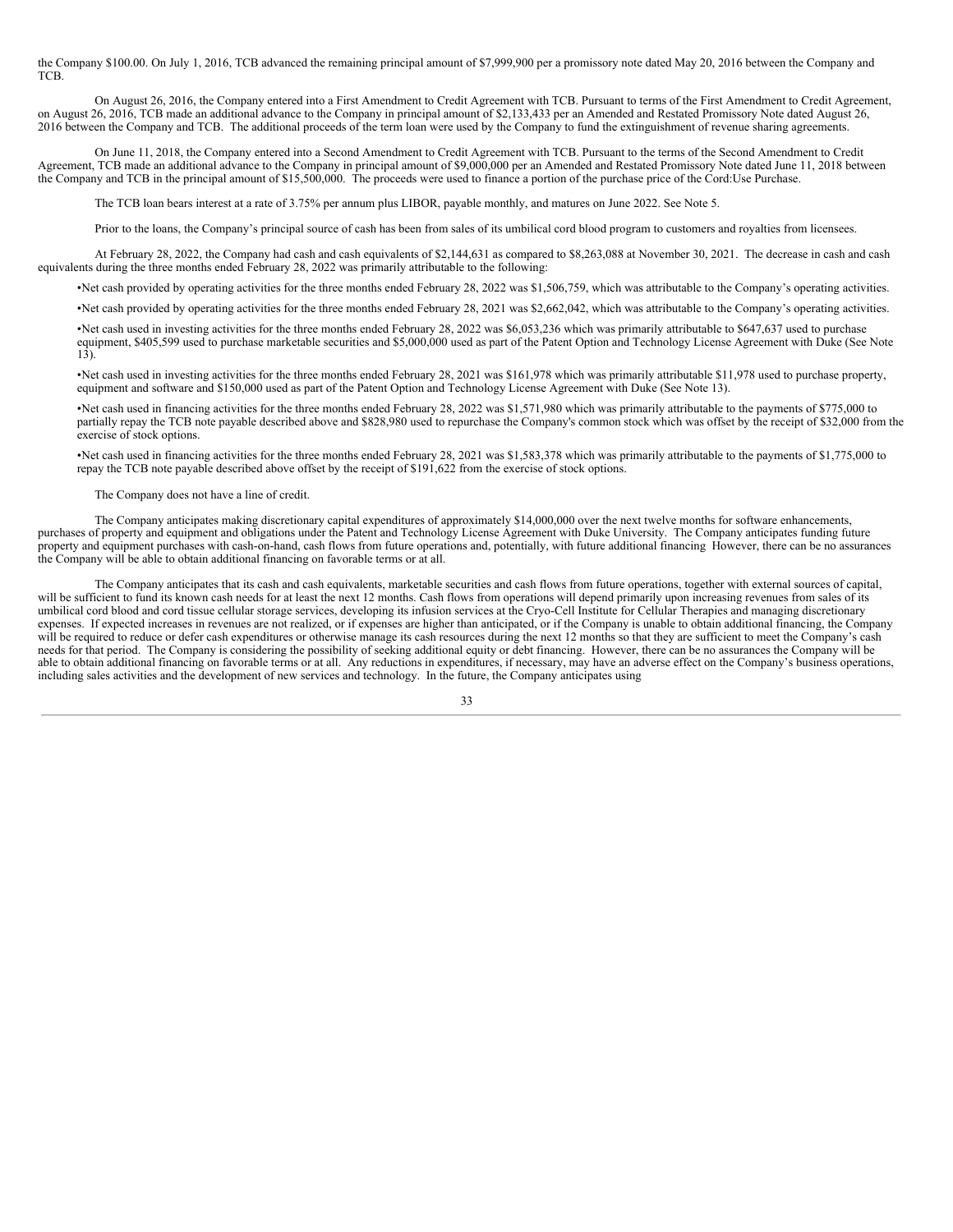a substantial amount of cash to fund clinical trials related to the Patent and Technology License Agreement with Duke University (see Note 13) and to develop its biopharmaceutical manufacturing capabilities related to mesenchymal stromal cells derived from umbilical cord tissue.

#### **Critical Accounting Policies**

This discussion and analysis of our financial condition and results of operations is based on our consolidated financial statements, which have been prepared in accordance with U.S. generally accepted accounting principles. The preparation of these financial statements requires us to make judgments, estimates, and assumptions that affect the reported amounts of assets, liabilities, revenues, expenses and disclosures of contingent assets and liabilities. For a full discussion of our accounting policies please refer to Note 1 to the Consolidated Financial Statements included in our 2021 Annual Report on Form 10-K filed with the SEC on February 22, 2022. Our most critical accounting policies and estimates include: recognition of revenue and the related allowance for doubtful accounts, stock-based compensation, income taxes and license and revenue sharing agreements. We continually evaluate our judgments, estimates and assumptions. We base our estimates on the terms of underlying agreements, historical experience and other factors that we believe are reasonable based on the circumstances, the results of which form our management's basis for making judgments about the carrying value of assets and liabilities that are not readily apparent from other sources. Actual results may differ from these estimates. There have been changes to our critical accounting policies and estimates from the information provided in Item 7, Management's Discussion and Analysis of Financial Condition and Results of Operations included in our 2021 Annual Report on Form 10-K. Please refer to Note 1 to the Consolidated Financial Statements.

#### **Recently Issued Accounting Pronouncements**

See Note 1 to the Consolidated Financial Statements.

#### **Off-Balance Sheet Arrangements**

The Company has no off-balance sheet arrangements that have or are reasonable likely to have a current or future effect on its financial condition, changes in financial condition, revenues or expenses, results of operations, liquidity, capital expenditures or capital resources that is material to investors.

# <span id="page-33-0"></span>**Item 3. Quantitative and Qualitative Disclosures About Market Risk.**

Not applicable.

#### <span id="page-33-1"></span>**Item 4. Controls and Procedures**

# **Evaluation of Disclosure Controls and Procedures**

Based on their most recent review, as of the end of the period covered by this report, the Company's principal executive officers and principal financial officer have concluded that the Company's disclosure controls and procedures were fully effective, and that information required to be disclosed by the Company in the reports that it files<br>or submits under the Securities Exchange Act o and principal financial officer, as appropriate to allow timely decisions regarding required disclosure and are effective to ensure that such information is recorded, processed, summarized and reported within the time periods specified in the SEC's rules and forms.

#### **Changes in Internal Control Over Financial Reporting**

There were no other changes in the Company's internal controls over financial reporting during the three months ended February 28, 2022 that have materially affected, or are reasonably likely to materially affect, the Company's internal control over financial reporting.

#### **Limitations on the Effectiveness of Controls**

Our management, including our Co-CEOs and CFO, does not expect that our disclosure controls and internal controls will prevent all error and all fraud. A control system, no matter how well conceived and operated, can provide only reasonable, not absolute, assurance that the objectives of the control system are met. Further, the design of a control system must reflect the fact that there are resource constraints, and the benefits of controls must be considered relative to their costs. Because of the inherent limitations in all control systems, no evaluation of controls can provide absolute assurance that all control issues and instances of fraud, if any, within the Company have been detected. These inherent limitations include the realities that judgments in decision-making can be faulty, and that breakdowns can occur because of simple error or mistake. Additionally, controls can be circumvented by the individual acts of some persons, by collusion of two or more people, or by management or board override of the control.

|              | I |
|--------------|---|
| ۰,<br>I<br>× |   |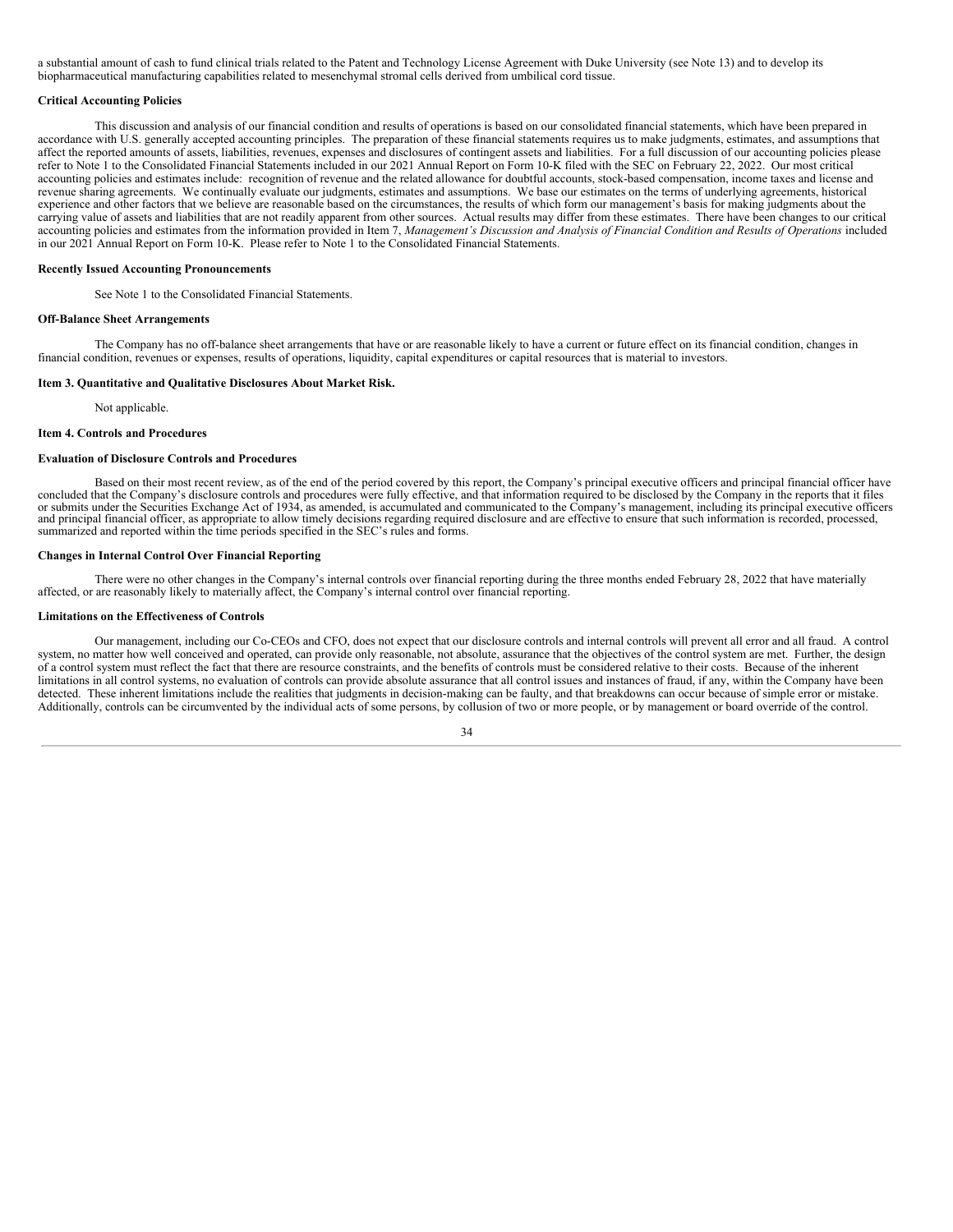The design of any system of controls also is based in part upon certain assumptions about the likelihood of future events, and there can be no assurance that any design will succeed in achieving its stated goals under all potential future conditions; over time, control may become inadequate because of changes in conditions, or the degree of compliance with the policies or procedures may deteriorate. Because of the inherent limitations in a cost-effective control system, misstatements due to error or fraud may occur and not be detected.

# **CEO and CFO Certifications**

Appearing as exhibits 31.1, 31.2 and 31.3 to this report there are Certifications of the Co-CEOs and the CFO. The Certifications are required in accordance with<br>Section 302 of the Sarbanes-Oxley Act of 2002 (the Section 30

#### **Item 5. Other Information**

The information set forth below is provided in lieu of a separate Form 8-K filing pursuant to Item 5.02(e) of Form 8-K.

On April 8, 2022, the Board of Directors of the Company adopted the 2022 Equity Incentive Plan (the "2022 Plan") to provide incentive compensation to the Company's employees, independent directors and independent contractors. The plan is subject to stockholder approval, which vote is expected to occur at the Company's 2022 Annual Meeting. The 2022 Plan will reserve 1,500,000 shares of the Company's common stock for issuance pursuant to stock options, restricted stock, SARs, and other stock awards (i.e. performance shares and performance units).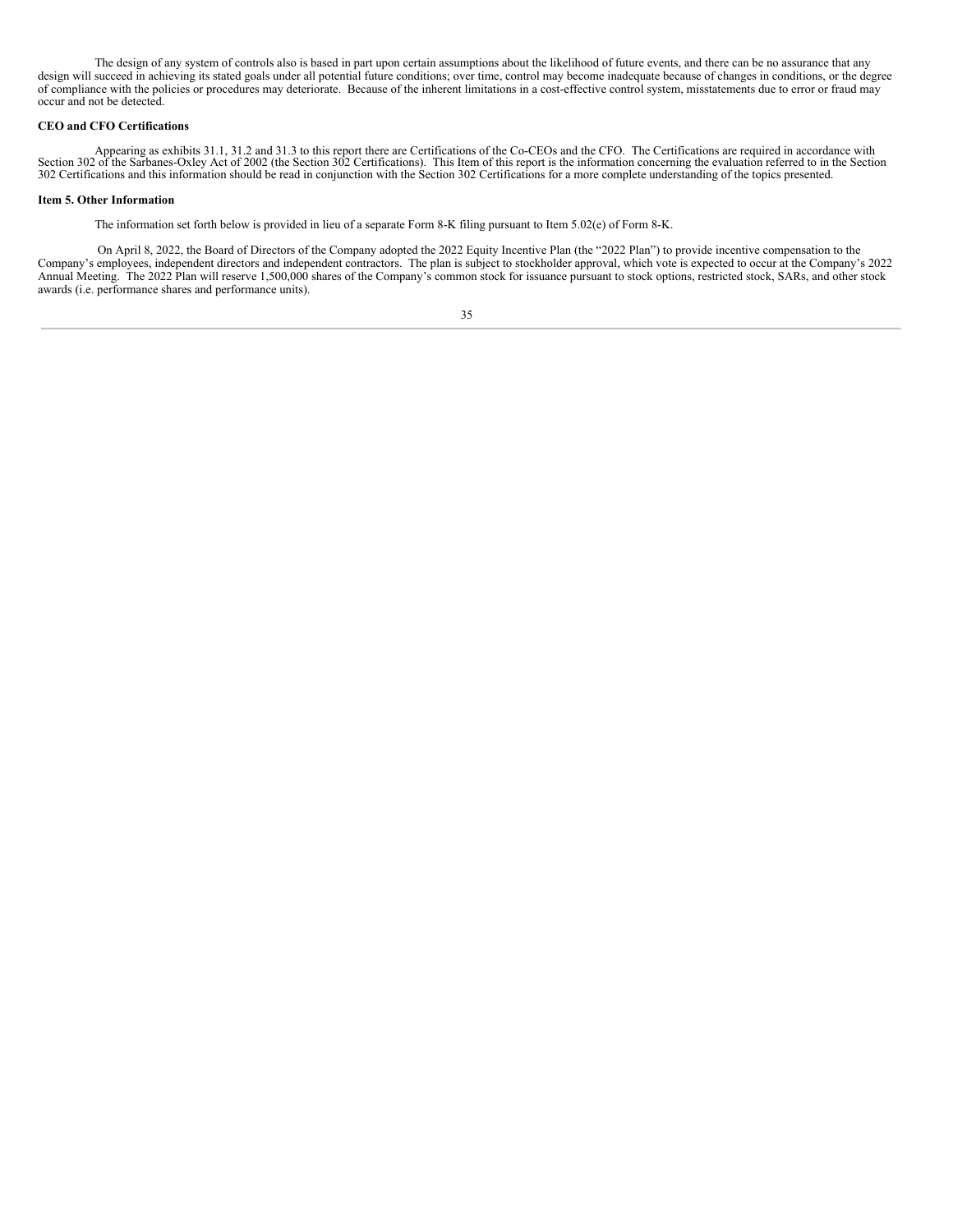# <span id="page-35-1"></span><span id="page-35-0"></span>**ITEM 1. LEGAL PROCEEDINGS**

The Company is not currently a party to any legal proceedings. However, from time to time, the Company may be subject to proceedings, lawsuits, contract disputes and other claims in the normal course of its business. It is possible, if the Company becomes subject to any such proceeding, that there could be an unfavorable ultimate outcome for or resolution of any such claim, which could be material to the Company's results of operations for a particular quarterly reporting period. Litigation is inherently uncertain and there can be no assurance that the Company will prevail. The Company does not include an estimate of legal fees and other related defense costs in its estimate of loss contingencies.

# <span id="page-35-2"></span>**ITEM 1A. RISK FACTORS**

An investment in our common stock involves a high degree of risk. You should carefully consider the risks described below before making an investment decision in our securities. These risk factors are effective as of the date of this Form 10-Q and shall be deemed to be modified or superseded to the extent that a statement contained in our future filings modifies or replaces such statement. All of these risks may impair our business operations. The forward-looking statements in this Form 10-Q involve risks and uncertainties and actual results may differ materially from the results we discuss in the forward-looking statements. If any of the following risks actually occur, our business, financial condition or results of operations could be materially adversely affected. In that case, the trading price of our stock could decline, and you may lose all or part of your *investment.*

### **Risk Related to our Business**

We operate in a rapidly changing environment that involves a number of risks, some of which are beyond our control. A number of these risks are listed below. These risks could affect actual future results and could cause them to differ materially from any forward-looking statements we have made. You should carefully consider the risks described below. The risks and uncertainties described below are not the only ones we face. Any of the risks described below could significantly and adversely affect our business, prospects, financial condition or results of operations.

# *Our common stock may be delisted from Nasdaq if we fail to comply with continued listing standards.*

If we fail to meet any of the continued listing standards of Nasdaq, our common stock could be delisted from the exchange. These continued listing standards include specifically enumerated criteria, including compliance with Nasdaq's corporate governance requirements. We currently are not in compliance with Nasdaq's requirement that we have three independent directors on our audit committee.

On January 19, 2022, we received a written notice (the "Notice") from Nasdaq that our audit committee is comprised of two independent board members, and no longer complies with Nasdaq's audit committee requirement that the audit committee be comprised of at least three independent board members as set forth in Listing Rule 5605. In accordance with Nasdaq's Listing Rule 5605(c)(4) ("the "Rule"), Nasdaq provides a cure period in order to regain compliance. The cure period is until the earlier of the Company's next annual shareholders' meeting or September 20, 2022 or if the next annual shareholders' meeting is held before March 21, 2022, then the Company must evidence compliance no later than March 21, 2022. The Company must submit documentation, including the biography of any new director, evidencing compliance of the Rule no later than the compliance date described above. The Company is working diligently to comply with Nasdaq's audit committee requirements as set for in the Rule within the cure period provided by Nasdaq, and expects to evidence compliance to Nasdaq no later than the compliance date, but there can be no assurance that we will be able to maintain compliance and remain in compliance in the future.

If we fail to comply with Nasdaq's continued listing standards, we may be delisted from Nasdaq. Delisting of the common stock could depress the price of our stock, substantially limit liquidity of our common stock and materially adversely affect our ability to raise capital on terms acceptable to us, or at all. In such event, it could become more difficult to dispose of, or obtain accurate price quotations for, our common stock, and there would likely also be a reduction in our coverage by securities analysts and the news media, which could cause the price of our common stock to decline further.

# *We may need to raise additional capital.*

We believe we have sufficient capital to fund our operations for at least the next 12 to 18 months. However, cash flows from operations will depend primarily upon increasing revenues from sales of our umbilical cord blood cellular storage services and controlling expenses. The Company has attempted to focus its capital resources on its core business of cellular storage services by de-emphasizing certain non-core business activities. There can be no assurance that sales will continue to increase or even maintain current levels. Additionally, the Company will require additional capital to pay for capital improvements and expenses associated with the Company's infusion clinic (the opening of which is subject to the submission of an IND and FDA approval), to fund its proposed

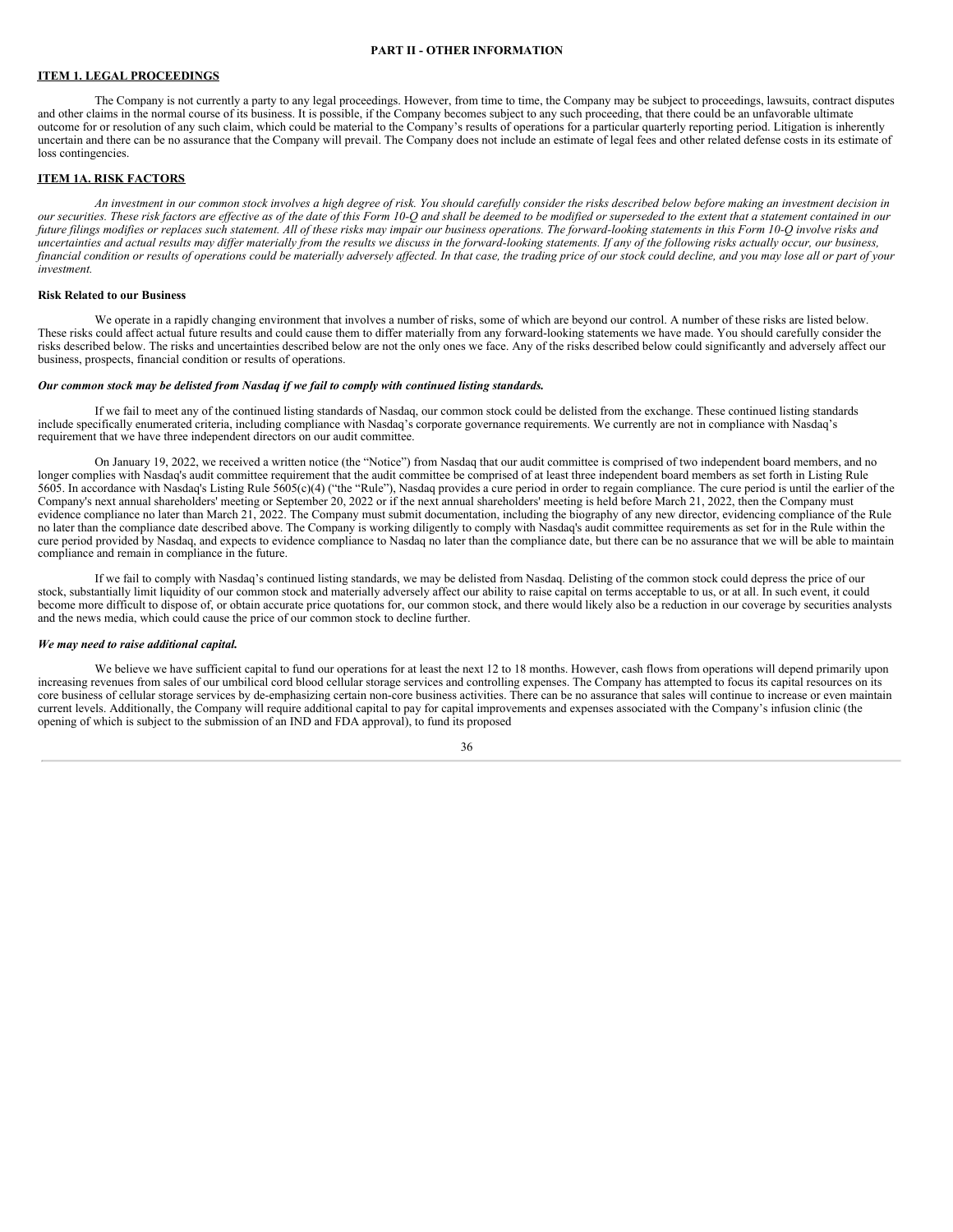ExtraVault business clinical trials related to the Duke Agreement, to develop biopharmaceutical manufacturing capabilities related to MSCs, for capital expenditures for software enhancements, purchases of property and equipment and obligations under the Duke Agreement. The Company will consider financing all or a portion of these capital expenditures through borrowings under a line of credit, vendor financing or other financing sources. There can be no assurance that such capital, if needed, will be available.

#### *We may not be able to successfully grow or operate our business.*

Our business may decline, may not grow or may grow more slowly than expected. There can be no assurance that we will be able to grow or effectively operate our business. To the extent we are unable to achieve growth in our business we may continue to incur losses. We cannot assure you that we will be successful or make progress in the growth and operation of our business. Our success will depend in large part on widespread market acceptance of cryopreservation of stem cells. Our current and future expense levels are based on our operating plans and estimates of future revenues and are subject to increase as we implement our strategy. We may be unable to adjust spending in a timely manner to compensate for any unexpected revenue shortfall. Accordingly, any significant shortfall in revenues would likely have an immediate material adverse effect on our business, operating results and financial condition. Further, if we should substantially increase our operating expenses to increase sales and marketing or to develop our technology and cord blood processing and storage systems, and such expenses are not subsequently followed by increased revenues, our operating performance and results would be adversely affected and if sustained could have a material adverse effect on our business.

## *The Company's operations and performance depend significantly on global and regional economic conditions.*

Adverse macroeconomic conditions, including inflation, slower growth or recession, new or increased tariffs, changes to fiscal and monetary policy, tighter credit, higher interest rates, high unemployment and currency fluctuations could materially adversely affect demand for the Company's products and services. In addition, consumer confidence and spending could be adversely affected in response to financial market volatility, negative financial news, conditions in the real estate and mortgage markets, declines in income or asset values, changes to fuel and other energy costs, labor and healthcare costs and other economic factors. A downturn in the economic environment could also lead to increased credit and collectability risk on the Company's receivables, limitations on the Company's ability to issue new debt and reduced liquidity. These and other economic factors could materially adversely affect the Company's business, results of operations, financial condition and growth.

### The COVID-19 pandemic has adversely impacted and is expected to have prolonged adverse impacts on our business and results of operations.

In 2020, a strain of novel coronavirus disease, COVID-19, was declared a pandemic and spread across the world. The pandemic and government measures taken in response have had a significant adverse impact, both direct and indirect, on our business and the economy. There can be no assurance that our ability to continue our operations will not be disrupted in the future in case of a resurgence of the pandemic or related public health crisis from new mutations of the virus. The COVID-19 pandemic continues to evolve. The extent to which the pandemic impacts our business, liquidity and financial results will depend on future developments, such as the continued geographic spread of the disease, the duration of the pandemic, the location, duration and magnitude of future waves of infection, new mutations of the virus, the availability, the adoption and effectiveness of vaccines and treatments against the virus and its variants, travel restrictions and social distancing in the United States, the European Union China and other countries. If we experience prolonged shutdowns or other business disruptions in the future, our ability to conduct our business in the manner and within planned timelines could be materially adversely impacted, and our business and financial results may continue to be adversely affected.

Additionally, concerns over the economic impact of the COVID-19 pandemic have caused volatility in financial and other capital markets. There is no assurance that future resurgence of COVID-19 infections and further economic downturns will not cause volatilities in the capital markets, which may adversely impact the price of our stock and our ability to access capital markets, such as what occurred in March and April 2020 and at various times in 2021 upon the discovery of new variants.

#### If our umbilical cord blood stem cell storage services do not achieve continued market acceptance we will not be able to generate revenue necessary to support our *business.*

We anticipate that service fees from the processing and storage of umbilical cord blood stem cells will continue to comprise a substantial majority of our revenue in the future and, therefore, our future success depends on the successful and continued market acceptance of this service. Broad use and acceptance of our service requires marketing expenditures and education and awareness of consumers and medical practitioners, and the time and expense required to accomplish such education and awareness of our services and its potential benefits could adversely affect market acceptance. Successful commercialization of our services will also require that we satisfactorily address the needs of various medical practitioners that constitute a target market to reach consumers of our services and to address potential resistance to recommendations for our services. If we are unable to continue to gain market acceptance of our services, we will not be able to generate sufficient revenue to remain profitable.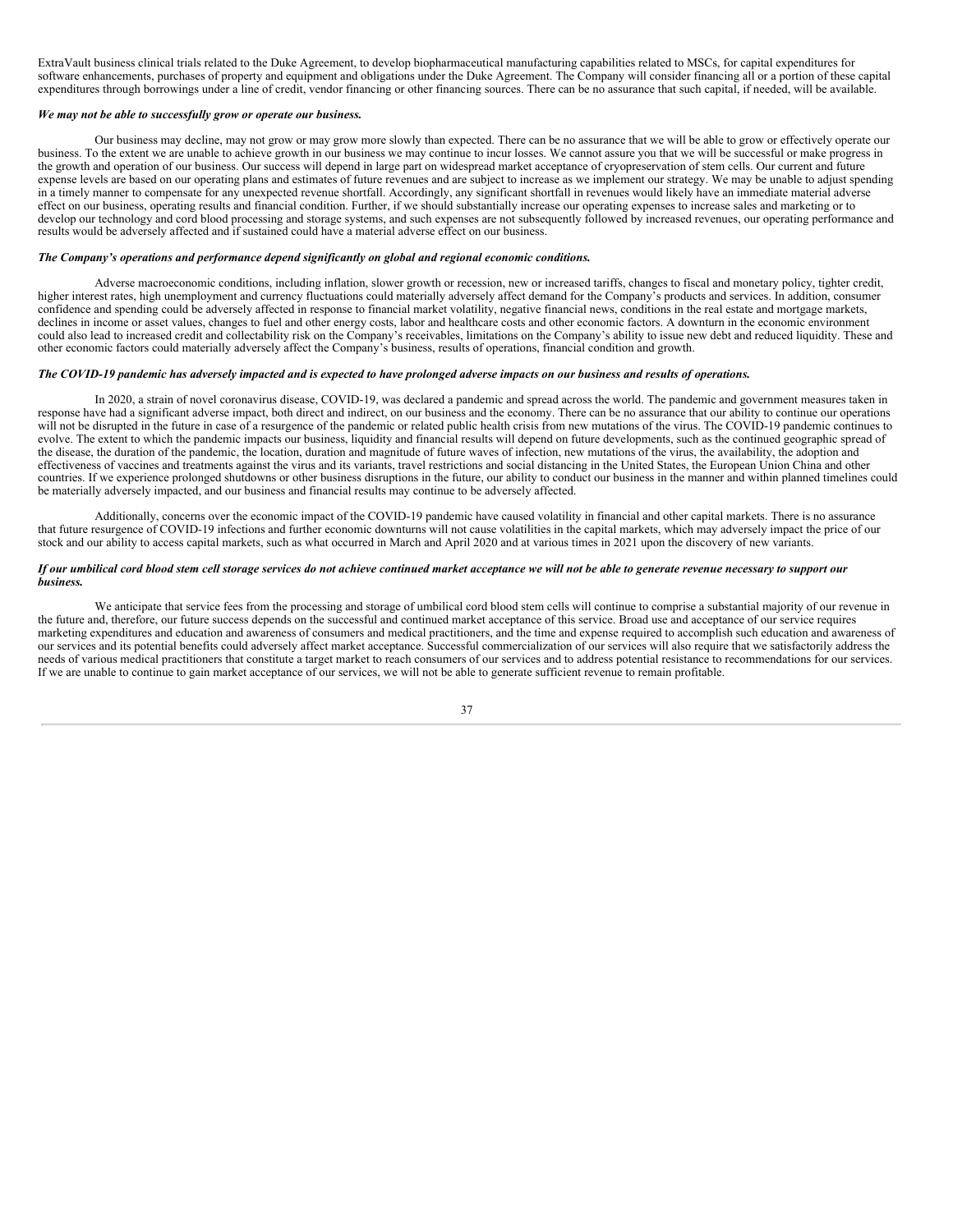## *We may fail to successfully manufacture MSCs.*

In August 2011, the Company introduced its advanced new cord tissue service, which stores a section of the umbilical cord tissue. Approximately six inches of the cord tissue is procured and transported to the Company's laboratory for processing, testing and cryopreservation for future potential use. Umbilical cord tissue is a rich source of mesenchymal stromal cells ("MSCs"). MSCs have many unique functions including the ability to inhibit inflammation following tissue damage, to secrete growth factors that aid in tissue repair, and to differentiate into many cell types including neural cells, bone cells, fat cells and cartilage. MSCs are increasingly being researched in regenerative medicine for a wide range of conditions are currently being used in many clinical trials. While there is much promise related to MSCs, we may fail to successfully manufacture and store MSCs, including as a result of negative results in clinical trials for efficacy.

#### *Clinical development is lengthy and uncertain.*

Our public blood bank research involves clinical testing, which is expensive, complex and lengthy, and subject to various regulations, including the "Common Rule." The Common Rule is a rule of ethics in the United States regarding biomedical and behavioral research involving human subjects. It governed Institutional Review Boards for oversight of human research. It is encapsulated in the 1991 revision to the U.S. Department of Health and Human Services Title 45 CFR 46 Subparts A, B, C and D. Subpart A. The outcome of clinical tries is inherently uncertain. There is a high rate of attrition for product candidates proceeding through clinical trials and most investigational medicines that commence clinical trials are never approved as products. We may not be able to initiate, may experience delays in, or may have to discontinue clinical trials for our investigational treatments. We and our strategic collaborators, including Duke, also may experience unforeseen events during, or as a result of, any clinical trials that we or they conduct that could delay or prevent us or them from successfully developing our investigational medicines and gaining approval from regulators. Delays or other events that might prevent us from proceeding with clinical trials include:

•regulators, Institutional Review Boards (IRBs), or ethics committees may not authorize us or our investigators to commence a clinical trial or conduct a clinical trial at a prospective trial site;

•the outcome of our preclinical studies and our early clinical trials may not be predictive of the success of later clinical trials, and interim results of a clinical trial do not necessarily predict final results;

•we may be unable to establish or achieve clinically meaningful endpoints for our studies;

•if we make changes to our investigational medicines after clinical trials have commenced (which we have done in the past), we may be required to repeat earlier stages or delay later stages of clinical testing;

•clinical trials of any investigational medicines may fail to show safety or efficacy, or produce negative or inconclusive results, and we may decide, or regulators may require us to conduct additional nonclinical studies or clinical trials, or we may decide to abandon product development programs; and

•regulators may impose a complete or partial clinical hold on a trial, or we or our investigators, IRBs, or ethics committees may elect to suspend or terminate clinical research or trials for various reasons, including noncompliance with regulatory requirements or a finding that the participants are being exposed to an unacceptable benefit-risk ratio.

Any delay in developing assays that are acceptable to the FDA or other regulators could delay the start of future clinical trials. Further, the FDA or other regulators may change the requirements for approval even after they have reviewed and commented on the design for clinical trials. Significant preclinical or nonclinical testing and studies or clinical trial delays for our investigational treatments could allow our competitors to bring products to market before we do.

#### Our product candidates are subject to substantial government regulation, including the regulation of nonclinical testing and clinical trials. If we are unable to obtain *regulatory approval for our product candidates, we will be unable to generate revenues.*

Most of the product candidates we are developing must undergo rigorous nonclinical testing and clinical trials and an extensive regulatory approval process before they can be marketed in the United States or internationally. If we fail to obtain regulatory approval for our product candidates, we may have to cease further development. Clinical trials on our product candidates are expected to take several years to fully complete. The commencement or completion of nonclinical studies or clinical trials can be delayed or prevented for a number of reasons, including:

•limitations directly caused by, or restrictions imposed in response to, the COVID-19 pandemic, including our ability to conduct research and development and clinical trials, to engage or continue to engage with third-party contractors and suppliers or to comply with regulatory obligations relating to our business;

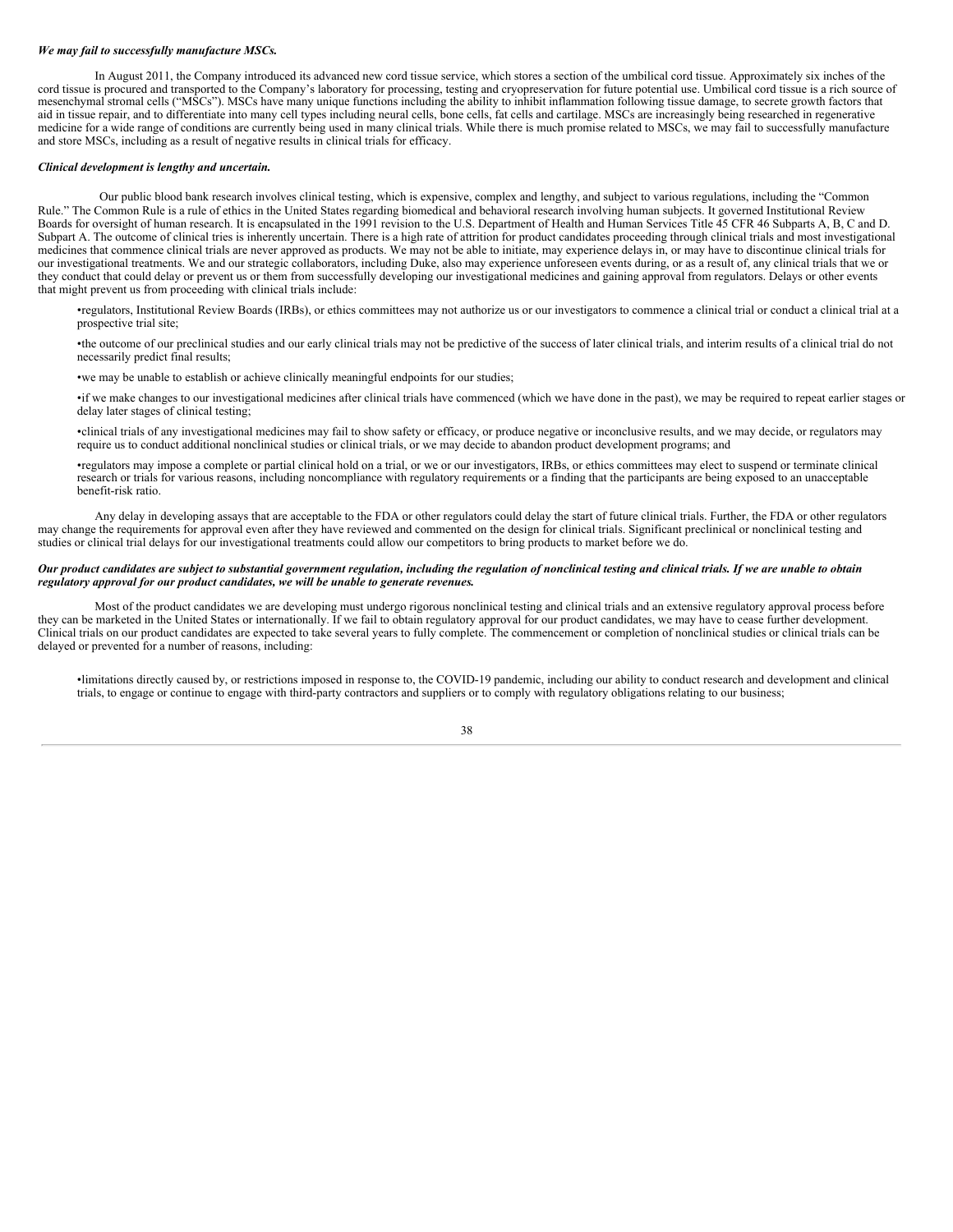•an inability to raise sufficient capital to commence, conduct, or complete clinical trials;

•findings in nonclinical trials;

•difficulties obtaining regulatory approval to commence a clinical trial or complying with conditions imposed by a regulatory authority regarding the scope or term of a clinical trial;

•difficulties obtaining regulatory approval to commence a clinical trial or complying with conditions imposed by a regulatory Clinical trials also may be delayed or terminated as a result of ambiguous or negative interim results. In addition, a clinical trial may be suspended or terminated by us, the FDA, the board overseeing the trial, or other regulatory authorities due to a number of factors, including:

•failure to conduct the clinical trial in accordance with regulatory requirements or our clinical protocols;

•inspection of the clinical trial operations or trial sites by the FDA or other regulatory authorities;

•inspection of manufacturing and drug packaging operations by regulatory authorities;

•unforeseen safety issues or lack of effectiveness; and

•lack of adequate funding to continue the clinical trial.

We cannot assure you that clinical trials will demonstrate the safety or effectiveness of any of our product candidates, or will otherwise satisfy regulatory requirements. Our nonclinical studies or clinical trials may produce negative or inconclusive results, there may be inconsistencies between early clinical trial results and results obtained in later clinical trials, and we may decide, or regulators may require us, to conduct additional nonclinical studies or clinical trials. Moreover, nonclinical and clinical data are often susceptible to varying interpretations and analyses, and many companies that have believed their product candidates performed satisfactorily in nonclinical studies and clinical trials have nonetheless failed to obtain FDA approval for their products. If we are unable to resolve the FDA's concerns, we will not be able to obtain regulatory approval for these product candidates.

The pre-marketing approval process can be particularly expensive, uncertain and lengthy, and a number of products for which FDA or other governmental regulatory approval has been sought by other companies have never been approved for marketing. In addition to testing and approval procedures, extensive regulations also govern marketing, manufacturing, distribution, labeling, and record-keeping procedures. If we do not comply with applicable regulatory requirements, such violations could result in warning letters, non-approval, suspensions of regulatory approvals or ongoing clinical trials, civil penalties and criminal fines, product seizures and recalls, operating restrictions, injunctions, and criminal prosecution.

We may encounter such delays and rejection of our product candidates by the FDA or other regulatory authority may also adversely affect our business. Such delays or rejection may be encountered due to, among other reasons, government or regulatory delays, lack of efficacy during clinical trials, unforeseen safety issues, or changes in regulatory policy during the period of product development. More stringent regulatory approval processes in product clearance and enforcement activities could result in our experiencing longer approval cycles, more uncertainty, greater risk, and higher expenses. Even if regulatory approval of a product is granted, this approval may entail limitations on uses for which the product may be labeled and promoted. It is possible, for example, that we may not receive FDA approval to market products based on our licensed, patented product candidates for different indications or to market updated products that represent extensions of our basic product candidates. In addition, we may not receive FDA approval to export our products based on our licensed, patented product candidates in the future, and countries to which products are to be exported may not approve them for import.

## *The stem cell preservation market is increasingly competitive.*

Stem cell preservation is becoming an increasingly competitive business. Our business faces competition from other operators of stem cell preservation businesses and providers of stem storage services. Certain of our competitors may have greater financial and other resources than us. Competitors with greater access to financial resources may enter our markets and compete with us. In the event that we are not able to compete successfully, our business may be adversely affected and competition may make it more difficult for us to grow our revenue and maintain our existing business on terms that are favorable to us.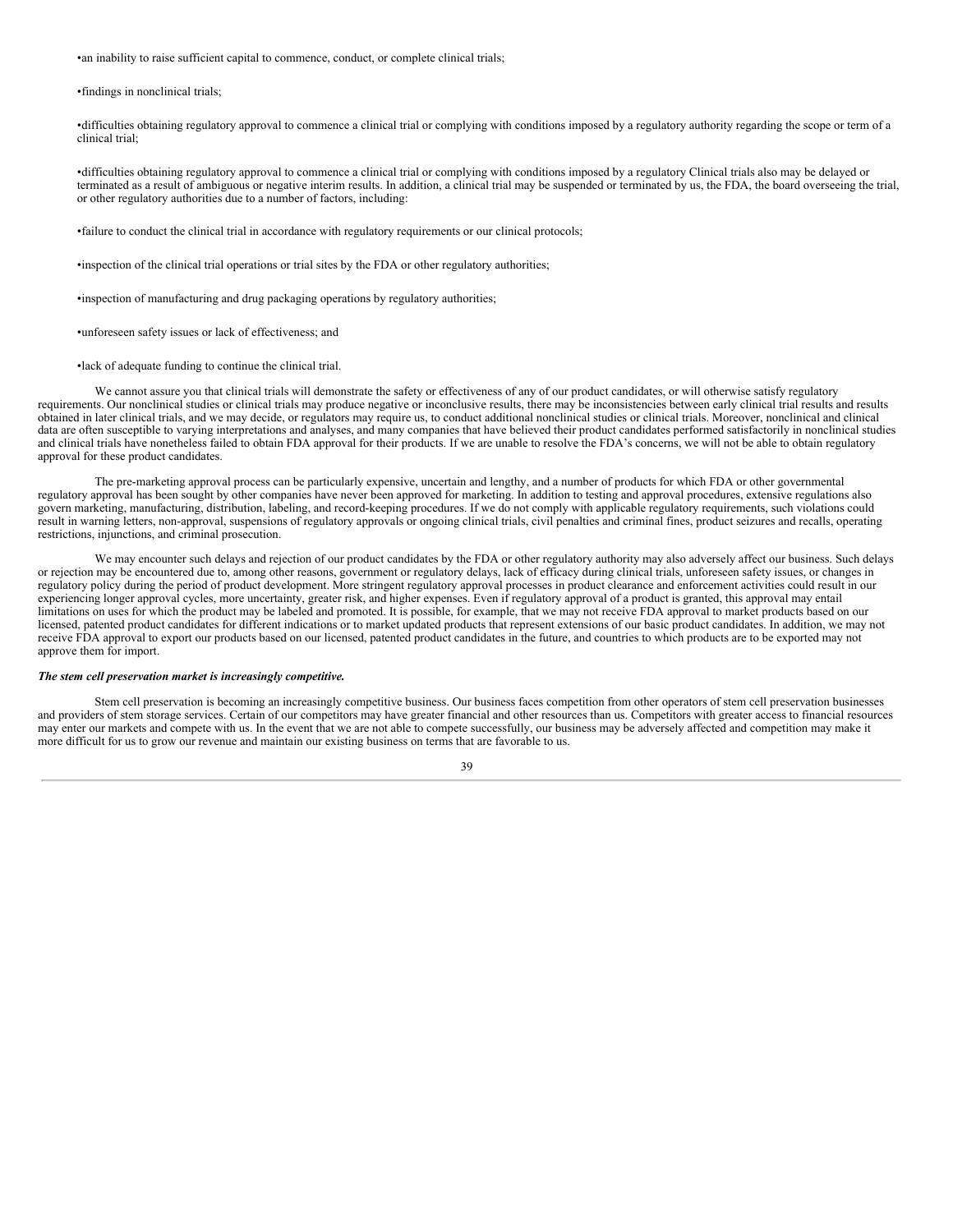#### A failure in the performance of our cryopreservation storage facility or systems, or those of Duke could harm our business and reputation.

To the extent our cryopreservation storage service, or the storage by Duke with regard to our public cord blood specimens, is disrupted, discontinued or the performance is impaired, our business and operations could be adversely affected. Any failure, including network, software or hardware or equipment failure, that causes a material interruption or discontinuance in our cryopreservation storage of stem cell specimens could result in stored specimens being damaged and unable to be utilized. Specimen damage, including loss in transit to the Company or loss of bulk shipments to its secondary storage site, could result in litigation against us and reduced future revenue to us, which in turn could be harmful to our reputation. Our insurance may not adequately compensate us for any losses that may occur due to any failures in our system or interruptions in our ability to maintain proper, continued, cryopreservation storage services. Any material disruption in our ability to maintain continued uninterrupted storage systems could have a material adverse effect on our business, operating results and financial condition. Our systems and operations are vulnerable to damage or interruption from fire, flood, equipment failure, break-ins, tornadoes and similar events for which we do not have redundant systems or a formal disaster recovery plan and may not carry sufficient business interruption insurance to compensate us for losses that may occur.

### Because our industry is subject to rapid technological and therapeutic changes and new developments, our future success will depend on the continued viability of the use *of stem cells.*

Our success depends to a significant extent upon our ability to enhance and expand the use of and utility of our services so that they gain increased market acceptance. There can be no assurance that expectant parents will use our services or that our services will provide competitive advantages with current or future technologies. Failure to achieve increased market acceptance could have a material adverse effect on our business, financial condition and results of operations. The use of stem cells in the treatment of disease is subject to potentially revolutionary technological, medical and therapeutic changes. Future technological and medical developments could render the use of stem cells and our equipment obsolete and unmarketable. We may incur significant costs in replacing or modifying equipment in which we have already made a substantial investment prior to the end of its anticipated useful life. In addition, there may be significant advances in other treatment methods, such as genetics, or in disease prevention techniques, which could significantly reduce the need for the services we provide.

#### Our future success depends on our ability to retain our key personnel and to attract, retain and motivate qualified personnel.

Our future success depends upon our ability to retain our key management and other personnel and will also depend in large part on our ability to attract and retain additional qualified software developers, bioinformaticists, operations personnel, sales and marketing personnel, and business development personnel. Competition for these types of employees is intense due to the limited number of qualified professionals and the high demand for them, particularly in the Tampa Bay are of Florida, where our headquarters are located. We have in the past experienced difficulty in recruiting qualified personnel, especially in the area of sales. Failure to attract, assimilate, and retain personnel would have a material adverse effect on our business and potential growth.

#### **Risk Related to Government Regulation**

#### If we do not obtain and maintain necessary domestic regulatory registrations, approvals and comply with ongoing regulations, we may not be able to market our services in *the United States.*

We are subject to substantial regulation. We are required to register with the FDA under the Public Health Service Act because of our ongoing cellular storage business and are subject to FDA inspection. This requirement applies to all establishments engaged in the recovery, processing, storage, labeling, packaging, or distribution of any Human Cells, Tissues, and Cellular and Tissue-Based Products ("HCT/Ps") or the screening or testing of a cell or tissue donor. In addition, with the purchase of the manufacturing rights to the PrepaCyte CB Processing System on June 30, 2015, we are required to register this product as a Medical Device under the Federal Food, Drug, and Cosmetic Act which is also subject to FDA inspection. The Company is in compliance with these requirements, but not assurances can be made that we will be able to meet future regulatory requirements. The division of FDA which regulates HCT/Ps is the Center for Biologics Evaluation and Research ("CBER"). Since 2004, the FDA has formulated a "Tissue Action Plan" which consists of these three rules:

1.As of January 21, 2004, all cord blood banks are required to register with the FDA. Any cord blood bank which has a laboratory should be on the web page of FDA Registered Establishments.

2.The second rule was published May 20, 2004, and became effective May 25, 2005. It pertains to donor eligibility. This rule requires more screening of donors for communicable diseases.

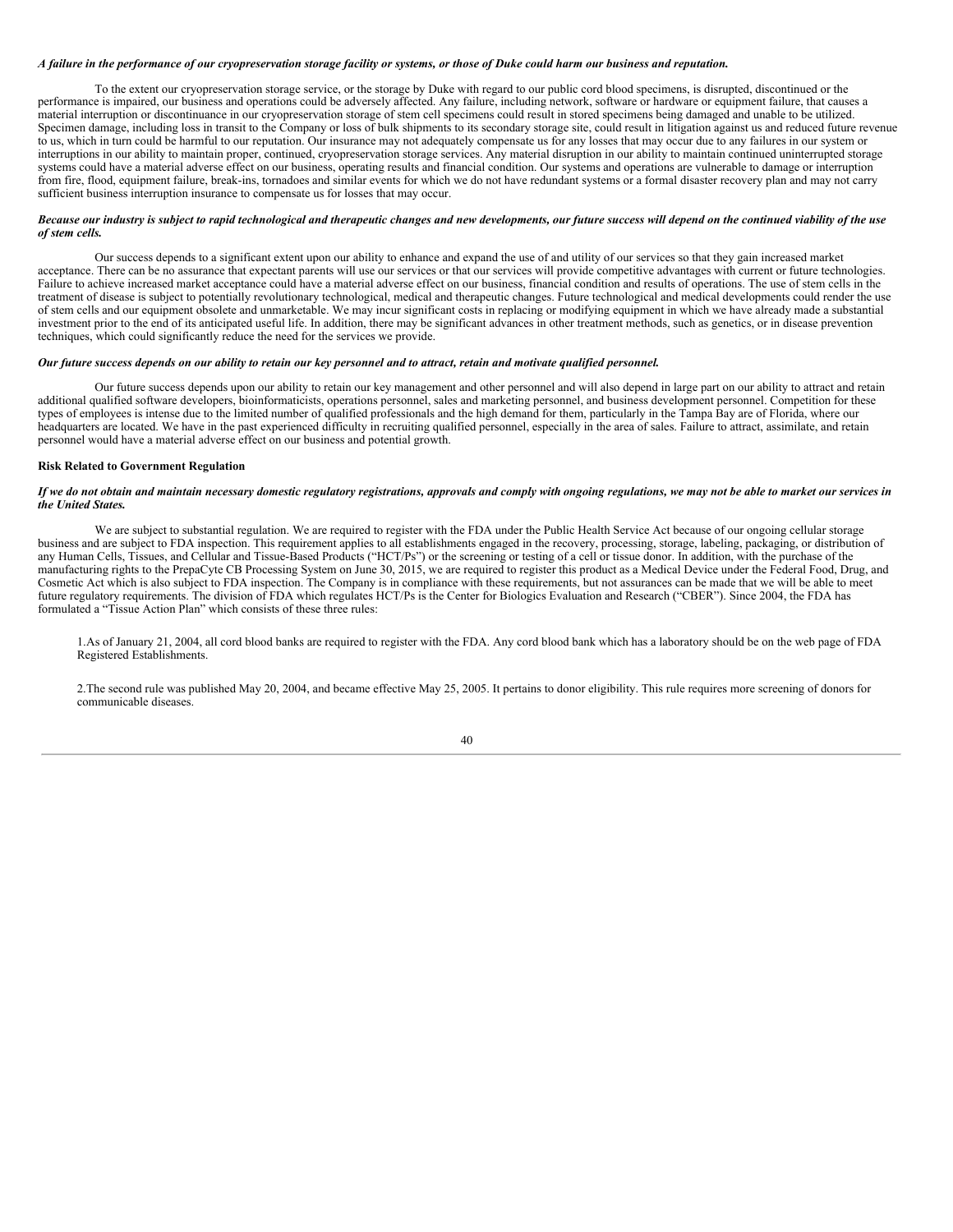3.The final rule establishes FDA standards of current Good Tissue Practice ("GTP") for laboratories which process HCT/Ps. This rule was published November 19, 2004, became effective May 25, 2005, and is intended to prevent contamination or cross-contamination during the handling of HCT/Ps.

The final rule allows the FDA to inspect cord blood laboratories to determine compliance with the provisions of 21 CFR Part 1271. As part of this oversight authority, the FDA conducts unannounced inspections of cord blood banks.

Upon execution of the acquisition of all of the assets of Cord:Use, the Company acquired the cord blood operations which included both public (PHS 351) and private (PHS 361) banks. The new PHS 351 product is distributed under an IND (10-CBA) maintained by the NMDP. The Company has continued the contract with Duke initiated by Cord:Use to manufacture, test, cryopreserve, store and distribute the public cord blood units. The units are listed on the NMDP Single Point of Access Registry and are available to transplant centers worldwide. The Company is reimbursed via cost recovery for public cord blood units distributed for transplant through the NMDP. The donation of cord blood units in the public cord blood banking program functions under The Health Insurance Portability and Accountability Act of 1996 ("HIPAA") and the Company adheres to HIPAA rules. The FDA does not require establishments that manufacture drugs (including biological products) and devices that are HCT/Ps for use under an investigational new drug application (IND) (21 CFR Part 312) to register and list their HCT/Ps until the HCT/P is approved through a biologics license application (BLA), new drug application (NDA), or premarket approval application (PMA); or cleared through a premarket notification submission (510(k)).

The PrepaCyte CB (Cord Blood) Processing System is intended for use in cell processing laboratories to process and store total nucleated cells (TNC) from human umbilical cord blood, prior to banking. The device is composed of a bag with separation media. The system is  $510(k)$  cleared as a Class II device. The division of the FDA which regulates this product is the Center of Biologics Evaluation and Research ("CBER"). Approval to market the device was determined by the Office of Cellular, Tissue and Gene Therapies. The section of FDA Code of Federal Regulations ("CFR") pertaining to medical device is 21 CFR 800s. The requirements for compliance to this section include annual registration of the device, listing of devices with the FDA, good manufacturing practice, labeling, and prohibitions against misbranding and adulteration.

Currently, the states of California, Illinois, Maryland, New Jersey and New York require cord blood banks to be registered or licensed. The Company is currently registered or licensed to operate in these states. If the Company identifies other states with licensing requirements or if other states adopt such requirements, the Company would have to obtain licenses or registration to continue providing cord blood services in those states.

The Company is also subject to local, state and federal laws and regulations relating to safe working conditions, laboratory and manufacturing practices and the use and disposal of hazardous or potentially hazardous substances. These laws include the Occupational Safety and Health Act ("OSHA"), cGTPs, cGMPs, Environmental Protection Act and those of the local Department of Health.

Evolving legislation and regulations governing private cord blood banking in various jurisdictions throughout the world may impact the Company's international licensees.

In addition, as the organization grows and evolves, other legislation and regulations are expected to impact the Company. One such evolution involves activities that may be designated as or involve medical research or cooperative agreements associated with medical research. These types of activities are also governed by the FDA, specifying oversight by an Institutional Review Board (IRB). The IRB is a board or committee that approves the initiation of, and conducts periodic review of, biomedical research involving human subjects. The primary purpose of such review is to assure the protection of the rights and welfare of the human subjects. Governance of biomedical research is codified as laws by Title 21 of the Code of Federal Regulations (CFR) Part 56, and enforced by the FDA. Other medical research associated with clinical trials may require an Investigational New Drug Application (IND). Current Federal law requires that a drug be the subject of an approved marketing application before it is transported or distributed across state lines. Because a sponsor will likely want to ship the investigational drug to clinical investigators in many states, it must seek an exemption from that distributed across state lines. Because a sp legal requirement. The IND is the means through which the sponsor technically obtains this exemption from the FDA. This approval would be required in the case of a clinical trial.

## We may be required to spend substantial amounts to comply with legislative and regulatory initiatives relating to patient privacy.

Regulations issued under the Health Insurance Portability and Accountability Act of 1996, or HIPAA, contain provisions that require us to adopt business procedures designed to protect the privacy of each of our patients' individual health information. Federal and state laws govern the Company's ability to obtain and, in some cases, to use and disclose data that we may need to conduct certain activities. The HIPAA requires the Department of Health and Human Services to issue a series of regulations establishing standards for the electronic transmission of certain health information. The Company's private cord blood bank operation is not subject to HIPAA because the Company does not engage in certain electronic transactions related to the reimbursement of healthcare providers and because blood and tissue procurement and banking activities are exempt. However, the healthcare providers that collect umbilical cord blood for the Company's customers are subject to HIPAA. The identifiable information shared is only what is permitted by HIPAA. In 2009, a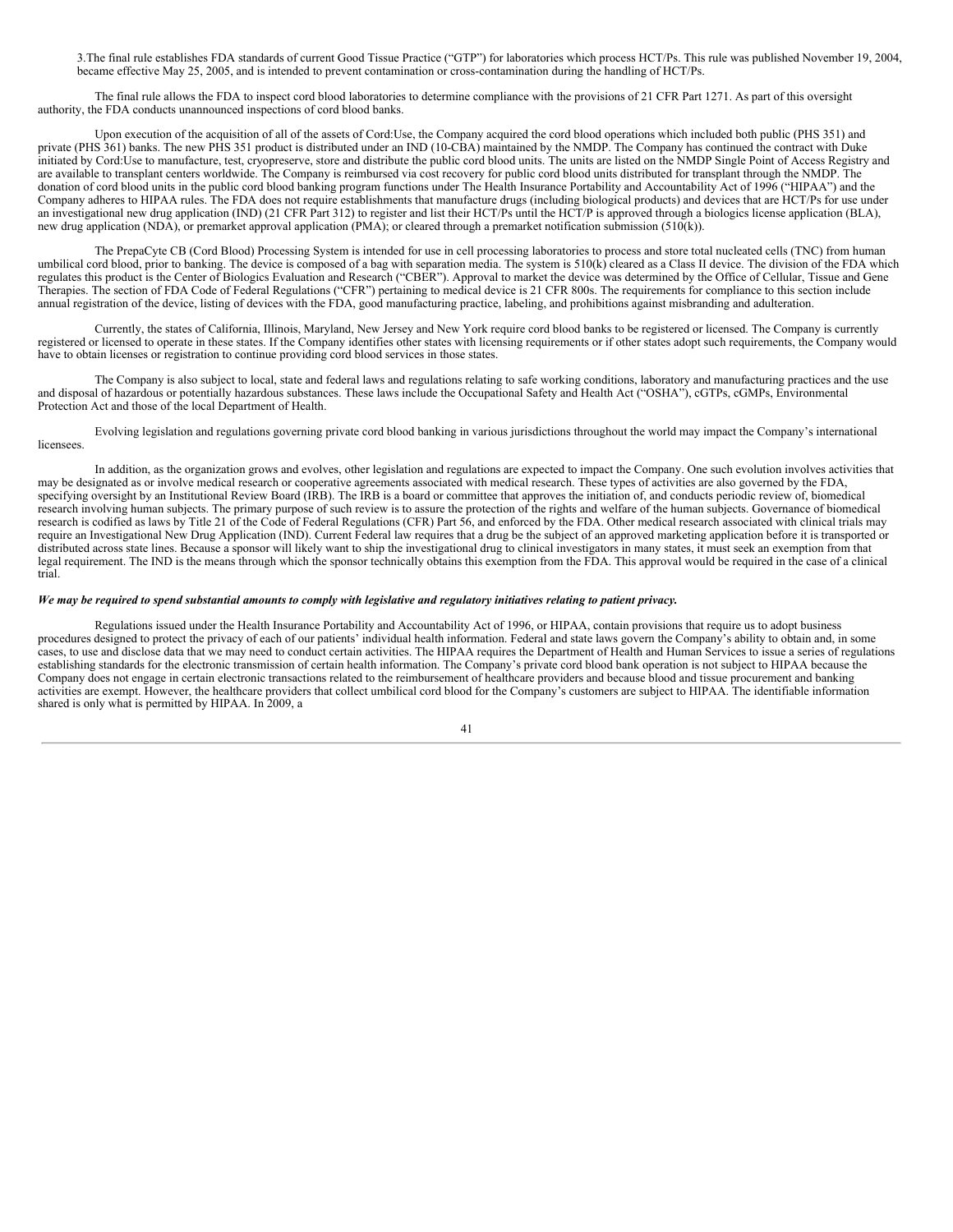portion of the American Recovery and Reinvestment Act of 2009 modified HIPAA under the Health Information Technology for Economic and Clinical Health Act ("HITECH Act"). While the Company is still not subject to HIPAA for the reasons stated above the Company may incur material expenses associated with compliance efforts. In addition, compliance may require management to spend substantial time and effort on compliance measures. If the Company fails to comply with HIPAA, it is possible it could suffer criminal and civil penalties. The civil penalties could include monetary penalties ranging from \$100 per violation to \$1.5 million depending on the level of violation.

## *Our failure to comply with laws related to hazardous materials could materially harm us.*

We are subject to state and federal laws regulating the protection of employees who may be exposed to hazardous material and regulating the proper handling and disposal of that material. There are inherent risks in connection with the handling, storage, disposal, distribution, and/or use of the specimens. Although we believe that our safety procedures for handling and disposing of such materials comply with the standards prescribed by federal, state and local regulation and regulations of foreign jurisdictions, the risk of accidental contamination or injury from these materials cannot be completely eliminated. Individuals who use or come in contact with the specimens may file claims related to their use and these claims could result in litigation that could be expensive to defend or result in judgements that exceed our resources and our insurance coverage. Any such litigations and judgement could adversely affect our business, financial condition and results of operations. Although we believe we are in compliance with all applicable laws, a violation of such laws, or the future enactment of more stringent laws or regulations, could subject us to liability, or require us to incur costs that would have an adverse effect on us.

### **Risks Related to International Operations**

## Our international operations are subject to risk and we may not be able to successfully protect our intellectual property.

International licenses of our technology and services account for a portion of our income and our international growth may be limited if we are unable to successfully manage our international activities. We are subject to a number of challenges that relate to our international business activities. Our growth and future license income and return on investments from these sources will be impacted by these challenges, which include:

•failure of local laws to provide the same degree of protection against infringement of our intellectual property rights;

•certain laws and business practices that could prevent our business from operating or favor local competitors, which could slow or limit our growth in international markets;

•entering into licensing agreements with organizations capable of undertaking and sustaining operations;

•the expense of entering into licensing and investment arrangements in new foreign markets;

•changes in local political, economic, social, and labor conditions, which may adversely affect our business;

•risks associated with trade restrictions and foreign import requirements, including the importation and exportation of our solutions, as well as changes in trade, tariffs, restrictions or requirements;

•heightened risks of unethical, unfair or corrupt business practices, actual or claimed, in certain geographies;

•fluctuations in currency exchange rates, which may make doing business with us less appealing as our contracts are generally denominated in U.S. dollars;

•greater difficulty in enforcing contracts;

•lack of brand awareness that can make commercializing our products more difficult and expensive;

•management communication and integration problems resulting from cultural differences and geographic dispersion;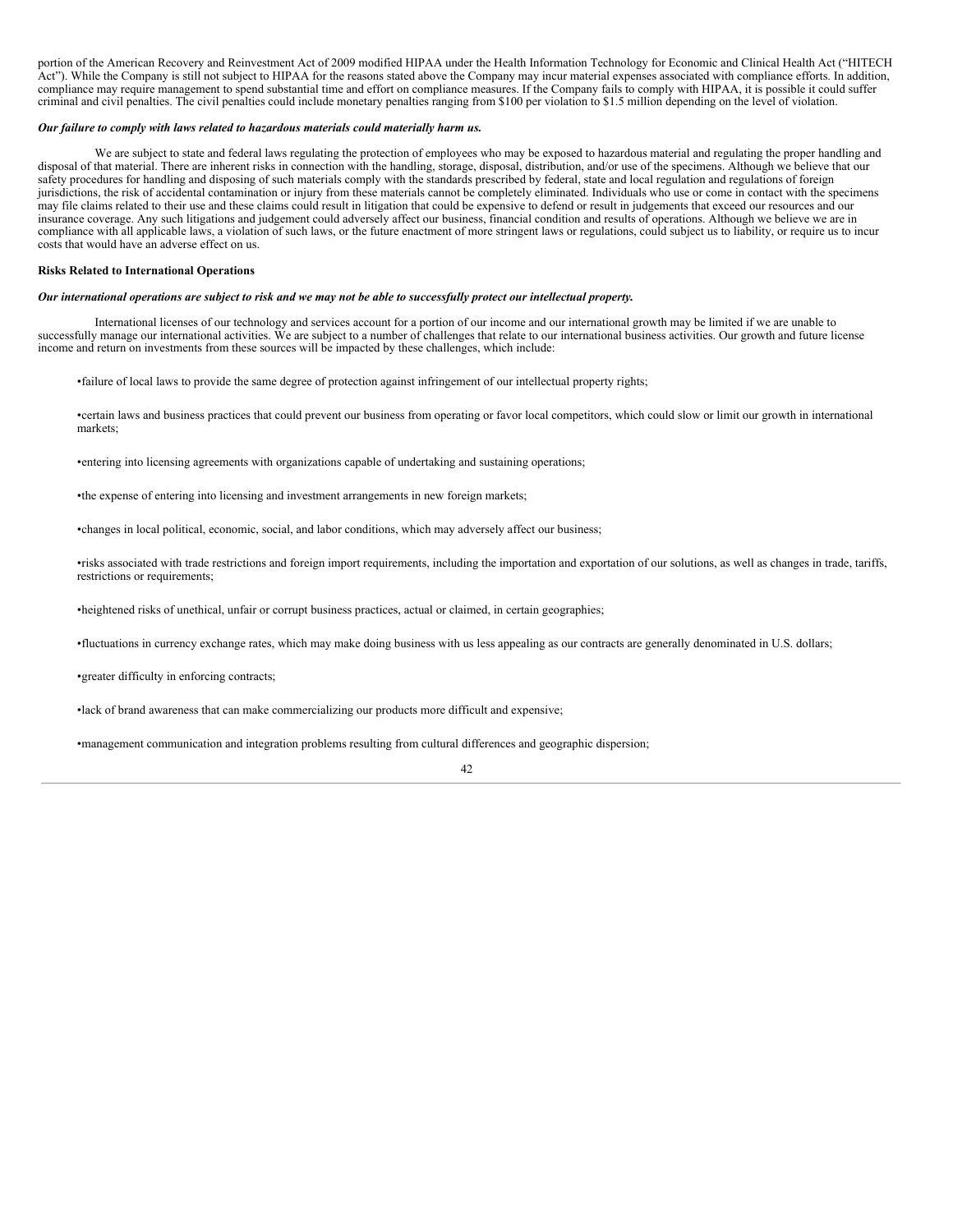•the uncertainty and limitation of protection for intellectual property rights in some countries;

•potentially different pricing environments, longer payment cycles in some countries, increased credit risk, and higher levels of payment fraud;

•uncertainty regarding liability for products and services, including uncertainty as a result of local laws and lack of legal precedent;

•different employee/employer relationships, existence of workers' councils and labor unions, and other challenges caused by distance, language, and cultural differences, making it harder to do business in certain jurisdictions; and

•compliance with complex foreign and U.S. laws and regulations applicable to international operations may increase the cost of doing business in international jurisdictions. These numerous and sometimes conflicting laws and regulations include internal control and disclosure rules, data privacy requirements, research ethics and compliance laws, anti-corruption laws, and anti- competition regulations, among others. Violations of these laws and regulations could result in fines and penalties, criminal sanctions against us, our officers, or our employees, prohibitions on the conduct of our business and on our ability to offer our products and services in one or more countries, and could also materially affect our brand, our international expansion efforts, our ability to attract and retain employees, our business, and our operating results.

The occurrence of any one of these risks could harm our international business and, consequently, our results of operations. Additionally, operating in international markets requires significant management attention and financial resources. We cannot be certain that the investment and additional resources required to operate in other countries will produce desired levels of revenue or profitability.

## *We are subject to the Foreign Corrupt Practices Act.*

The Foreign Corrupt Practices Act ("FCPA"), prohibits any U.S. individual or business from paying, offering, or authorizing payment or offering of anything of value, directly or indirectly, to any foreign official, political party or candidate for the purpose of influencing any act or decision of the foreign entity in order to assist the individual or business in obtaining or retaining business. The FCPA also obligates companies whose securities are listed in the United States to comply with accounting provisions requiring the company to maintain books and records that accurately and fairly reflect all transactions of the corporation, including international subsidiaries, and to devise and maintain an adequate system of internal accounting controls for international operations. Activities that violate the FCPA, even if they occur wholly outside the United States, can result in criminal and civil fines, imprisonment, disgorgement, oversight, and debarment from government contracts.

## The Company's business may be impacted by political events, international trade disputes, war, terrorism, natural disasters, public health issues, industrial accidents and *other business interruptions.*

Political events, international trade disputes, war, terrorism, natural disasters, public health issues, industrial accidents and other business interruptions, such as the current Ukrainian-Russian conflict could harm or disrupt international commerce and the global economy, and could have a material adverse effect on the Company and its customers, suppliers, cellular network carriers and other partners. International trade disputes could result in tariffs and other protectionist measures that could adversely affect the Company's business.

Already the Ukrainian-Russian conflict has caused market volatility, a sharp increase in certain commodity prices, such as wheat and oil, and an increasing number and frequency of cybersecurity threats. So far, we have not experienced any direct impact from the conflict and, as our business is conducted primarily in the United States, we are probably less vulnerable than companies with international operations. Nevertheless, we will continue to monitor the situation carefully and, if necessary, take action to protect our business, operations and financial condition.

### **Risks Related to Information Technology**

Our information systems are critical to our business, and a failure of those systems could materially harm us.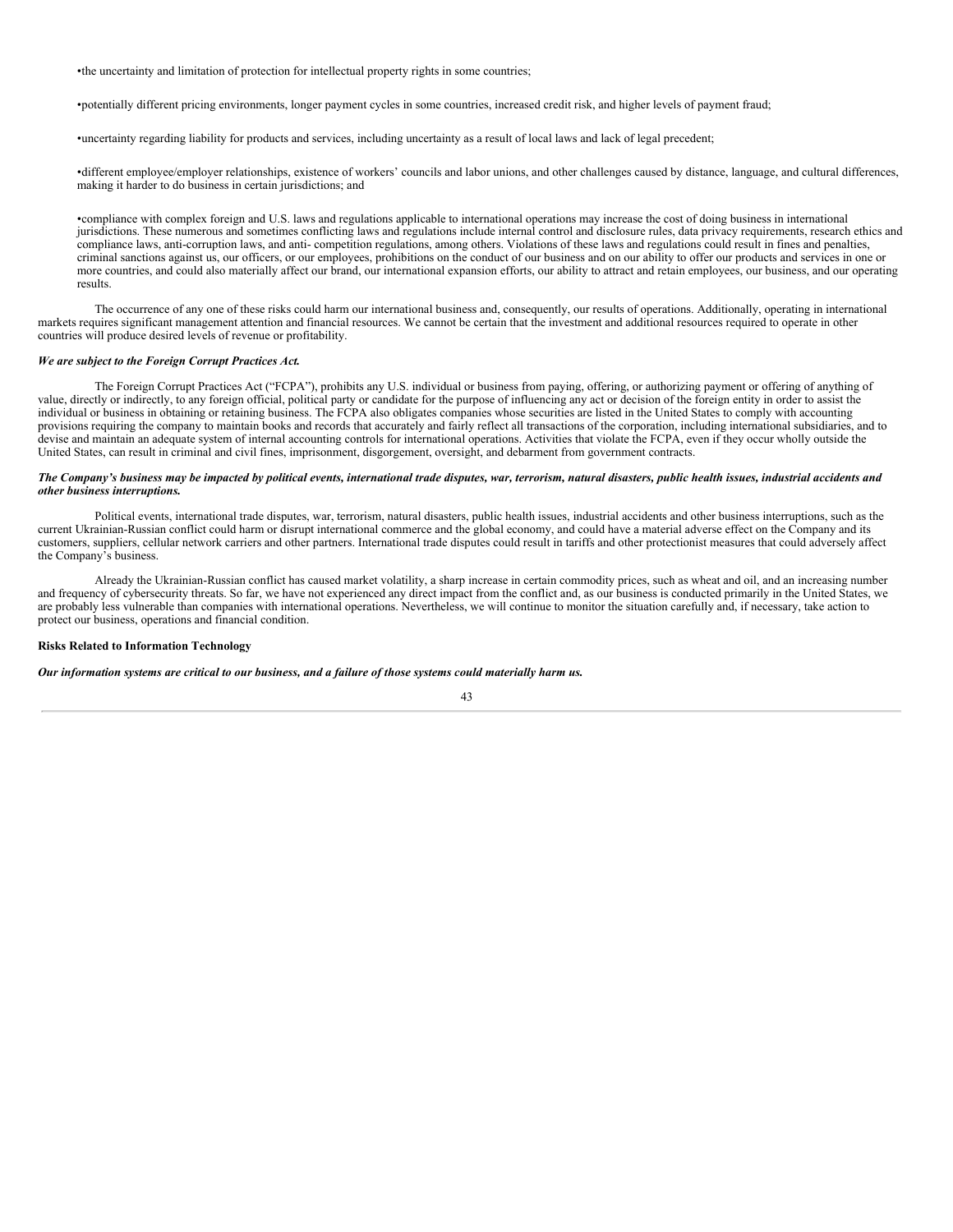We depend on our ability to store, retrieve, process and manage a significant amount of information. If our information systems fail to perform as expected, or if we suffer an interruption, malfunction or loss of information processing capabilities, it could have a material adverse effect on our business.

## If we experience a significant breach of data security or disruption in our information systems, our business could be adversely affected.

We rely on various information systems to manage our operations and to store information, including sensitive data such as confidential business information and personally identifiable information. These systems have been and continue to be vulnerable to interruption or malfunction, including due to events beyond our control, and to unauthorized access, computer hackers, ransomware, viruses, and other security problems. Failure of these systems or any significant breach of our data security could have an adverse effect on our business and may materially adversely affect our operating results and financial condition.

Data security breaches could result in loss or misuse of information, which could, in turn, result in potential regulatory actions or litigation, including material claims for damages, compelled compliance with breach notification laws, interruption to our operations, damage to our reputation or could otherwise have a material adverse effect on our business, financial condition and operating results. Companies throughout our industry have been increasingly subject to a wide variety of security incidents, cyber-attacks and other attempts to gain unauthorized access to networks or sensitive information. While we have implemented and continue to implement cybersecurity safeguards and procedures, these safeguards have been vulnerable to attack. As cyber threats continue to evolve, we may be required to expend additional resources to enhance our cybersecurity measures or to investigate or remediate any vulnerabilities or breaches.

Although we maintain insurance to protect ourselves in the event of a breach or disruption of certain of our information systems, we cannot ensure that the coverage is adequate to compensate for any damages that may be incurred.

#### Increasing use of social media could give rise to liability, breaches of data security, or reputational damage.

We and our employees are increasingly utilizing social media tools as a means of communication both internally and externally. Despite our efforts to monitor evolving social media communication guidelines and comply with applicable rules, there is risk that the use of social media by us or our employees to communicate about our products or business may cause us to be found in violation of applicable laws and regulations. In addition, our employees may knowingly or inadvertently make use of social media in ways that may not comply with our social media policy or other legal or contractual requirements, which may give rise to liability, lead to the loss of trade secrets or other intellectual property, or result in public exposure of personal information of our employees, clinical trial patients, customers, and others. Furthermore, negative posts or comments about us or our products in social media could seriously damage our reputation, brand image, and goodwill.

#### Some of our products contain open source software, which may pose particular risks to our proprietary software, technologies, products and services in a manner that *could harm our business.*

We use open source software in our products and anticipate using open source software in the future. The terms of many open source licenses to which we are subject have not been interpreted by U.S. or foreign courts, and there is a risk that open source software licenses could be construed in a manner that imposes unanticipated conditions or restrictions on our ability to provide or distribute our products or services. Additionally, we could face claims from third parties claiming ownership of, or demanding release of, the open source software or derivative works that we developed using such software, which could include proprietary source code, or otherwise seeking to enforce the terms of the applicable open source license. These claims could result in litigation and could require us to make our software source code freely available, purchase a costly license or cease offering the implicated products or services unless and until we can re-engineer them to avoid infringement. This re-engineering process could require us to expend significant additional research and development resources, and we cannot guarantee that we will be successful.

Additionally, the use of certain open source software can lead to greater risks than use of third-party commercial software, as open source licensors generally do not provide warranties or controls on the origin of software. There is typically no support available for open source software, and we cannot ensure that the authors of such open source software will implement or push updates to address security risks or will not abandon further development and maintenance. Many of the risks associated with the use of open source software, such as the lack of warranties or assurances of title or performance, cannot be eliminated, and could, if not properly addressed, negatively affect our business. We have processes to help alleviate these risks, including a review process for screening requests from our developers for the use of open source software, but we cannot be sure that all open source software is identified or submitted for approval prior to use in our products. Any of these risks could be difficult to eliminate or manage, and, if not addressed, could adversely affect our business, financial condition and results of operations.

## **Risks Related to Intellectual Property**

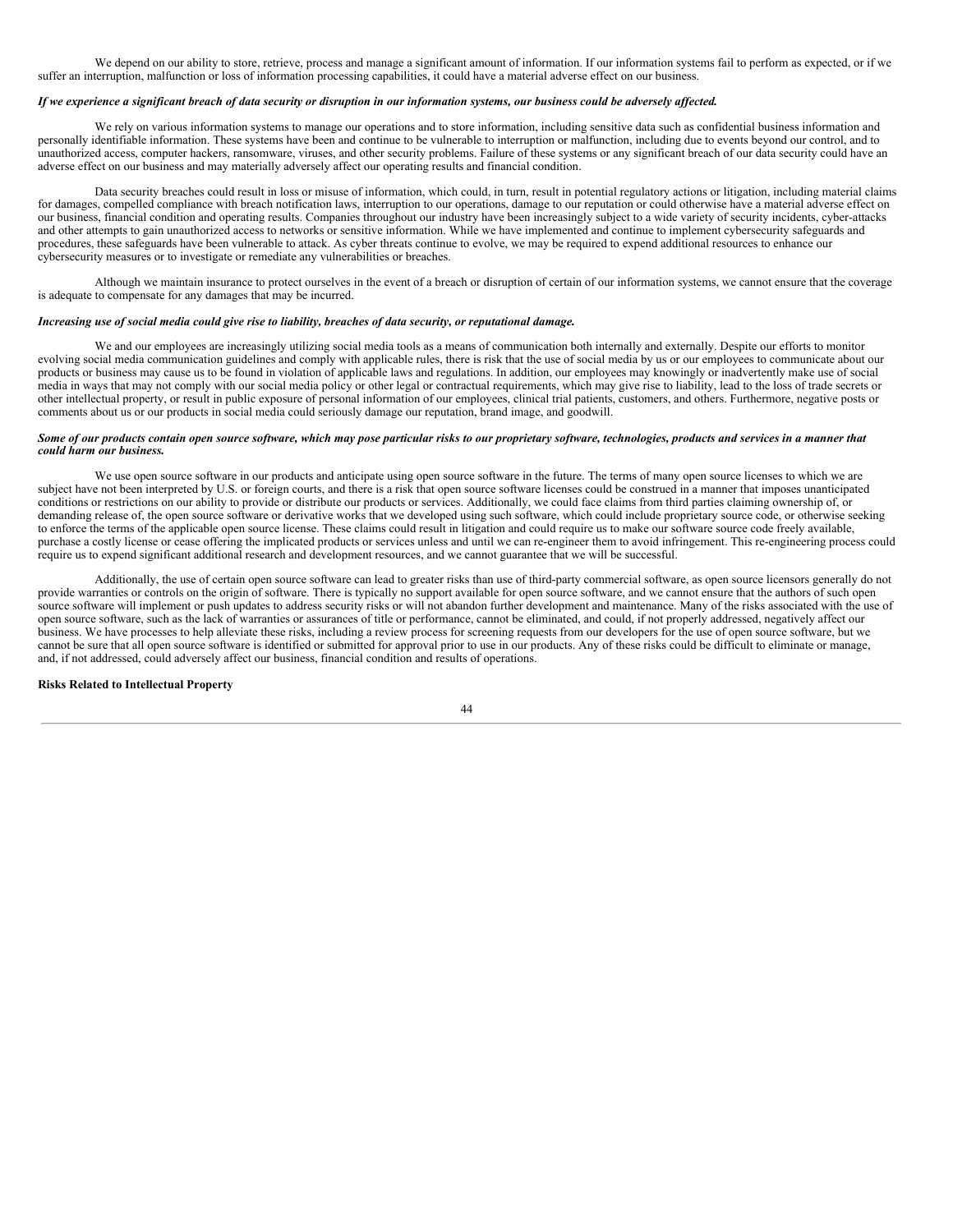#### *We may not be able to protect our intellectual property rights throughout the world.*

Filing, prosecuting and defending patents on our product candidates throughout the world could be expensive. Competitors may use our technologies in jurisdictions where we have not obtained patent protection to develop their own products and further may export otherwise infringing products to territories where we have patent protection, but enforcement is not as strong as that in the United States. These products may compete with our products in jurisdictions where we do not have any issued patents and our patent claims or other intellectual property rights may not be effective or sufficient to prevent them from so competing. We do not have any registered patents. Many companies have encountered significant problems in protecting and defending intellectual property rights in foreign jurisdictions. The legal systems of certain countries, particularly certain developing countries, do not favor the enforcement of patents and other intellectual property protection, which could make it difficult for us to stop the infringement of our patents or marketing of competing products in violation of our proprietary rights generally. Proceedings to enforce our patent rights in foreign jurisdictions could result in substantial cost and divert our efforts and attention from other aspects of our business.

If we are unable to protect our intellectual property from use by third parties, our ability to compete in the market will be harmed. There can be no assurance that we will not become subject to future patent infringement claims or litigation in a court of law, interference proceedings, or opposition to a patent granted in a foreign jurisdiction. The defense and prosecution of such intellectual property claims are costly, time-consuming, divert the attention of management and technical personnel and could result in substantial cost and uncertainty regarding our future viability. Future litigation or regulatory proceedings, which could result in substantial cost and uncertainty, may also be necessary to enforce our patent or other intellectual property rights or to determine the scope and validity of other parties' proprietary rights. Any public announcements related to such litigation or regulatory proceedings that we initiate, or that are initiated or threatened against us by our competitors, could adversely affect the price of our common stock. We also rely upon trade secrets, technical know-how and continuing technological innovation to develop and maintain our competitive position, and we typically require our employees, consultants and advisors to execute confidentiality and assignment of inventions agreements in connection with their employment, consulting or advisory relationships. There can be no assurance, however, that these agreements will not be breached or that we will have adequate remedies for any breach. Failure to protect our intellectual property would limit our ability to produce and/or market our products in the future and would likely have an adverse effect on the revenues generated by the sale or license of such intellectual property.

## We may become subject to third parties' claims alleging infringement of their patents and proprietary rights, which could be costly, time consuming, and prevent the use of *our technology solution.*

We cannot assure you that third parties will not claim our current or future products or services infringe their intellectual property rights. Any such claims, with or without merit, could cause costly litigation that could consume significant management time. As the number of product and services offerings in our market increases and functionalities increasingly overlap, companies such as ours may become increasingly subject to infringement claims. These claims also might require us to enter into royalty or license agreements. If required, we may not be able to obtain such royalty or license agreements or obtain them on terms acceptable to us.

#### If our security measures are breached, or if our services are subject to attacks that degrade or deny the ability of users to access our platforms, our platforms and applications may be perceived as not being secure, customers and suppliers may curtail or stop using our services, and we may incur significant legal and financial *exposure.*

Our storage systems and the network infrastructure that are hosted by third-party providers involve the storage and transmission of healthcare data as well as proprietary information about organizations and programs, and security breaches could expose us to a risk of loss of this information, litigation, and potential liability. Our security measures may be breached due to the actions of outside parties, employee error, malfeasance, security flaws in the third-party hosting service that we rely upon, or any number of other reasons and, as a result, an unauthorized party may obtain access to our suppliers' or customers' data. Although we have never had any breach of data in our third-party provider's environment, any future breach or unauthorized access could result in significant legal and financial exposure, damage to our reputation, and a loss of confidence in the security of our platforms and applications that could potentially have an adverse effect on our business. Because the techniques used to obtain unauthorized access, disable or degrade service, or sabotage systems change frequently and often are not recognized until launched against a target, we may be unable to anticipate these techniques or to implement adequate preventative measures on a timely basis. If an actual or perceived breach of our security occurs, the market perception of the effectiveness of our security measures could be harmed and we could lose suppliers and customers and we may have difficulty obtaining merchant processors or insurance coverage essential for our operations.

#### **Risks Related to being a Public Company**

*We incur significant costs and demands as a result of operating as a public company.*

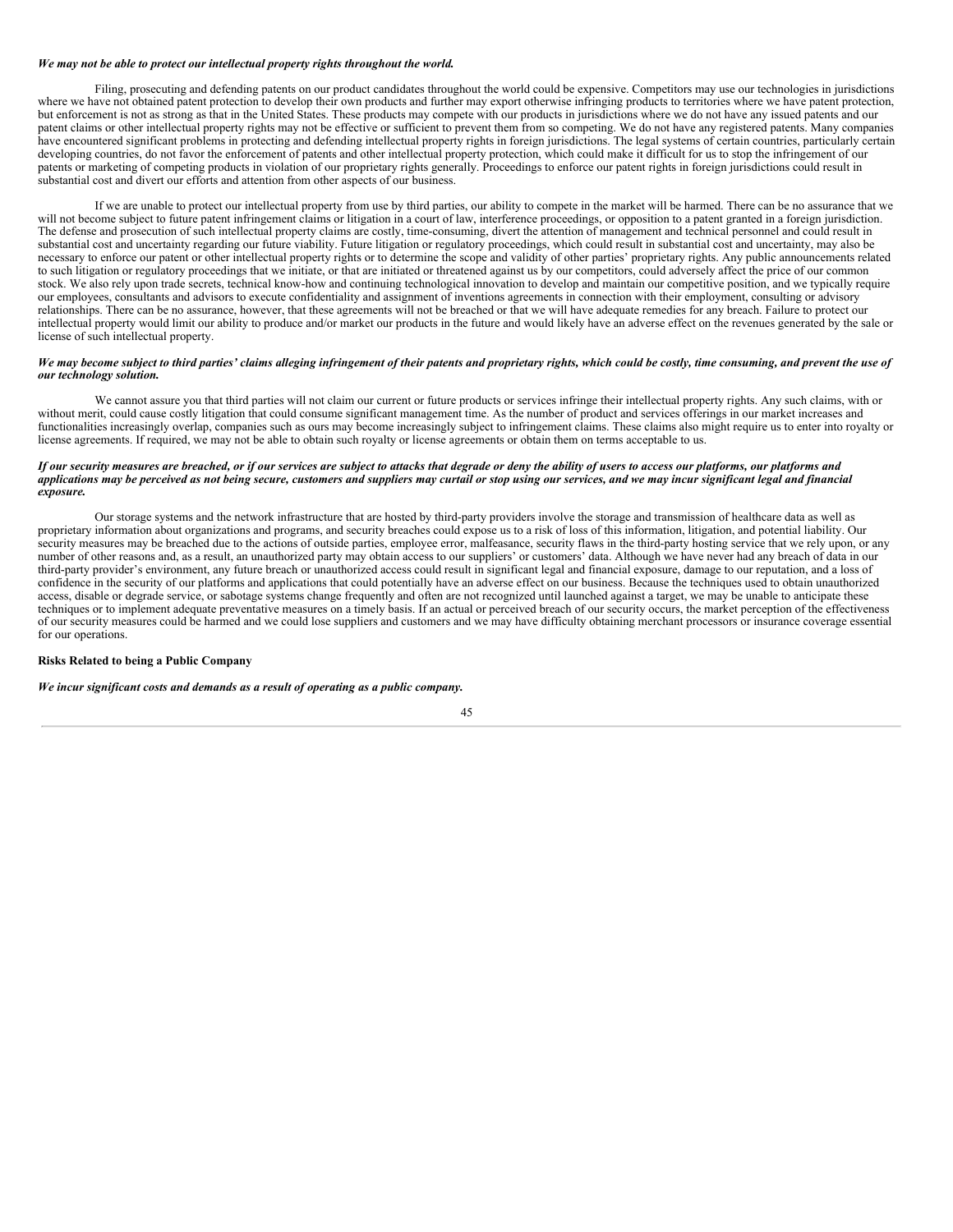We incur significant legal, accounting and other expenses to meet our obligations as a publicly traded company. In addition, the Sarbanes-Oxley Act, the Dodd-Frank Act, the listing requirements of the Nasdaq Stock Market and other applicable securities rules and regulations impose various requirements on public companies, including establishment and maintenance of effective disclosure and financial controls and corporate governance practices. Stockholder activism, the current political environment and the current high level of government intervention and regulatory reform may lead to substantial new regulations and disclosure obligations, which may lead to additional compliance costs and impact the manner in which we operate our business in ways that are not currently anticipated. Our management and other personnel need to devote a substantial amount of time to these compliance initiatives. Moreover, these rules and regulations increase our legal and financial compliance costs and will make some activities more time-consuming and costly. For example, these rules and regulations may make it difficult and expensive for us to maintain director and officer liability insurance coverage. As a result, it may be more difficult for us to attract and retain qualified individuals to serve on our board of directors or as our executive officers, which may adversely affect investor confidence in us and could cause our business or stock price to suffer.

#### If we fail to maintain an effective system of internal control over financial reporting in the future, we may not be able to accurately report our financial condition, results of operations or cash flows, which may adversely affect investor confidence in us and, as a result, the value of our common stock.

The Sarbanes-Oxley Act of 2002 requires, among other things, that we maintain effective internal controls for financial reporting and disclosure controls and procedures. We are required, under Section 404 of the Sarbanes-Oxley Act, to furnish a report by management on, among other things, the effectiveness of our internal control over financial reporting. This assessment includes disclosure of any material weaknesses identified by our management in our internal control over financial reporting. A material weakness is a deficiency, or combination of deficiencies, in internal control over financial reporting that results in more than a reasonable possibility that a material misstatement of annual or interim financial statements will not be prevented or detected on a timely basis. Section 404 of the Sarbanes-Oxley Act also requires, subject to an exemption for so long as we remain a "smaller reporting company," an attestation from our independent registered public accounting firm on the effectiveness of our internal control over financial reporting.

## *Our disclosure controls and procedures may not prevent or detect all errors or acts of fraud.*

Our disclosure controls and procedures are designed to reasonably assure that information required to be disclosed by us in reports we file or submit under the Exchange Act is accumulated and communicated to management, recorded, processed, summarized and reported within the time periods specified in the rules and forms of the SEC. We believe that any disclosure controls and procedures or internal controls and procedures, no matter how well conceived and operated, can provide only reasonable, not absolute, assurance that the objectives of the control system are met. These inherent limitations include the realities that judgments in decision-making can be faulty, and that breakdowns can occur because of simple error or mistake. Additionally, controls can be circumvented by the individual acts of some persons, by collusion of two or more people or by an unauthorized override of the controls. Accordingly, because of the inherent limitations in our control system, misstatements or insufficient disclosures due to error or fraud may occur and not be detected.

#### Increasing scrutiny and changing expectations from investors, customers, and governments with respect to Environmental, Social and Governance ("ESG") policies and *practices may cause us to incur additional costs or expose us to additional risks.*

There has been increasing public focus and scrutiny from investors, governmental and nongovernmental organizations, and customers on corporate ESG practices. Our ESG practices may not meet the standards of all of our stakeholders and advocacy groups may campaign for further changes. A failure, or perceived failure, to respond to expectations of all parties could cause harm to our business and reputation and have a negative impact on the market price of our securities. New government regulations could also result in new regulations and new or more stringent forms of ESG oversight and disclosures which may lead to increased expenditures for sustainability initiatives.

#### Our principal stockholders and management own a significant percentage of our stock and will be able to exert *significant control over matters subject to stockholder approval.*

Based upon shares of common stock outstanding as of February 28, 2022, our executive officers, directors, 5% stockholders (known to us through publicly available information) and their affiliates beneficially owned approximately 39% of our voting stock. Therefore, these stockholders have the ability to substantially influence us through this ownership position. For example, these stockholders, if they choose to act together, may be able to influence the election of directors, amendments of our organizational documents, or approval of any merger, sale of assets, or other major corporate transaction. This concentration of voting power could delay or prevent an acquisition of our company on terms that other stockholders may desire.

#### We may become subject to securities class action litigation, which can be expensive, divert management attention, and, if resolved unfavorably, expose us to significant *liabilities.*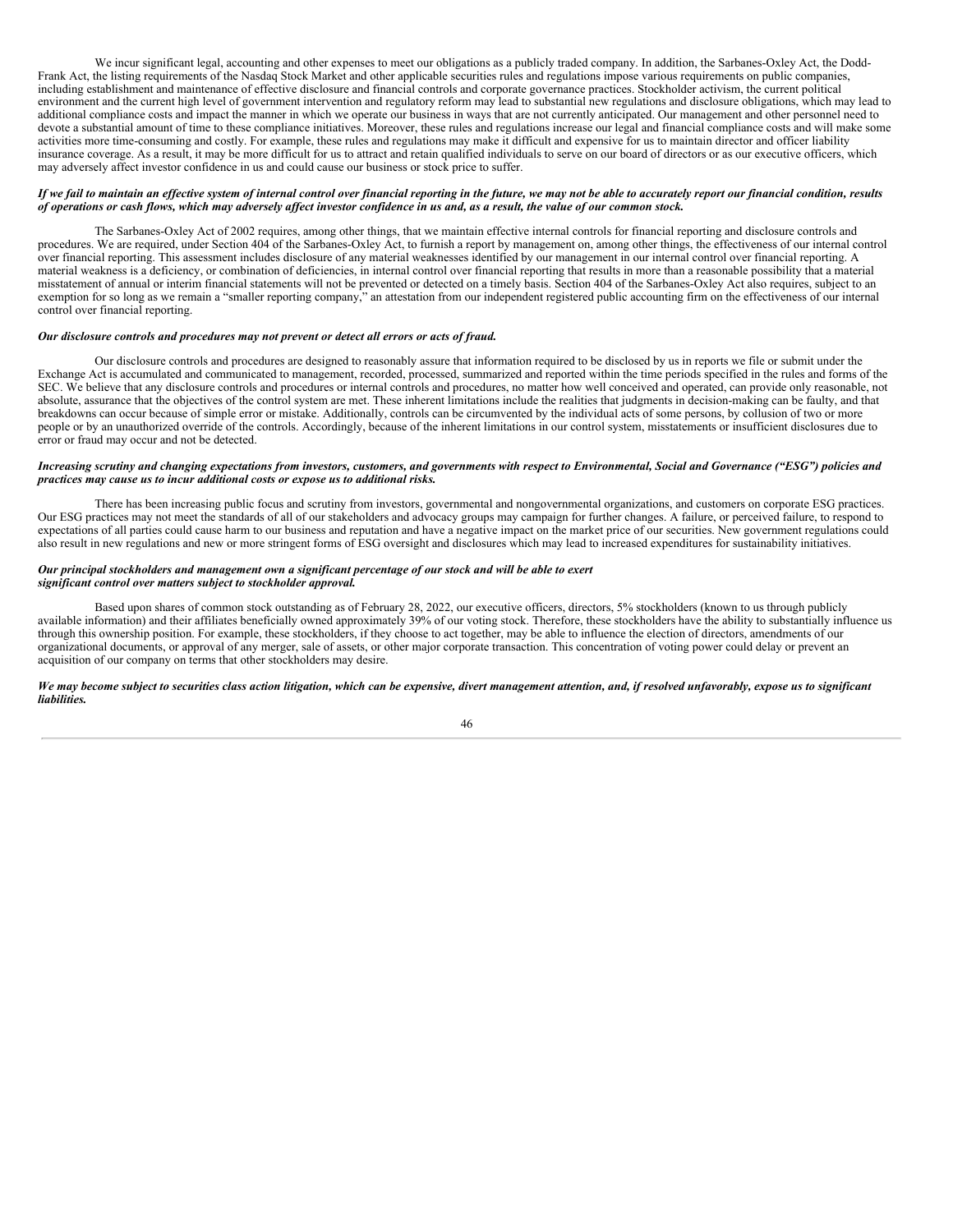We may become subject to litigation in the future that could result in substantial costs and a diversion of management's resources and attention. In addition, any adverse determination from future litigation could expose us to significant liabilities, which could have a material adverse effect on our business, financial condition, and results of operations.

#### We are a "smaller reporting company" and, as a result of the reduced disclosure and governance requirements applicable to smaller reporting companies, our common *stock may be less attractive to investors.*

We are a "smaller reporting company," meaning that we have a public float of less than \$250 million, have annual revenues of less than \$100 million during the most recently completed fiscal year and the value of our voting and nonvoting common stock held by non-affiliates on the last business day of our second fiscal quarter in that fiscal year is less than \$700.0 million. As a "smaller reporting company," we are subject to lesser disclosure obligations in our SEC filings compared to other issuers. Specifically, "smaller reporting companies" are able to provide simplified executive compensation disclosures in their filings, are exempt from the provisions of Section 404(b) of the Sarbanes-Oxley Act requiring that independent registered public accounting firms provide an attestation report on the effectiveness of internal control over financial reporting and have certain other decreased disclosure obligations in their SEC filings, including, among other things, only being required to provide two years of audited financial statements in annual reports. Decreased disclosures in our SEC filings due to our status a "smaller reporting company" may make it harder for investors to analyze our operating results and financial prospects.

## *We are responsible for the indemnification of our of icers and directors.*

Should our officers and/or directors require us to contribute to their defense, we may be required to spend significant amounts of our capital. Our certificate of incorporation, as amended, and bylaws, as amended, also provide for the indemnification of our directors, officers, employees, and agents, under certain circumstances, against attorney's fees and other expenses incurred by them in any litigation to which they become a party arising from their association with or activities on behalf of our company. This indemnification policy could result in substantial expenditures, which we may be unable to recoup. If these expenditures are significant or involve issues which result in significant liability for our key personnel, we may be unable to continue operating as a going concern.

## Certain provision of our charter, bylaws and Delaware law may delay, defer or prevent a tender offer or takeover attempt that public stockholders might consider in their *best interest.*

Certain provisions of Delaware law, our certificate of incorporation and our bylaws could have the effect of delaying, deferring or discouraging another party from acquiring control of us. These provisions, which are summarized below, are expected to discourage certain types of coercive takeover practices and inadequate takeover bids. These provisions are also designed, in part, to encourage persons seeking to acquire control of us to first negotiate with our board of directors.

*Certificate of Incorporation and Bylaws.* Our certificate of incorporation and bylaws include provisions that:

- authorize the board of directors to issue, without stockholder approval, blank-check preferred stock that, if issued, could operate as a "poison pill" to dilute the stock ownership of a potential hostile acquirer to prevent an acquisition that is not approved by the board of directors;
- establish advance notice requirements for stockholder nominations of directors and for stockholder proposals that can be acted on at stockholder meetings;
- limit who may call stockholder meetings;
- require that any action to be taken by our stockholders be effected at a duly called annual or special meeting and not by written consent;
- provide that the board may increase the size of our board of directors and authorize the board to fill any vacancies on our board of directors by a majority of directors then in office;
- authorize us to indemnify officers and directors against losses that they may incur in investigations and legal proceedings resulting from their services to us, which may include services in connection with takeover defense measures; and

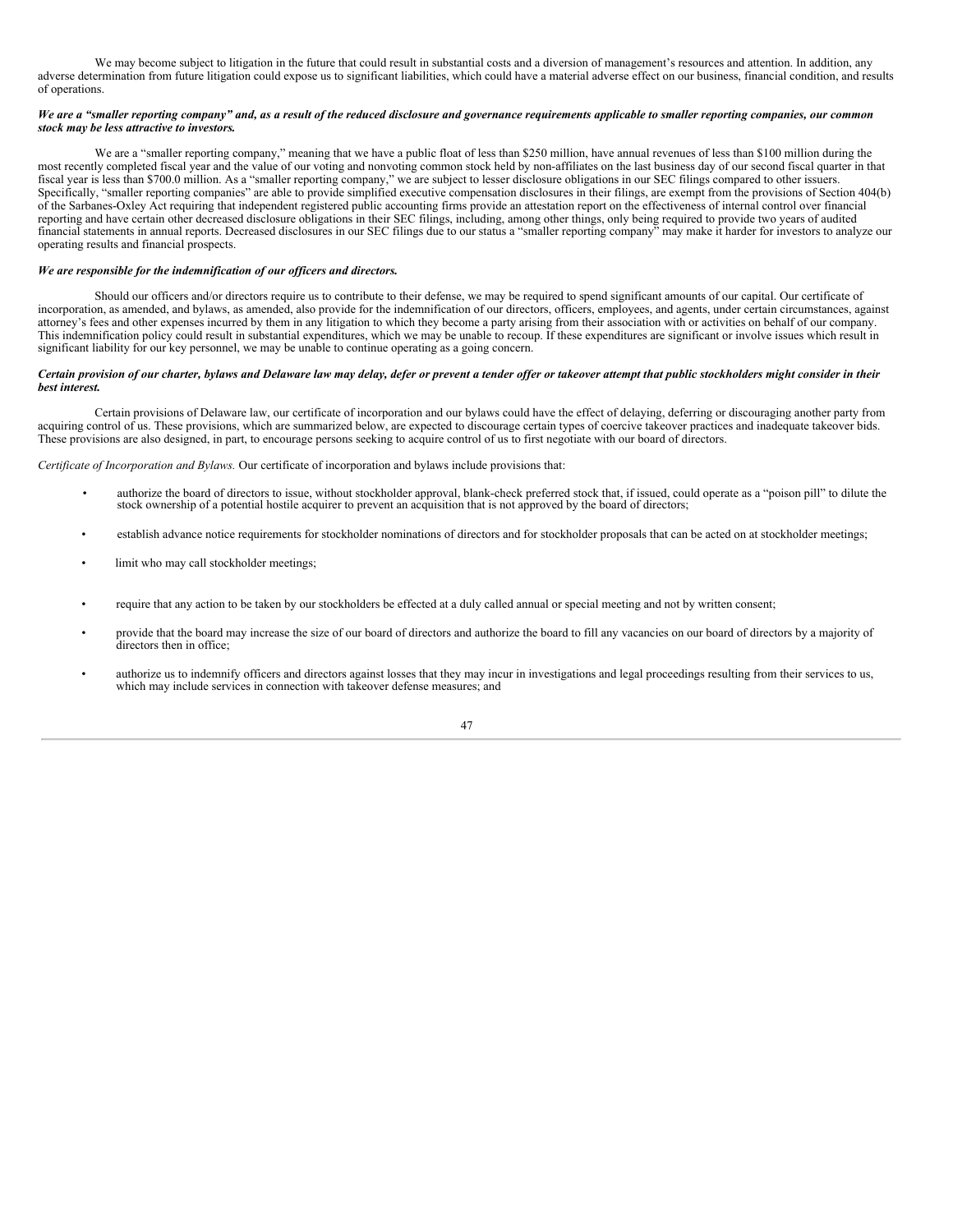• establish the Court of Chancery of the State of Delaware, unless the Corporation consents to an alternative forum, as the sole and exclusive forum for certain for any current or former shareholder (including a current or former beneficial owner) to bring any claim relating to an internal matter, other than as to any claim as to which the Court of Chancery determines that there is an indispensable party not subject to the jurisdiction of the Court of Chancery (and the indispensable party does not consent to the personal jurisdiction of the Court of Chancery within ten days following such determination). Section 27 of the Exchange Act creates exclusive federal jurisdiction over all suits brought to enforce any duty or liability created by the Exchange Act or the rules and regulations thereunder. As a result, the exclusive forum provision will not apply to suits brought to enforce any duty or liability created by the Exchange Act or any other claim for which the federal courts have exclusive jurisdiction. Section 22 of the Securities Act creates concurrent jurisdiction for federal and state courts over all suits brought to enforce any duty or liability created by the Securities Act or the rules and regulations thereunder. As a result, the exclusive forum provision will not apply to suits brought to enforce any duty or liability created by the Securities Act or any other claim for which the federal and state courts have concurrent jurisdiction.

*Delaware anti-takeover statute.* We are subject to the provisions of Section 203 of the DGCL regulating corporate takeovers. In general, Section 203 prohibits a publicly-held Delaware corporation from engaging, under certain circumstances, in a business combination with an interested stockholder for a period of three years following the date the person became an interested stockholder unless:

- prior to the date of the transaction, the board of directors of the corporation approved either the business combination or the transaction which resulted in the stockholder becoming an interested stockholder; or
- upon completion of the transaction that resulted in the stockholder becoming an interested stockholder, the interested stockholder owned at least 85% of the voting stock of the corporation outstanding at the time the transaction commenced, excluding for purposes of determining the voting stock outstanding, but not the outstanding voting stock owned by the interested stockholder, (1) shares owned by persons who are directors and also officers and (2) shares owned by employee stock plans in which employee participants do not have the right to determine confidentially whether shares held subject to the plan will be tendered in a tender or exchange offer; or at or subsequent to the date of the transaction, the business combination is approved by the board of directors of the corporation and authorized at an annual or special meeting of stockholders, and not by written consent, by the affirmative vote of at least 66-2/3% of the outstanding voting stock which is not owned by the interested stockholder.

Generally, a "business combination" includes a merger, asset or stock sale, or other transaction resulting in a financial benefit to the "interested stockholder" and an "interested stockholder" is a person who, together with affiliates and associates, owns or, within three years prior to the determination of interested stockholder status, did own 15% or more of a corporation's outstanding voting stock. We expect the existence of this provision to have an anti-takeover effect with respect to transactions our board of directors does not approve in advance. We also anticipate that Section 203 may discourage business combinations or other attempts that might result in a premium over the market price for the shares of common stock held by our stockholders. The provisions of DGCL, our certificate of incorporation and our bylaws could have the effect of discouraging others from attempting hostile takeovers and, as a consequence, they may also inhibit temporary fluctuations in the market price of our common stock that often result from actual or rumored hostile takeover attempts. These provisions may also have the effect of preventing changes in our management. It is possible that these provisions could make it more difficult to accomplish transactions that stockholders may otherwise deem to be in their best interests.

## **ITEM 2. UNREGISTERED SALES OF EQUITY SECURITIES AND USE OF PROCEEDS**

# **ISSUER PURCHASE OF EQUITY SECURITIES**

| Period                | Total Number of<br><b>Shares Purchased</b> | Average Price<br>Paid per Share | Total Number of<br>Shares Purchased as<br>Part of Publicly<br>Announced Plans or<br>Programs | Maximum Number of<br>Shares that May Yet<br>Be Purchased Under<br>the Plans or Programs |
|-----------------------|--------------------------------------------|---------------------------------|----------------------------------------------------------------------------------------------|-----------------------------------------------------------------------------------------|
| December 1 - 31, 2021 | 13.519                                     | 11.69                           | $\overline{\phantom{a}}$                                                                     | 1,872,525                                                                               |
| January 1 - 31, 2022  | 40.719                                     | 11.38                           | -                                                                                            | 1,831,806                                                                               |
| February 1 - 28, 2022 | 22.190                                     | 9.35                            |                                                                                              | 1.809.616                                                                               |

## **ITEM 3. DEFAULTS UPON SENIOR SECURITIES**

None.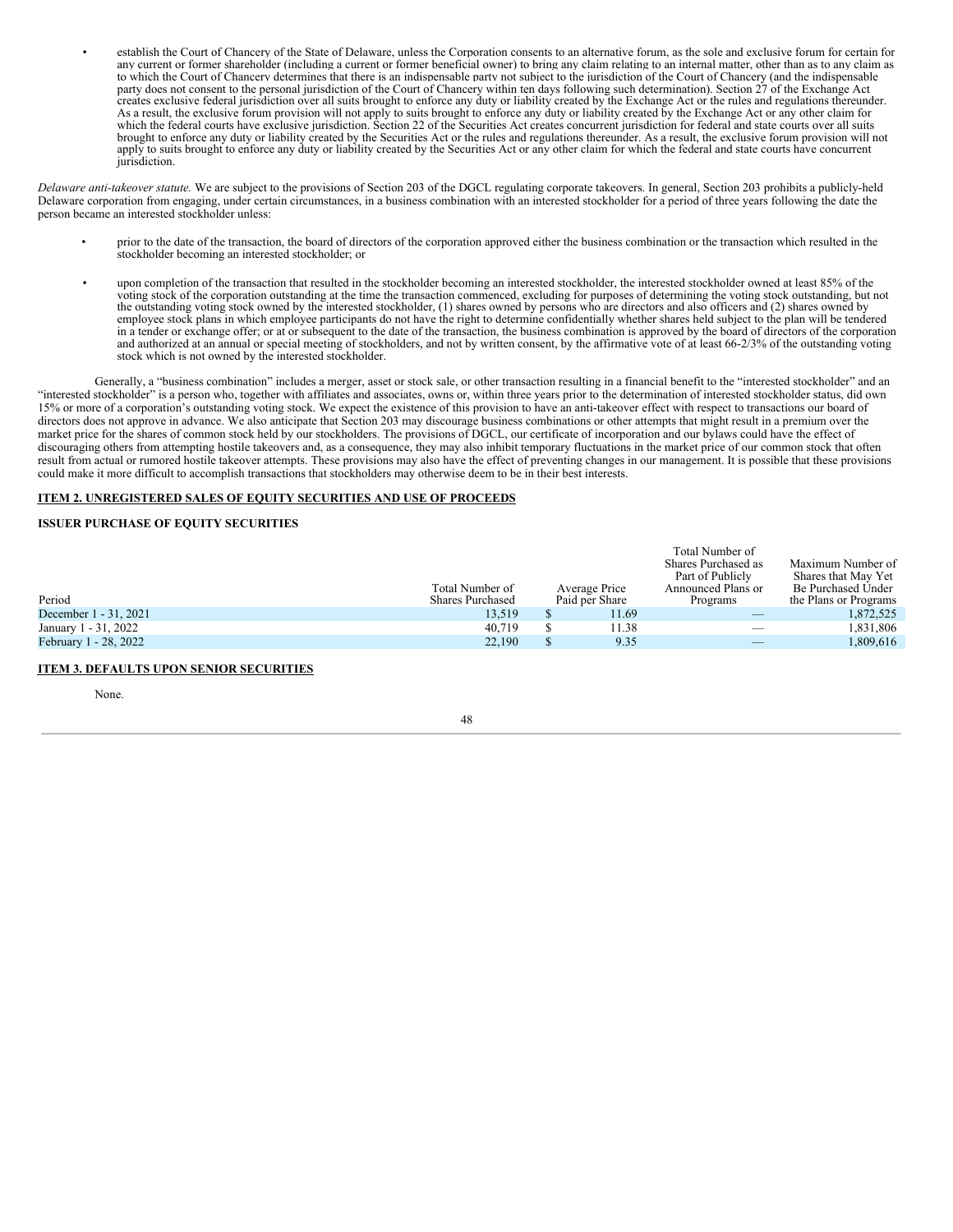# **ITEM 4. MINE SAFETY DISCLOSURES**

Not applicable.

# **ITEM 5. OTHER INFORMATION**

None.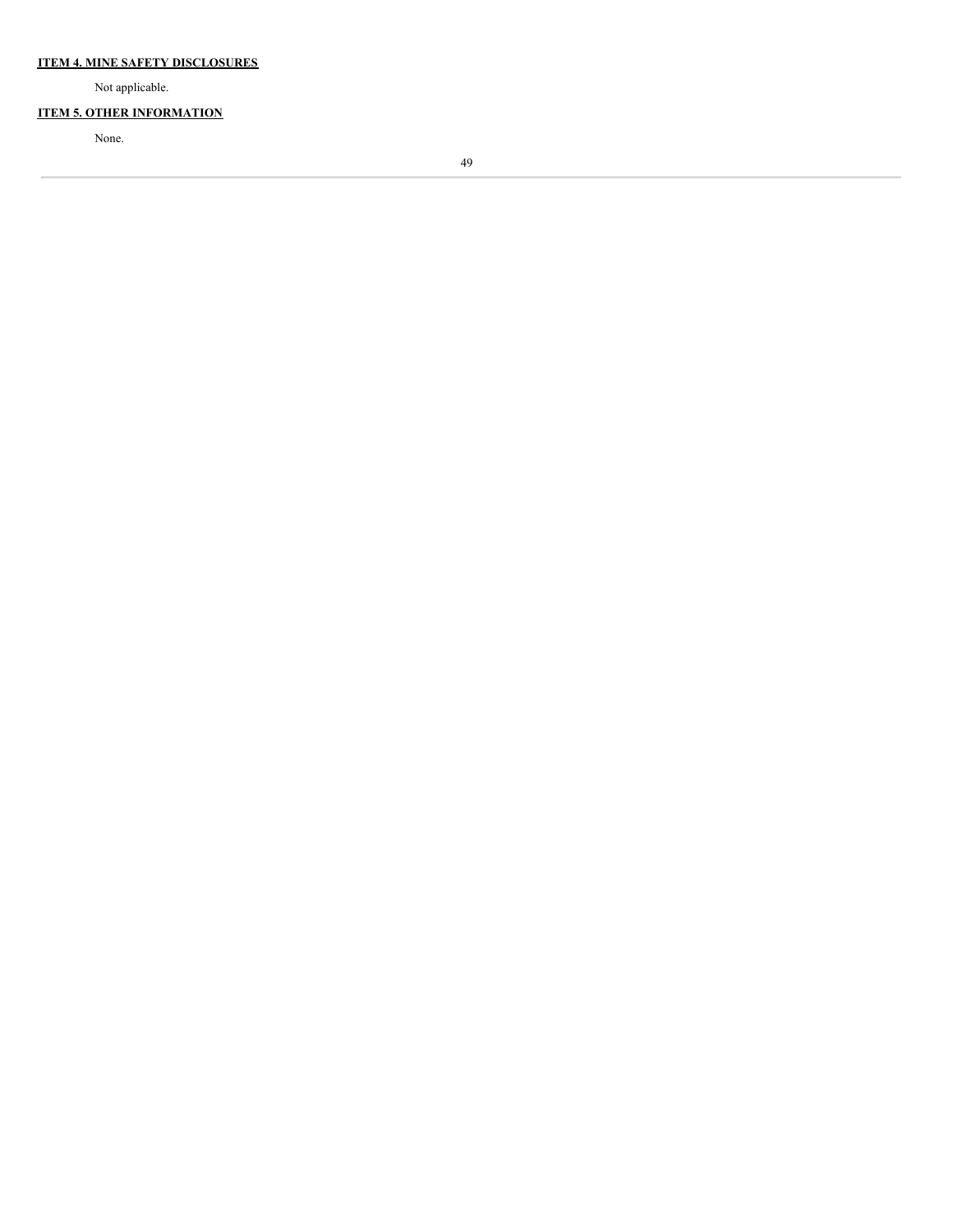# **ITEM 6. EXHIBITS**

(a)Exhibits

| 3.1(1)<br>3.2(2)<br>10.1(3)<br>10.2(4)<br>10.3(5)<br>$10.4*$<br>31.1 | Amended and Restated Certificate of Incorporation<br>Amended and Restated By-Laws<br>Patent and License Technology Agreement<br>First Amendment to License Agreement<br>Purchase Agreement between Scannell Properties #502, LLC and Cryo-Cell International, Inc. dated March 14, 2022.<br>2022 Equity Incentive Plan<br>Certification of Co-CEO Pursuant to Section 302 of the Sarbanes-Oxley Act of 2002.                                                                                                                                                                                                                                       |
|----------------------------------------------------------------------|----------------------------------------------------------------------------------------------------------------------------------------------------------------------------------------------------------------------------------------------------------------------------------------------------------------------------------------------------------------------------------------------------------------------------------------------------------------------------------------------------------------------------------------------------------------------------------------------------------------------------------------------------|
| 31.2                                                                 | Certification of Co-CEO Pursuant to Section 302 of the Sarbanes-Oxley Act of 2002.                                                                                                                                                                                                                                                                                                                                                                                                                                                                                                                                                                 |
| 31.3                                                                 | Certification of CFO Pursuant to Section 302 of the Sarbanes-Oxley Act of 2002.                                                                                                                                                                                                                                                                                                                                                                                                                                                                                                                                                                    |
| 32.1                                                                 | Certification Pursuant to 18 U.S.C. Section 1350, as Adopted Pursuant to Section 906 of the Sarbanes-Oxley Act of 2002.                                                                                                                                                                                                                                                                                                                                                                                                                                                                                                                            |
| 101.INS                                                              | <b>Inline XBRL Instance Document</b>                                                                                                                                                                                                                                                                                                                                                                                                                                                                                                                                                                                                               |
| 101.SCH                                                              | Inline XBRL Taxonomy Extension Schema Document                                                                                                                                                                                                                                                                                                                                                                                                                                                                                                                                                                                                     |
| 101.CAL                                                              | Inline XBRL Taxonomy Extension Calculation Linkbase Document                                                                                                                                                                                                                                                                                                                                                                                                                                                                                                                                                                                       |
| 101.DEF                                                              | Inline XBRL Taxonomy Extension Definition Linkbase Document                                                                                                                                                                                                                                                                                                                                                                                                                                                                                                                                                                                        |
| 101.LAB                                                              | Inline XBRL Taxonomy Extension Label Linkbase Document                                                                                                                                                                                                                                                                                                                                                                                                                                                                                                                                                                                             |
| 101.PRE                                                              | Inline XBRL Taxonomy Extension Presentation Linkbase Document                                                                                                                                                                                                                                                                                                                                                                                                                                                                                                                                                                                      |
| 104<br>$\ast$<br>(1)<br>(2)<br>(3)<br>(4)<br>(5)                     | Cover Page Interactive Data File (embedded within the Inline XBRL document)<br>Filed Herewith<br>Incorporated by reference to the Company's Quarterly Report on Form 10-QSB for the quarter ended May 31, 2002.<br>Incorporated by reference to the Company's Quarterly Report on Form 8-K filed on December 11, 2018.<br>Incorporated by reference to the Company's Quarterly Report on Form 10-Q for the quarter ended February 28, 2021.<br>Incorporated by reference to the Company's Annual Report on Form 10-K filed on February 22, 2022.<br>Incorporated by reference to the Company's Current Report on Form 8-K filed on March 16, 2022. |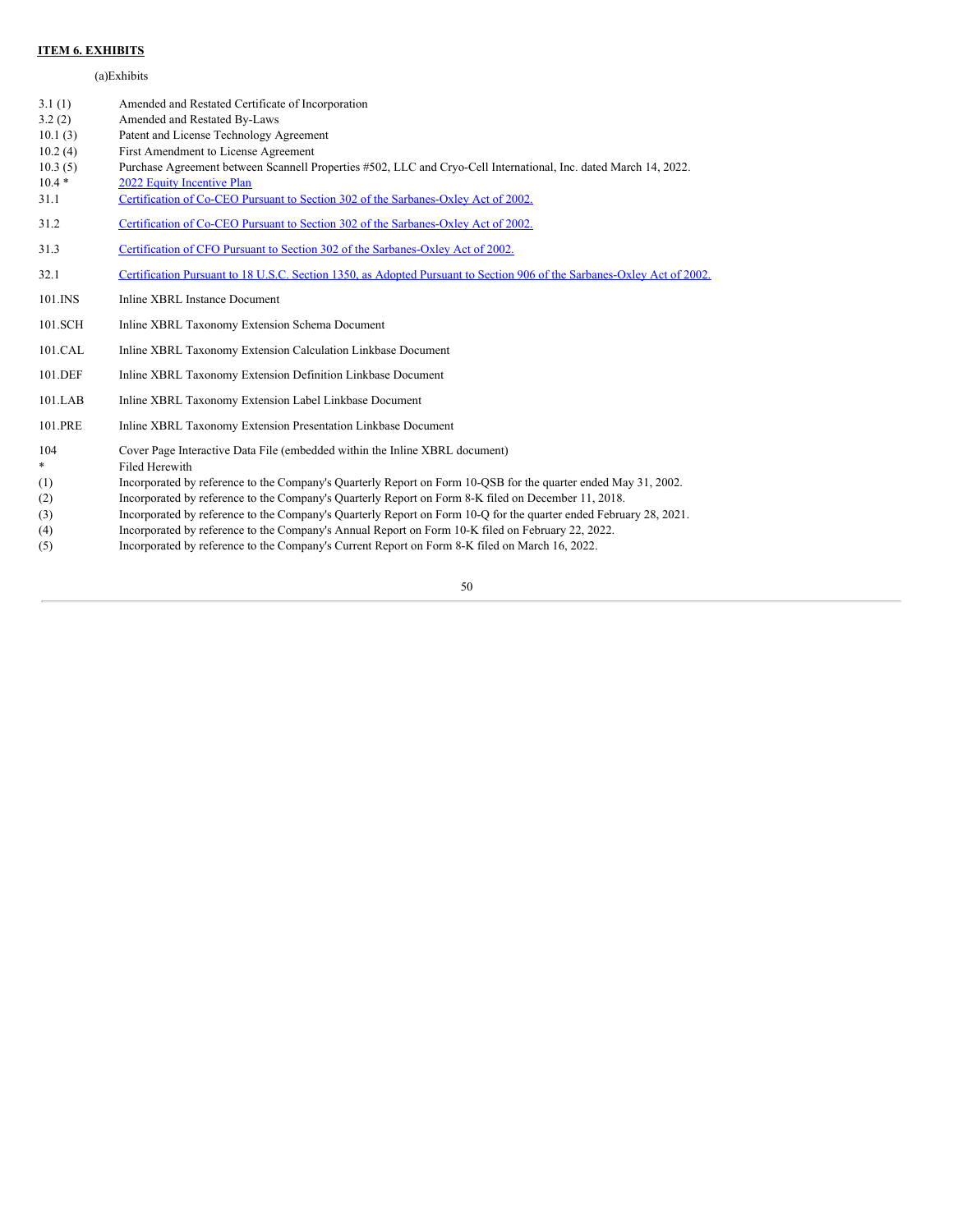# **SIGNATURES**

In accordance with Section 13 or 15(d) of the Securities Exchange Act of 1934, the registrant has duly caused this report to be signed on its behalf by the undersigned thereunto duly authorized.

Cryo-Cell International, Inc.

/s/ David Portnoy David Portnoy Co-Chief Executive Officer

Cryo-Cell International, Inc.

/s/ Mark Portnoy Mark Portnoy Co-Chief Executive Officer

Cryo-Cell International, Inc.

/s/ Jill M. Taymans

Jill M. Taymans Vice President, Finance, Chief Financial Officer

Date: April 13, 2022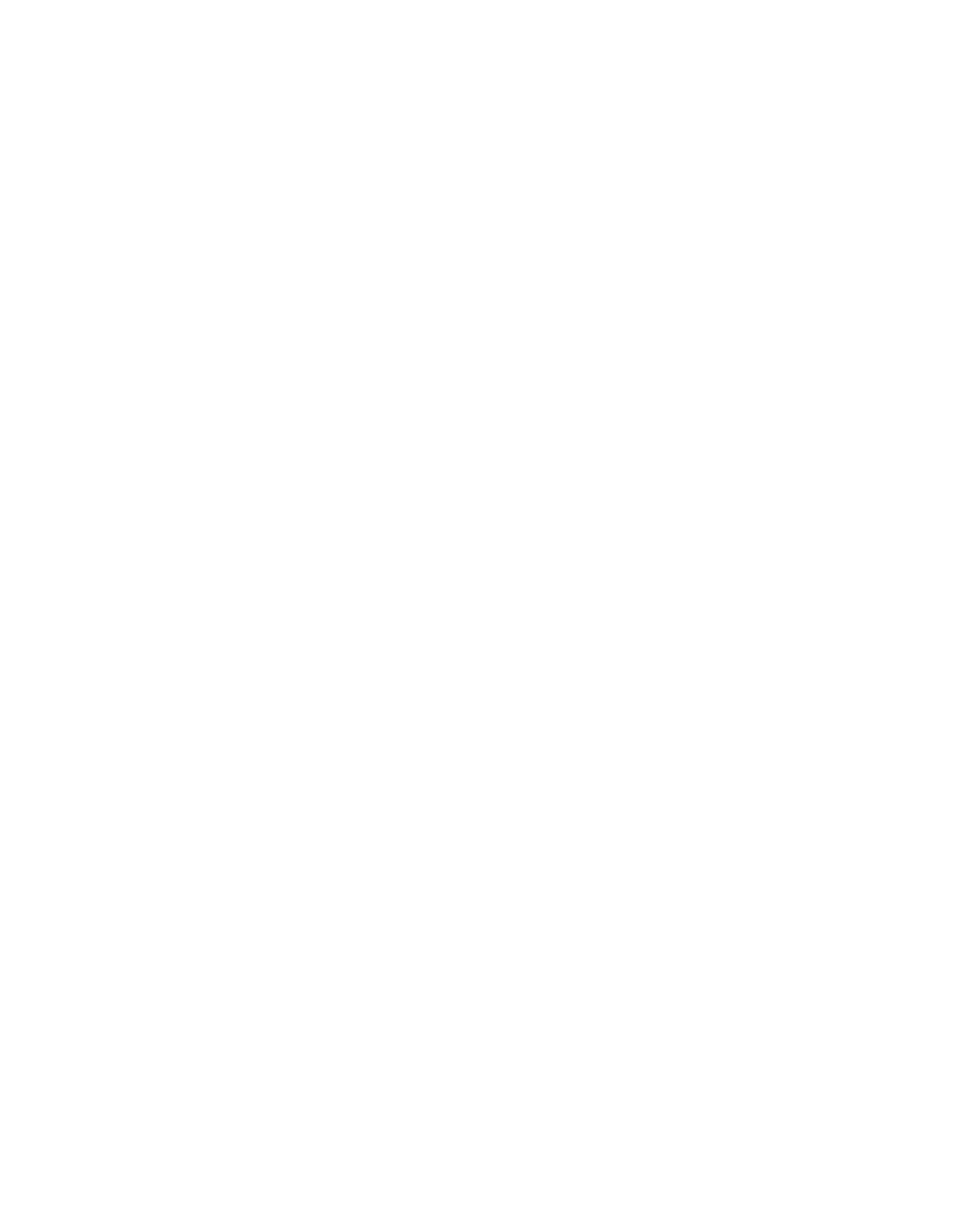# **CRYO-CELL INTERNATIONAL, INC. 2022 EQUITY INCENTIVE PLAN**

## **ARTICLE I PURPOSE**

The purpose of this Cryo-Cell International, Inc. 2022 Equity Incentive Plan (the "Plan") is to benefit Cryo-Cell International, Inc., a Delaware corporation (the "Company") and its stockholders, by assisting the Company and its subsidiaries to attract, retain and provide incentives to key management employees, directors, and consultants of the Company and its Affiliates, and to align the interests of such service providers with those of the Company's stockholders. Accordingly, the Plan provides for the granting of Non-qualified Stock Options, Incentive Stock Options, Restricted Stock Awards, Restricted Stock Unit Awards, Stock Appreciation Rights, Performance Stock Awards, Performance Unit Awards, Unrestricted Stock Awards, Distribution Equivalent Rights or any combination of the foregoing.

## ARTICLE II **DEFINITIONS**

The following definitions shall be applicable throughout the Plan unless the context otherwise requires:

II.1"Affiliate" shall mean any corporation which, with respect to the Company, is a "subsidiary corporation" within the meaning of Section 424(f) of the Code or other entity in which the Company has a controlling interest in such entity or another entity which is part of a chain of entities in which the Company or each entity has a controlling interest in another entity in the unbroken chain of entities ending with the applicable entity.

II.2"Award" shall mean, individually or collectively, any Option, Restricted Stock Award, Restricted Stock Unit Award, Performance Stock Award, Performance Unit Award, Stock Appreciation Right, Distribution Equivalent Right or Unrestricted Stock Award.

II.3"Award Agreement" shall mean a written agreement between the Company and the Participant with respect to an Award, setting forth the terms and conditions of the Award, as amended.

II.4"Board" shall mean the Board of Directors of the Company.

II.5"Base Value" shall have the meaning given to such term in Section 14.2.

II.6"Cause" shall have the meaning described herein. If the Participant is subject to a written employment agreement (or other similar written agreement) with the Company or a Affiliate that provides a definition of termination for "cause," then, for purposes of this Plan, the term "Cause" shall have meaning set forth in such agreement. In the absence of such a definition, "Cause" means (i) the conviction of the Participant of a felony or of any lesser criminal offense involving moral turpitude; (ii) the willful commission by the Participant of a criminal or other act that, in the judgment of the Board, will likely cause substantial economic damage to the Company or any Affiliate or substantial injury to the business reputation of the Company or any Affiliate; (iii) the commission by the Participant of an act of fraud in the performance of his duties on behalf of the Company or any Affiliate; (iv) the continuing willful failure of the Participant to perform his duties to the Company or any Affiliate (other than any such failure resulting from the Participant's incapacity due to physical or mental illness) after written notice thereof; or (v) an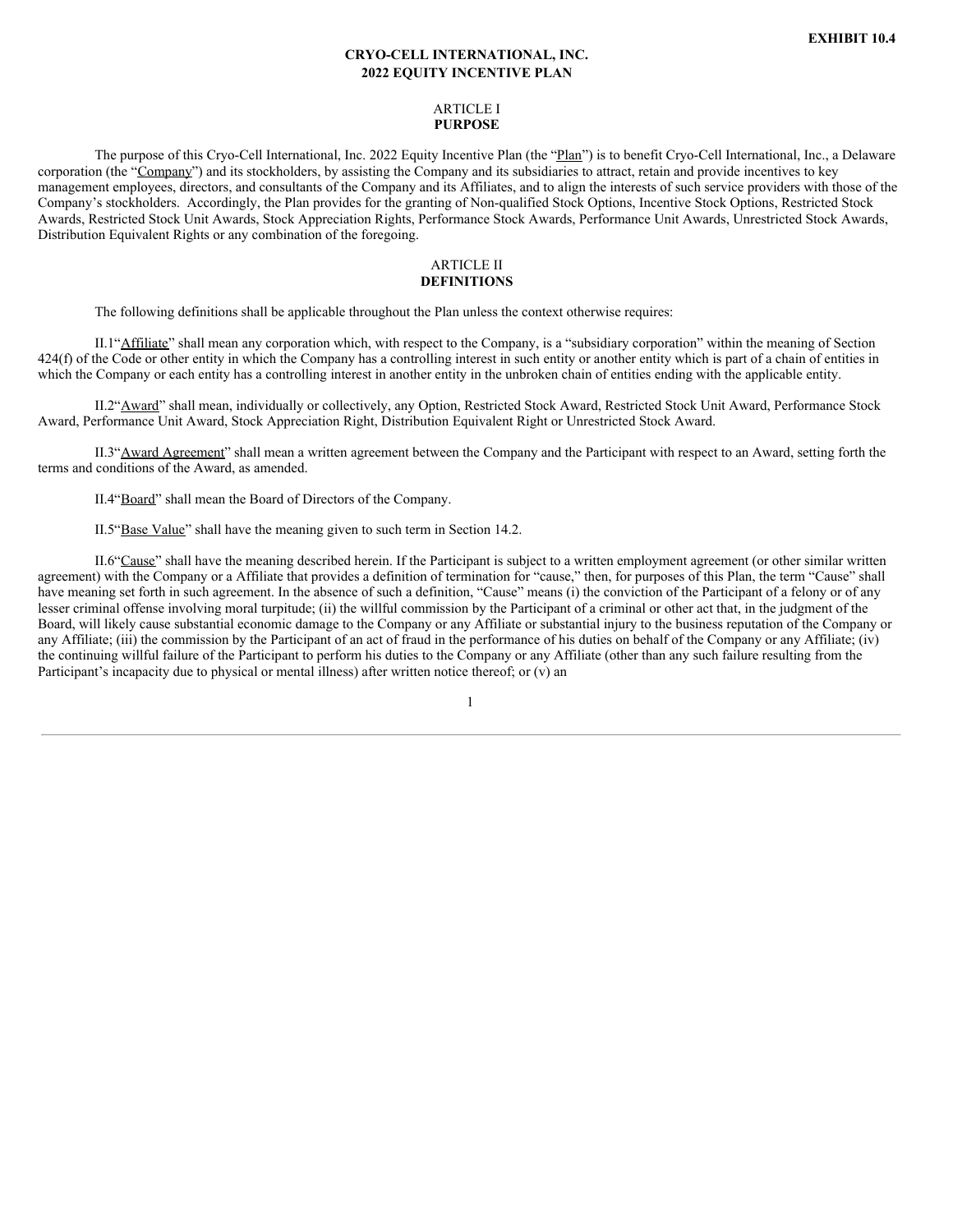order of a federal or state regulatory agency or a court of competent jurisdiction requiring the termination of the Participant's Service with the Company.

II.7"Change of Control" means, unless otherwise provided in an Award Agreement, a Change in Control of the Company shall mean a change in control of a nature that: (i) would be required to be reported in response to Item 5.01 of the current report on Form 8-K, as in effect on the date hereof, pursuant to Section 13 or 15(d) of the Securities Exchange Act of 1934 (the "Exchange Act"); or (ii) without limitation such a Change in Control shall be deemed to have occurred at such time as (a) any "person" (as the term is used in Sections 13(d) and 14(d) of the Exchange Act) is or becomes the "beneficial owner" (as defined in Rule 13d-3 under the Exchange Act), directly or indirectly, but excluding any shareholder who as of the Effective Date beneficially owns more than 10% of the Company's common stock, of securities of the Company representing 25% or more of the combined voting power of Company's outstanding securities, or (b) individuals who constitute the Board on the date hereof (the "Incumbent Board") cease for any reason to constitute a majority thereof, provided that any person becoming a director subsequent to the date hereof whose election was approved by a vote of at least three-quarters of the directors comprising the Incumbent Board, or whose nomination for election by the Company's stockholders was approved by the same nominating committee serving under an Incumbent Board, shall be, for purposes of this clause (b), considered as though he were a member of the Incumbent Board; or (c) a plan of reorganization, merger, consolidation, sale of all or substantially all the assets of the Company or similar transaction in which the Company is not the surviving institution occurs or is implemented.

II.8 "Code" shall mean the Internal Revenue Code of 1986, as amended. Reference in the Plan to any section of the Code shall be deemed to include any amendments or successor provisions to any section and any regulation under such section.

II.9"Committee" shall mean a committee comprised of two (2) or more members of the Board who are selected by the Board as provided in Section 4.1.

II.10 "Company" shall have the meaning given to such term in the introductory paragraph, including any successor thereto.

II.11"Consultant" shall mean any non-Employee (individual or entity) advisor to the Company or an Affiliate who or which has contracted directly with the Company or an Affiliate to render bona fide consulting or advisory services thereto.

II.12"Director" shall mean a member of the Board or a member of the board of directors of an Affiliate, in either case, who is not an Employee.

II.13"Distribution Equivalent Right" shall mean an Award granted under Article XIII of the Plan which entitles the Participant to receive bookkeeping credits, cash payments and/or Share distributions equal in amount to the distributions that would have been made to the Participant had the Participant held a specified number of Shares during the period the Participant held the Distribution Equivalent Right.

II.14"Distribution Equivalent Right Award Agreement" shall mean a written agreement between the Company and a Participant with respect to a Distribution Equivalent Right Award.

II.15"Effective Date" shall mean April 8, 2022.

II.16"Employee" shall mean any employee, including any officer, of the Company or an Affiliate.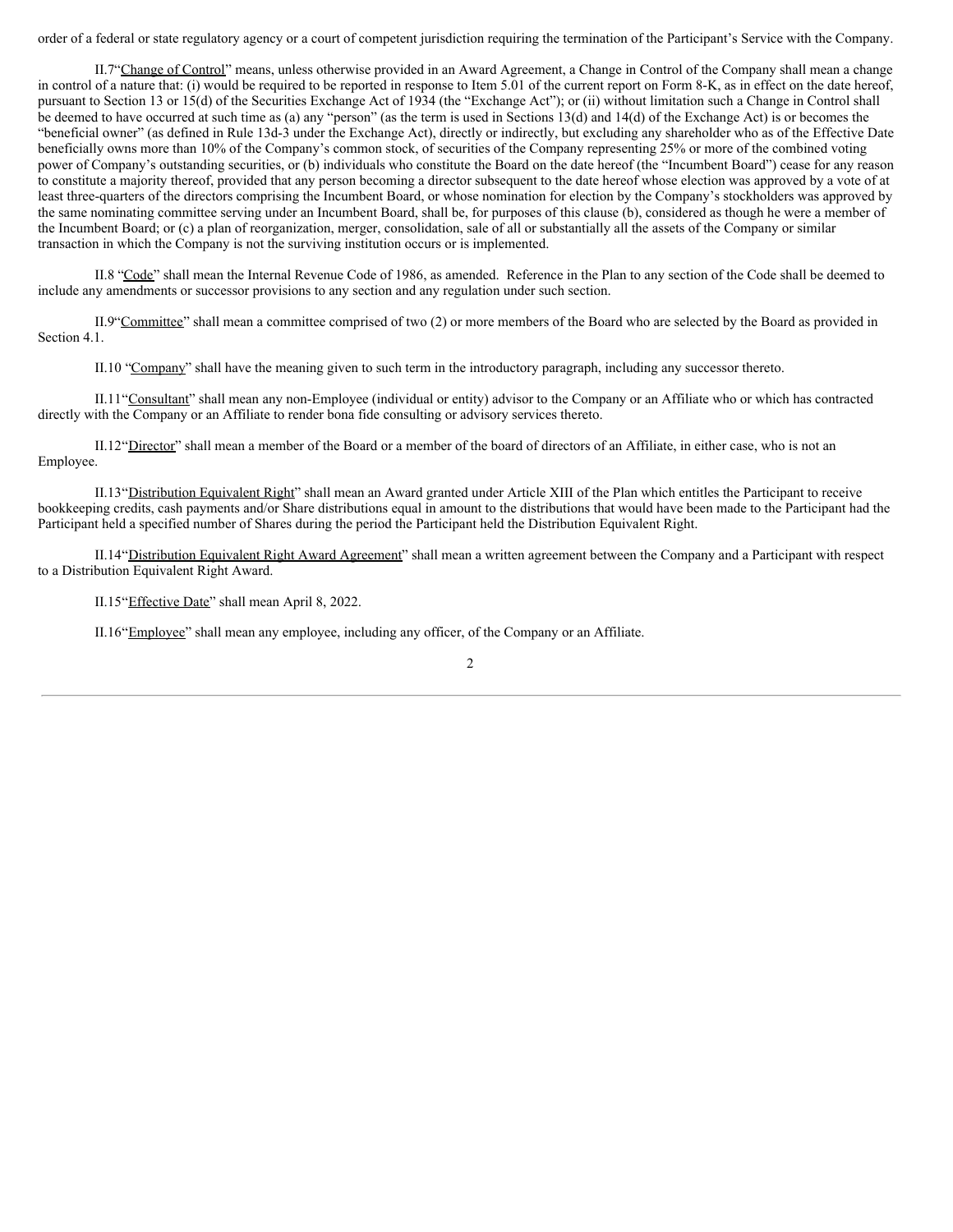# II.17"Exchange Act" shall mean the United States of America Securities Exchange Act of 1934, as amended.

II.18"Fair Market Value" shall mean, as of any specified date, the closing sales price of the Shares for such date (or, in the event that the Shares are not traded on such date, on the immediately preceding trading date) on the NASDAQ Stock Market ("NASDAQ"), as reported by NASDAQ, or such other domestic or foreign national securities exchange on which the Shares may be listed. If the Shares are not listed on NASDAQ or on a national securities exchange, but are quoted on the OTC Bulletin Board or by the National Quotation Bureau, the Fair Market Value of the Shares shall be the mean of the highest bid and lowest asked prices per Share for such date. If the Shares are not quoted or listed as set forth above, Fair Market Value shall be determined by the Board in good faith by any fair and reasonable means (which means may be set forth with greater specificity in the applicable Award Agreement). The Fair Market Value of property other than Shares shall be determined by the Board in good faith by any fair and reasonable means consistent with the requirements of applicable law.

II.19"Family Member" of an individual shall mean any child, stepchild, grandchild, parent, stepparent, spouse, former spouse, sibling, niece, nephew, mother-in-law, father-in-law, son-in-law, daughter-in-law, brother-in-law or sister-in-law, including adoptive relationships, any person sharing the Participant's household (other than a tenant or employee of the Participant), a trust in which such persons have more than fifty percent (50%) of the beneficial interest, a foundation in which such persons (or the Participant) control the management of assets, and any other entity in which such persons (or the Participant) own more than fifty percent (50%) of the voting interests.

II.20"Incentive Stock Option" shall mean an Option which is intended by the Committee to constitute an "incentive stock option" and conforms to the applicable provisions of Section 422 of the Code.

II.21"Non-qualified Stock Option" shall mean an Option which is not an Incentive Stock Option or which is designated as an Incentive Stock Option but does not meet the applicable requirements of Section 422 of the Code.

II.22"Option" shall mean an Award granted under Article VII of the Plan of an option to purchase Shares and shall include both Incentive Stock Options and Non-qualified Stock Options.

II.23"Option Agreement" shall mean a written agreement between the Company and a Participant with respect to an Option.

II.24"Participant" shall mean an Employee, Director or Consultant who has been granted an Award or any such individual's beneficiary, estate or representative, who has acquired such Award in accordance with the terms of the Plan, as applicable.

II.25 "Performance Criteria" shall mean the criteria selected by the Committee for purposes of establishing the Performance Goal(s) for a Participant for a Performance Period.

II.26"Performance Goals" shall mean, for a Performance Period, the written goal or goals established by the Committee for the Performance Period based upon the Performance Criteria, which may be related to the performance of the Participant, the Company or an Affiliate.

II.27"Performance Period" shall mean one or more periods of time, which may be of varying and overlapping durations, selected by the Committee, over which the attainment of the Performance Goals shall be measured for purposes of determining a Participant's right to, and the payment of, a Performance Stock Award or a Performance Unit Award.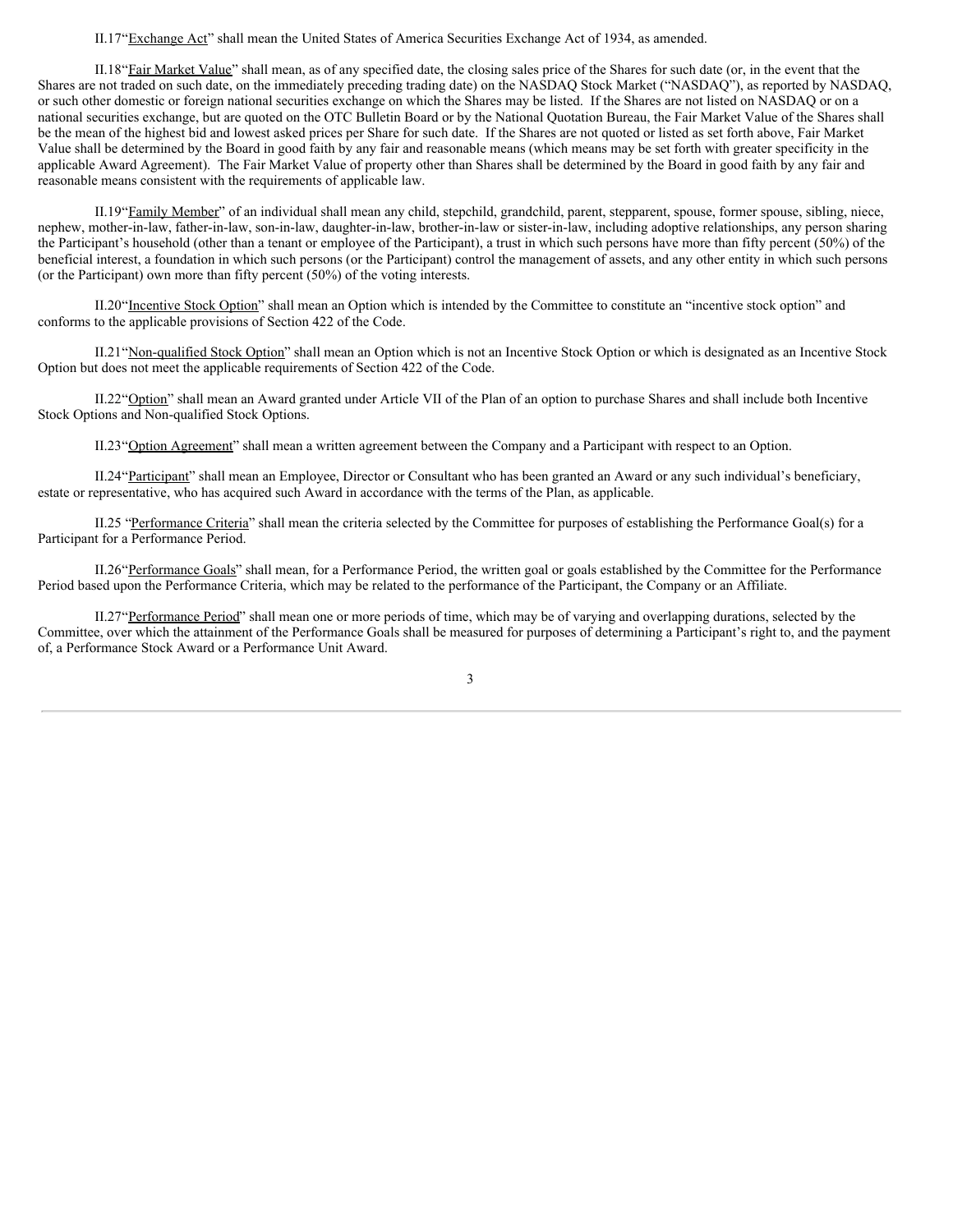II.28"Performance Stock Award" or "Performance Stock" shall mean an Award granted under Article XII of the Plan under which, upon the satisfaction of predetermined Performance Goals, Shares are paid to the Participant.

II.29"Performance Stock Agreement" shall mean a written agreement between the Company and a Participant with respect to a Performance Stock Award.

II.30"Performance Unit" shall mean a Unit awarded to a Participant pursuant to a Performance Unit Award.

II.31"Performance Unit Award" shall mean an Award granted under Article XI of the Plan under which, upon the satisfaction of predetermined Performance Goals, a cash payment shall be made to the Participant, based on the number of Units awarded to the Participant.

II.32"Performance Unit Agreement" shall mean a written agreement between the Company and a Participant with respect to a Performance Unit Award.

II.33"Plan" shall mean this Cryo-Cell International, Inc. 2022 Equity Incentive Plan, as amended from time to time, together with each of the Award Agreements utilized hereunder.

II.34"Prior Plan" mean the Cryo-Cell International, Inc. 2012 Amended and Restated Equity Incentive Plan, as amended from time to time.

II.35"Restricted Stock Award" and "Restricted Stock" shall mean an Award granted under Article VIII of the Plan of Shares, the transferability of which by the Participant is subject to Restrictions.

II.36"Restricted Stock Agreement" shall mean a written agreement between the Company and a Participant with respect to a Restricted Stock Award.

II.37"Restricted Stock Unit Award" and "RSUs" shall refer to an Award granted under Article X of the Plan under which, upon the satisfaction of predetermined individual service-related vesting requirements, a cash payment or Shares shall be made to the Participant, based on the number of Units awarded to the Participant.

II.38"Restricted Stock Unit Agreement" shall mean a written agreement between the Company and a Participant with respect to a Restricted Stock Unit Award.

II.39 "Restriction Period" shall mean the period of time for which Shares subject to a Restricted Stock Award shall be subject to Restrictions, as set forth in the applicable Restricted Stock Agreement.

II.40"Restrictions" shall mean the forfeiture, transfer and/or other restrictions applicable to Shares awarded to an Employee, Director or Consultant under the Plan pursuant to a Restricted Stock Award and set forth in a Restricted Stock Agreement.

II.41"Rule 16b-3" shall mean Rule 16b-3 promulgated by the Securities and Exchange Commission under the Exchange Act, as such may be amended from time to time, and any successor rule, regulation or statute fulfilling the same or a substantially similar function.

II.42"Shares" or "Stock" shall mean the common stock of the Company, par value \$0.0001 per share.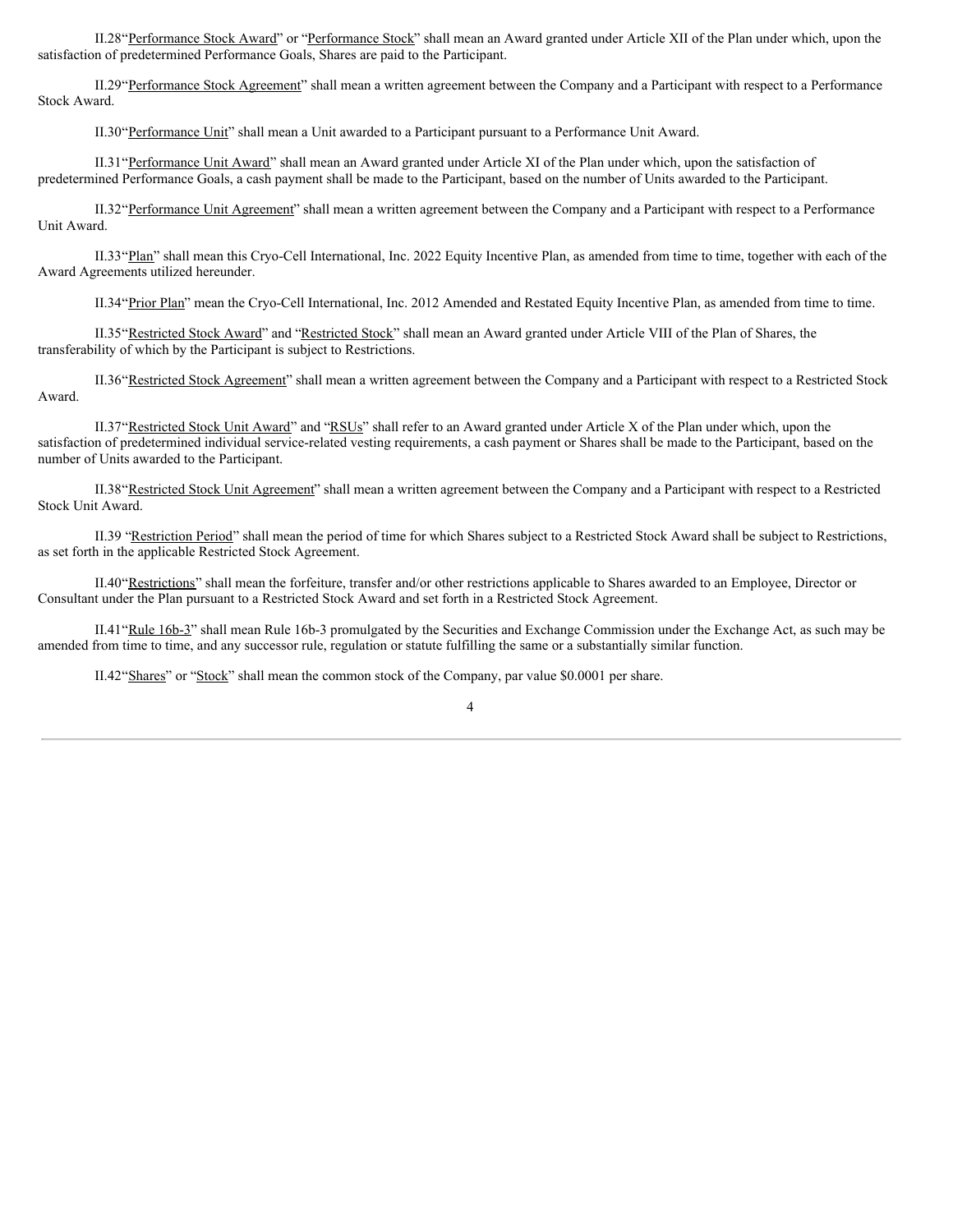II.43"Stock Appreciation Right" or "SAR" shall mean an Award granted under Article XIV of the Plan of a right, granted alone or in connection with a related Option, to receive a payment equal to the increase in value of a specified number of Shares between the date of Award and the date of exercise.

II.44"Stock Appreciation Right Agreement" shall mean a written agreement between the Company and a Participant with respect to a Stock Appreciation Right.

II.45"Tandem Stock Appreciation Right" shall mean a Stock Appreciation Right granted in connection with a related Option, the exercise of some or all of which results in termination of the entitlement to purchase some or all of the Shares under the related Option, all as set forth in Article XIV.

II.46 "Ten Percent Stockholder" shall mean an Employee who, at the time an Option is granted to him or her, owns shares possessing more than ten percent (10%) of the total combined voting power of all classes of shares of the Company or of any parent corporation or subsidiary corporation thereof (both as defined in Section 424 of the Code), within the meaning of Section 422(b)(6) of the Code.

II.47"Termination of Service" shall mean a termination of a Participant's employment with, or status as a Director or Consultant of, the Company or an Affiliate, as applicable, for any reason, including, without limitation, Total and Permanent Disability or death, except as provided in Section 6.3. In the event Termination of Service shall constitute a payment event with respect to any Award subject to Code Section 409A, Termination of Service shall only be deemed to occur upon a "separation from service" as such term is defined under Code Section 409A and applicable authorities.

II.48"Total and Permanent Disability" of an individual shall mean the inability of such individual to engage in any substantial gainful activity by reason of any medically determinable physical or mental impairment which can be expected to result in death or which has lasted or can be expected to last for a continuous period of not less than twelve  $(12)$  months, within the meaning of Section 22(e)(3) of the Code.

II.49"Unit" shall mean a bookkeeping unit, which represents such monetary amount as shall be designated by the Committee in each Performance Unit Agreement, or represents one Share for purposes of each Restricted Stock Unit Award.

II.50"Unrestricted Stock Award" shall mean an Award granted under Article IX of the Plan of Shares which are not subject to Restrictions.

II.51"Unrestricted Stock Agreement" shall mean a written agreement between the Company and a Participant with respect to an Unrestricted Stock Award.

# ARTICLE III **EFFECTIVE DATE OF PLAN**

The Plan shall be effective as of the Effective Date**.** The Plan is the successor to and continuation of the Prior Plan. Any Award granted after the Effective Date, but prior to shareholder approval of the Plan, is contingent upon timely receipt of shareholder approval to the extent required under applicable tax, securities and regulatory rules, and satisfaction of any other compliance requirements. As of the Effective Date, (i) no additional awards may be granted under the Prior Plan; (ii) the number of shares available for the grant of new awards under the Prior Plan as of the date immediately prior to the Effective Date, plus any shares granted under the Prior Plan that lapse, expire, are canceled, are terminated unexercised or cease to be exercisable for any reason, or the rights of its Participant terminate, will become available for issuance pursuant to Awards granted under this Plan; and (iii) all outstanding awards granted under the Prior Plan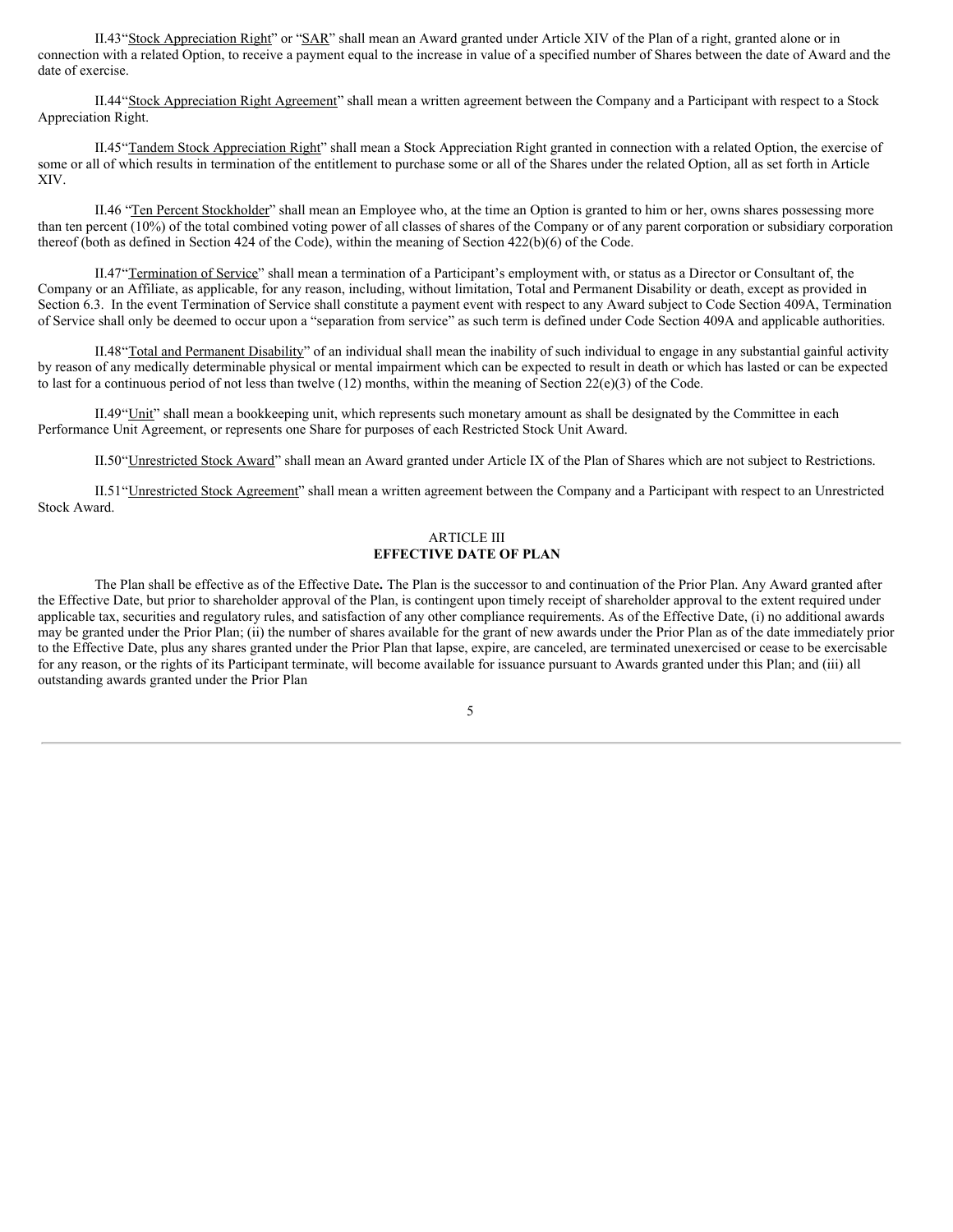will remain subject to the terms of the Prior Plan (except to the extent such outstanding awards become available for issuance pursuant to Awards granted under this Plan due to their lapse, forfeiture, or expiration). All Awards granted under this Plan will be subject to the terms of this Plan.

# ARTICLE IV **ADMINISTRATION**

IV.1Composition of Committee. The Plan shall be administered by the Committee, which shall be appointed by the Board. If necessary, in the Board's discretion, to comply with Rule 16b-3 under the Exchange Act or relevant securities exchange or inter-dealer quotation service, the Committee shall consist solely of two (2) or more Directors who are each (i) "non-employee directors" within the meaning of Rule 16b-3 and (ii) "independent" for purposes of any applicable listing requirements. If a member of the Committee shall be eligible to receive an Award under the Plan, such Committee member shall have no authority hereunder with respect to his or her own Award.

IV.2Powers. Subject to the other provisions of the Plan, the Committee shall have the sole authority, in its discretion, to make all determinations under the Plan, including but not limited to (i) determining which Employees, Directors or Consultants shall receive an Award, (ii) the time or times when an Award shall be made (the date of grant of an Award shall be the date on which the Award is awarded by the Committee), (iii) what type of Award shall be granted, (iv) the term of an Award, (v) the date or dates on which an Award vests, (vi) the form of any payment to be made pursuant to an Award, (vii) the terms and conditions of an Award (including the forfeiture of the Award, and/or any financial gain, if the Participant of the Award violates any applicable restrictive covenant thereof), (viii) the Restrictions under a Restricted Stock Award, (ix) the number of Shares which may be issued under an Award, (x) Performance Goals applicable to any Award and certification of the achievement of such goals, and (xi) the waiver of any Restrictions or Performance Goals, subject in all cases to compliance with applicable laws. In making such determinations the Committee may take into account the nature of the services rendered by the respective Employees, Directors and Consultants, their present and potential contribution to the Company's (or the Affiliate's) success and such other factors as the Committee in its discretion may deem relevant. Notwithstanding the foregoing, any Award made to a member of the Committee, and the terms thereof, must be approved by a majority of the other members of the Board.

IV.3Additional Powers. The Committee shall have such additional powers as are delegated to it under the other provisions of the Plan. Subject to the express provisions of the Plan, the Committee is authorized to construe the Plan and the respective Award Agreements executed hereunder, to prescribe such rules and regulations relating to the Plan as it may deem advisable to carry out the intent of the Plan, to determine the terms, restrictions and provisions of each Award and to make all other determinations necessary or advisable for administering the Plan. The Committee may correct any defect or supply any omission or reconcile any inconsistency in any Award Agreement in the manner and to the extent the Committee shall deem necessary, appropriate or expedient to carry it into effect. The determinations of the Committee on the matters referred to in this Article IV shall be conclusive and binding on the Company and all Participants.

IV.4Committee Action. Subject to compliance with all applicable laws, action by the Committee shall require the consent of a majority of the members of the Committee, expressed either orally at a meeting of the Committee or in writing in the absence of a meeting. No member of the Committee shall have any liability for any good faith action, inaction or determination in connection with the Plan.

IV.5Committee Delegations. Subject to compliance with all applicable laws, except to the extent the Board has reserved to itself the authority to review, approve and ratify actions of the Committee, the Committee, in its sole discretion and on such terms and conditions as it may provide, may delegate (a)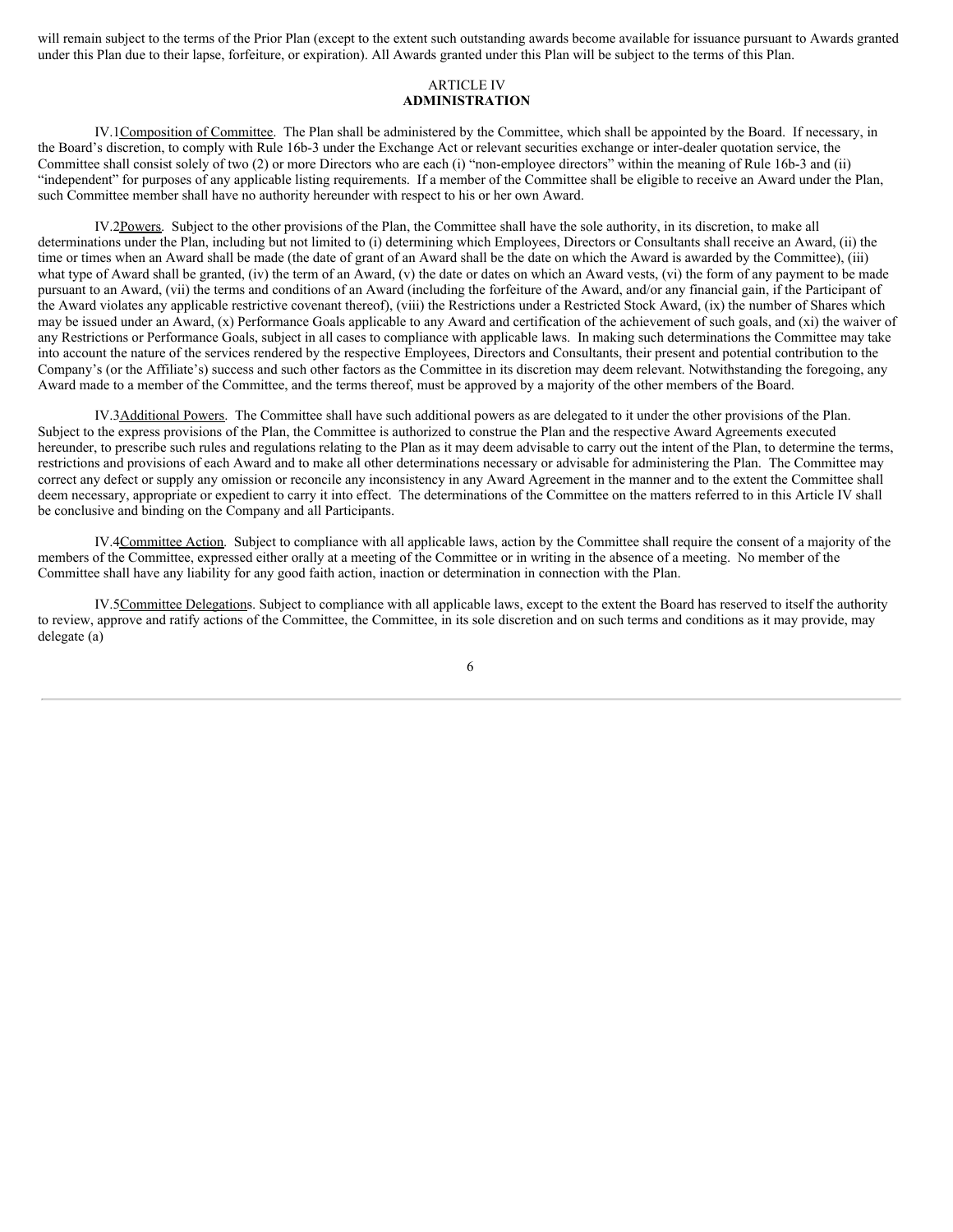all or any part of its authority and powers under the Plan to one or more Directors, and (b) more limited authority and powers under the Plan to one or more officers of the Company.

## ARTICLE V **SHARES SUBJECT TO PLAN AND LIMITATIONS THEREON**

V.1Authorized Shares and Award Limits. The Committee may from time to time grant Awards to one or more Employees, Directors and/or Consultants determined by it to be eligible for participation in the Plan in accordance with the provisions of Article VI. Subject to Article XV, the aggregate number of Shares that may be issued under the Plan shall not exceed One Million Five Hundred Thousand (1,500,000) Shares, plus the number of Shares available for the grant of new awards under the Prior Plan as of the date immediately prior to the Effective Date. The maximum number of Shares that may be issued as Incentive Stock Options under the Plan is One Million Five Hundred Thousand (1,500,000) Shares. Shares shall be deemed to have been issued under the Plan solely to the extent actually issued and delivered pursuant to an Award. To the extent that an Award lapses, expires, is canceled, is terminated unexercised or ceases to be exercisable for any reason, or the rights of its Participant terminate, any Shares subject to such Award shall again be available for the grant of a new Award.

# V.2Individual Limits.

(a)Options and SARs. The maximum number of Shares that may be subject to Options or SARs granted to any one Participant during any calendar year shall be Seven Hundred Thousand (700,000). For purposes of this Section 5.2(a), if an Option is granted in tandem with an SAR, such that the exercise of the Option or SAR with respect to a Share cancels the tandem SAR or Option right, respectively, with respect to such Share, the tandem Option and SAR rights with respect to each Share shall be counted as covering but one Share for purposes of applying the limitations of this Section 5.2.

(b)Restricted Stock Awards and Restricted Stock Unit Awards. The maximum number of Shares that may be subject to Restricted Stock Awards or Restricted Stock Unit Awards which are granted to any one Participant during any calendar year shall be Five Hundred Thousand (500,000).

V.3Types of Shares. The Shares to be issued pursuant to the grant or exercise of an Award may consist of authorized but unissued Shares, Shares purchased on the open market or Shares previously issued and outstanding and reacquired by the Company.

# ARTICLE VI **ELIGIBILITY AND TERMINATION OF SERVICE**

VI.1Eligibility. Awards made under the Plan may be granted solely to individuals or entities who, at the time of grant, are Employees, Directors or Consultants. An Award may be granted on more than one occasion to the same Employee, Director or Consultant, and, subject to the limitations set forth in the Plan, such Award may include, a Non-qualified Stock Option, a Restricted Stock Award, a Restricted Stock Unit Award, an Unrestricted Stock Award, a Distribution Equivalent Right Award, a Performance Stock Award, a Performance Unit Award, a Stock Appreciation Right, a Tandem Stock Appreciation Right, or any combination thereof, and solely for Employees, an Incentive Stock Option.

VI.2Termination of Service. Except to the extent inconsistent with the terms of the applicable Award Agreement and/or the provisions of Section 6.3 or 6.4, the following terms and conditions shall apply with respect to a Participant's Termination of Service with the Company or an Affiliate, as applicable: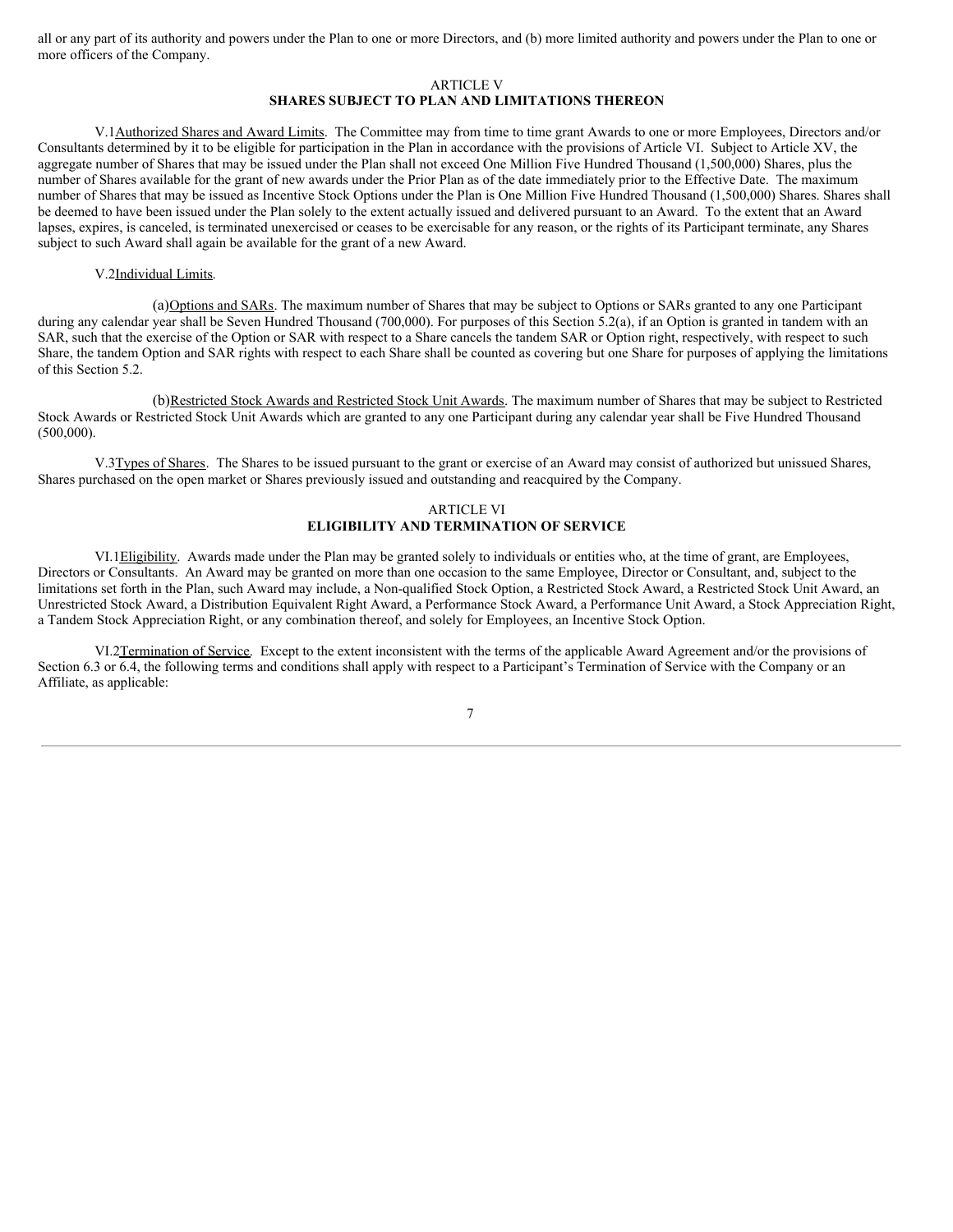(a)The Participant's rights, if any, to exercise any then exercisable Options and/or Stock Appreciation Rights shall terminate:

(i)If such termination is for a reason other than the Participant's Total and Permanent Disability or death, ninety (90) days after the date of such Termination of Service;

(ii)If such termination is on account of the Participant's Total and Permanent Disability, one (1) year after the date of such Termination of Service; or

(iii)If such termination is on account of the Participant's death, one (1) year after the date of the Participant's death.

Upon such applicable date the Participant (and such Participant's estate, designated beneficiary or other legal representative) shall forfeit any rights or interests in or with respect to any such Options and Stock Appreciation Rights. Notwithstanding the foregoing, the Committee, in its sole discretion, may provide for a different time period in the Award Agreement, or may extend the time period, following a Termination of Service, during which the Participant has the right to exercise any vested Non-qualified Stock Option or Stock Appreciation Right, which time period may not extend beyond the expiration date of the Award term.

(b)In the event of a Participant's Termination of Service for any reason prior to the actual or deemed satisfaction and/or lapse of the Restrictions, vesting requirements, terms and conditions applicable to a Restricted Stock Award and/or Restricted Stock Unit Award, such Restricted Stock and/or RSUs shall immediately be canceled, and the Participant (and such Participant's estate, designated beneficiary or other legal representative) shall forfeit any rights or interests in and with respect to any such Restricted Stock and/or RSUs. Notwithstanding the immediately preceding sentence, the Committee, in its sole discretion, may determine, prior to or within thirty (30) days after the date of such Termination of Service that all or a portion of any such Participant's Restricted Stock and/or RSUs shall not be so canceled and forfeited.

VI.3Special Termination Rule. Except to the extent inconsistent with the terms of the applicable Award Agreement, and notwithstanding anything to the contrary contained in this Article VI, if a Participant's employment with, or status as a Director of, the Company or an Affiliate shall terminate, and if, within ninety (90) days of such termination, such Participant shall become a Consultant, such Participant's rights with respect to any Award or portion thereof granted thereto prior to the date of such termination may be preserved, if and to the extent determined by the Committee in its sole discretion, as if such Participant had been a Consultant for the entire period during which such Award or portion thereof had been outstanding. Should the Committee effect such determination with respect to such Participant, for all purposes of the Plan, such Participant shall not be treated as if his or her employment or Director status had terminated until such time as his or her Consultant status shall terminate, in which case his or her Award, as it may have been reduced in connection with the Participant's becoming a Consultant, shall be treated pursuant to the provisions of Section 6.2, provided, however, that any such Award which is intended to be an Incentive Stock Option shall, upon the Participant's no longer being an Employee, automatically convert to a Non-qualified Stock Option. Should a Participant's status as a Consultant terminate, and if, within ninety (90) days of such termination, such Participant shall become an Employee or a Director, such Participant's rights with respect to any Award or portion thereof granted thereto prior to the date of such termination may be preserved, if and to the extent determined by the Committee in its sole discretion, as if such Participant had been an Employee or a Director, as applicable, for the entire period during which such Award or portion thereof had been outstanding, and, should the Committee effect such determination with respect to such Participant, for all purposes of the Plan, such Participant shall not be treated as if his or her Consultant status had terminated until such time as his or her employment with the Company or an Affiliate,

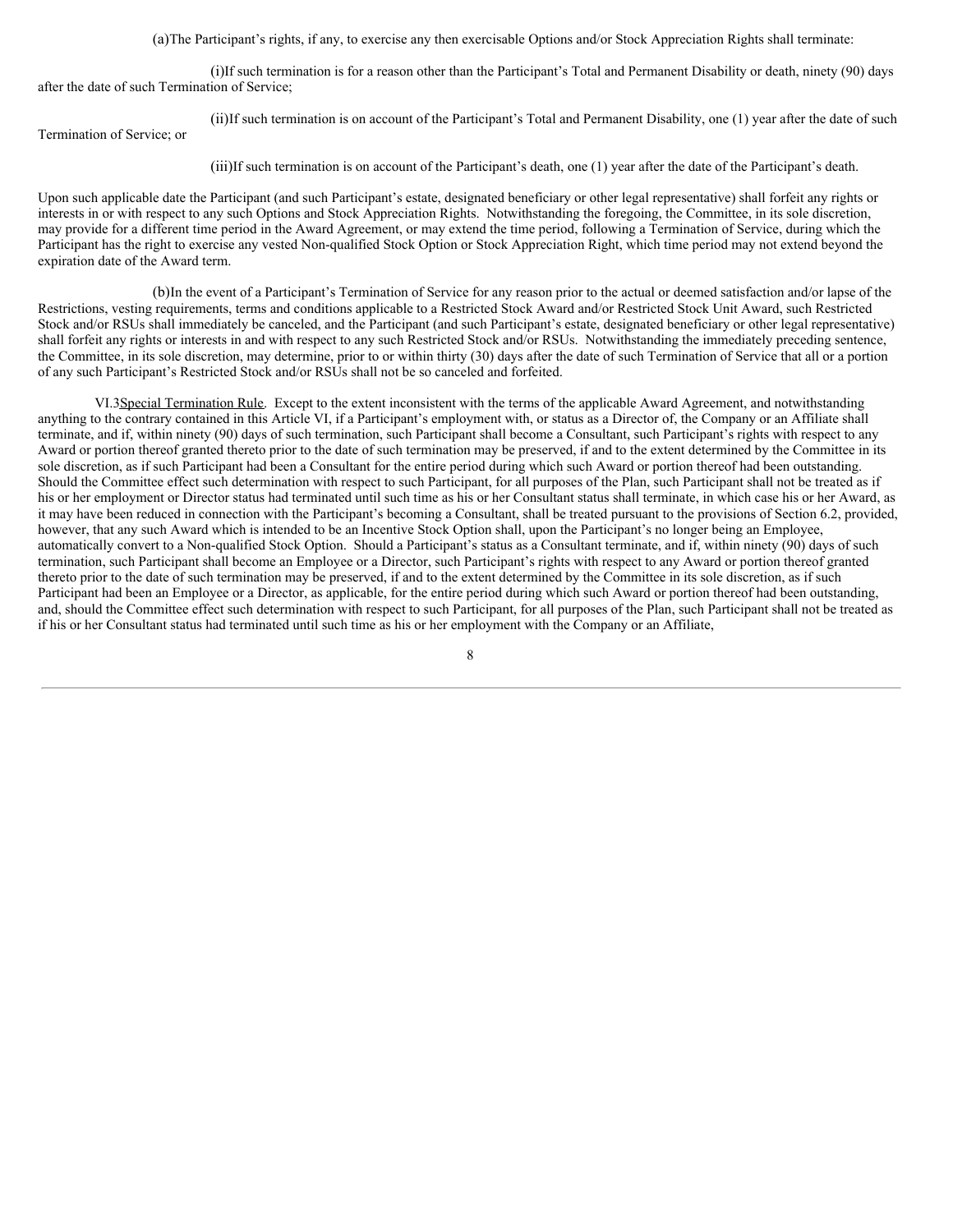or his or her Director status, as applicable, shall terminate, in which case his or her Award shall be treated pursuant to the provisions of Section 6.2.

VI.4Termination of Service for Cause. Notwithstanding anything in this Article VI or elsewhere in the Plan to the contrary, and unless a Participant's Award Agreement specifically provides otherwise, in the event of a Participant's Termination of Service for Cause, all of such Participant's then outstanding Awards shall expire immediately and be forfeited in their entirety upon such Termination of Service.

# ARTICLE VII **OPTIONS**

VII.1 Option Period. The term of each Option shall be as specified in the Option Agreement; provided, however, that except as set forth in Section 7.3, no Option shall be exercisable after the expiration of ten (10) years from the date of its grant.

VII.2Limitations on Exercise of Option. An Option shall be exercisable in whole or in such installments and at such times as specified in the Option Agreement.

VII.3Special Limitations on Incentive Stock Options. To the extent that the aggregate Fair Market Value (determined at the time the respective Incentive Stock Option is granted) of Shares with respect to which Incentive Stock Options are exercisable for the first time by an individual during any calendar year under all plans of the Company and any parent corporation or subsidiary corporation thereof (both as defined in Section 424 of the Code) which provide for the grant of Incentive Stock Options exceeds One Hundred Thousand Dollars (\$100,000) (or such other individual limit as may be in effect under the Code on the date of grant), the portion of such Incentive Stock Options that exceeds such threshold shall be treated as Nonqualified Stock Options. The Committee shall determine, in accordance with applicable provisions of the Code, Treasury Regulations and other administrative pronouncements, which of a Participant's Options, which were intended by the Committee to be Incentive Stock Options when granted to the Participant, will not constitute Incentive Stock Options because of such limitation, and shall notify the Participant of such determination as soon as practicable after such determination. No Incentive Stock Option shall be granted to an Employee if, at the time the Incentive Stock Option is granted, such Employee is a Ten Percent Stockholder, unless (i) at the time such Incentive Stock Option is granted the Option price is at least one hundred ten percent (110%) of the Fair Market Value of the Shares subject to the Incentive Stock Option, and (ii) such Incentive Stock Option by its terms is not exercisable after the expiration of five (5) years from the date of grant. No Incentive Stock Option shall be granted more than ten (10) years from the earlier of the Effective Date or date on which the Plan is approved by the Company's stockholders. The designation by the Committee of an Option as an Incentive Stock Option shall not guarantee the Participant that the Option will satisfy the applicable requirements for "incentive stock option" status under Section 422 of the Code.

VII.4Option Agreement. Each Option shall be evidenced by an Option Agreement in such form and containing such provisions not inconsistent with the other provisions of the Plan as the Committee from time to time shall approve, including, but not limited to, provisions intended to qualify an Option as an Incentive Stock Option. An Option Agreement may provide for the payment of the Option price, in whole or in part, by the delivery of a number of Shares (plus cash if necessary) that have been owned by the Participant for at least six (6) months and having a Fair Market Value equal to such Option price, or such other forms or methods as the Committee may determine from time to time, in each case, subject to such rules and regulations as may be adopted by the Committee. Each Option Agreement shall, solely to the extent inconsistent with the provisions of Sections 6.2, 6.3, and 6.4, as applicable, specify the effect of Termination of Service on the exercisability of the Option. An Option Agreement may also include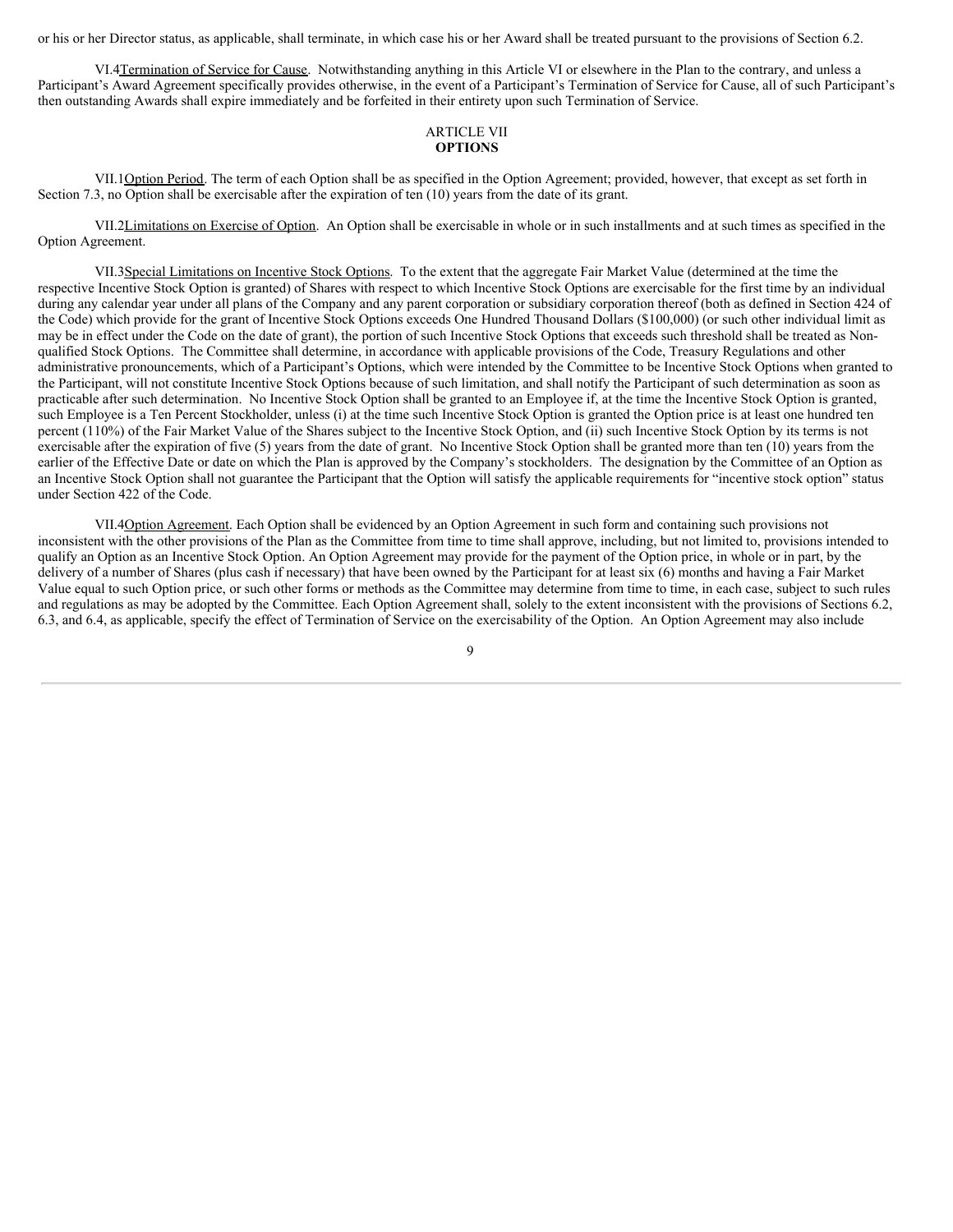provisions relating to: (i) subject to the provisions hereof, accelerated vesting of Options, including but not limited to, upon the occurrence of a Change of Control, (ii) tax matters (including provisions covering any applicable Employee wage withholding requirements) and (iii) any other matters not inconsistent with the terms and provisions of the Plan that the Committee shall in its sole discretion determine. The terms and conditions of the respective Option Agreements need not be identical.

VII.5Option Price and Payment. The price at which an Share may be purchased upon exercise of an Option shall be determined by the Committee; provided, however, that such Option price (i) shall not be less than the Fair Market Value of an Share on the date such Option is granted (or 110% of Fair Market Value for an Incentive Stock Option held by Ten Percent Stockholder, as provided in Section 7.3), and (ii) shall be subject to adjustment as provided in Article XV. The Option or portion thereof may be exercised by delivery of an irrevocable notice of exercise to the Company. The Option price for the Option or portion thereof shall be paid in full in the manner prescribed by the Committee as set forth in the Plan and the applicable Option Agreement, which manner, with the consent of the Committee, may include the withholding of Shares otherwise issuable in connection with the exercise of the Option. Separate share certificates shall be issued by the Company for those Shares acquired pursuant to the exercise of an Incentive Stock Option and for those Shares acquired pursuant to the exercise of a Non-qualified Stock Option.

VII.6Stockholder Rights and Privileges. The Participant of an Option shall be entitled to all the privileges and rights of a stockholder of the Company solely with respect to such Shares as have been purchased under the Option and for which share certificates have been registered in the Participant's name.

VII.7Options and Rights in Substitution for Stock or Options Granted by Other Corporations. Options may be granted under the Plan from time to time in substitution for stock options held by individuals employed by entities who become Employees, Directors or Consultants as a result of a merger or consolidation of the employing entity with the Company or any Affiliate, or the acquisition by the Company or an Affiliate of the assets of the employing entity, or the acquisition by the Company or an Affiliate of stock or shares of the employing entity with the result that such employing entity becomes an Affiliate.

VII.8Prohibition Against Re-Pricing. Except to the extent (i) approved in advance by holders of a majority of the shares of the Company entitled to vote generally in the election of directors, or (ii) as a result of any Change of Control or any adjustment as provided in Article XV, the Committee shall not have the power or authority to reduce, whether through amendment or otherwise, the exercise price under any outstanding Option or Stock Appreciation Right, or to grant any new Award or make any payment of cash in substitution for or upon the cancellation of Options and/or Stock Appreciation Rights previously granted.

# ARTICLE VIII **RESTRICTED STOCK AWARDS**

VIII.1Award. A Restricted Stock Award shall constitute an Award of Shares to the Participant as of the date of the Award which are subject to a "substantial risk of forfeiture" as defined under Section 83 of the Code during the specified Restriction Period. At the time a Restricted Stock Award is made, the Committee shall establish the Restriction Period applicable to such Award. Each Restricted Stock Award may have a different Restriction Period, in the discretion of the Committee. The Restriction Period applicable to a particular Restricted Stock Award shall not be changed except as permitted by Section 8.2.

VIII.2Terms and Conditions. At the time any Award is made under this Article VIII, the Company and the Participant shall enter into a Restricted Stock Agreement setting forth each of the matters contemplated thereby and such other matters as the Committee may determine to be appropriate. The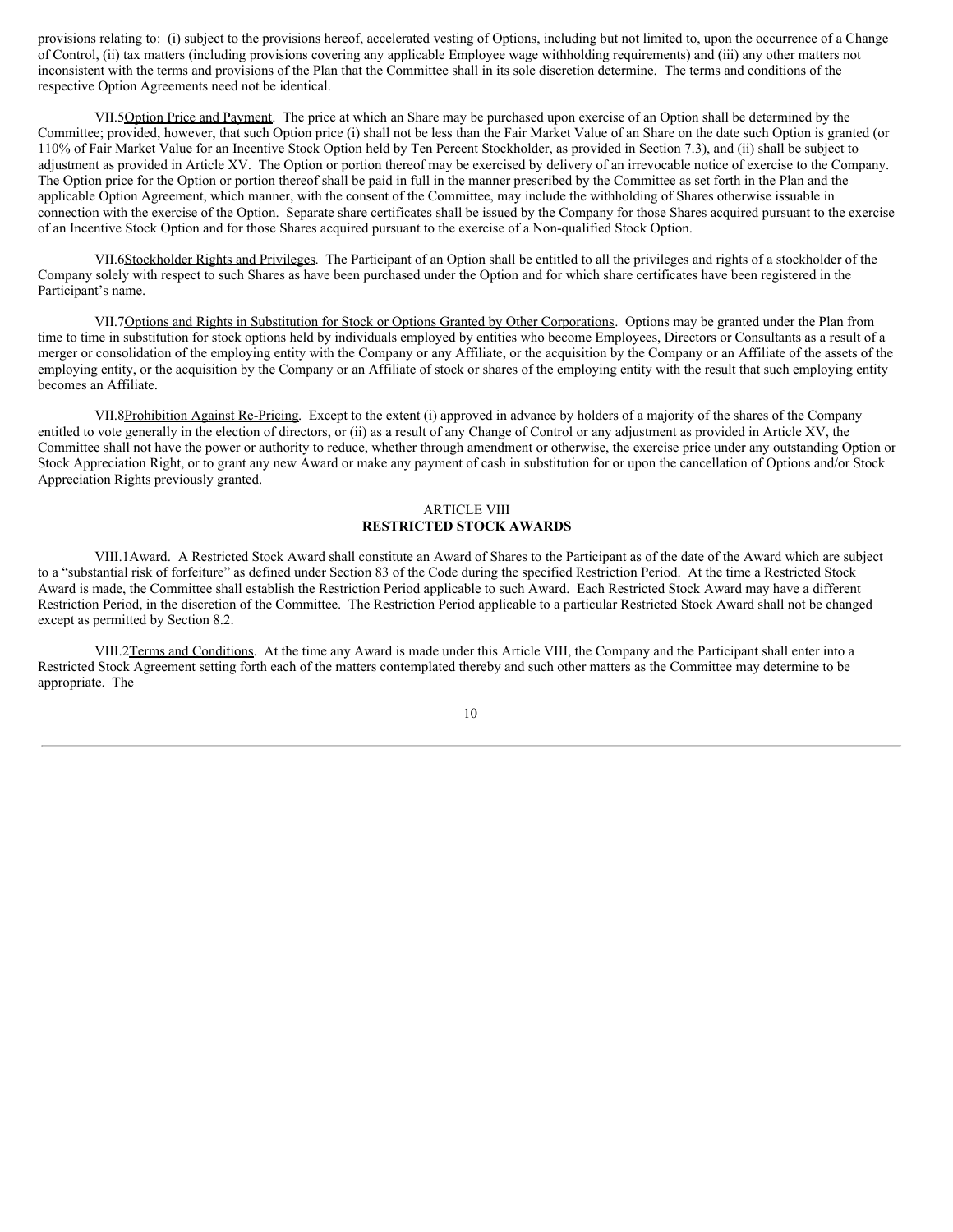<span id="page-62-0"></span>Company shall cause the Shares to be issued in the name of Participant, either by book-entry registration or issuance of one or more stock certificates evidencing the Shares, which Shares or certificates shall be held by the Company or the stock transfer agent or brokerage service selected by the Company to provide services for the Plan. The Shares shall be restricted from transfer and shall be subject to an appropriate stop-transfer order, and if any certificate is issued, such certificate shall bear an appropriate legend referring to the restrictions applicable to the Shares. After any Shares vest, the Company shall deliver the vested Shares, in book-entry or certificated form in the Company's sole discretion, registered in the name of Participant or his or her legal representatives, beneficiaries or heirs, as the case may be, less any Shares withheld to pay withholding taxes. If provided for under the Restricted Stock Agreement, the Participant shall have the right to vote Shares subject thereto and to enjoy all other stockholder rights, including the entitlement to receive dividends on the Shares during the Restriction Period. At the time of such Award, the Committee may, in its sole discretion, prescribe additional terms and conditions or restrictions relating to Restricted Stock Awards, including, but not limited to, rules pertaining to the effect of Termination of Service prior to expiration of the Restriction Period. Such additional terms, conditions or restrictions shall, to the extent inconsistent with the provisions of Sections 6.2, 6.3 and 6.4, as applicable, be set forth in a Restricted Stock Agreement made in conjunction with the Award. Such Restricted Stock Agreement may also include provisions relating to: (i) subject to the provisions hereof, accelerated vesting of Awards, including but not limited to accelerated vesting upon the occurrence of a Change of Control, (ii) tax matters (including provisions covering any applicable Employee wage withholding requirements and requiring additional "gross-up" payments to Participants to meet any excise taxes or other additional income tax liability imposed as a result of a payment made in connection with a Change of Control resulting from the operation of the Plan or of such Restricted Stock Agreement) and (iii) any other matters not inconsistent with the terms and provisions of the Plan that the Committee shall in its sole discretion determine. The terms and conditions of the respective Restricted Stock Agreements need not be identical. All Shares delivered to a Participant as part of a Restricted Stock Award shall be delivered and reported by the Company or the Affiliate, as applicable, to the Participant at the time of vesting.

VIII.3Payment for Restricted Stock. The Committee shall determine the amount and form of any payment from a Participant for Shares received pursuant to a Restricted Stock Award, if any, provided that in the absence of such a determination, a Participant shall not be required to make any payment for Shares received pursuant to a Restricted Stock Award, except to the extent otherwise required by law.

# ARTICLE IX **UNRESTRICTED STOCK AWARDS**

IX.1Award. Shares may be awarded (or sold) to Employees, Directors or Consultants under the Plan which are not subject to Restrictions of any kind, in consideration for past services rendered thereby to the Company or an Affiliate or for other valid consideration.

IX.2Terms and Conditions. At the time any Award is made under this Article IX, the Company and the Participant shall enter into an Unrestricted Stock Agreement setting forth each of the matters contemplated hereby and such other matters as the Committee may determine to be appropriate.

IX.3Payment for Unrestricted Stock. The Committee shall determine the amount and form of any payment from a Participant for Shares received pursuant to an Unrestricted Stock Award, if any, provided that in the absence of such a determination, a Participant shall not be required to make any payment for Shares received pursuant to an Unrestricted Stock Award, except to the extent otherwise required by law.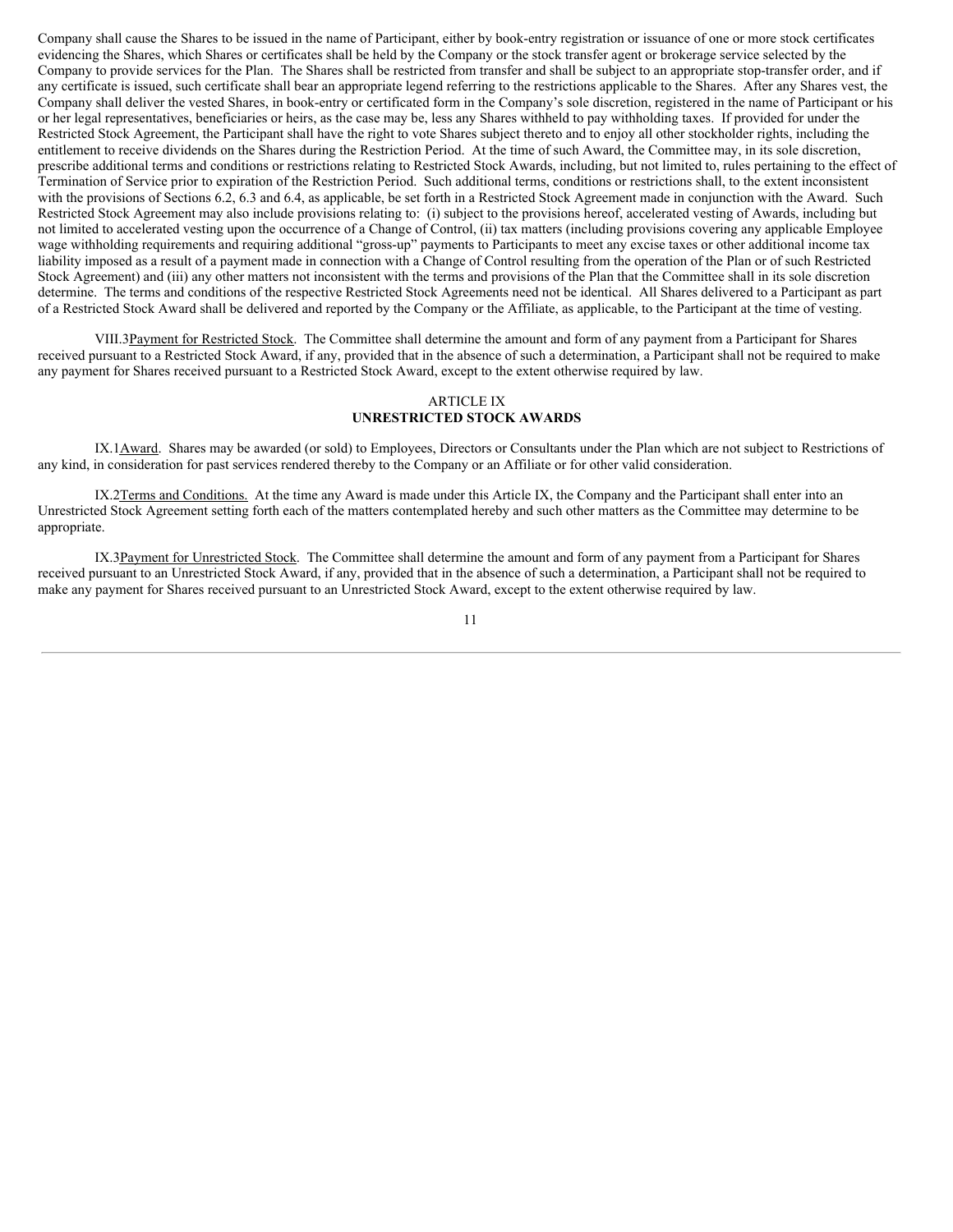# ARTICLE X **RESTRICTED STOCK UNIT AWARDS**

X.1Award. A Restricted Stock Unit Award shall constitute a promise to grant Shares (or cash equal to the Fair Market Value of Shares) to the Participant at the end of a specified Restriction Period. At the time a Restricted Stock Unit Award is made, the Committee shall establish the Restriction Period applicable to such Award. Each Restricted Stock Unit Award may have a different Restriction Period, in the discretion of the Committee. A Restricted Stock Unit shall not constitute an equity interest in the Company and shall not entitle the Participant to voting rights, dividends or any other rights associated with ownership of Shares prior to the time the Participant shall receive a distribution of Shares pursuant to Section 10.3.

X.2Terms and Conditions. At the time any Award is made under this Article X, the Company and the Participant shall enter into a Restricted Stock Unit Agreement setting forth each of the matters contemplated thereby and such other matters as the Committee may determine to be appropriate. The Restricted Stock Unit Agreement shall set forth the individual service-based vesting requirement which the Participant would be required to satisfy before the Participant would become entitled to distribution pursuant to Section 10.3 and the number of Units awarded to the Participant. Such conditions shall be sufficient to constitute a "substantial risk of forfeiture" as such term is defined under Section 409A of the Code. At the time of such Award, the Committee may, in its sole discretion, prescribe additional terms and conditions or restrictions relating to Restricted Stock Unit Awards in the Restricted Stock Unit Agreement, including, but not limited to, rules pertaining to the effect of Termination of Service prior to expiration of the applicable vesting period. The terms and conditions of the respective Restricted Stock Unit Agreements need not be identical.

X.3Distributions of Shares. The Participant of a Restricted Stock Unit shall be entitled to receive a cash payment equal to the Fair Market Value of an Share, or one Share, as determined in the sole discretion of the Committee and as set forth in the Restricted Stock Unit Agreement, for each Restricted Stock Unit subject to such Restricted Stock Unit Award, if the Participant satisfies the applicable vesting requirement. Such distribution shall be made no later than by the fifteenth  $(15<sup>th</sup>)$  day of the third  $(3<sup>rd</sup>)$  calendar month next following the end of the calendar year in which the Restricted Stock Unit first becomes vested (i.e., no longer subject to a "substantial risk of forfeiture").

# ARTICLE XI **PERFORMANCE UNIT AWARDS**

XI.1Award. A Performance Unit Award shall constitute an Award under which, upon the satisfaction of predetermined individual and/or Company (and/or Affiliate) Performance Goals based on selected Performance Criteria, a cash payment shall be made to the Participant, based on the number of Units awarded to the Participant. At the time a Performance Unit Award is made, the Committee shall establish the Performance Period and applicable Performance Goals. Each Performance Unit Award may have different Performance Goals, in the discretion of the Committee. A Performance Unit Award shall not constitute an equity interest in the Company and shall not entitle the Participant to voting rights, dividends or any other rights associated with ownership of Shares.

XI.2Terms and Conditions. At the time any Award is made under this Article XI, the Company and the Participant shall enter into a Performance Unit Agreement setting forth each of the matters contemplated thereby and such other matters as the Committee may determine to be appropriate. The Committee shall set forth in the applicable Performance Unit Agreement the Performance Period, Performance Criteria and Performance Goals which the Participant and/or the Company would be required to satisfy before the Participant would become entitled to payment pursuant to Section 11.3, the number of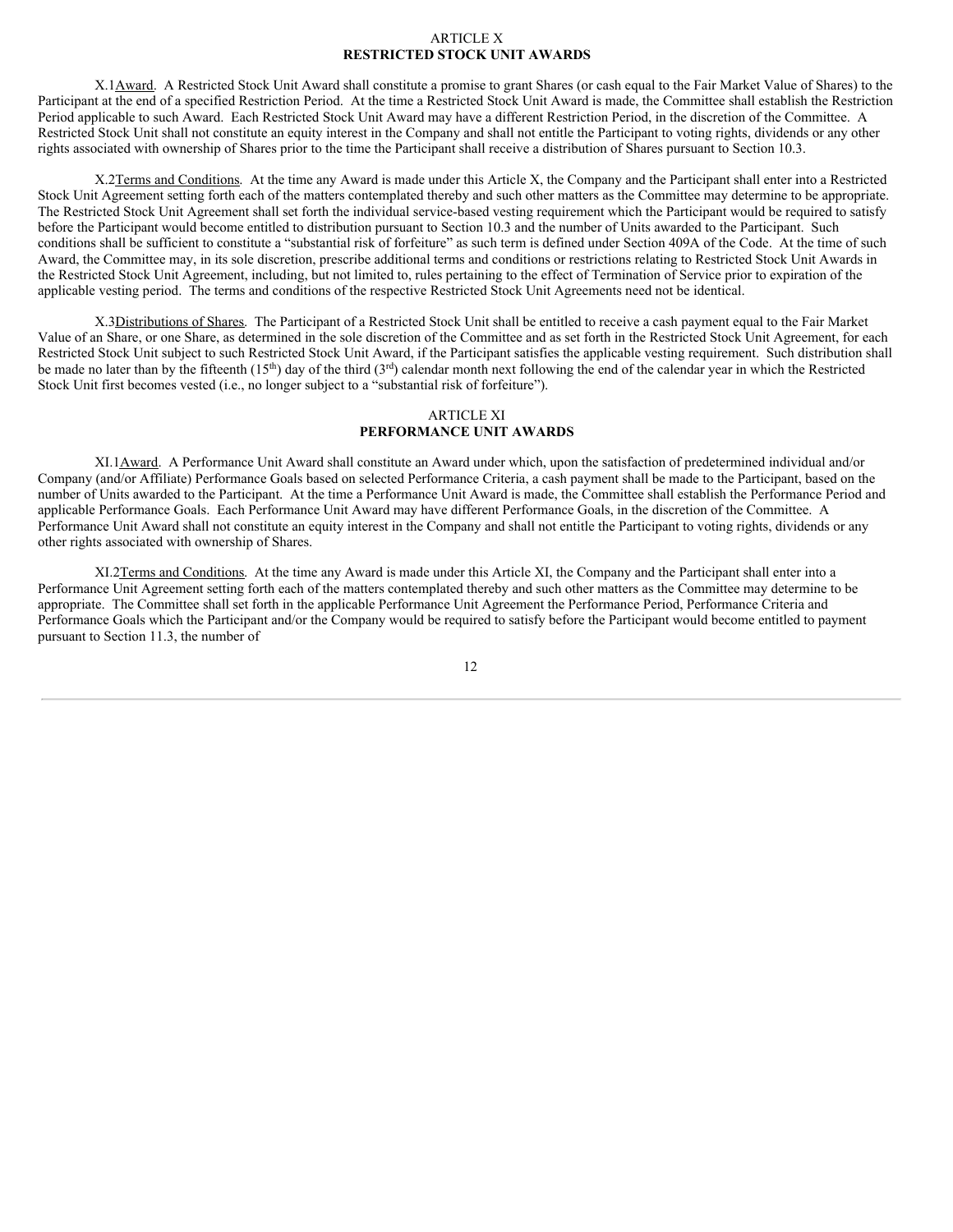Units awarded to the Participant and the dollar value or formula assigned to each such Unit. Such payment shall be subject to a "substantial risk of forfeiture" under Section 409A of the Code. At the time of such Award, the Committee may, in its sole discretion, prescribe additional terms and conditions or restrictions relating to Performance Unit Awards, including, but not limited to, rules pertaining to the effect of Termination of Service prior to expiration of the applicable performance period. The terms and conditions of the respective Performance Unit Agreements need not be identical.

XI.3Payments. The Participant of a Performance Unit shall be entitled to receive a cash payment equal to the dollar value assigned to such Unit under the applicable Performance Unit Agreement if the Participant and/or the Company satisfy (or partially satisfy, if applicable under the applicable Performance Unit Agreement) the Performance Goals set forth in such Performance Unit Agreement. All payments shall be made no later than by the fifteenth  $(15<sup>th</sup>)$  day of the third  $(3<sup>rd</sup>)$  calendar month next following the end of the Company's fiscal year to which such performance goals and objectives relate.

## ARTICLE XII **PERFORMANCE STOCK AWARDS**

XII.1Award. A Performance Stock Award shall constitute a promise to grant Shares (or cash equal to the Fair Market Value of Shares) to the Participant at the end of a specified Performance Period subject to achievement of specified Performance Goals. At the time a Performance Stock Award is made, the Committee shall establish the Performance Period and applicable Performance Goals based on selected Performance Criteria. Each Performance Stock Award may have different Performance Goals, in the discretion of the Committee. A Performance Stock Award shall not constitute an equity interest in the Company and shall not entitle the Participant to voting rights, dividends or any other rights associated with ownership of Shares unless and until the Participant shall receive a distribution of Shares pursuant to Section 11.3.

XII.2Terms and Conditions. At the time any Award is made under this Article XII, the Company and the Participant shall enter into a Performance Stock Agreement setting forth each of the matters contemplated thereby and such other matters as the Committee may determine to be appropriate. The Committee shall set forth in the applicable Performance Stock Agreement the Performance Period, selected Performance Criteria and Performance Goals which the Participant and/or the Company would be required to satisfy before the Participant would become entitled to the receipt of Shares pursuant to such Participant's Performance Stock Award and the number of Shares subject to such Performance Stock Award. Such distribution shall be subject to a "substantial risk of forfeiture" under Section 409A of the Code. At the time of such Award, the Committee may, in its sole discretion, prescribe additional terms and conditions or restrictions relating to Performance Stock Awards, including, but not limited to, rules pertaining to the effect of the Participant's Termination of Service prior to the expiration of the applicable performance period. The terms and conditions of the respective Performance Stock Agreements need not be identical.

XII.3Distributions of Shares. The Participant of a Performance Stock Award shall be entitled to receive a cash payment equal to the Fair Market Value of a Share, or one Share, as determined in the sole discretion of the Committee, for each Performance Stock Award subject to such Performance Stock Agreement, if the Participant satisfies the applicable vesting requirement. Such distribution shall be made no later than by the fifteenth  $(15<sup>th</sup>)$  day of the third  $(3<sup>rd</sup>)$  calendar month next following the end of the Company's fiscal year to which such performance goals and objectives relate.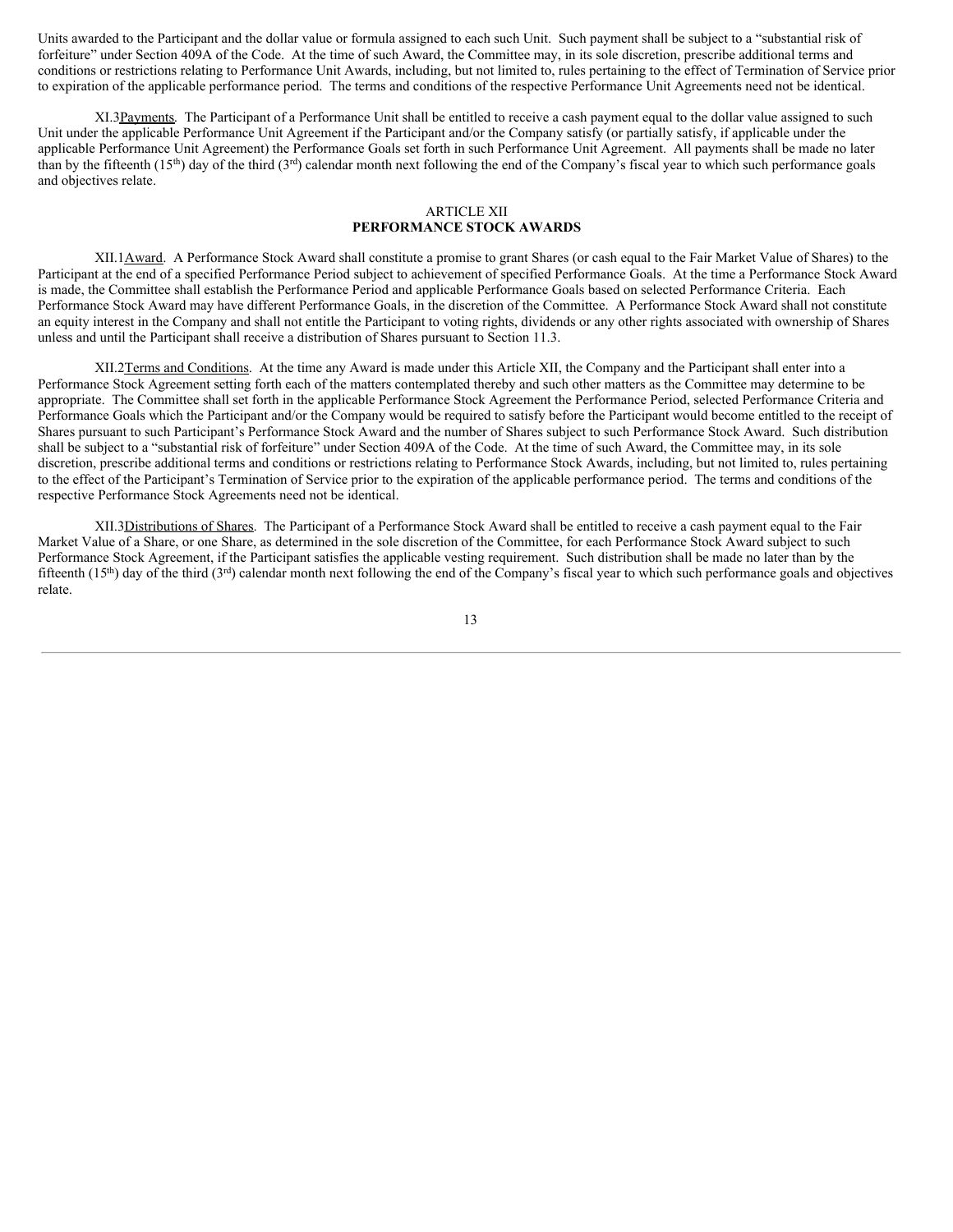# ARTICLE XIII **DISTRIBUTION EQUIVALENT RIGHTS**

XIII.1Award. A Distribution Equivalent Right shall entitle the Participant to receive bookkeeping credits, cash payments and/or Share distributions equal in amount to the distributions that would have been made to the Participant had the Participant held a specified number of Shares during the specified period of the Award.

XIII.2Terms and Conditions. At the time any Award is made under this Article XIII, the Company and the Participant shall enter into a Distribution Equivalent Rights Award Agreement setting forth each of the matters contemplated thereby and such other matters as the Committee may determine to be appropriate. The Committee shall set forth in the applicable Distribution Equivalent Rights Award Agreement the terms and conditions, if any, including whether the Participant is to receive credits currently in cash, is to have such credits reinvested (at Fair Market Value determined as of the date of reinvestment) in additional Shares or is to be entitled to choose among such alternatives. Such receipt shall be subject to a "substantial risk of forfeiture" under Section 409A of the Code. Distribution Equivalent Rights Awards may be settled in cash or in Shares, as set forth in the applicable Distribution Equivalent Rights Award Agreement. A Distribution Equivalent Rights Award may, but need not be, awarded in tandem with another Award (other than an Option or a SAR), whereby, if so awarded, such Distribution Equivalent Rights Award shall expire, terminate or be forfeited by the Participant, as applicable, under the same conditions as under such other Award.

XIII.3Interest Equivalents. The Distribution Equivalent Rights Award Agreement for a Distribution Equivalent Rights Award may provide for the crediting of interest on a Distribution Rights Award to be settled in cash at a future date (but in no event later than by the fifteenth  $(15<sup>th</sup>)$  day of the third (3<sup>rd</sup>) calendar month next following the end of the Company's fiscal year in which such interest is credited and vested), at a rate set forth in the applicable Distribution Equivalent Rights Award Agreement, on the amount of cash payable thereunder.

# ARTICLE XIV **STOCK APPRECIATION RIGHTS**

XIV.1Award. A Stock Appreciation Right shall constitute a right, granted alone or in connection with a related Option, to receive a payment equal to the increase in value of a specified number of Shares between the date of Award and the date of exercise.

XIV.2Terms and Conditions. At the time any Award is made under this Article XIV, the Company and the Participant shall enter into a Stock Appreciation Right Agreement setting forth each of the matters contemplated thereby and such other matters as the Committee may determine to be appropriate. The Committee shall set forth in the applicable Stock Appreciation Right Agreement the terms and conditions of the Stock Appreciation Right, including (i) the base value (the "Base Value") for the Stock Appreciation Right, which shall be not less than the Fair Market Value of an Share on the date of grant of the Stock Appreciation Right, (ii) the number of Shares subject to the Stock Appreciation Right, (iii) the period during which the Stock Appreciation Right may be exercised; provided, however, that no Stock Appreciation Right shall be exercisable after the expiration of ten (10) years from the date of its grant, and (iv) any other special rules and/or requirements which the Committee imposes upon the Stock Appreciation Right. Upon the exercise of some or all of the portion of a Stock Appreciation Right, the Participant shall receive a payment from the Company, in cash or in the form of Shares having an equivalent Fair Market Value or in a combination of both, as determined in the sole discretion of the Committee, equal to the product of: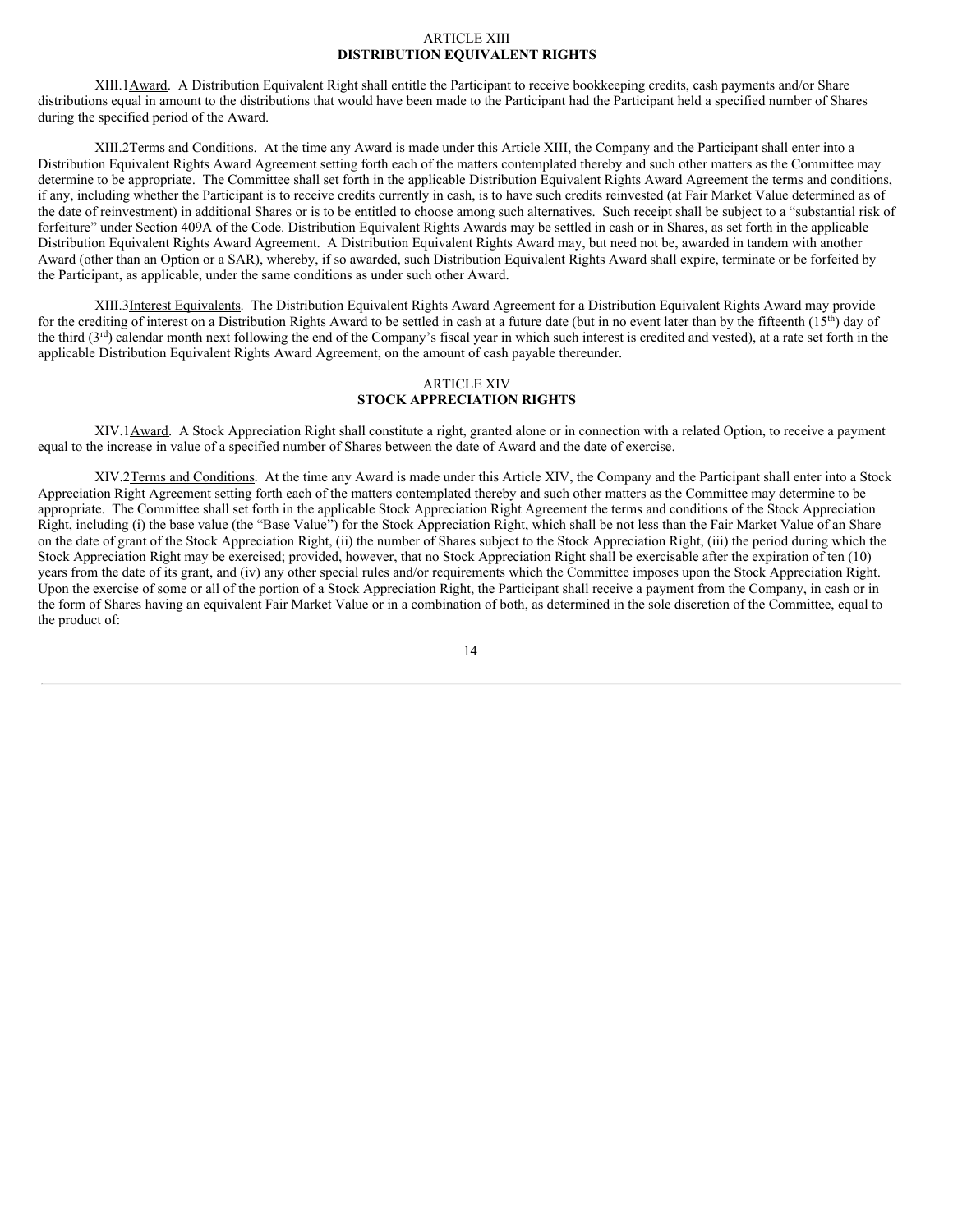(a)The excess of (i) the Fair Market Value of an Share on the date of exercise, over (ii) the Base Value, multiplied by,

(b)The number of Shares with respect to which the Stock Appreciation Right is exercised.

XIV.3Tandem Stock Appreciation Rights. If the Committee grants a Stock Appreciation Right which is intended to be a Tandem Stock Appreciation Right, the Tandem Stock Appreciation Right shall be granted at the same time as the related Option, and the following special rules shall apply:

(a)The Base Value shall be equal to or greater than the per Share exercise price under the related Option;

(b)The Tandem Stock Appreciation Right may be exercised for all or part of the Shares which are subject to the related Option, but solely upon the surrender by the Participant of the Participant's right to exercise the equivalent portion of the related Option (and when a Share is purchased under the related Option, an equivalent portion of the related Tandem Stock Appreciation Right shall be canceled);

(c)The Tandem Stock Appreciation Right shall expire no later than the date of the expiration of the related Option;

(d)The value of the payment with respect to the Tandem Stock Appreciation Right may be no more than one hundred percent (100%) of the difference between the per Share exercise price under the related Option and the Fair Market Value of the Shares subject to the related Option at the time the Tandem Stock Appreciation Right is exercised, multiplied by the number of the Shares with respect to which the Tandem Stock Appreciation Right is exercised; and

(e)The Tandem Stock Appreciation Right may be exercised solely when the Fair Market Value of the Shares subject to the related Option exceeds the per Share exercise price under the related Option.

## ARTICLE XV **RECAPITALIZATION OR REORGANIZATION**

XV.1Adjustments to Shares. The shares with respect to which Awards may be granted under the Plan are Shares as presently constituted; provided, however, that if, and whenever, prior to the expiration or distribution to the Participant of Shares underlying an Award theretofore granted, the Company shall effect a subdivision or consolidation of the Shares or the payment of an Share dividend on Shares without receipt of consideration by the Company, the number of Shares with respect to which such Award may thereafter be exercised or satisfied, as applicable, (i) in the event of an increase in the number of outstanding Shares, shall be proportionately increased, and the purchase price per Share shall be proportionately reduced, and (ii) in the event of a reduction in the number of outstanding Shares, shall be proportionately reduced, and the purchase price per Share shall be proportionately increased. Notwithstanding the foregoing or any other provision of this Article XV, any adjustment made with respect to an Award (x) which is an Incentive Stock Option, shall comply with the requirements of Section 424(a) of the Code, and in no event shall any adjustment be made which would render any Incentive Stock Option granted under the Plan to be other than an "incentive stock option" for purposes of Section 422 of the Code, and (y) which is a Non-qualified Stock Option, shall comply with the requirements of Section 409A of the Code, and in no event shall any adjustment be made which would render any Non-qualified Stock Option granted under the Plan to become subject to Section 409A of the Code.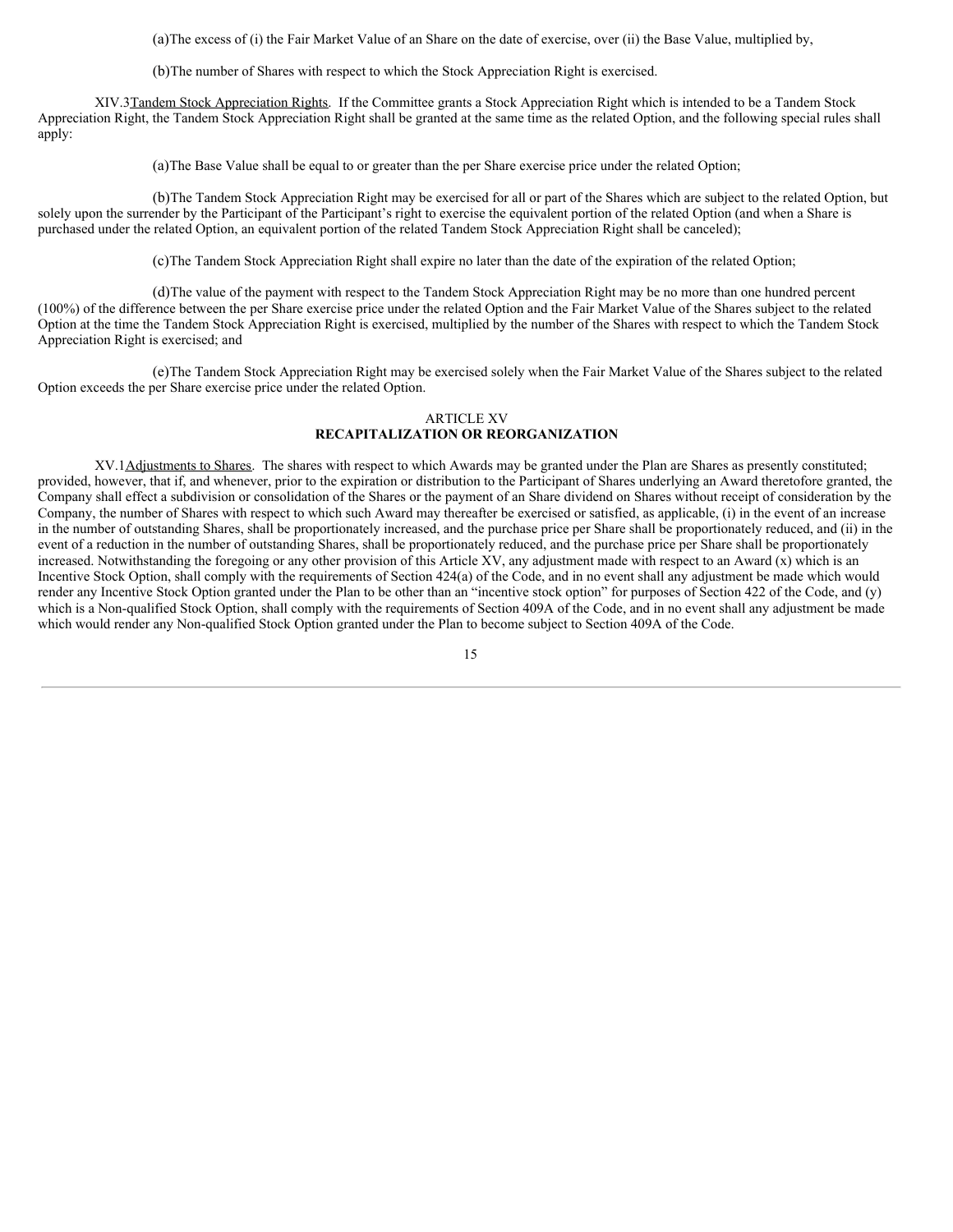XV.2Recapitalization. If the Company recapitalizes or otherwise changes its capital structure, thereafter upon any exercise or satisfaction, as applicable, of a previously granted Award, the Participant shall be entitled to receive (or entitled to purchase, if applicable) under such Award, in lieu of the number of Shares then covered by such Award, the number and class of shares and securities to which the Participant would have been entitled pursuant to the terms of the recapitalization if, immediately prior to such recapitalization, the Participant had been the holder of record of the number of Shares then covered by such Award.

XV.3Other Events. In the event of changes to the outstanding Shares by reason of an extraordinary cash dividend, reorganization, merger, consolidation, combination, split‑up, spin‑off, exchange or other relevant change in capitalization occurring after the date of the grant of any Award and not otherwise provided for under this Article XV, any outstanding Awards and any Award Agreements evidencing such Awards shall be adjusted by the Board in its discretion in such manner as the Board shall deem equitable or appropriate taking into consideration the applicable accounting and tax consequences, as to the number and price of Shares or other consideration subject to such Awards. In the event of any adjustment pursuant to Sections 15.1, 15.2 or this Section 15.3, the aggregate number of Shares available under the Plan pursuant to Section 5.1 (including the number of Shares that may be granted as Incentive Stock Options) may be appropriately adjusted by the Board, the determination of which shall be conclusive. In addition, the Committee may make provision for a cash payment to a Participant or a person who has an outstanding Award. In addition, the Committee may make provision for a cash payment to a Participant or a person who has an outstanding Award.

XV.4Change of Control. The Committee may, in its sole discretion, at the time an Award is made or at any time prior to, coincident with or after the time of a Change of Control, cause any Award either (i) to be canceled in consideration of a payment in cash or other consideration in amount per share equal to the excess, if any, of the price or implied price per Share in the Change of Control over the per Share exercise, base value or purchase price of such Award (which may be zero (\$0) if the value of the property is equal to or less than the exercise price or base value), which may be paid immediately or over the vesting schedule of the Award; (ii) to be assumed, or new rights substituted therefore, by the surviving corporation or a parent or subsidiary of such surviving corporation following such Change of Control; (iii) accelerate any time periods, or waive any other conditions, relating to the vesting, exercise, payment or distribution of an Award so that any Award to a Participant whose employment has been terminated as a result of a Change of Control may be vested, exercised, paid or distributed in full on or before a date fixed by the Committee; (iv) to be purchased from a Participant whose employment has been terminated as a result of a Change of Control, upon the Participant's request, for an amount of cash equal to the amount that could have been obtained upon the exercise, payment or distribution of such rights had such Award been currently exercisable or payable; or (v) terminate any then outstanding Award or make any other adjustment to the Awards then outstanding as the Committee deems necessary or appropriate to reflect such transaction or change. The number of Shares subject to any Award shall be rounded to the nearest whole number.

XV.5Powers Not Affected. The existence of the Plan and the Awards granted hereunder shall not affect in any way the right or power of the Board or of the stockholders of the Company to make or authorize any adjustment, recapitalization, reorganization or other change of the Company's capital structure or business, any merger or consolidation of the Company, any issue of debt or equity securities ahead of or affecting Shares or the rights thereof, the dissolution or liquidation of the Company or any sale, lease, exchange or other disposition of all or any part of its assets or business or any other corporate act or proceeding.

XV.6No Adjustment for Certain Awards. Except as hereinabove expressly provided, the issuance by the Company of shares of any class or securities convertible into shares of any class, for cash,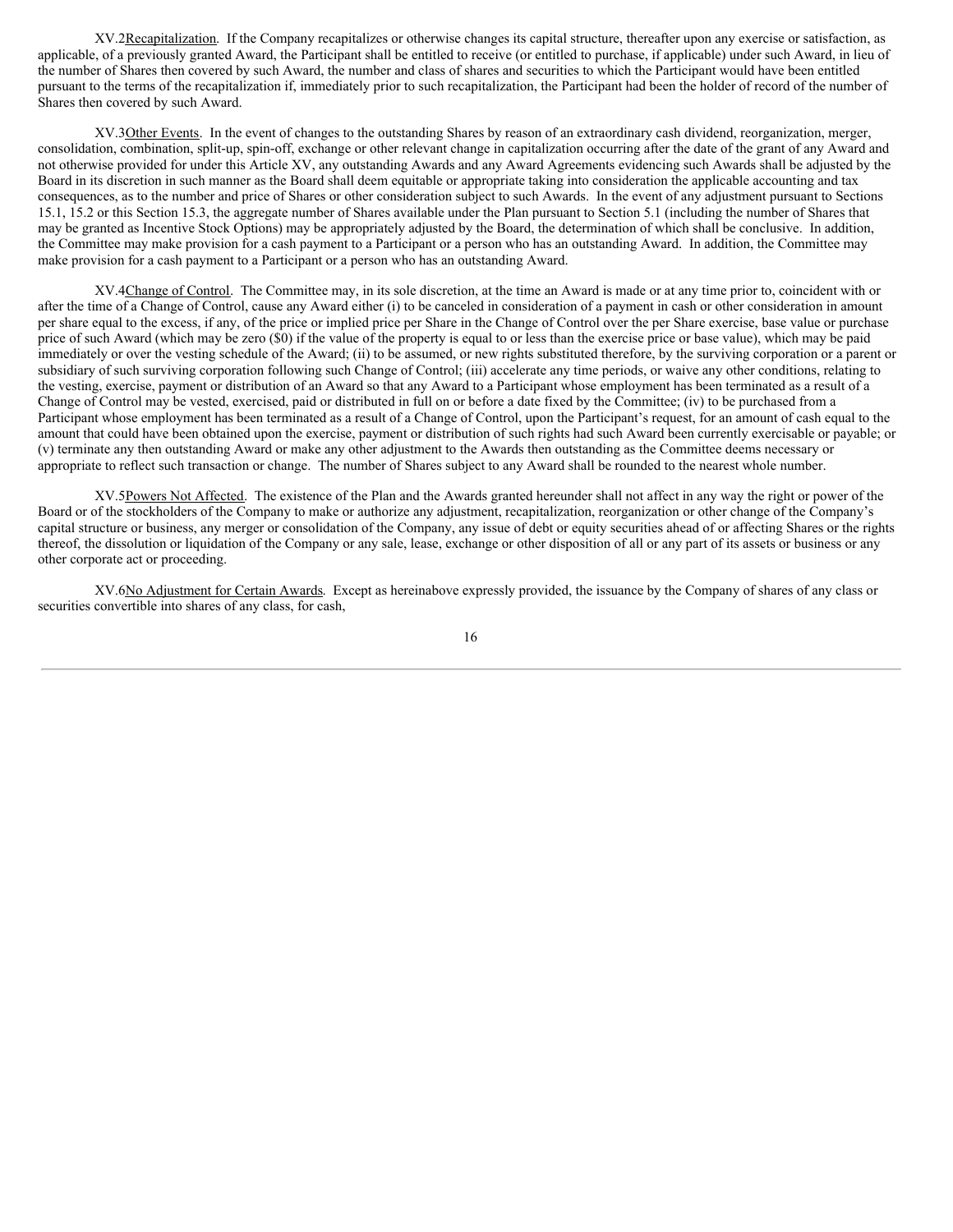property, labor or services, upon direct sale, upon the exercise of rights or warrants to subscribe therefor or upon conversion of shares or obligations of the Company convertible into such shares or other securities, and in any case whether or not for fair value, shall not affect previously granted Awards, and no adjustment by reason thereof shall be made with respect to the number of Shares subject to Awards theretofore granted or the purchase price per Share, if applicable.

# ARTICLE XVI **AMENDMENT AND TERMINATION OF PLAN**

The Plan shall continue in effect, unless sooner terminated pursuant to this Article XVI, until the tenth (10<sup>th</sup>) anniversary of the date on which it is adopted by the Board, provided that any termination of the Plan shall not affect any Awards that are outstanding on that date. The Board in its discretion may terminate the Plan at any time with respect to any shares for which Awards have not theretofore been granted; provided, however, that the Plan's termination shall not materially and adversely impair the rights of a Participant with respect to any Award theretofore granted without the consent of the Participant. The Board shall have the right to alter or amend the Plan or any part hereof from time to time; provided, however, that without the approval by a majority of the votes cast at a meeting of stockholders at which a quorum representing a majority of the shares of the Company entitled to vote generally in the election of directors is present in person or by proxy, no amendment or modification of the Plan may (i) materially increase the benefits accruing to Participants, (ii) except as otherwise expressly provided in Article XV, materially increase the number of Shares subject to the Plan or the individual Award Agreements specified in Article V, (iii) materially modify the requirements for participation in the Plan, or (iv) amend, modify or suspend Section 7.7 (re-pricing prohibitions) or this Article XVI. In addition, no change in any Award theretofore granted may be made which would materially and adversely impair the rights of a Participant with respect to such Award without the consent of the Participant (unless such change is required in order to exempt the Plan or any Award from Section 409A of the Code).

## ARTICLE XVII **MISCELLANEOUS**

XVII.1No Right to Award. Neither the adoption of the Plan by the Company nor any action of the Board or the Committee shall be deemed to give an Employee, Director or Consultant any right to an Award except as may be evidenced by an Award Agreement duly executed on behalf of the Company, and then solely to the extent and on the terms and conditions expressly set forth therein.

XVII.2No Rights Conferred. Nothing contained in the Plan shall (i) confer upon any Employee any right with respect to continuation of employment with the Company or any Affiliate, (ii) interfere in any way with any right of the Company or any Affiliate to terminate the employment of an Employee at any time, (iii) confer upon any Director any right with respect to continuation of such Director's membership on the Board, (iv) interfere in any way with any right of the Company or an Affiliate to terminate a Director's membership on the Board at any time, (v) confer upon any Consultant any right with respect to continuation of his or her consulting engagement with the Company or any Affiliate, or (vi) interfere in any way with any right of the Company or an Affiliate to terminate a Consultant's consulting engagement with the Company or an Affiliate at any time.

XVII.3Other Laws; No Fractional Shares; Withholding. The Company shall not be obligated by virtue of any provision of the Plan to recognize the exercise of any Award or to otherwise sell or issue Shares in violation of any laws, rules or regulations, and any postponement of the exercise or settlement of any Award under this provision shall not extend the term of such Award. Neither the Company nor its directors or officers shall have any obligation or liability to a Participant with respect to any Award (or Shares issuable thereunder) (i) that shall lapse because of such postponement, or (ii) for any failure to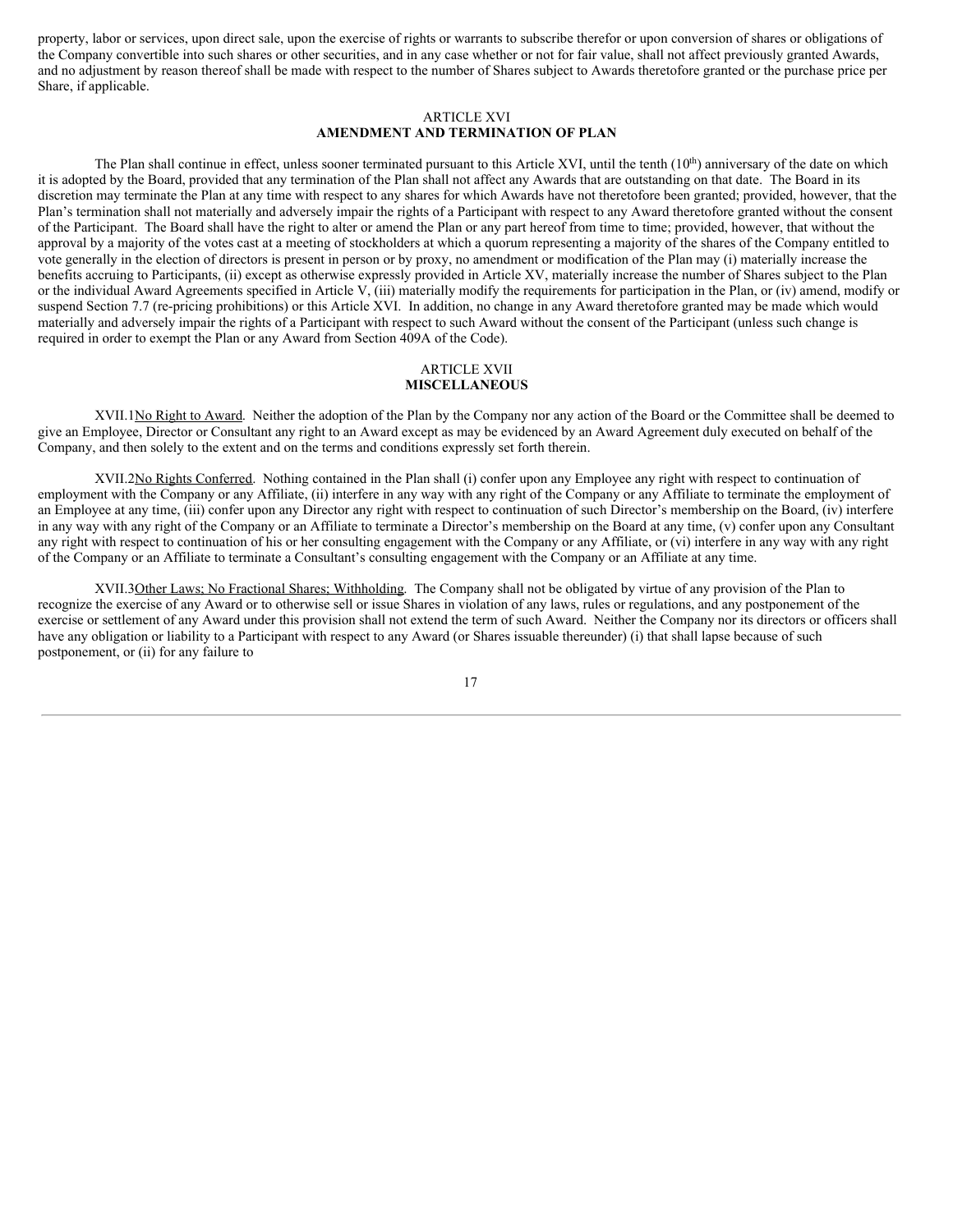comply with the requirements of any applicable law, rules or regulations, including but not limited to any failure to comply with the requirements of Section 409A of this Code. No fractional Shares shall be delivered, nor shall any cash in lieu of fractional Shares be paid. The Company shall have the right to deduct in cash (whether under this Plan or otherwise) in connection with all Awards any taxes required by law to be withheld and to require any payments required to enable it to satisfy its withholding obligations. In the case of any Award satisfied in the form of Shares, no Shares shall be issued unless and until arrangements satisfactory to the Company shall have been made to satisfy any tax withholding obligations applicable with respect to such Award. Subject to such terms and conditions as the Committee may impose, the Company shall have the right to retain, or the Committee may, subject to such terms and conditions as it may establish from time to time, permit Participants to elect to tender, Shares (including Shares issuable in respect of an Award) to satisfy, in whole or in part, the amount required to be withheld.

XVII.4No Restriction on Corporate Action. Nothing contained in the Plan shall be construed to prevent the Company or any Affiliate from taking any corporate action which is deemed by the Company or such Affiliate to be appropriate or in its best interest, whether or not such action would have an adverse effect on the Plan or any Award made under the Plan. No Employee, Director, Consultant, beneficiary or other person shall have any claim against the Company or any Affiliate as a result of any such action.

XVII.5Restrictions on Transfer. No Award under the Plan or any Award Agreement and no rights or interests herein or therein, shall or may be assigned, transferred, sold, exchanged, encumbered, pledged or otherwise hypothecated or disposed of by a Participant except (i) by will or by the laws of descent and distribution, or (ii) where permitted under applicable tax rules, by gift to any Family Member of the Participant, subject to compliance with applicable laws. An Award may be exercisable during the lifetime of the Participant only by such Participant or by the Participant's guardian or legal representative unless it has been transferred by gift to a Family Member of the Participant, in which case it shall be exercisable solely by such transferee. Notwithstanding any such transfer, the Participant shall continue to be subject to the withholding requirements provided for under Section 17.3 hereof.

XVII.6Beneficiary Designations. Each Participant may, from time to time, name a beneficiary or beneficiaries (who may be contingent or successive beneficiaries) for purposes of receiving any amount which is payable in connection with an Award under the Plan upon or subsequent to the Participant's death. Each such beneficiary designation shall serve to revoke all prior beneficiary designations, be in a form prescribed by the Company and be effective solely when filed by the Participant in writing with the Company during the Participant's lifetime. In the absence of any such written beneficiary designation, for purposes of the Plan, a Participant's beneficiary shall be the Participant's estate.

XVII.7Rule 16b-3. It is intended that the Plan and any Award made to a person subject to Section 16 of the Exchange Act shall meet all of the requirements of Rule 16b-3. If any provision of the Plan or of any such Award would disqualify the Plan or such Award under, or would otherwise not comply with the requirements of, Rule 16b-3, such provision or Award shall be construed or deemed to have been amended as necessary to conform to the requirements of Rule 16b-3.

XVII.8Clawback Policy. Notwithstanding any contained herein or in any incentive "performance based" Awards under the Plan shall be subject to reduction, forfeiture or repayment by reason of a correction or restatement of the Company's financial information if and to the extent such reduction or repayment is required by any applicable law. In addition to any otherwise applicable vesting or performance conditions of an Award, a Participant's rights, payments, and benefits with respect to an Award shall be subject to reduction, cancellation, forfeiture or recoupment upon (a) the Participant's misfeasance or malfeasance in connection with Participant's employment with or services to the Company, (b) breach of any noncompetition, non-solicitation, confidentiality, or other restrictive covenants that are contained in the Award Agreement or otherwise applicable to the Participant, (c) a termination of the Participant's term of service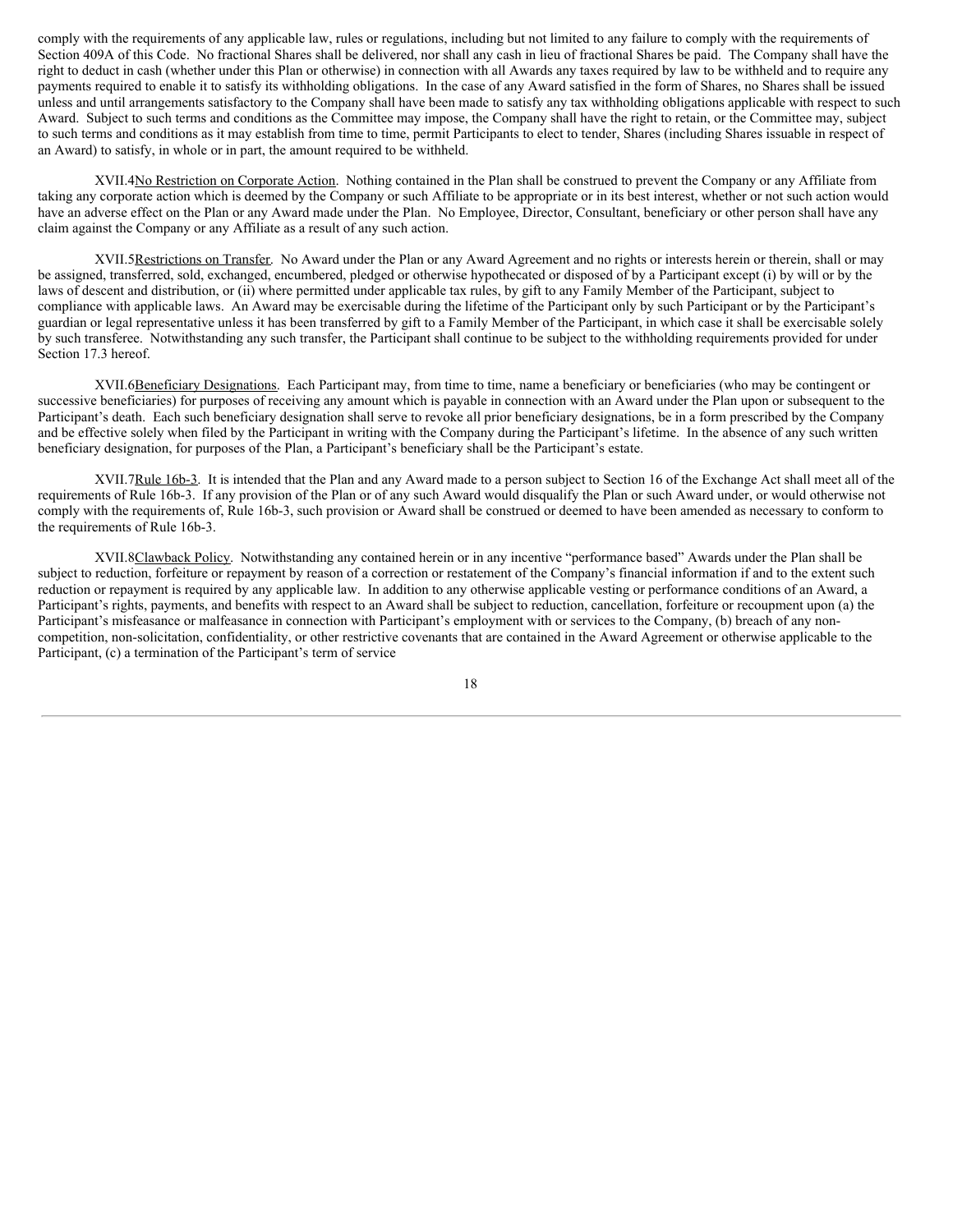for Cause, or (d) any other conduct by the Participant that the Committee determines is detrimental to the business or reputation of the Company and/or its Subsidiaries. In such an event, the Committee may, by unanimous vote, reduce, cancel, or provide for the forfeiture or recoupment of any Award made to the Participant.

XVII.9Section 409A. Notwithstanding any other provision of the Plan, the Committee shall have no authority to issue an Award under the Plan with terms and/or conditions which would cause such Award to constitute non-qualified "deferred compensation" under Section 409A of the Code unless such Award shall be structured to be exempt from or comply with all requirements of Code Section 409A. The Plan and all Award Agreements are intended to comply with the requirements of Section 409A of the Code (or to be exempt therefrom) and shall be so interpreted and construed and no amount shall be paid or distributed from the Plan unless and until such payment complies with all requirements of Code Section 409A. It is the intent of the Company that the provisions of this Agreement and all other plans and programs sponsored by the Company be interpreted to comply in all respects with Code Section 409A, however, the Company shall have no liability to the Participant, or any successor or beneficiary thereof, in the event taxes, penalties or excise taxes may ultimately be determined to be applicable to any payment or benefit received by the Participant or any successor or beneficiary thereof.

XVII.10Indemnification. Each person who is or shall have been a member of the Committee or of the Board shall be indemnified and held harmless by the Company against and from any loss, cost, liability, or expense that may be imposed upon or reasonably incurred thereby in connection with or resulting from any claim, action, suit, or proceeding to which such person may be made a party or may be involved by reason of any action taken or failure to act under the Plan and against and from any and all amounts paid thereby in settlement thereof, with the Company's approval, or paid thereby in satisfaction of any judgment in any such action, suit, or proceeding against such person; provided, however, that such person shall give the Company an opportunity, at its own expense, to handle and defend the same before he or she undertakes to handle and defend it on his or her own behalf. The foregoing right of indemnification shall not be exclusive and shall be independent of any other rights of indemnification to which such persons may be entitled under the Company's Articles of Incorporation or By-laws, by contract, as a matter of law, or otherwise.

XVII.11 Other Benefit Plans. No Award, payment or amount received hereunder shall be taken into account in computing an Employee's salary or compensation for the purposes of determining any benefits under any pension, retirement, life insurance or other benefit plan of the Company or any Affiliate, unless such other plan specifically provides for the inclusion of such Award, payment or amount received. Nothing in the Plan shall be construed to limit the right of the Company to establish other plans or to pay compensation to its employees, in cash or property, in a manner which is not expressly authorized under the Plan.

XVII.12Limits of Liability. Any liability of the Company with respect to an Award shall be based solely upon the contractual obligations created under the Plan and the Award Agreement. None of the Company, any member of the Board nor any member of the Committee shall have any liability to any party for any action taken or not taken, in good faith, in connection with or under the Plan.

XVII.13Governing Law. Except as otherwise provided herein, the Plan shall be construed in accordance with the laws of the State of Florida, without regard to principles of conflicts of law.

XVII.14Severability of Provisions. If any provision of the Plan is held invalid or unenforceable, such invalidity or unenforceability shall not affect any other provision of the Plan, and the Plan shall be construed and enforced as if such invalid or unenforceable provision had not been included in the Plan.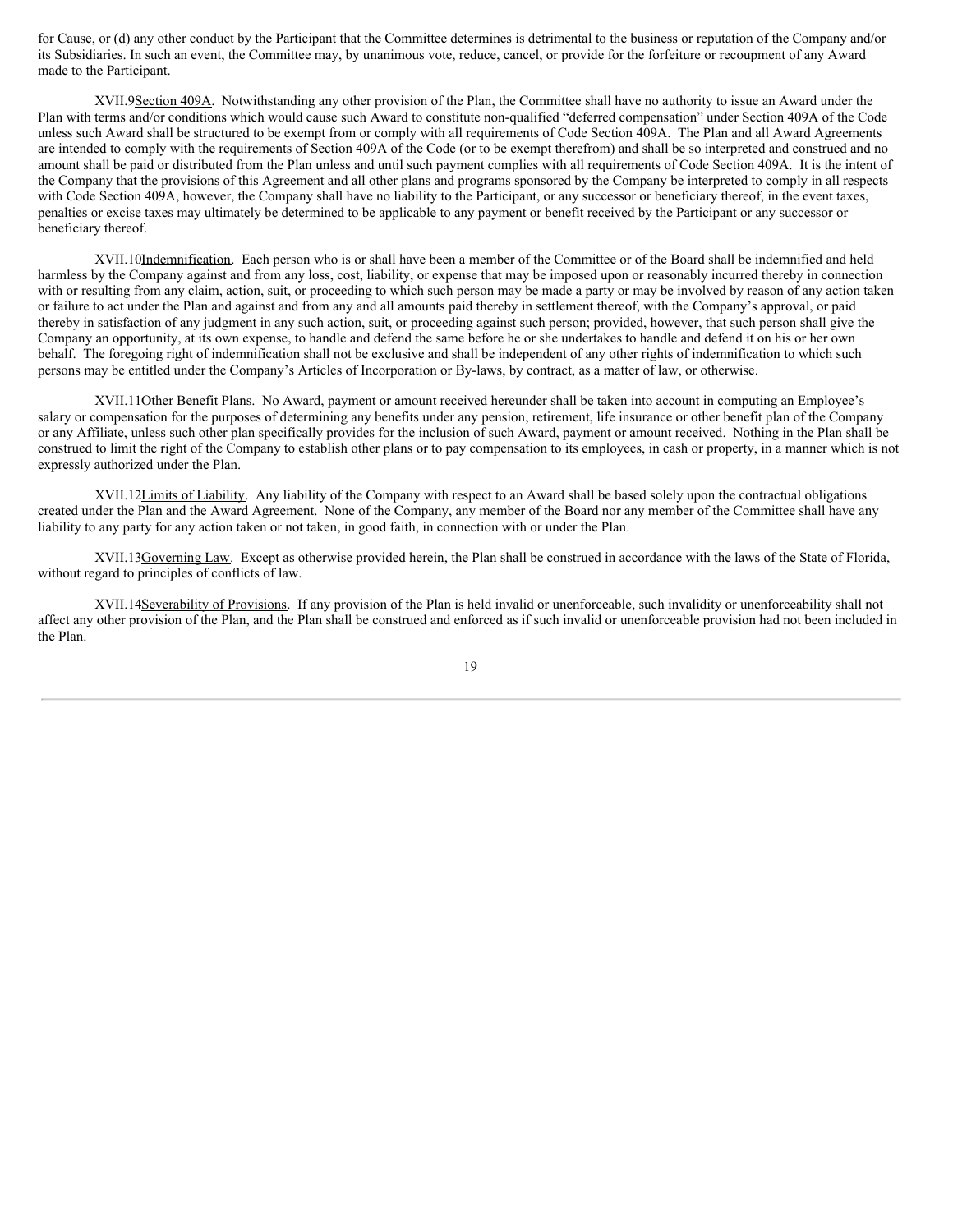XVII.15No Funding. The Plan shall be unfunded. The Company shall not be required to establish any special or separate fund or to make any other segregation of funds or assets to ensure the payment of any Award. Prior to receipt of Shares or a cash distribution pursuant to the terms of an Award, such Award shall represent an unfunded unsecured contractual obligation of the Company and the Participant shall have no greater claim to the Shares underlying such Award or any other assets of the Company or Affiliate than any other unsecured general creditor.

XVII.16Headings. Headings used throughout the Plan are for convenience only and shall not be given legal significance.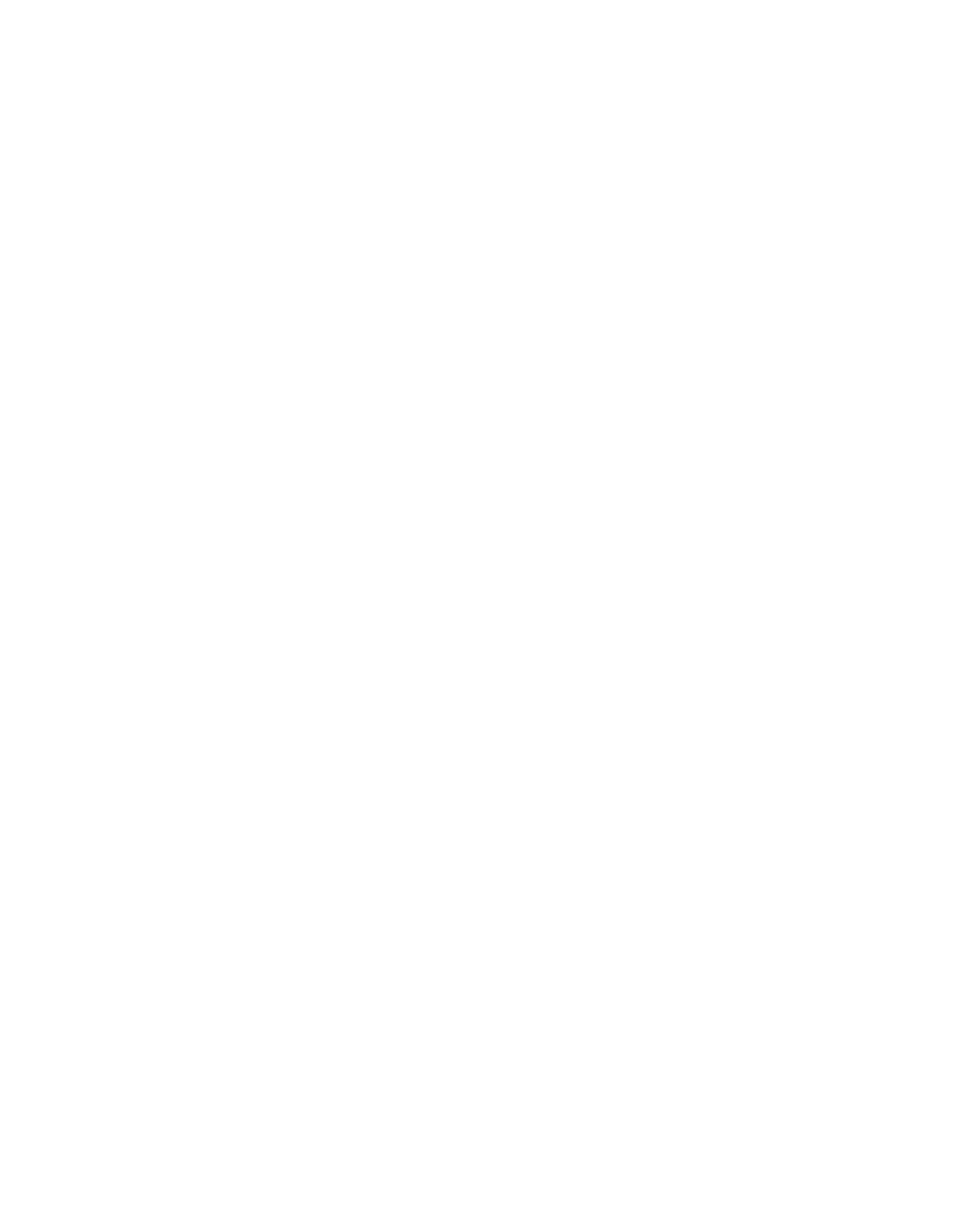## CERTIFICATION OF CO-CHIEF EXECUTIVE OFFICER

I, David Portnoy, certify that:

1.I have reviewed this quarterly report on Form 10-Q of Cryo-Cell International, Inc. (the "Registrant");

2.Based on my knowledge, this report does not contain any untrue statement of a material fact or omit to state a material fact necessary to make the statements made, in light of the circumstances under which such statements were made, not misleading with respect to the period covered by this report;

3.Based on my knowledge, the financial statements, and other financial information included in this report, fairly present in all material respects the financial condition, results of operations and cash flows of the registrant as of, and for, the periods presented in this report;

4.The Registrant's other certifying officer(s) and I are responsible for establishing and maintaining disclosure controls and procedures (as defined in Exchange Act Rules 13a-15(e) and 15d-15(e)) and internal control over financial reporting (as defined in Exchange Act Rules 13a-15(f) and 15d – 15(f)) for the Registrant and have:

(a)Designed such disclosure controls and procedures, or caused such disclosure controls and procedures to be designed under our supervision, to ensure that material information relating to the Registrant, including its consolidated subsidiaries, is made known to us by others within those entities, particularly during the period in which this quarterly report is being prepared;

(b)Designed such internal control over financial reporting, or caused such internal control over financial reporting to be designed under our supervision, to provide reasonable assurance regarding the reliability of financial reporting and the preparation of financial statements for external purposes in accordance with generally accepted accounting principles;

(c)Evaluated the effectiveness of the Registrant's disclosure controls and procedures and presented in this report our conclusions about the effectiveness of the disclosure controls and procedures, as of the end of the period covered by this report based on such evaluation; and

(d)disclosed in this report any change in the Registrant's internal control over financial reporting that occurred during the Registrant's most recent fiscal quarter that has materially affected, or is reasonably likely to materially affect, the Registrant's internal control over financial reporting;

5.The Registrant's other certifying officer(s) and I have disclosed, based on our most recent evaluation of internal control over financial reporting, to the Registrant's auditors and the audit committee of the Registrant's board of directors (or persons performing the equivalent functions):

(a)All significant deficiencies and material weaknesses in the design or operation of internal control over financial reporting which are reasonably likely to adversely affect the Registrant's ability to record, process, summarize and report financial information; and

(b)Any fraud, whether or not material, that involves management or other employees who have a significant role in the Registrant's internal control over financial reporting.

Dated: April 13, 2022 /s/ David Portnoy

David Portnoy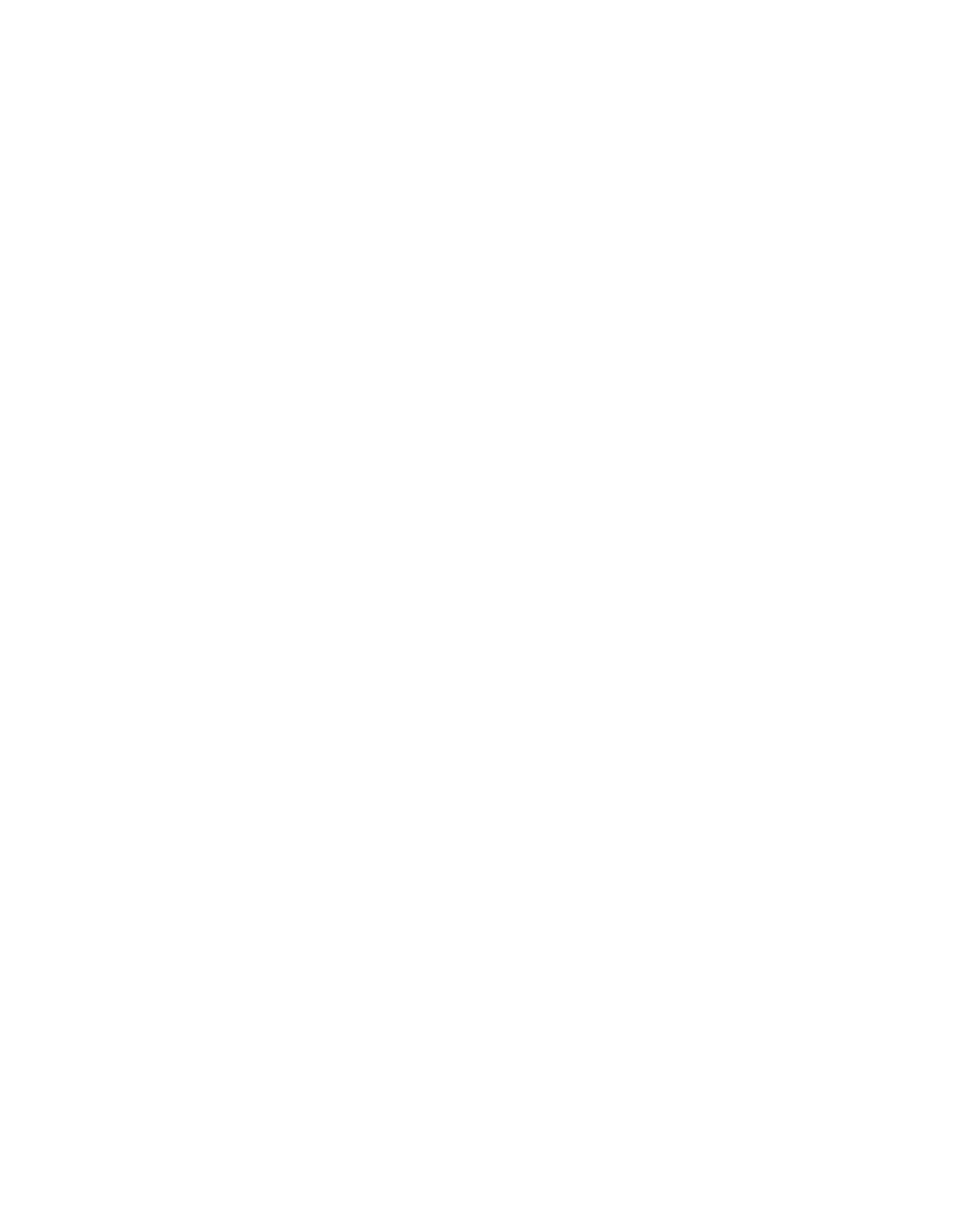## CERTIFICATION OF CO-CHIEF EXECUTIVE OFFICER

I, Mark Portnoy, certify that:

1.I have reviewed this quarterly report on Form 10-Q of Cryo-Cell International, Inc. (the "Registrant");

2.Based on my knowledge, this report does not contain any untrue statement of a material fact or omit to state a material fact necessary to make the statements made, in light of the circumstances under which such statements were made, not misleading with respect to the period covered by this report;

3.Based on my knowledge, the financial statements, and other financial information included in this report, fairly present in all material respects the financial condition, results of operations and cash flows of the registrant as of, and for, the periods presented in this report;

4.The Registrant's other certifying officer(s) and I are responsible for establishing and maintaining disclosure controls and procedures (as defined in Exchange Act Rules 13a-15(e) and 15d-15(e)) and internal control over financial reporting (as defined in Exchange Act Rules 13a-15(f) and 15d – 15(f)) for the Registrant and have:

(a)Designed such disclosure controls and procedures, or caused such disclosure controls and procedures to be designed under our supervision, to ensure that material information relating to the Registrant, including its consolidated subsidiaries, is made known to us by others within those entities, particularly during the period in which this quarterly report is being prepared;

(b)Designed such internal control over financial reporting, or caused such internal control over financial reporting to be designed under our supervision, to provide reasonable assurance regarding the reliability of financial reporting and the preparation of financial statements for external purposes in accordance with generally accepted accounting principles;

(c)Evaluated the effectiveness of the Registrant's disclosure controls and procedures and presented in this report our conclusions about the effectiveness of the disclosure controls and procedures, as of the end of the period covered by this report based on such evaluation; and

(d)disclosed in this report any change in the Registrant's internal control over financial reporting that occurred during the Registrant's most recent fiscal quarter that has materially affected, or is reasonably likely to materially affect, the Registrant's internal control over financial reporting;

5.The Registrant's other certifying officer(s) and I have disclosed, based on our most recent evaluation of internal control over financial reporting, to the Registrant's auditors and the audit committee of the Registrant's board of directors (or persons performing the equivalent functions):

(a)All significant deficiencies and material weaknesses in the design or operation of internal control over financial reporting which are reasonably likely to adversely affect the Registrant's ability to record, process, summarize and report financial information; and

(b)Any fraud, whether or not material, that involves management or other employees who have a significant role in the Registrant's internal control over financial reporting.

Dated: April 13, 2022 /s/ Mark Portnoy

Mark Portnoy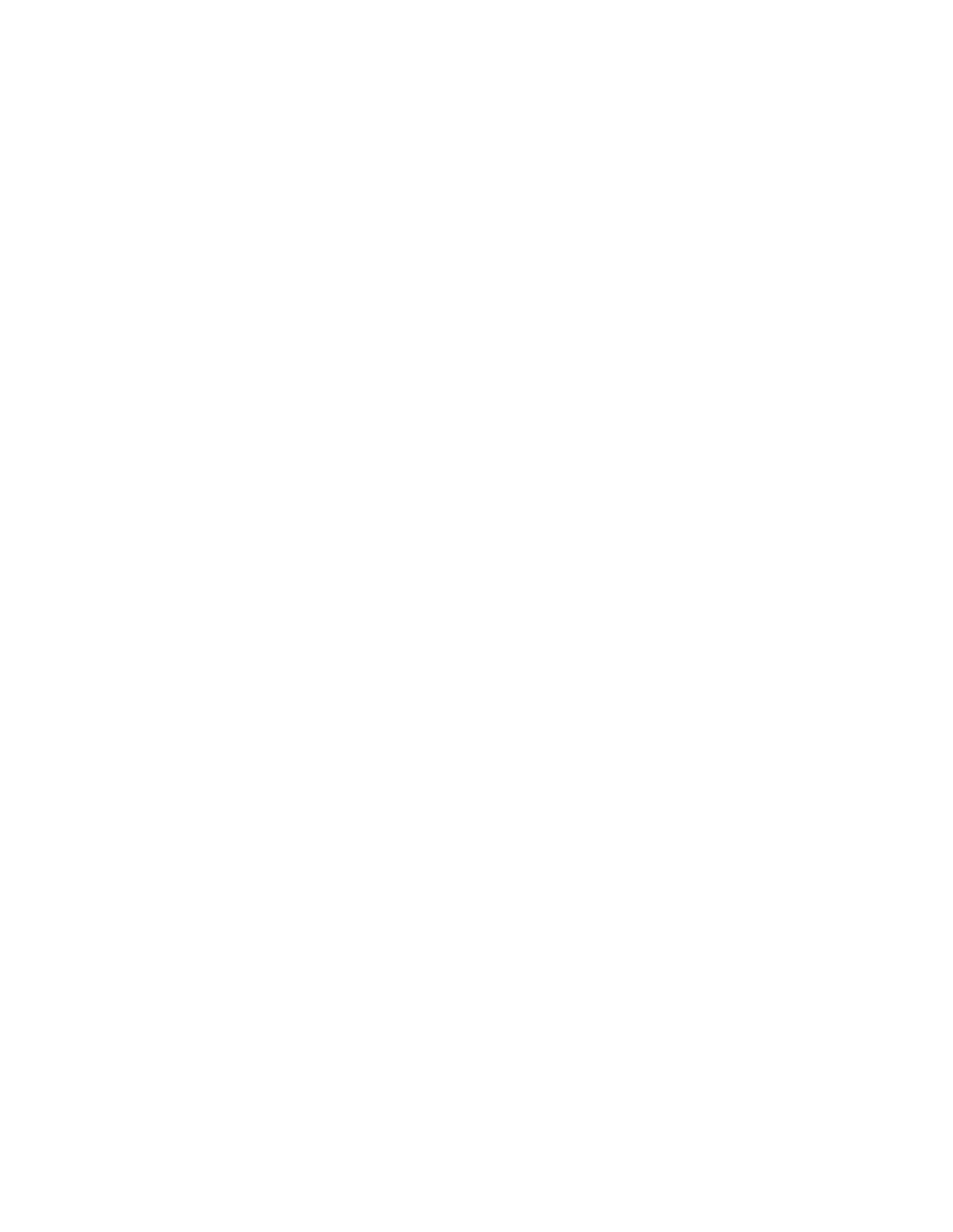## CERTIFICATION OF CHIEF FINANCIAL OFFICER

I, Jill M. Taymans, certify that:

1.I have reviewed this quarterly report on Form 10-Q of Cryo-Cell International, Inc. (the "Registrant");

2.Based on my knowledge, this report does not contain any untrue statement of a material fact or omit to state a material fact necessary to make the statements made, in light of the circumstances under which such statements were made, not misleading with respect to the period covered by this report;

3.Based on my knowledge, the financial statements, and other financial information included in this report, fairly present in all material respects the financial condition, results of operations and cash flows of the registrant as of, and for, the periods presented in this report;

4.The Registrant's other certifying officer(s) and I are responsible for establishing and maintaining disclosure controls and procedures (as defined in Exchange Act Rules 13a-15(e) and 15d-15(e)) and internal control over financial reporting (as defined in Exchange Act Rules 13a-15(f) and 15d – 15(f)) for the Registrant and have:

(a)Designed such disclosure controls and procedures, or caused such disclosure controls and procedures to be designed under our supervision, to ensure that material information relating to the Registrant, including its consolidated subsidiaries, is made known to us by others within those entities, particularly during the period in which this quarterly report is being prepared;

(b)Designed such internal control over financial reporting, or caused such internal control over financial reporting to be designed under our supervision, to provide reasonable assurance regarding the reliability of financial reporting and the preparation of financial statements for external purposes in accordance with generally accepted accounting principles;

(c)Evaluated the effectiveness of the Registrant's disclosure controls and procedures and presented in this report our conclusions about the effectiveness of the disclosure controls and procedures, as of the end of the period covered by this report based on such evaluation; and

(d)disclosed in this report any change in the Registrant's internal control over financial reporting that occurred during the Registrant's most recent fiscal quarter that has materially affected, or is reasonably likely to materially affect, the Registrant's internal control over financial reporting;

5.The Registrant's other certifying officer(s) and I have disclosed, based on our most recent evaluation of internal control over financial reporting, to the Registrant's auditors and the audit committee of the Registrant's board of directors (or persons performing the equivalent functions):

(a)All significant deficiencies and material weaknesses in the design or operation of internal control over financial reporting which are reasonably likely to adversely affect the Registrant's ability to record, process, summarize and report financial information; and

(b)Any fraud, whether or not material, that involves management or other employees who have a significant role in the Registrant's internal control over financial reporting.

Dated: April 13, 2022 /s/ Jill M. Taymans

Jill M. Taymans